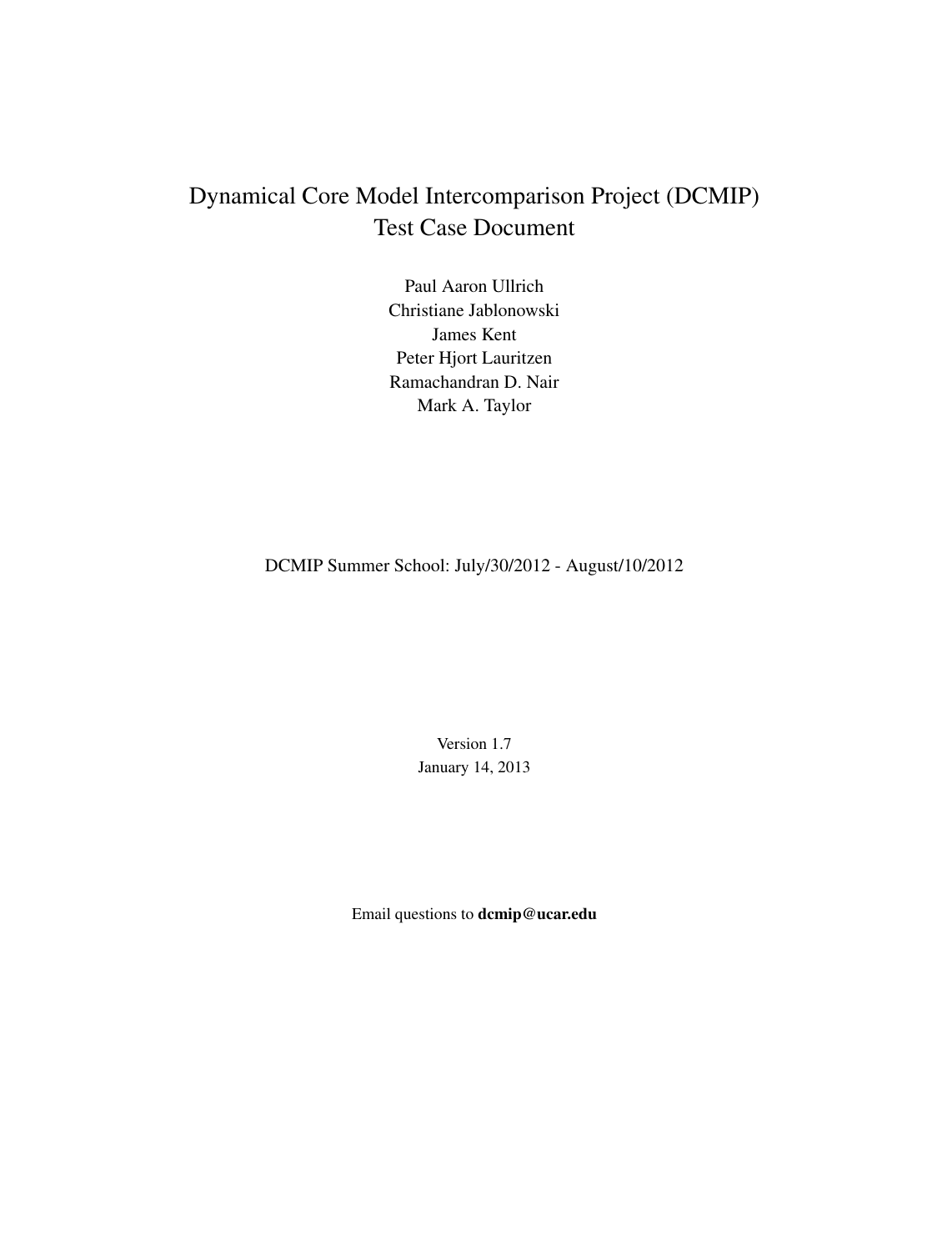# OVERVIEW OF THE TEST CASE SUITE

The set of test cases collected in this document has been developed for the Dynamical Core Model Intercomparison Project (DCMIP) in an effort to understand the broad treatment of the equations of motion within a variety of atmospheric General Circulation Models (GCMs). The majority of these dynamical core tests have either been drawn from the recent literature or have been inspired by existing ideas for 2D (x-z) and 3D tests. In particular, we made existing 2D Cartesian-geometry tests viable for 3D dynamical core assessments in spherical geometry, and extended existing 3D tests by adding dynamic tracer fields and including simplified moisture feedbacks. In some cases, the analytic expressions of the initial data and forcing mechanisms are completely new. All formulations are based on analytic initial conditions that have been formulated for hydrostatic and non-hydrostatic shallow-atmosphere equation sets. If models provide both a shallow-atmosphere and deep-atmosphere configuration, we recommend the shallow-atmosphere setup to avoid imbalances in the initial conditions. The preferred choice is to test the models in their non-hydrostatic formulations (if available). If models can be configured both as a hydrostatic and non-hydrostatic dynamical core, additional hydrostatic simulations might be conducted to evaluate the direct impact of the hydrostatic approximation.

Table [I](#page-2-0) provides an overview of all test cases described in this document. The test cases are listed in order of increasing complexity, beginning with pure advection tests and non-rotating model configurations, dry baroclinic waves, and extending to test cases of intermediate complexity, incorporating moisture and very simplified physical parameterizations. In addition, an optional 10 day aqua-planet simulation with the model's own physical parameterization package is suggested.

# 0. PRACTICAL CONSIDERATIONS

#### 0.1. List of Symbols

Throughout this test case document we will use  $\lambda \in [0, 2\pi)$  to denote longitude,  $\varphi \in [-\pi/2, \pi/2]$  to represent latitude, z to represent the height with respect to the mean sea level (assumed to be zero), and  $p$  to symbolize the pressure. Table [II](#page-3-0) lists the symbols used for the initialization of the model variables in sections [1](#page-13-0) through [5.](#page-47-0)

#### 0.2. List of Physical Constants

A list of physical constants which are used throughout this document is given in Table [III.](#page-3-1) Constants which are specific to each test case are similarly tabulated at the beginning of each section.

#### 0.3. Small-Planet Experiments

The test case suite makes extensive use of small-planet experiments that have the potential to expose the differences between hydrostatic and non-hydrostatic modeling approaches at reasonable computational cost. In particular, the small-planet setups allow the evaluation of the model behavior with physical grid spacings down to a few hundred meters. In some instances, we suggest small planets with circumferences of about 40 km and a vertical extent of 30 km which raises questions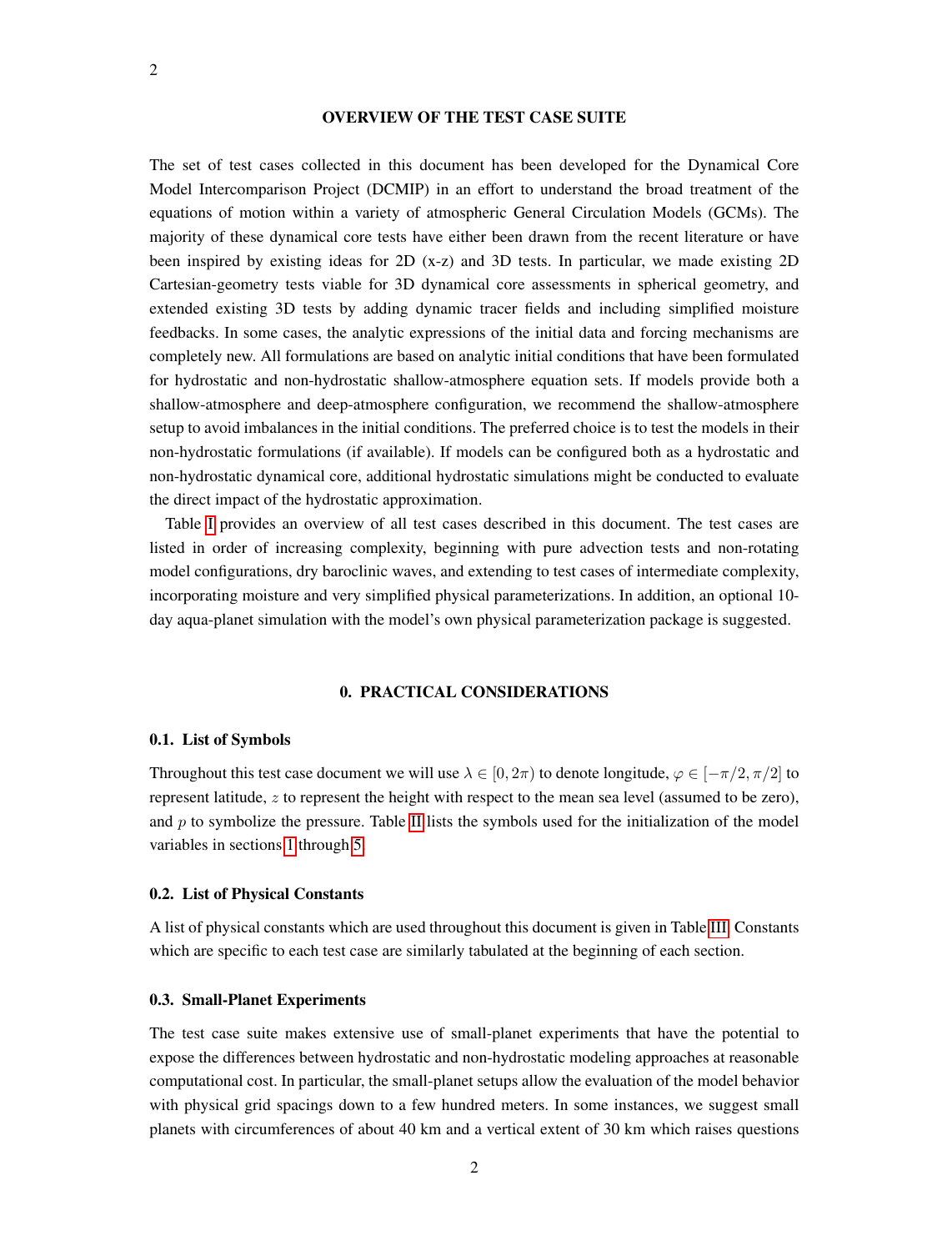<span id="page-2-0"></span>

| <b>Test Case</b> | Description                                                                                                                                                                                   |  |  |  |
|------------------|-----------------------------------------------------------------------------------------------------------------------------------------------------------------------------------------------|--|--|--|
| Pure advection   |                                                                                                                                                                                               |  |  |  |
| $1 - 1$          | 3D deformational flow                                                                                                                                                                         |  |  |  |
| $1 - 2$          | 3D Hadley-like meridional circulation                                                                                                                                                         |  |  |  |
| $1 - 3$          | 2D solid-body rotation of thin cloud-like tracer in the presence of orography                                                                                                                 |  |  |  |
|                  | Impact of orography on a non-rotating steady-state at rest: Hydrostatic scales                                                                                                                |  |  |  |
| $2 - 0 - x$      | optional: Accuracy of the pressure-gradient calculation in presence of a mountain                                                                                                             |  |  |  |
|                  | Orographic and non-orographic gravity waves on a non-rotating small-planet: Non-hydrostatic scales                                                                                            |  |  |  |
| $2 - 1$          | Mountain waves over a Schär-type mountain on a small planet                                                                                                                                   |  |  |  |
| $2 - 2$          | Mountain waves over a Schär-type mountain on a small planet with wind shear                                                                                                                   |  |  |  |
| $3-1$            | Non-orographic gravity waves on a small planet                                                                                                                                                |  |  |  |
|                  | Rotating planet: From hydrostatic to non-hydrostatic scales                                                                                                                                   |  |  |  |
| $4 - 1 - x$      | Dry baroclinic instability on a shrinking planet with dynamic tracers EPV and $\Theta$<br>reduction factors 1, 10, 100, 1000 to enable extreme grid spacings down to $\Delta x \approx 110$ m |  |  |  |
|                  | Simple moist interactions                                                                                                                                                                     |  |  |  |
| $4 - 2$          | Moist baroclinic instability with large-scale condensation                                                                                                                                    |  |  |  |
| $4 - 3$          | optional: Moist baroclinic instability with simplified physics forcings                                                                                                                       |  |  |  |
| $5-1$            | Idealized tropical cyclone with simplified physics forcings                                                                                                                                   |  |  |  |
|                  | Complex moist interactions                                                                                                                                                                    |  |  |  |
| $5-2$            | optional: Idealized tropical cyclone with full physics package                                                                                                                                |  |  |  |

Table I. A list of test cases described in this document.

concerning the validity of the shallow-atmosphere approximation. However, since the experiments are not compared to observations, we still ask for the use of the shallow-atmosphere approach to allow for intercomparisons among the DCMIP models and to avoid imbalances of the initial conditions.

When a non-unity reduction factor  $X$  is applied in order to shrink the size of the Earth and thereby the physical grid spacing of the computational grid, a variety of model adjustments become necessary. Most prominently these include the scaling of the radius, the rotational speed, the model time step and explicit viscosity parameters (if applied). The adjustment steps for small-planet simulations are:

- Divide the radius of the Earth  $a_{ref}$  by X to obtain the rescaled radius  $a = \frac{a_{ref}}{X}$ .
- Divide the length of the dynamics time step  $\Delta t$  by X, especially if a CFL condition needs to be obeyed.
- In case of rotating planets: multiply the Earth's angular velocity  $\Omega_{ref}$  by the factor X to obtain the rescaled angular speed  $\Omega = \Omega_{ref} X$ . This guarantees that the characteristics of Rossby waves are comparable in unscaled and scaled model experiments since the Rossby number stays constant.
- In case of explicit diffusion of type  $K_{2k} \nabla^{2k}$  with a prescribed diffusion coefficient  $K_{2k}$  (and  $k = 1, 2...$ ) divide  $K_{2k}$  by the factor  $X^{2k-1}$ . This accounts for a reduction of the e-folding time  $\tau$  and the horizontal grid spacing  $\Delta x$  according to the relationship  $\frac{(\Delta x)^{2k}/X^{2k}}{\tau/X}$ . The  $K_{2k}$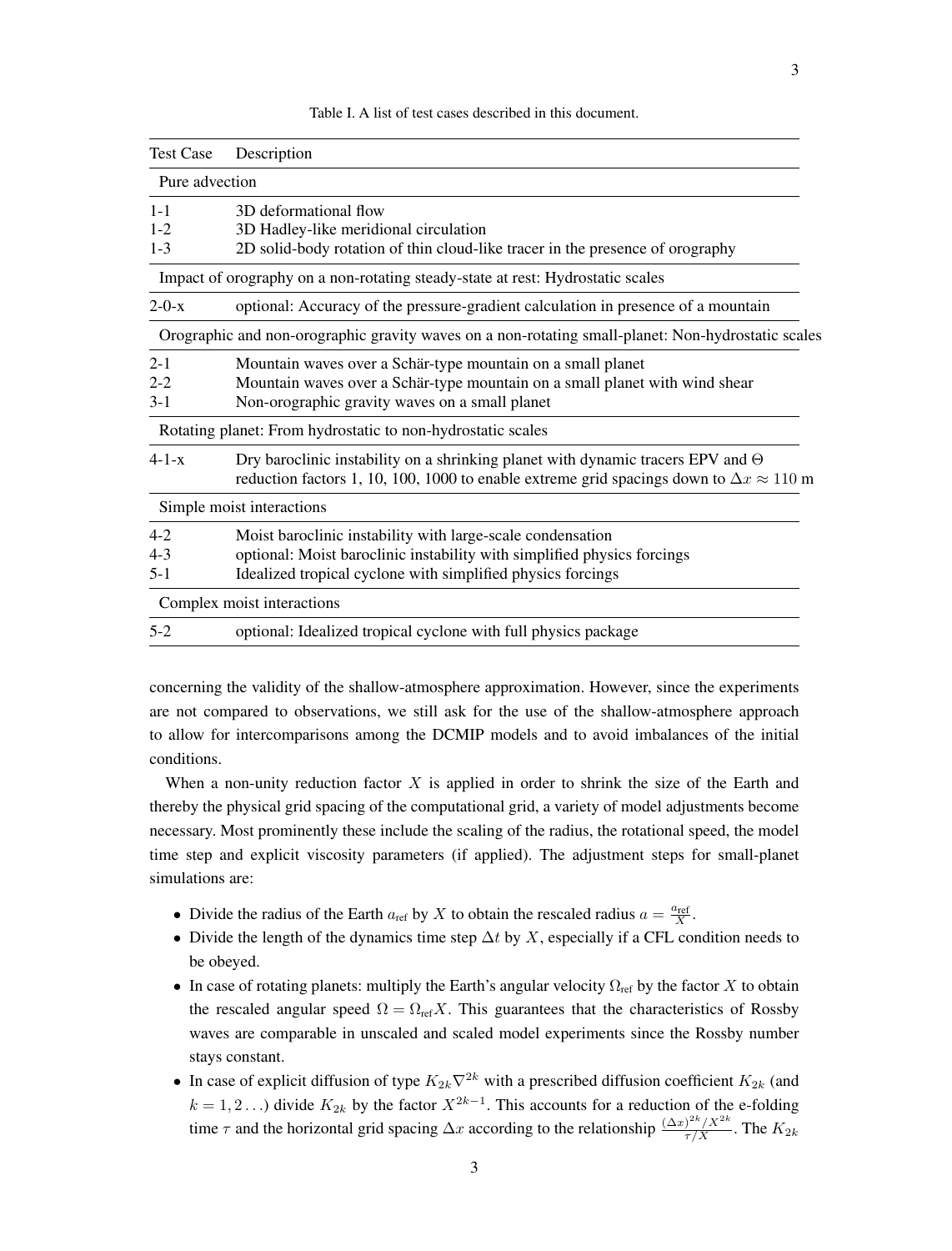<span id="page-3-0"></span>

| Symbol                    | Description                                                                      |  |  |
|---------------------------|----------------------------------------------------------------------------------|--|--|
| $\lambda$                 | Longitude (in radians)                                                           |  |  |
| $\varphi$                 | Latitude (in radians)                                                            |  |  |
| $\tilde{z}$               | Height with respect to mean sea level (set to zero)                              |  |  |
| $p_s$                     | Surface pressure $(p_s \text{ of } \text{moist } \text{air } \text{ if } q > 0)$ |  |  |
| $\Phi_s$                  | Surface geopotential                                                             |  |  |
| $z_{s}$                   | Surface elevation with respect to mean sea level (set to zero)                   |  |  |
| $\mathfrak{u}$            | Zonal wind                                                                       |  |  |
| $\boldsymbol{v}$          | Meridional wind                                                                  |  |  |
| w                         | Vertical velocity                                                                |  |  |
| $\omega$                  | Vertical pressure velocity                                                       |  |  |
| $\delta$                  | Divergence                                                                       |  |  |
| $\zeta$                   | Relative vorticity                                                               |  |  |
| $\boldsymbol{p}$          | Pressure (pressure of moist air if $q > 0$ )                                     |  |  |
| $\rho$                    | Density (density of moist air if $q > 0$ )                                       |  |  |
| T                         | Temperature                                                                      |  |  |
| $T_v$                     | Virtual temperature                                                              |  |  |
| Θ                         | Potential temperature                                                            |  |  |
| $\Theta_{v}$              | Virtual potential temperature                                                    |  |  |
| q                         | Specific humidity                                                                |  |  |
| $P_{ls}$                  | Large-scale precipitation rate                                                   |  |  |
| $q_1, q_2, q_3, q_4, q_5$ | Passive tracers                                                                  |  |  |

Table II. List of symbols for the model initialization

<span id="page-3-1"></span>

| Constant           | Description                                            | Value                                           |
|--------------------|--------------------------------------------------------|-------------------------------------------------|
| $a_{\text{ref}}$   | Radius of the Earth                                    | $6.37122 \times 10^6$ m                         |
| $\Omega_{\rm ref}$ | Rotational speed of the Earth                          | 7.292 $\times$ 10 <sup>-5</sup> s <sup>-1</sup> |
| $\boldsymbol{X}$   | Reduced-size Earth reduction factor                    | variable (default $= 1$ )                       |
| $\alpha$           | Scaled radius of the Earth                             | $a_{\text{ref}}/X$                              |
| Ω                  | Scaled rotational speed of the Earth                   | $\Omega_{\rm ref} \cdot X$                      |
| $\mathfrak{g}$     | Gravity                                                | $9.80616$ m s <sup>-2</sup>                     |
| $p_0$              | Reference pressure                                     | 1000 hPa                                        |
| $c_p$              | Specific heat capacity of dry air at constant pressure | $1004.5$ J kg <sup>-1</sup> K <sup>-1</sup>     |
| $c_v$              | Specific heat capacity of dry air at constant volume   | $717.5~\mathrm{J~kg}^{-1}~\mathrm{K}^{-1}$      |
| $R_d$              | Gas constant for dry air                               | $287.0$ J kg <sup>-1</sup> K <sup>-1</sup>      |
| $R_{\nu}$          | Gas constant for water vapor                           | $461.5$ J kg <sup>-1</sup> K <sup>-1</sup>      |
| $\kappa$           | Ratio of $R_d$ to $c_p$                                | $R_d/c_p = 2/7$                                 |
| $\varepsilon$      | Ratio of $R_d$ to $R_\nu$                              | $R_d/R_\nu \approx 0.622$                       |
| $\rho_{water}$     | Density of water                                       | $1000 \text{ kg m}^{-3}$                        |

diffusion coefficient is typically based on such a relationship. Note that some models might provide an automatic scaling of the diffusion coefficients according to the actual dynamics time step and grid spacing. If a model applies Rayleigh friction as a sponge near the model top, the friction coefficient needs to be multiplied by X. Again, this corresponds to a reduction of the e-folding frictional time scale  $\frac{1}{\tau/X} = \frac{X}{\tau}$  in small-planet experiments.

• If physical forcing mechanisms are present on the right hand side of the equations of motion the strengths of the physical forcing must be increased (multiplied) by the factor X. This will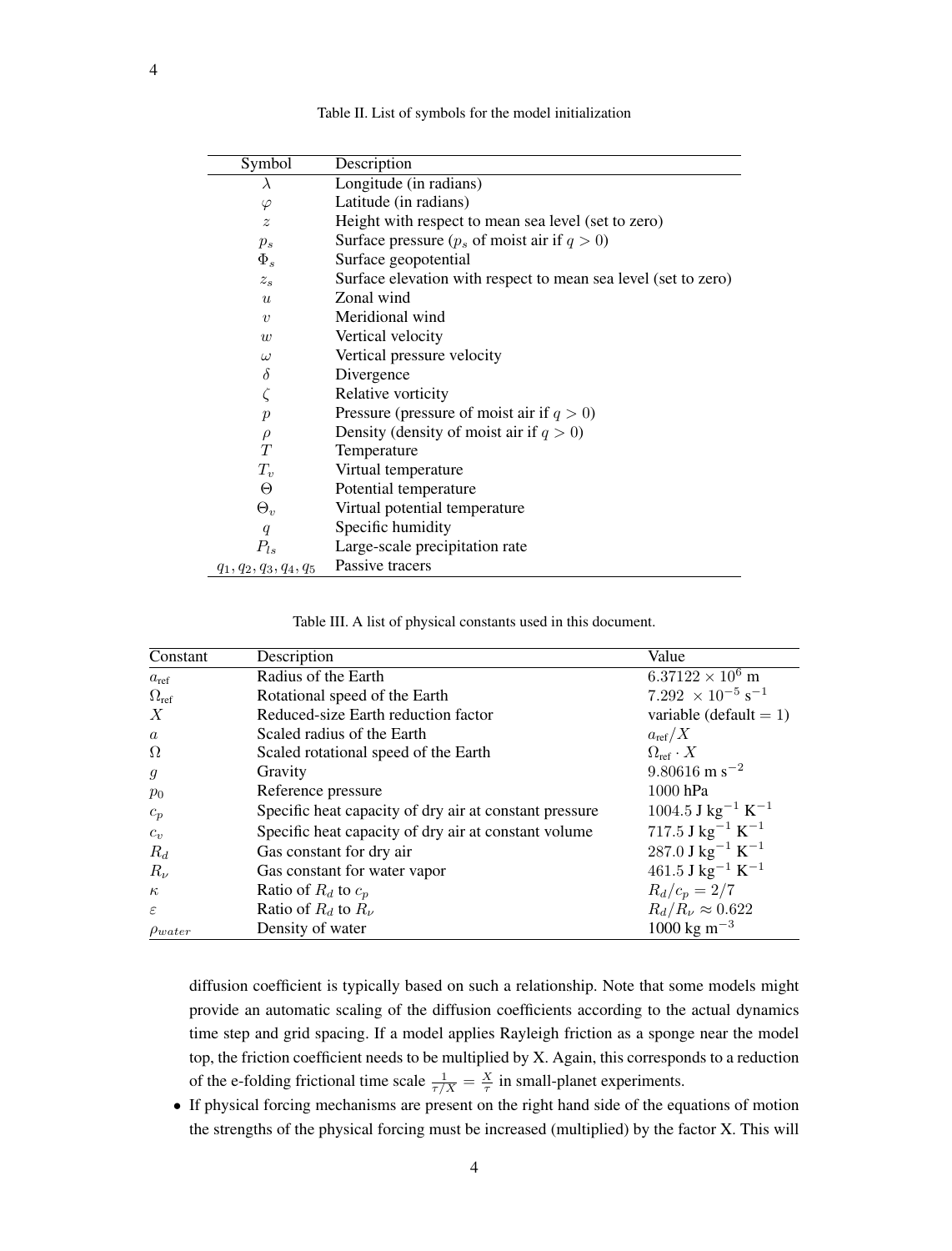not be applicable to the test cases presented here unless Rayleigh friction is considered as such a forcing as outlined above.

# 0.4. Notes on the Requested Model Output

#### *0.4.1. NetCDF*

A fundamental requirement for the exchange of scientific data is the ability to precisely describe the physical quantities being represented. Therefore, special attention needs to be paid to the representation of the model data in the output files. We require data in the 'Network Common Data Form' (netCDF) [\[1\]](#page-53-0) that adhere to the netCDF Climate and Forecast (CF) metadata convention (if possible to version 1.6 from Dec. 2011 [\[2\]](#page-53-1)). All netCDF files should have the file name extension '.nc'. We specify details of the netCDF requirements in Appendix [G](#page-70-0) and will also provide help via NCO operators before the DCMIP event to make the data CF-compliant if necessary. Please communicate your output constraints or concerns (if any) to the DCMIP organizers as soon as possible. We will also ask for example data sets before the DCMIP event.

# *0.4.2. Computational grid*

Most DCMIP models utilize non-orthogonal computational grids like cubed-sphere grids, icosahedral grids, hexagonal grid, Voronoi grids or Yin-Yang grids. Among the mix of DCMIP GCMs are even models that provide provisions for variable-resolution grids. We encourage the use of the variable-resolution configurations as an additional test option whenever possible. This raises questions concerning the desired representation of the data in the netCDF output files.

If models on non-traditional (non latitude-longitude) grids are used, we ask for two output files that represent the identical model run. The first output file should be written on the native computational grid without any interpolations. In addition, most models will likely provide built-in provisions for interpolated output to a regular (equidistant in degrees) latitude-longitude grid. We therefore also ask for a second output file that represents the data on model levels on the interpolated latitude-longitude grid. We ask for co-located (Arakawa-A type) data on the interpolated grid regardless of the GCM's staggering options. The grid spacing of the interpolated grid should be comparable to the actual resolution of the model run, which might be for example  $1^{\circ} \times 1^{\circ}$ . Using this example, the interpolated grid will have  $180 \times 360$  horizontal grid points if the equator and pole points are not part of the interpolated grid. If the equator and pole points are included it yields  $181 \times 360$  horizontal grid points. If models can freely choose their interpolation points, we suggest the  $180 \times 360$  configuration for the given example. If models need to include the equator and pole points, we ask for the  $181 \times 360$  horizontal grid.

Models on regular latitude-longitude or Gaussian grids should only provide a single output file using their native horizontal resolution and model levels. If reduced Gaussian grids are utilized a second file on the full Gaussian grid is requested. If models are run with variable-resolution grids, we leave the choice of the best suitable interpolation grid to the modeling group. We ask to write all output variables for each experiment to the same file.

#### *0.4.3. Naming convention for output file names*

The naming convention for the final output file names is: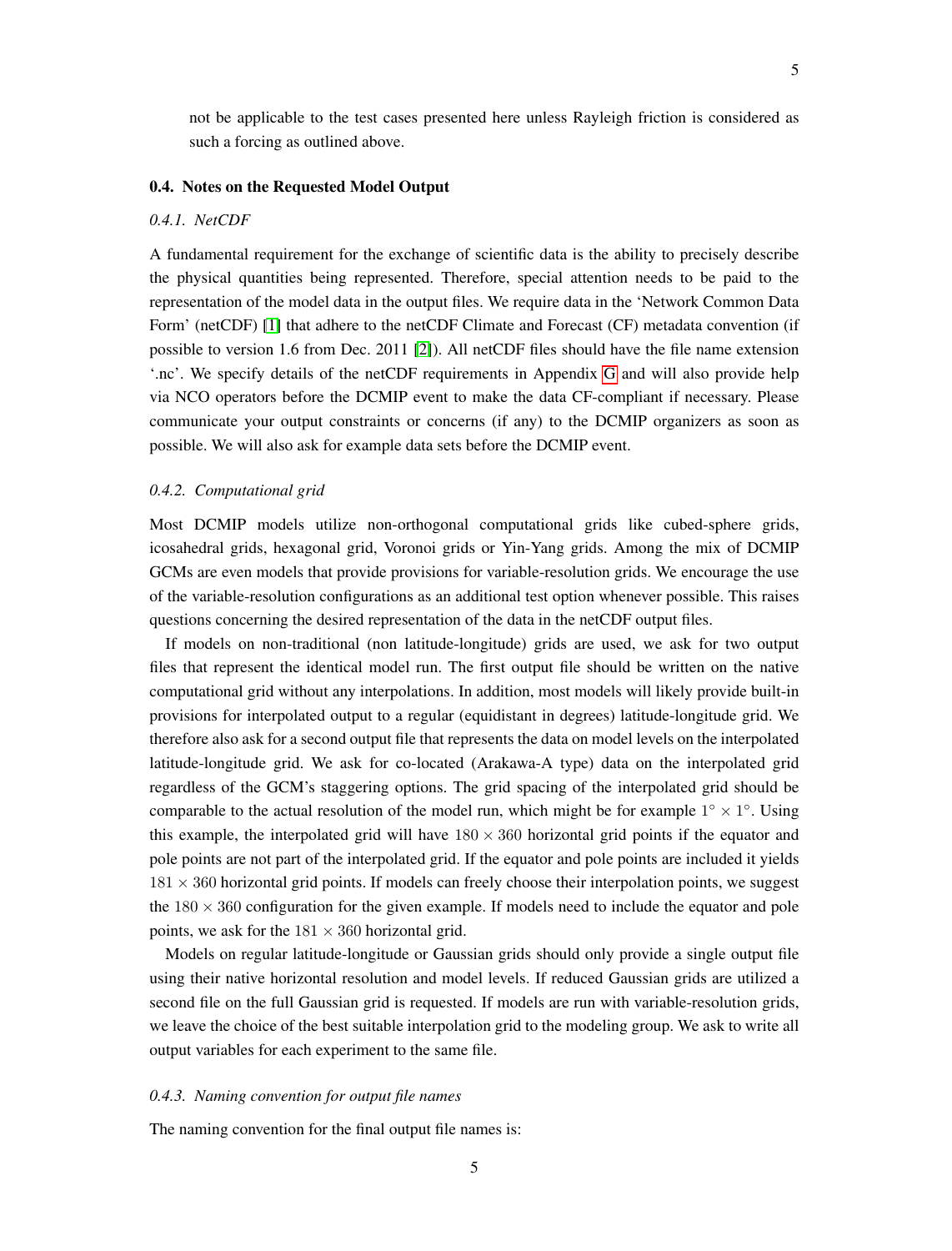model.test case.horizontal resolution.levels.grid.equation.description.nc

NetCDF-CF compliant files with these naming conventions will be uploaded to the Earth System Grid on a NOAA server. The optional free-text character string at the end of the file name ("description") might be used to denote a special setting, such as a varied non-default diffusion coefficient or the selection of a variable-resolution configuration. The standard keywords for the DCMIP models are listed in the left columns of Tables [IV](#page-5-0) and [V.](#page-6-0) The keyword for the number of vertical levels, e.g. "L30", denotes the number of the full model levels (here 30). In case a model also employs interface levels, this setting indirectly implies that the model has one more interface level . Examples are

cam-fv.11.medium.L60.latlon.hydro.4th\_order\_div\_damping.nc mcore.12.high.L120.interp latlon.nonhydro.nc cam-se.51.high.L30.cubed.hydro.nc cam-se.410.medium.L30.interp latlon.hydro.double K4 2e15.nc cam-se.51.ultra.L30.interp latlon.hydro.variable 220 25km.nc

The last example expresses the suggested naming convention for a variable-resolution simulation. The keyword 'ultra' denotes the finest grid spacing in the variable-resolution run which is, in this example, interpolated to a regular latitude-longitude grid with the same fine grid spacing of about 28 km. The free-text 'description' contains the suggested keyword 'variable' and specifies details about the resolution range in the variable-resolution run. In addition to such an interpolated data set, the original output file of a variable-resolution simulation should also be archived. Its name should be 'cam-se.51.ultra.L30.cubed.hydro.variable 220 25km.nc' for the example above, where the specification 'cubed' for the underlying base grid has been chosen.

<span id="page-5-0"></span>

| <b>NCAR</b><br>cam-fy<br>Sandia National Laboratories & NCAR<br>cam-se<br>dynamico<br>LMD<br>UK Met Office |
|------------------------------------------------------------------------------------------------------------|
|                                                                                                            |
|                                                                                                            |
|                                                                                                            |
| endgame                                                                                                    |
| <b>NOAA ESRL</b><br>fim                                                                                    |
| Environment Canada<br>gem-lation                                                                           |
| Environment Canada<br>gem-yinyang                                                                          |
| $fv3$ -gfdl<br>NOAA GFDL                                                                                   |
| icon-iap<br><b>IAP</b>                                                                                     |
| icon-mpi-dwd<br>MPI & DWD                                                                                  |
| <b>ECMWF</b><br>ifs                                                                                        |
| University of Michigan<br>mcore                                                                            |
| RIKEN & University of Tokyo<br>nicam                                                                       |
| <b>NOAA ESRL</b><br>nim                                                                                    |
| NCAR & Los Alamos National Laboratory<br>mpas                                                              |
| olam<br>University of Miami                                                                                |
| University of Hamburg<br>puma                                                                              |
| Colorado State University<br>uzim                                                                          |

Table IV. Keywords for the output file naming convention.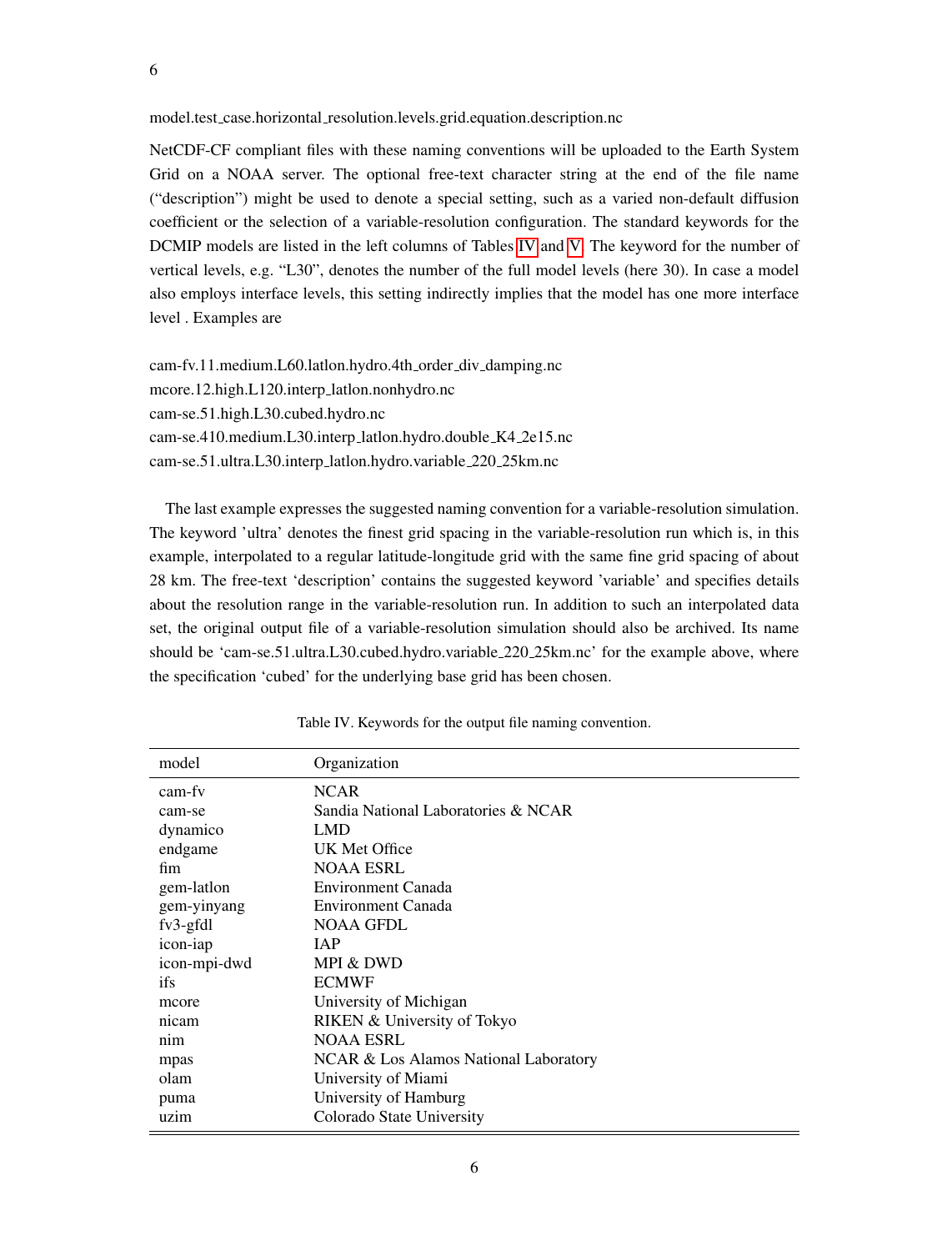| test_case             | Description of the test case number                                            |  |  |  |
|-----------------------|--------------------------------------------------------------------------------|--|--|--|
| 11                    | 3D deformational flow                                                          |  |  |  |
| 12                    | 3D Hadley-like meridional circulation                                          |  |  |  |
| 13                    | 2D transport of thin cloud-like tracer in the presence of orography            |  |  |  |
| 200                   | Accuracy of the pressure-gradients over a moderately-steep Schär-type mountain |  |  |  |
| 201                   | Accuracy of the pressure-gradients over a steep single mountain                |  |  |  |
| 21                    | Mountain waves over a Schär-type mountain on a small planet                    |  |  |  |
| 22                    | Mountain waves over a Schär-type mountain on a small planet with shear         |  |  |  |
| 31                    | Nonorographic gravity waves on a small planet, along the equator               |  |  |  |
| 410                   | Dry baroclinic instability with dynamic tracers EPV and $\Theta$ and X=1       |  |  |  |
| 411                   | Dry baroclinic instability with dynamic tracers EPV and $\Theta$ and X=10      |  |  |  |
| 412                   | Dry baroclinic instability with dynamic tracers EPV and $\Theta$ and X=100     |  |  |  |
| 413                   | Dry baroclinic instability with dynamic tracers EPV and $\Theta$ and X=1000    |  |  |  |
| 42                    | Moist baroclinic instability (with large-scale condensation)                   |  |  |  |
| 43                    | optional: Moist baroclinic instability (with simplified physics forcing)       |  |  |  |
| 51                    | Idealized tropical cyclone (with simplified physics forcing)                   |  |  |  |
| 52                    | optional: Idealized tropical cyclone (with full physics forcing)               |  |  |  |
| horizontal_resolution | Approximate grid spacing in degrees or equatorial grid spacing (unscaled)      |  |  |  |
| low                   | between 2°-2.5°<br>or 220-275 km (on unscaled planet)                          |  |  |  |
| medium                | between $1^\circ$ -1.5 $^\circ$<br>or 110-165 km (on unscaled planet)          |  |  |  |
| high                  | between $0.5^{\circ}$ -0.7°<br>or 55-78 km (on unscaled planet)                |  |  |  |
| ultra                 | between $0.25^{\circ}$ -0.35° or 28-39 km (on unscaled planet)                 |  |  |  |
| levels                | Number of vertical levels (full model levels)                                  |  |  |  |
| L10                   | 10 levels                                                                      |  |  |  |
| L15                   | 15 levels                                                                      |  |  |  |
| L20                   | 20 levels                                                                      |  |  |  |
| L30                   | 30 levels                                                                      |  |  |  |
| L <sub>60</sub>       | 60 levels                                                                      |  |  |  |
| L120                  | 120 levels                                                                     |  |  |  |
| grid                  | Type of native grid or indicator of interpolated grid                          |  |  |  |
| cubed                 | cubed sphere                                                                   |  |  |  |
| hex                   | hexagonal grid based on an icosahedron, maybe optimized via spring dynamics    |  |  |  |
| gauss                 | Gaussian grid                                                                  |  |  |  |
| trı                   | triangular grid based on an icosahedron, maybe optimized via spring dynamics   |  |  |  |
| interp_latlon         | interpolated latitude-longitude grid                                           |  |  |  |
| latlon                | latitude-longitude                                                             |  |  |  |
| oct                   | octagonal                                                                      |  |  |  |
| red_latlon            | reduced latitude-longitude grid                                                |  |  |  |
| red_gauss             | reduced Gaussian grid                                                          |  |  |  |
| voronoi               | spherical centriodal Voronoi tessellation                                      |  |  |  |
| yinyang               | Yin-Yang                                                                       |  |  |  |
| equation              | Indicator for hydrostatic or non-hydrostatic simulation                        |  |  |  |
| hydro                 | hydrostatic                                                                    |  |  |  |
| nonhydro              | non-hydrostatic                                                                |  |  |  |

<span id="page-6-0"></span>Table V. Continuation of the list of keywords for the output file naming convention: Grid specifications.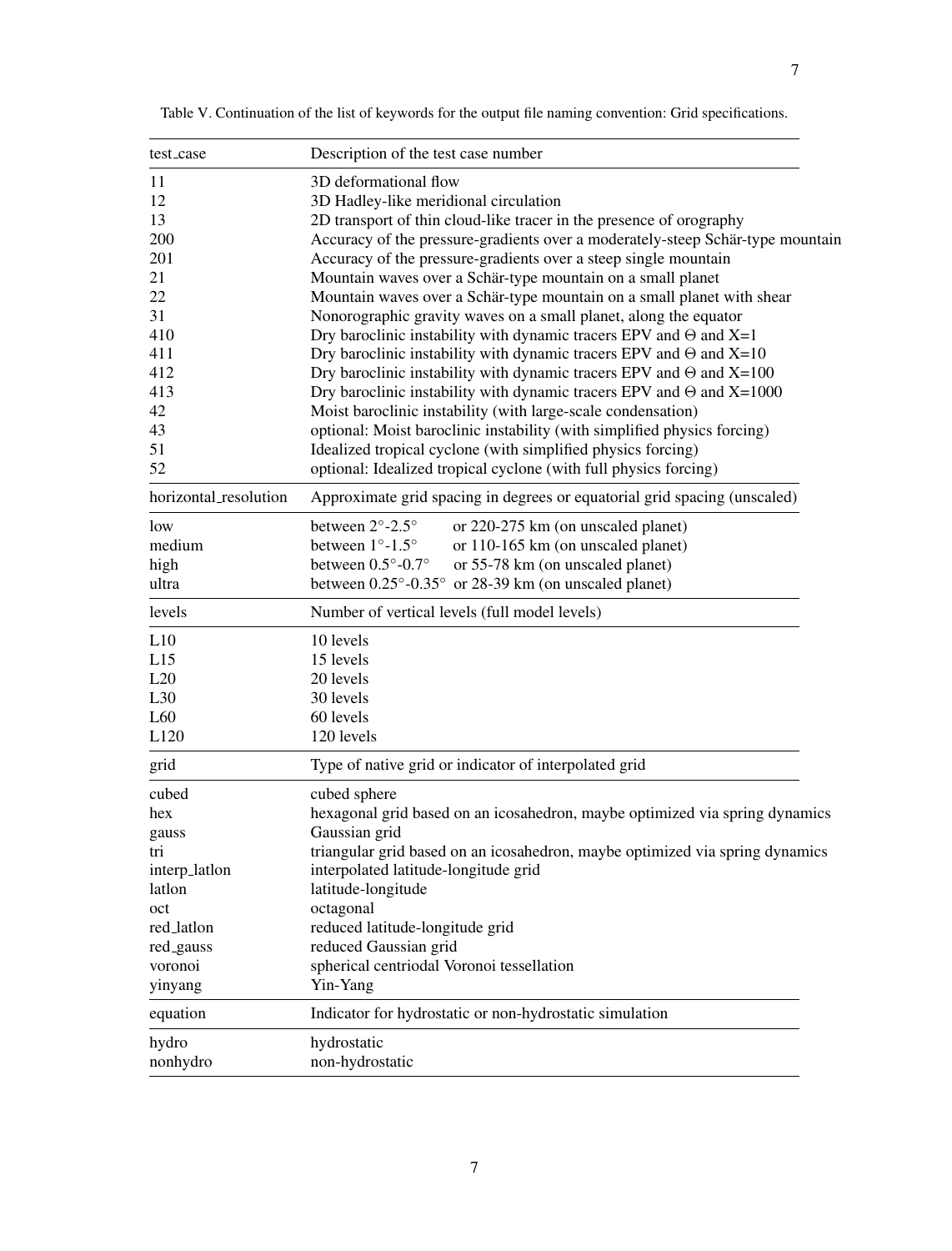## 0.5. Short Note on Data Analysis and Visualization

We will provide NCAR Command Language (NCL) scripts to help visualize the model results and provide analysis functions. In addition, the DCMIP participants will have access to interactive Graphical User Interfaces (GUIs) to support the visualization and model intercomparison. Among the GUIs are the netCDF viewers Ncview and Panoply which are public domain tools and locally installed on the NCAR mirage server. In addition, we expect to provide some basic online visualization capabilities via NOAA's Live Access Server (LAS) software. A key to the successful visualization is the adherence of the output data sets to the netCDF-CF standard (see Appendix [G\)](#page-70-0).

# 0.6. Short Note on the Fortran Templates

We have provided a set of stand-alone Fortran routines that compute the initial conditions for all test cases. They are named

- dcmip initial conditions test 1 2 3 v4.f90 (please disregard earlier versions) Change log for version 3 (v3, June/8/2012), version 4 (v4, July/8/2012), and version 5 (v5, July/20/2012):
	- v2: bug fixes in the tracer initialization for height-based models
	- $-$  v3: test 3-1: the density is now initialized with the unperturbed background temperature (not the perturbed temperature), equation [\(101\)](#page-34-0)
	- v3: constants converted to double precision
	- v4: modified tracers in test 1-1 with cutoff altitudes. This change was reversed in version 5 that no longer required this adjustment.
	- v4: modified cos-term in vertical velocity (now  $cos(2\pi t/\tau)$ ) in test 1-1, now completing one full up and down cycle, equation [\(16\)](#page-15-0)
	- v4: added subroutine test1 advection orography for test 1-3
	- v4: added subroutine test2 steady state mountain for test 2-0-0
	- v4: modified parameter list for tests 2-1 and 2-2 (routine test2 schaer mountain): addition of parameters hybrid eta, hyam, hybm

if the logical flag "hybrid eta" is true then the pressure in pressure-based model with hybrid sigma-p  $(\eta)$  coordinates is computed internally. In that case the hybrid coefficients hyam and hybm need to be supplied via the parameter list, otherwise they are not used.

- v5: test 1-1: modified vertical velocity and zonal velocity. The vertical velocity has a new tapering function [\(17\)](#page-15-1), and an adjustment is added to the zonal velocity [\(23\)](#page-16-0) to fulfill the continuity equation. This ensures that the advection process written in the advective or conservative form is equivalent.
- v5: no cutoff altitude for the tracers in test 1-1 (reverses a change from version v4)
- v5: test 1-2: modified meridional wind [\(37\)](#page-18-0) and vertical velocity equation [\(38\)](#page-18-0) with a new amplitude  $w_0$  and positions  $z_1$  and  $z_2$  that determine the initial location of the tracer.
- dcmip\_initial\_conditions\_test\_4\_v3.f90 (please disregard earlier versions) Change log for version 2 (v2, June/8/2012) and version 3 (v3, July/20/2012):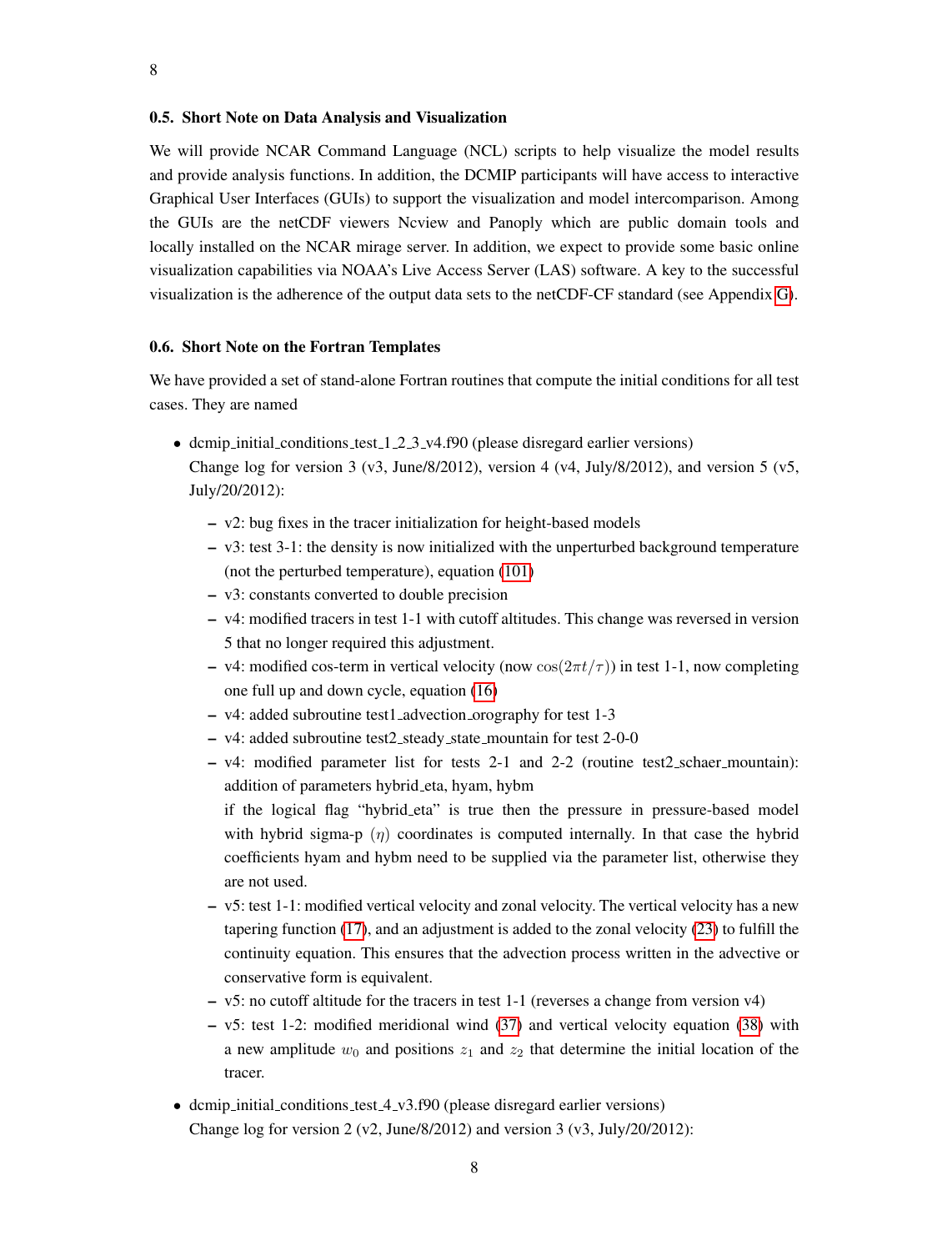- v2: correction of a typo (removal of 1/a) on the right-hand side of the  $\frac{\partial \theta}{\partial \varphi}$ , equation [\(137\)](#page-41-0)
- v2: initialization of  $q_2$  with the absolute value of Ertel's Potential Vorticity (EPV), equations [\(131\)](#page-40-0) and [\(132\)](#page-40-1)
- $-$  v3: additional if-construct that prevents division by zero in relative vorticity ( $\zeta$ ) calculation [\(133\)](#page-40-2) in case the perturbation center point, its antipode, or the north or south poles are part of the computational grid
- dcmip\_initial\_conditions\_test\_5\_v1.f90

These updates are also marked in the Fortran codes. Their inline documentation makes these routines self-explanatory. The input parameter list needs to be supplied with the position of a single grid point. The routines can either be included into the GCM source code or be used to compute an initial data file. Some output parameters might not be needed, depending on the model design.

In addition, we have provided a template Fortran routine

- simple\_physics\_v5.90 (please disregard earlier versions) Change log for version 4 and before (v4, June/8/2012) and version 5 (v5, July/8/2012):
	- v2: removal of some NCAR CAM-specific "use" associations
	- v3: corrected  $pred(i)$  computation, the precipitation rate is now computed via a vertical integral, the previous single-level computation in v2 was a bug
	- v3: corrected  $dt dt(i, 1)$  = computation, the term  $-(i, 1)$  was missing the temperature variable:  $-t(i, 1)$
	- $\nu$ 4: modified and enhanced parameter list to make the routine truly standalone, the number of columns and vertical levels have been added: pcols, pver
	- v4: "ncol" has been removed, "pcols" is used instead
	- v5: the sea surface temperature (SST) field  $T \cdot \text{sur } f$  is now an array, the SST now depends on the latitude
	- v5: addition of the latitude array "lat" and the flag "test" in the parameter list if  $test = 0$ : constant SST is used, correct setting for the tropical cyclone test case 5-1 if  $test = 1$ : newly added latitude-dependent SST is used, correct setting for the moist baroclinic wave test with simple-physics (test 4-3)

that implements suggested simplified physical forcing mechanisms [\[3\]](#page-53-2) in the recommended order (1) large-scale condensation, (2) surface fluxes, and (3) boundary-layer mixing. These processes are coupled in a time-split manner [\[4\]](#page-53-3) so that each mechanism already updates the state variables that are used for the next parameterization step. The template routine has been developed for NCAR's Community Atmosphere Model (CAM). It therefore needs to be tailored to match model-specific requirements such as the choice of the prognostic variables. The template routine assumes that the state variables  $u, v, T, p$  and q are co-located at full model levels. In addition, it assumes that the level indices follow a top-down approach with level index 1 located at the topmost level. If the vertical ordering of the levels is reversed, with level index 1 denoting the lowermost level, adjustments of the template routine are needed. In addition, all partial height derivatives have been expressed as pressure derivatives with the help of the hydrostatic equation as CAM is a pressure-based model. This could potentially be changed for models with height-based vertical coordinates.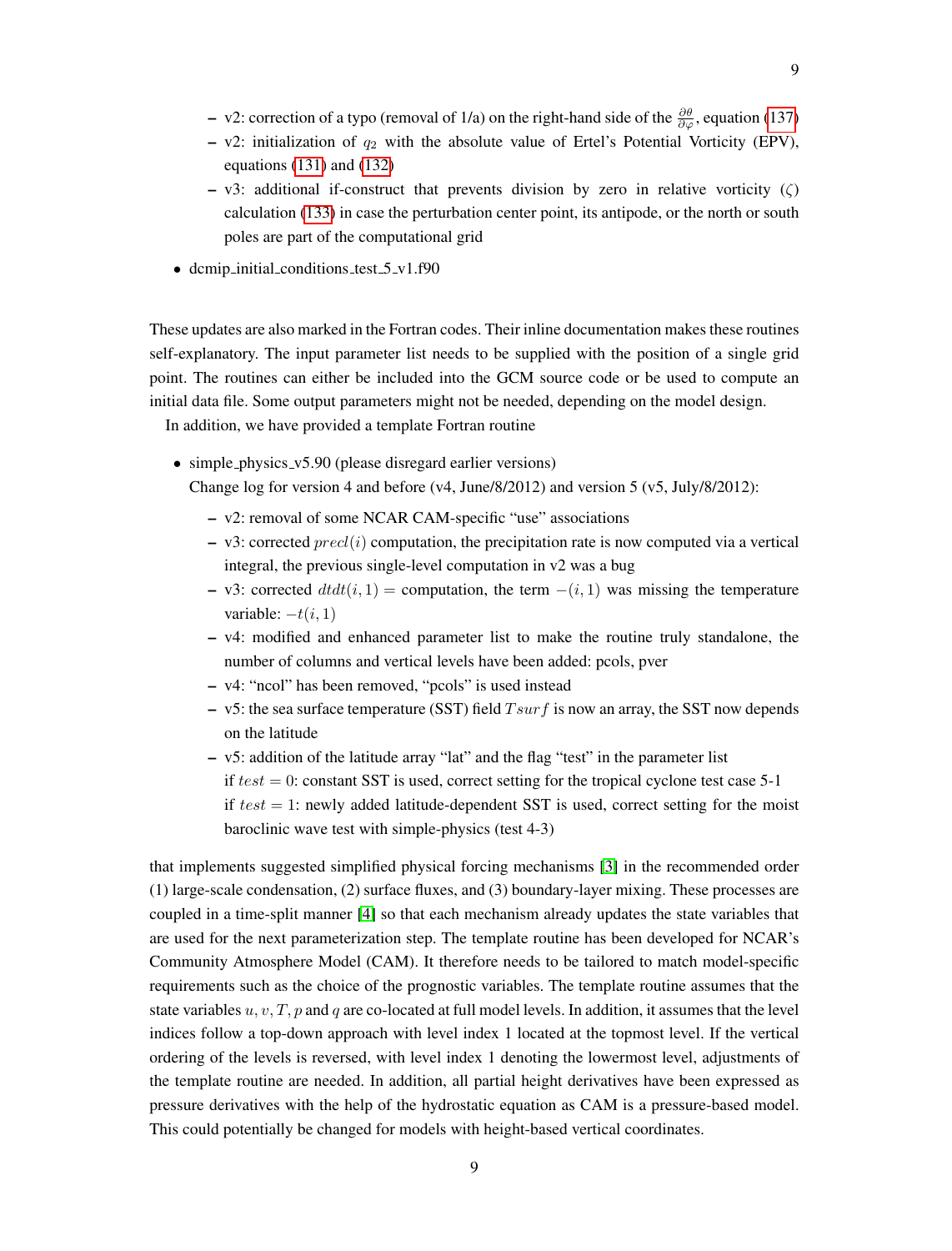# 0.7. Short Note on the Virtual, Shared DCMIP Workspace

We are building a 'virtual DCMIP community' via a shared Wiki-driven virtual workspace: http://earthsystemcog.org/projects/dcmip-2012/ We would like to ask you to create an account on this Commodity Governance (CoG) webpage (see 'create account' button in the upper left corner). CoG is a newly created cyberinfrastructure software hosted on a NOAA server that facilitates connections between projects and people. Please create a CoG account and after pressing 'submit', logon with your selected user name and password. Then navigate to DCMIP-2012, e.g. via http://earthsystemcog.org/projects/dcmip-2012/ and ask for membership in the DCMIP-2012 project (upper left corner, press 'Join the DCMIP-2012 project'). You will get an email shortly afterwards that will confirm that you have become a member. This will now enable you to edit the Wiki functionality within DCMIP-2012. We will utilize the DCMIP-2012 workspace before and during (and after) the summer school to share information, model documentation, metadata, model results, discussion points, online visualization, etc. The shared workspace will be a resource not just for the 2012 summer school, but for all researchers interested in dynamical cores, test cases and the dynamical core data in the future. The software will also build a bridge/links to the Earth System Grid where our intercomparison data will be hosted.

#### 0.8. Summary of All DCMIP Model Experiments

This section provides an overview of all suggested experiments in Tables [VI](#page-10-0) and [VII.](#page-11-0) The tables list the specific settings for each experiment like the small-planet scaling coefficient, the suggested horizontal and vertical resolutions, the position of the model top, the length of the simulation, the desired output quantities and their output frequency. These pieces of information are also repeated in each of the test case descriptions below. Table [VIII](#page-12-0) summarizes the necessary model adjustments, e.g. the rescaling of physical constants. It is desirable to supply such parameters or design choices (e.g. switch for the activation or deactivation of Rayeigh friction) through an input namelist file to minimize the actual modifications of the GCM course code.

All models should be run in their operational configurations which includes the typical diffusion mechanisms and coefficients, filters, time steps and other tunable parameters. In addition, the runs should utilizes their standard *a posteriori* fixers like mass or energy fixers if applicable. We ask to document all parameters and fixers to foster the model intercomparison. In addition, the modeling groups are also invited to test their models in non-operational configurations that, for example, use a reduced explicit diffusion coefficient. Such non-operational settings need to be clearly marked.

We also invite the modeling groups to test their variable-resolution grids, e.g. the nested- or stretched-grid options (if available), in addition to running the experiments on their native nonadapted grids. The choice of the non-uniform grid is left to the modeling group and should be documented.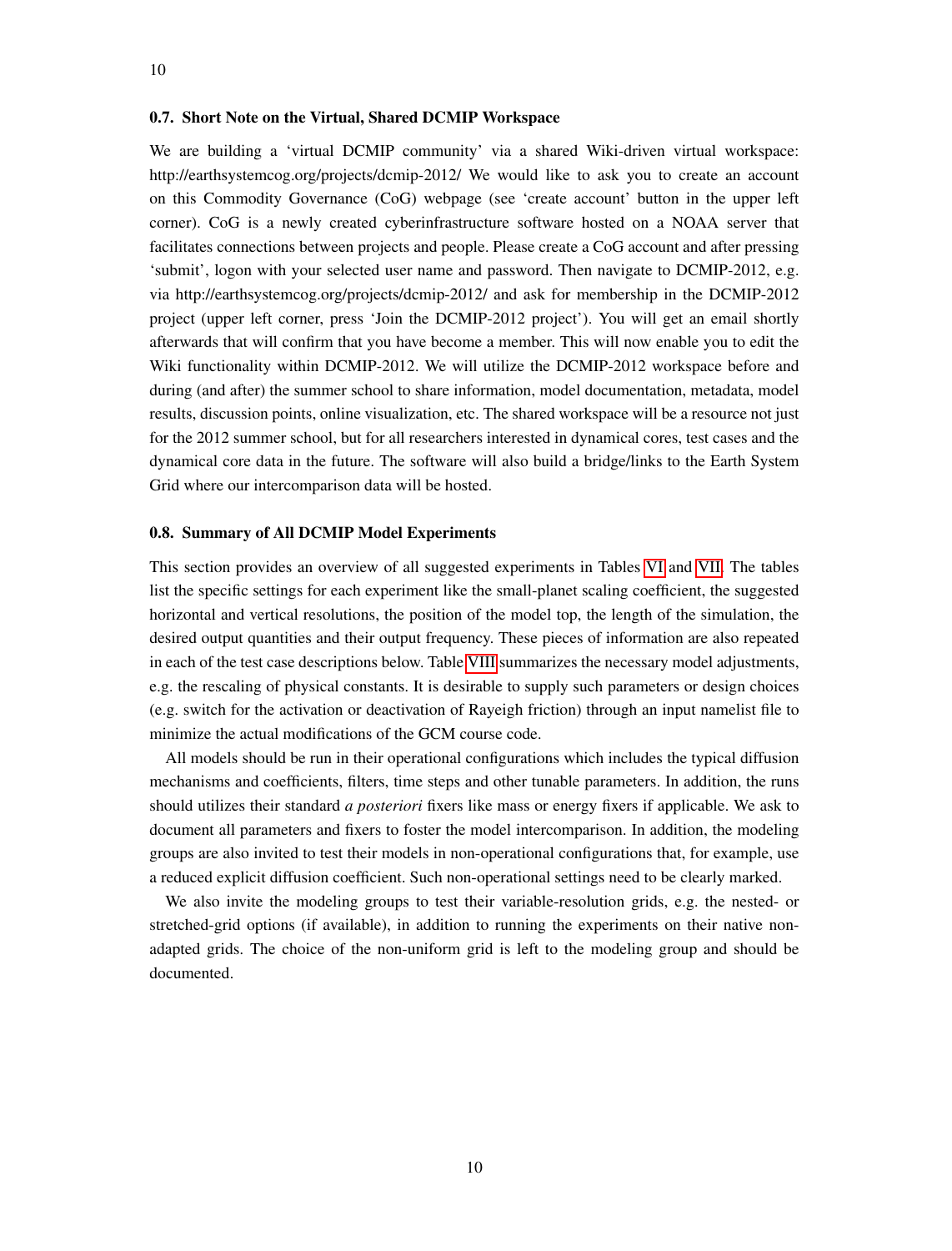| Label          | <b>Test</b> | $\boldsymbol{X}$ | Grid spacing                     | Levels | Model top                                   | $\Delta z$       |
|----------------|-------------|------------------|----------------------------------|--------|---------------------------------------------|------------------|
| 11.medium.L60  | $1 - 1$     | $\mathbf{1}$     | $1^\circ \approx 110 \text{ km}$ | 60     | $12 \text{ km} \approx 254.944 \text{ hPa}$ | $200 \text{ m}$  |
| 12.low.L30     | $1-2$       | $\mathbf{1}$     | $2^{\circ} \approx 220$ km       | 30     | $12 \text{ km} \approx 254.944 \text{ hPa}$ | 400 m            |
| 12.medium.L60  | $1 - 2$     | 1                | $1^{\circ} \approx 110$ km       | 60     | $12 \text{ km} \approx 254.944 \text{ hPa}$ | $200 \text{ m}$  |
| 12.high.L120   | $1 - 2$     | $\mathbf{1}$     | $0.5^{\circ} \approx 55$ km      | 120    | $12 \text{ km} \approx 254.944 \text{ hPa}$ | $100 \text{ m}$  |
| 13. medium.L30 | $1 - 3$     | $\mathbf{1}$     | $1^{\circ} \approx 110$ km       | 30     | $12 \text{ km} \approx 254.944 \text{ hPa}$ | 400 m            |
| 13.medium.L60  | $1 - 3$     | $\mathbf{1}$     | $1^\circ \approx 110$ km         | 60     | $12 \text{ km} \approx 254.944 \text{ hPa}$ | $200 \text{ m}$  |
| 13.medium.L120 | $1 - 3$     | $\mathbf{1}$     | $1^{\circ} \approx 110$ km       | 120    | $12 \text{ km} \approx 254.944 \text{ hPa}$ | $100 \text{ m}$  |
| optional:      |             |                  |                                  |        |                                             |                  |
| 200.medium.L15 | $2 - 0 - 0$ | $\mathbf{1}$     | $1^\circ \approx 110 \text{ km}$ | 15     | $12 \text{ km} \approx 205.448 \text{ hPa}$ | 800 m            |
| 200.medium.L30 | $2 - 0 - 0$ | $\mathbf{1}$     | $1^\circ \approx 110$ km         | 30     | $12 \text{ km} \approx 205.448 \text{ hPa}$ | 400 m            |
| 201.low.L30    | $2 - 0 - 1$ | 500              | $2^{\circ} \approx 440$ m        | 30     | $12 \text{ km}$                             | 400 m            |
| 21.medium.L60  | $2 - 1$     | 500              | $1.5^{\circ} \approx 333.6$ m    | 60     | 30 km $\approx$ 32.818 hPa                  | $500 \text{ m}$  |
| 22.medium.L60  | $2 - 2$     | 500              | $1.5^{\circ} \approx 333.6$ m    | 60     | 30 km $\approx$ 32.818 hPa                  | $500\ {\rm m}$   |
| 31.medium.L10  | $3 - 1$     | 125              | $1.125^{\circ} \approx 1$ km     | 10     | 10 km $\approx$ 273.759 hPa                 | $1000 \text{ m}$ |
| 410.medium.L30 | $4 - 1 - 0$ | $\mathbf{1}$     | $1^{\circ} \approx 110$ km       | 30     | $\approx$ 44 km / 2.26 hPa                  | stretched        |
| 411.medium.L30 | $4 - 1 - 1$ | 10               | $1^{\circ} \approx 11$ km        | 30     | $\approx$ 44 km / 2.26 hPa                  | stretched        |
| 412.medium.L30 | $4 - 1 - 2$ | 100              | $1^{\circ} \approx 1.1$ km       | 30     | $\approx$ 44 km / 2.26 hPa                  | stretched        |
| 413.medium.L30 | $4 - 1 - 3$ | 1000             | $1^{\circ}\approx110$ m          | 30     | $\approx$ 44 km / 2.26 hPa                  | stretched        |
| 42.medium.L30  | $4 - 2$     | $\mathbf{1}$     | $1^\circ \approx 110 \text{ km}$ | 30     | $\approx$ 44 km / 2.26 hPa                  | stretched        |
| 42.high.L30    | $4 - 2$     | $\mathbf{1}$     | $0.5^{\circ} \approx 55$ km      | 30     | $\approx$ 44 km / 2.26 hPa                  | stretched        |
| optional:      |             |                  |                                  |        |                                             |                  |
| 43.medium.L30  | $4 - 3$     | $\mathbf{1}$     | $1^\circ \approx 110$ km         | 30     | $\approx$ 44 km / 2.26 hPa                  | stretched        |
| 43.high.L30    | $4 - 3$     | $\mathbf{1}$     | $0.5^{\circ} \approx 55$ km      | 30     | $\approx$ 44 km / 2.26 hPa                  | stretched        |
| 51.medium.L30  | $5 - 1$     | $\mathbf{1}$     | $1^{\circ} \approx 110$ km       | 30     | $\approx$ 44 km / 2.26 hPa                  | stretched        |
| 51.high.L30    | $5 - 1$     | 1                | $0.5^{\circ} \approx 55$ km      | 30     | $\approx$ 44 km / 2.26 hPa                  | stretched        |
| 51.ultra.L30   | $5 - 1$     | 1                | $0.25^{\circ} \approx 28$ km     | 30     | $\approx$ 44 km / 2.26 hPa                  | stretched        |
| optional:      |             |                  |                                  |        |                                             |                  |
| 52.high.L30    | $5 - 2$     | 1                | $0.5^{\circ} \approx 55$ km      | 30     | $\approx$ 44 km / 2.26 hPa                  | stretched        |

<span id="page-10-0"></span>Table VI. List of all DCMIP model experiments: Test case, small-planet reduction factor X, horizontal grid spacing in degrees in both horizontal directions and the approximate physical grid spacing at the equator, levels, model top and vertical grid spacing.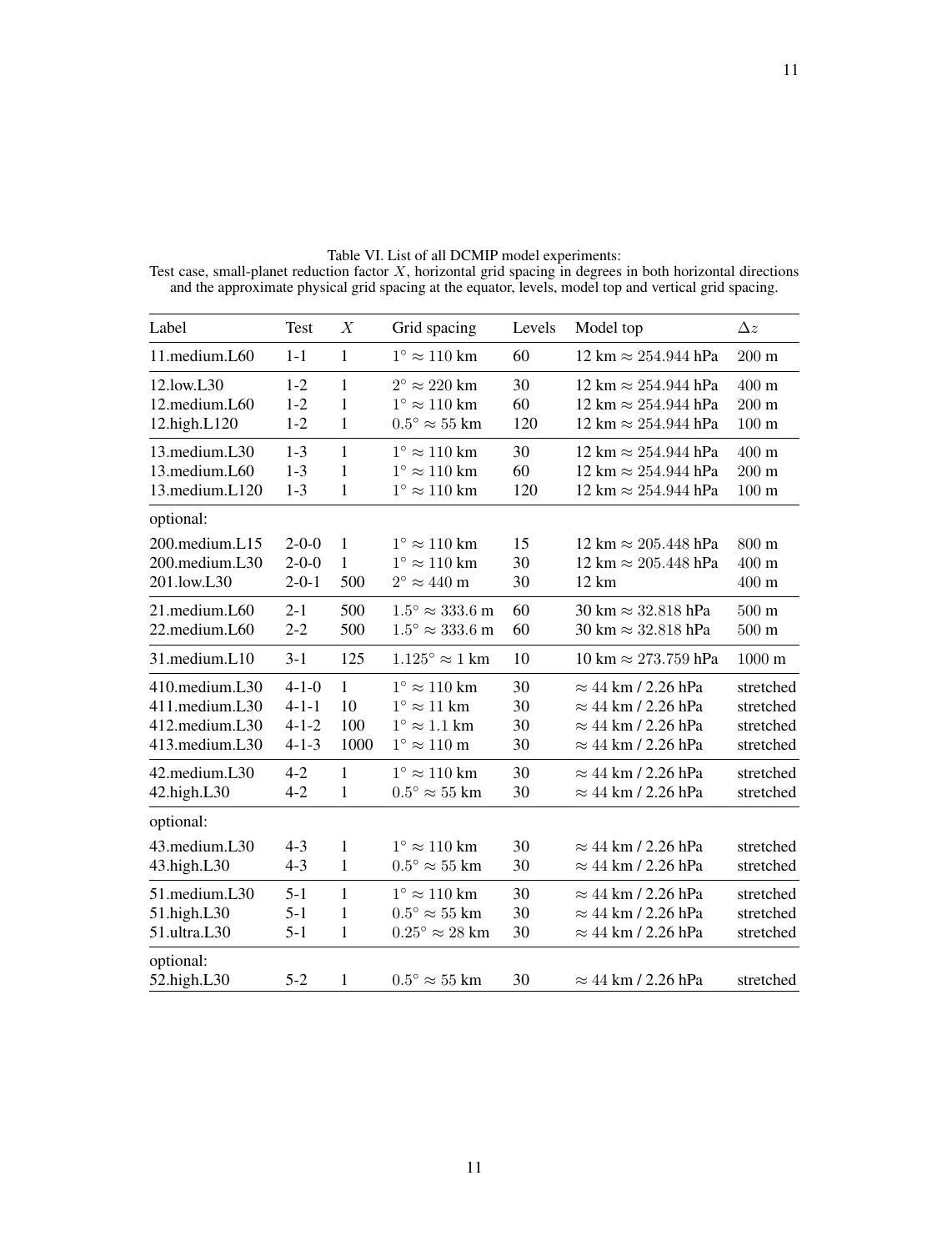| Label                                                         | Length (unscaled)                             | Output variables                                                                                                                                                                         | Output frequency                                            |
|---------------------------------------------------------------|-----------------------------------------------|------------------------------------------------------------------------------------------------------------------------------------------------------------------------------------------|-------------------------------------------------------------|
| 11.medium.L60                                                 | 12 days                                       | $q_1, q_2, q_3, q_4, (q_5 \text{ optional})$                                                                                                                                             | daily $(86400 s)$                                           |
| 12.low.L30<br>12.medium.L60<br>12.high.L120                   | 1 day<br>1 day<br>1 day                       | $q_1$<br>$q_1$<br>$q_1$                                                                                                                                                                  | hourly $(3600 s)$<br>hourly $(3600 s)$<br>hourly $(3600 s)$ |
| 13. medium.L <sub>30</sub><br>13.medium.L60<br>13.medium.L120 | 12 days<br>12 days<br>12 days                 | $q_1, q_2, q_3, q_4, p_s, p, \Phi_s$<br>$q_1,q_2,q_3,q_4,p_s,p,\Phi_s$<br>$q_1, q_2, q_3, q_4, p_s, p, \Phi_s$                                                                           | daily $(86400 s)$<br>daily $(86400 s)$<br>daily (86400 s)   |
| optional:                                                     |                                               |                                                                                                                                                                                          |                                                             |
| 200.medium.L15                                                | 6 days                                        | $u, v, w$ or $\omega, T, p_s, p, \Phi_s$ ,                                                                                                                                               | 6-hourly (21600 s)                                          |
| 200.medium.L30                                                | 6 days                                        | $T_{500}$ , $w_{500}$ or $\omega_{500}$<br>$u, v, w$ or $\omega, T, p_s, p, \Phi_s,$                                                                                                     | 6-hourly (21600 s)                                          |
| 201.low.L30                                                   | 0.5 <sub>hr</sub><br>$\equiv$ 250 hr (scaled) | $T_{500}$ , $w_{500}$ or $\omega_{500}$<br>$u, v, w$ or $\omega, T, p_s, p, \Phi_s$ ,<br>$T_{500}$ , $w_{500}$ or $\omega_{500}$                                                         | 100 s (unscaled)<br>$\equiv$ 50000 s (scaled)               |
| 21.medium.L60                                                 | 2 <sub>hr</sub><br>$\equiv$ 1000 hr (scaled)  | $u, v, w$ or $\omega, T, p_s, p, \Phi_s$                                                                                                                                                 | 100 s (unscaled)<br>$\equiv$ 50000 s (scaled)               |
| 22.medium.L60                                                 | 2 <sub>hr</sub><br>$\equiv$ 1000 hr (scaled)  | $u, v, w$ or $\omega, T, p_s, p, \Phi_s$                                                                                                                                                 | 100 s (unscaled)<br>$\equiv$ 50000 s (scaled)               |
| 31.medium.L10                                                 | 1 hr<br>$\equiv$ 125 hr (scaled)              | $u, v, w$ or $\omega, T, p_s, p$                                                                                                                                                         | 100 s (unscaled)<br>$\equiv$ 12500 s (scaled)               |
| 410.medium.L30                                                | 30 days                                       | $q_1, q_2, u, v, w$ or $\omega, T, p_s, p$ ,<br>$\Phi_s, u_{850}, v_{850}, T_{850}, \omega_{850}$ or $w_{850}$                                                                           | daily $(86400 s)$                                           |
| 411.medium.L30                                                | 3 days<br>$\equiv$ 30 days (scaled)           | $q_1, q_2, u, v, w$ or $\omega, T, p_s, p$ ,<br>$\Phi_s$ , $u_{850}$ , $v_{850}$ , $T_{850}$ , $\omega_{850}$ or $w_{850}$                                                               | 8640 s (unscaled)<br>$\equiv$ daily (scaled)                |
| 412.medium.L30                                                | 25920 s<br>$\equiv$ 30 days (scaled)          | $q_1, q_2, u, v, w$ or $\omega, T, p_s, p$<br>$\Phi_s$ , $u_{850}$ , $v_{850}$ , $T_{850}$ , $\omega_{850}$ or $w_{850}$                                                                 | 864 (unscaled)<br>$\equiv$ daily (scaled)                   |
| 413.medium.L30                                                | 2592 s<br>$\equiv$ 30 days (scaled)           | $q_1, q_2, u, v, w$ or $\omega, T, p_s, p$ ,<br>$\Phi_s$ , $u_{850}$ , $v_{850}$ , $T_{850}$ , $\omega_{850}$ or $w_{850}$                                                               | 86.4 s (unscaled)<br>$\equiv$ daily (scaled)                |
| 42.medium.L30                                                 | 15 days                                       | $q, u, v, w$ or $\omega, T, p_s, p, P_{ls}$<br>$\Phi_s$ , $u_{850}$ , $v_{850}$ , $T_{850}$ , $\omega_{850}$ or $w_{850}$                                                                | 6-hourly (21600 s)                                          |
| 42.high.L30                                                   | 15 days                                       | $q, u, v, w$ or $\omega, T, p_s, p, P_{ls}$<br>$\Phi_s$ , $u_{850}$ , $v_{850}$ , $T_{850}$ , $\omega_{850}$ or $w_{850}$                                                                | 6-hourly (21600 s)                                          |
| optional:                                                     |                                               |                                                                                                                                                                                          |                                                             |
| 43. medium. L30                                               | 15 days                                       | $q, u, v, w$ or $\omega, T, p_s, p, P_{ls}, SST$<br>$\Phi_s$ , $u_{850}$ , $v_{850}$ , $T_{850}$ , $\omega_{850}$ or $w_{850}$                                                           | 6-hourly (21600 s)                                          |
| 43.high.L30                                                   | 15 days                                       | $q, u, v, w$ or $\omega, T, p_s, p, P_{ls}, SST$<br>$\Phi_s$ , $u_{850}$ , $v_{850}$ , $T_{850}$ , $\omega_{850}$ or $w_{850}$                                                           | 6-hourly (21600 s)                                          |
| 51.medium.L30                                                 | 10 days                                       | $q, u, v, w$ or $\omega, T, p_s, p, P_{ls}$<br>$\Phi_s$ , $u_{850}$ , $v_{850}$ , $T_{850}$ , $\omega_{850}$ or $w_{850}$                                                                | 6-hourly (21600 s)                                          |
| 51.high.L30                                                   | 10 days                                       | $q, u, v, w$ or $\omega, T, p_s, p, P_{ls}$<br>$\Phi_s$ , $u$ 850, $v$ 850, $T$ 850, $\omega$ 850 or $w$ 850                                                                             | 6-hourly (21600 s)                                          |
| 51.ultra.L30                                                  | 10 days                                       | $q, u, v, w$ or $\omega, T, p_s, p, P_{ls}$<br>$\Phi_s$ , $u_{850}$ , $v_{850}$ , $T_{850}$ , $\omega_{850}$ or $w_{850}$                                                                | 6-hourly (21600 s)                                          |
| optional:                                                     |                                               |                                                                                                                                                                                          |                                                             |
| 52.high.L30                                                   | 10 days                                       | $q, u, v, w$ or $\omega, T, p_s, p$ ,<br>$\Phi_s$ , $u_{850}$ , $v_{850}$ , $T_{850}$ , $\omega_{850}$ or $w_{850}$<br>surface fluxes, large-scale,<br>convective and total precip. rate | 6-hourly (21600 s)                                          |

<span id="page-11-0"></span>Table VII. List of all DCMIP model experiments: Simulation length, output variables and output frequency.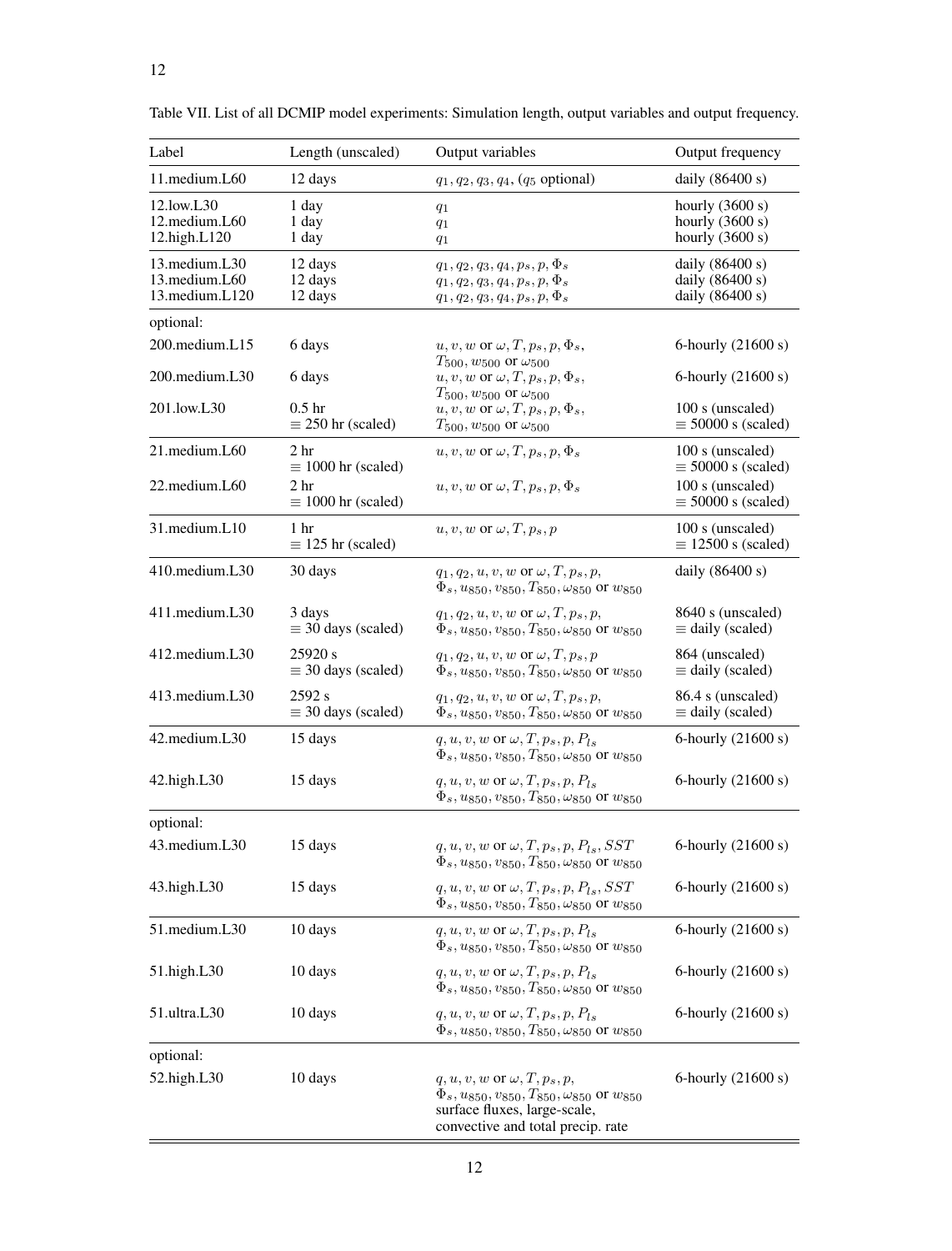<span id="page-12-0"></span>

| <b>Test Case</b>           | Adjustments                                                                                                                                                                              |  |  |
|----------------------------|------------------------------------------------------------------------------------------------------------------------------------------------------------------------------------------|--|--|
| Pure advection             |                                                                                                                                                                                          |  |  |
| $1-1, 1-2$                 | suppress dynamic updates of the flow field, except for the tracers<br>introduce counter that counts the elapsed seconds since the start of run<br>prescribe time-dependent 3D velocities |  |  |
| $1 - 3$                    | suppress dynamic updates of the flow field, except for the tracers<br>prescribe time-independent (initial) 3D velocities                                                                 |  |  |
|                            | Impact of orography on a non-rotating steady-state at rest: Hydrostatic scales                                                                                                           |  |  |
| $2 - 0 - 0$                | set the rotational speed to zero                                                                                                                                                         |  |  |
| $2 - 0 - 1$                | rescale the Earth, set the rotational speed to zero<br>rescale the time step, diffusion coefficients                                                                                     |  |  |
|                            | Orographic and non-orographic gravity waves on a non-rotating small-planet: Non-hydrostatic scales                                                                                       |  |  |
| $2-1, 2-2$                 | rescale the Earth, set the rotational speed to zero<br>rescale the time step, diffusion coefficients<br>add Rayleigh friction to the uppermost 10 km of the domain                       |  |  |
| $3-1$                      | rescale the Earth, set the rotational speed to zero<br>rescale the time step, diffusion coefficients                                                                                     |  |  |
|                            | Rotating planet: From hydrostatic to non-hydrostatic scales                                                                                                                              |  |  |
| $4 - 1 - 0$                | no adjustment                                                                                                                                                                            |  |  |
| $4-1-1, 4-1-2, 4-1-3$      | rescale the Earth and rotational speed<br>rescale the time step, diffusion coefficients                                                                                                  |  |  |
| Simple moist interactions  |                                                                                                                                                                                          |  |  |
| $4 - 2$                    | add large-scale condensation process                                                                                                                                                     |  |  |
| $4-3, 5-1$                 | add simplified physics forcings                                                                                                                                                          |  |  |
| Complex moist interactions |                                                                                                                                                                                          |  |  |
| $5-2$                      | set sea surface temperature (SST) to 29 °C<br>switch to the model's aqua-planet mode                                                                                                     |  |  |

Table VIII. A list of all model adjustments.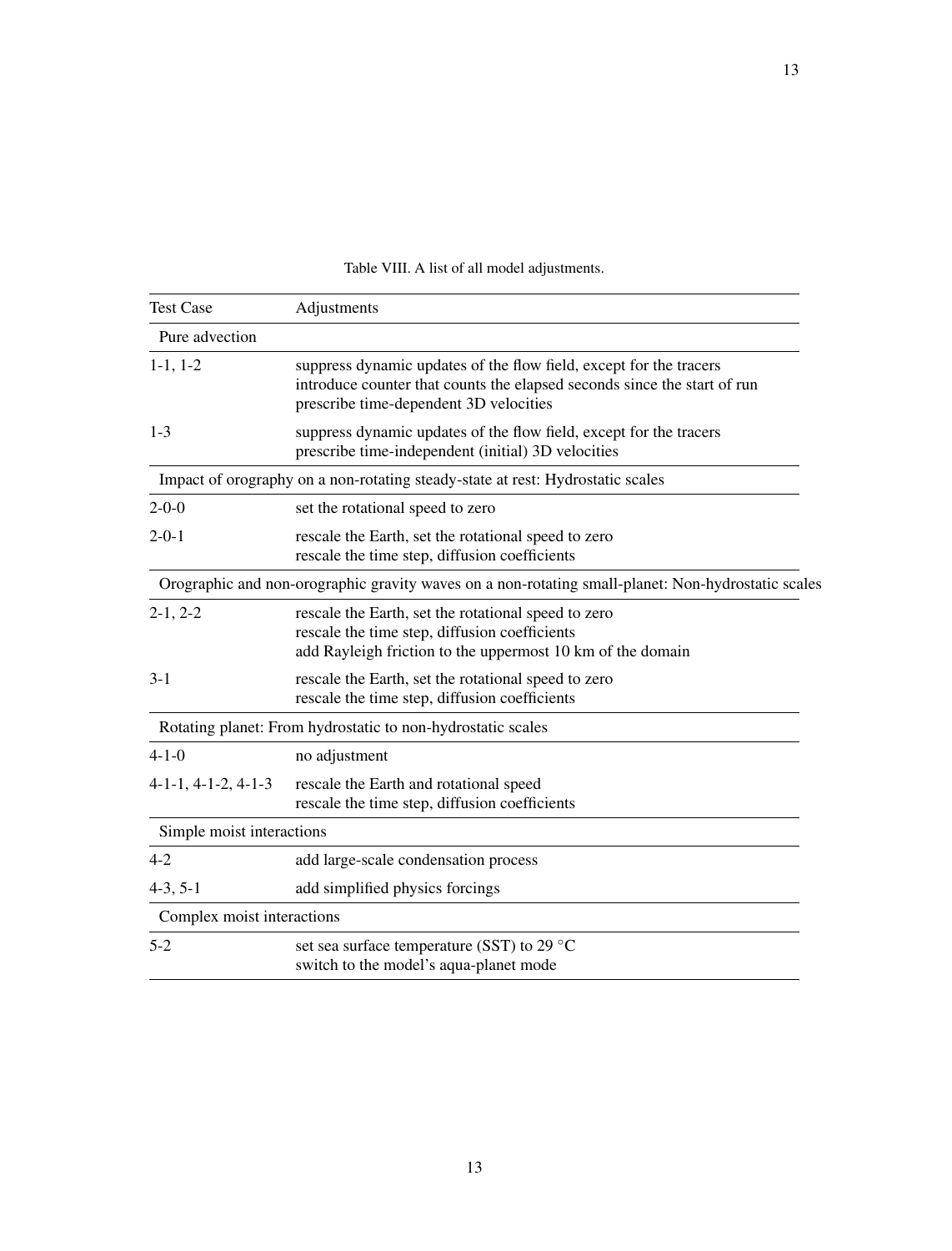# 1. TEST CATEGORY 1-X: TRACER TRANSPORT EXPERIMENTS

<span id="page-13-0"></span>This section includes three 3D passive advection tests with prescribed wind fields. To ensure that an analytic solution is known at the end of the simulation we apply time reversal to return the original profile to its original position (with some zonal offset) in two of the suggested tests. The third test utilizes a 2D solid-body rotation and returns the tracer to its initial position after one revolution around the sphere. These tests are used to assess consistency, monotonicity preservation, convergence rates and other properties which are relevant to the problem of tracer transport.

The tracer transport tests presented in this document make use of prescribed 3D velocities and an isothermal temperature field. Consequently, dynamic updates of the velocity, temperature, pressure and density fields need to be disabled, and prescribed (analytic) updates of the time-dependent velocity fields need to be included into the model code for test 1-1 and 1-2. Test 1-3 utilizes timeindependent velocities that can be provided via the initial data set.

The pressure field is prescribed and needs to remain constant for the duration of the simulation except if floating Lagrangian pressure-based coordinates are used in the vertical direction [\[5\]](#page-53-4) as explained below. The latter might require prescribed variations of the pressure thicknesses  $\Delta p$ between two model interface levels to account for deforming layers. Such a deformation for floating Lagrangian coordinates will only be valid for one time step before a vertical remapping algorithm restores the initial pressure values at the model levels.

The initial pressure field is given by

<span id="page-13-1"></span>
$$
p(\lambda, \varphi, z) = p_0 \exp\left(\frac{-gz}{R_d T_0}\right),\tag{1}
$$

where  $T_0 \equiv 300$  K is the isothermal atmospheric temperature which yields  $T(\lambda, \varphi, z) = T_0$  for all three test variants. The reference pressure at  $z = 0$  m is set to  $p_0 = 1000$  hPa. The surface pressure  $p_s$  can be computed when evaluating [\(1\)](#page-13-1) at the surface elevation  $z_s$  which is specified later. The specific humidity field  $q$  is set to zero in all advection tests. Note that [\(1\)](#page-13-1) can also be expressed as

<span id="page-13-2"></span>
$$
z(\lambda, \varphi, p) = H \ln \left( \frac{p_0}{p} \right) \tag{2}
$$

which utilizes the scale height

$$
H = \frac{R_d T_0}{g}.\tag{3}
$$

Equation [\(2\)](#page-13-2) transforms the pressure into the height  $z$  in an isothermal atmosphere.

The advection process can be represented in many forms. If the advective form for the tracer  $q$  is selected it can be expressed as

<span id="page-13-3"></span>
$$
\frac{dq}{dt} = 0 \tag{4}
$$

$$
\frac{\partial q}{\partial t} + \vec{v} \cdot \nabla q = 0 \tag{5}
$$

for a Lagrangian and Eulerian framework, respectively. Here,  $\vec{v}$  symbolizes the 3D wind vector,  $\nabla$ is the 3D gradient operator and  $d/dt$  stands for the material time (t) derivative.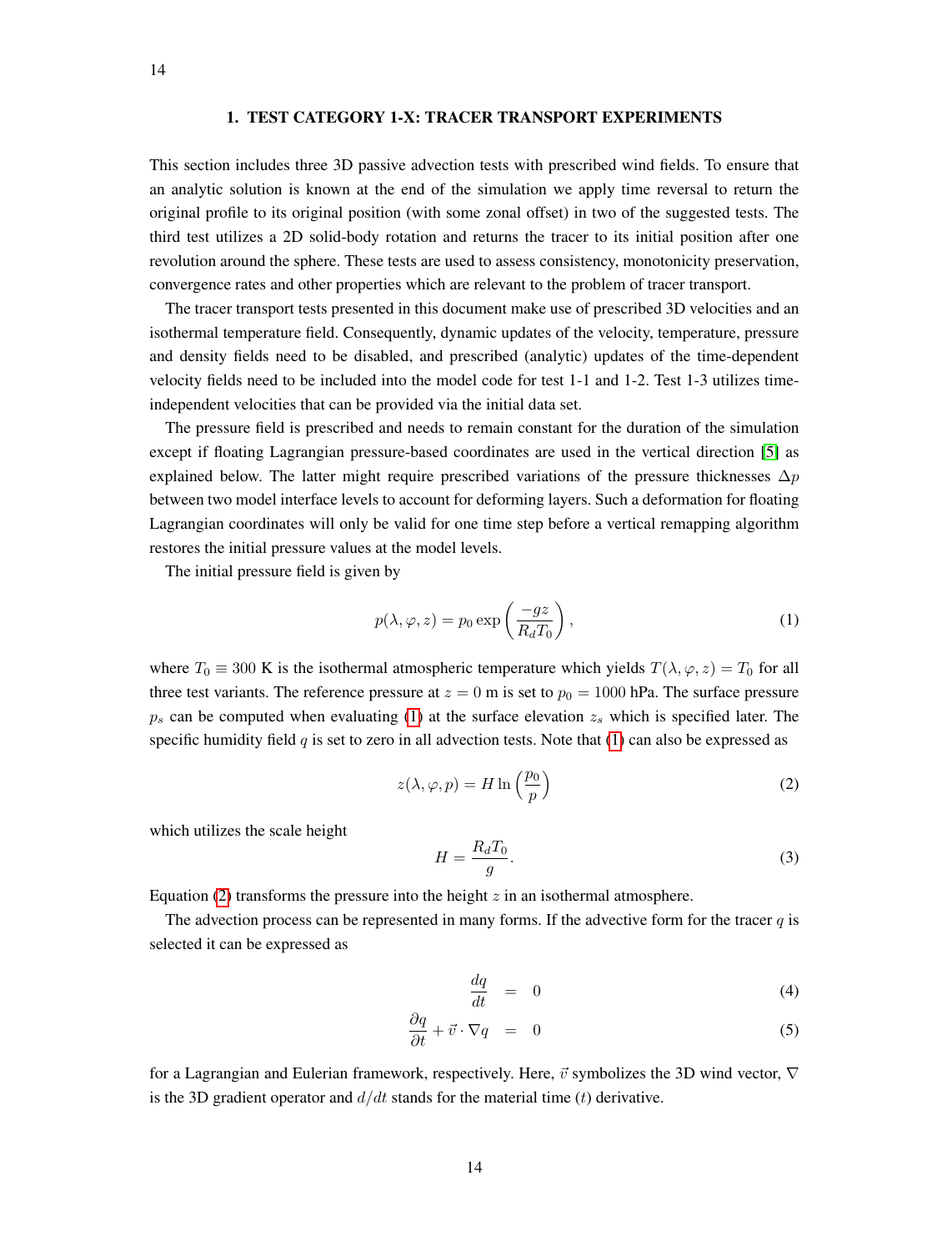If an advection scheme utilizes the conservation form

<span id="page-14-0"></span>
$$
\frac{\partial}{\partial t}(\rho q) + \nabla \cdot (\vec{v} \rho q) = 0 \tag{6}
$$

the density  $\rho$  needs to be present. In order to avoid solving a second transport equation for  $\rho$  and to simplify the test setup, the stratified density

$$
\rho(\lambda, \varphi, p) = \frac{p}{R_d T_0} \tag{7}
$$

<span id="page-14-1"></span>
$$
\rho(\lambda, \varphi, z) = \frac{p_0}{R_d T_0} \exp\left(\frac{-z}{H}\right) \tag{8}
$$

should be prescribed and held constant ( $\partial \rho / \partial t = 0$ ) for the duration of the experiment. This will ensure that models with pressure-based and height-based vertical coordinates will resemble each other since isothermal conditions are used to determine the placement of the initial pressure levels. For the transport experiments provided in this document, the advective form [\(5\)](#page-13-3) and conservation form [\(6\)](#page-14-0) should produce nearly identical results, up to model error. This result holds since for all tests we require that  $(\rho \vec{v})$  is a divergence-free field, i.e. that the continuity equation is analytically satisfied with

$$
\frac{\partial \rho}{\partial t} = 0. \tag{9}
$$

As a third variant, if an advection scheme utilizes a floating Lagrangian coordinate without explicit vertical transport the conservation law for the advection takes the form

$$
\frac{\partial}{\partial t} (\Delta p \, q) + \nabla \cdot (\vec{v}_h \, \Delta p \, q) = 0 \tag{10}
$$

where  $\vec{v}_h$  denotes the horizontal wind vector. The vertical transport then needs to be mimicked by a vertical remapping algorithm after the horizontal advection step.

Normalized error norms are used in all three sets of tests, and defined by

$$
\ell_1(q) = \frac{I[|q - q_T|]}{I[|q_T|]}, \tag{11}
$$

$$
\ell_2(q) = \sqrt{\frac{I\left[ (q - q_T)^2 \right]}{I\left[ q_T^2 \right]}},\tag{12}
$$

$$
\ell_{\infty}(q) = \frac{\max|q - q_T|}{\max|q_T|},\tag{13}
$$

where  $q_T$  is the tracer field at the initial time (due to periodicity of the test cases, this is also the exact solution). Here I denotes an approximation to the global integral, given by

$$
I[x] = \sum_{\text{all elements } j} x_j V_j,
$$
 (14)

where  $V_j$  denotes the volume of element j.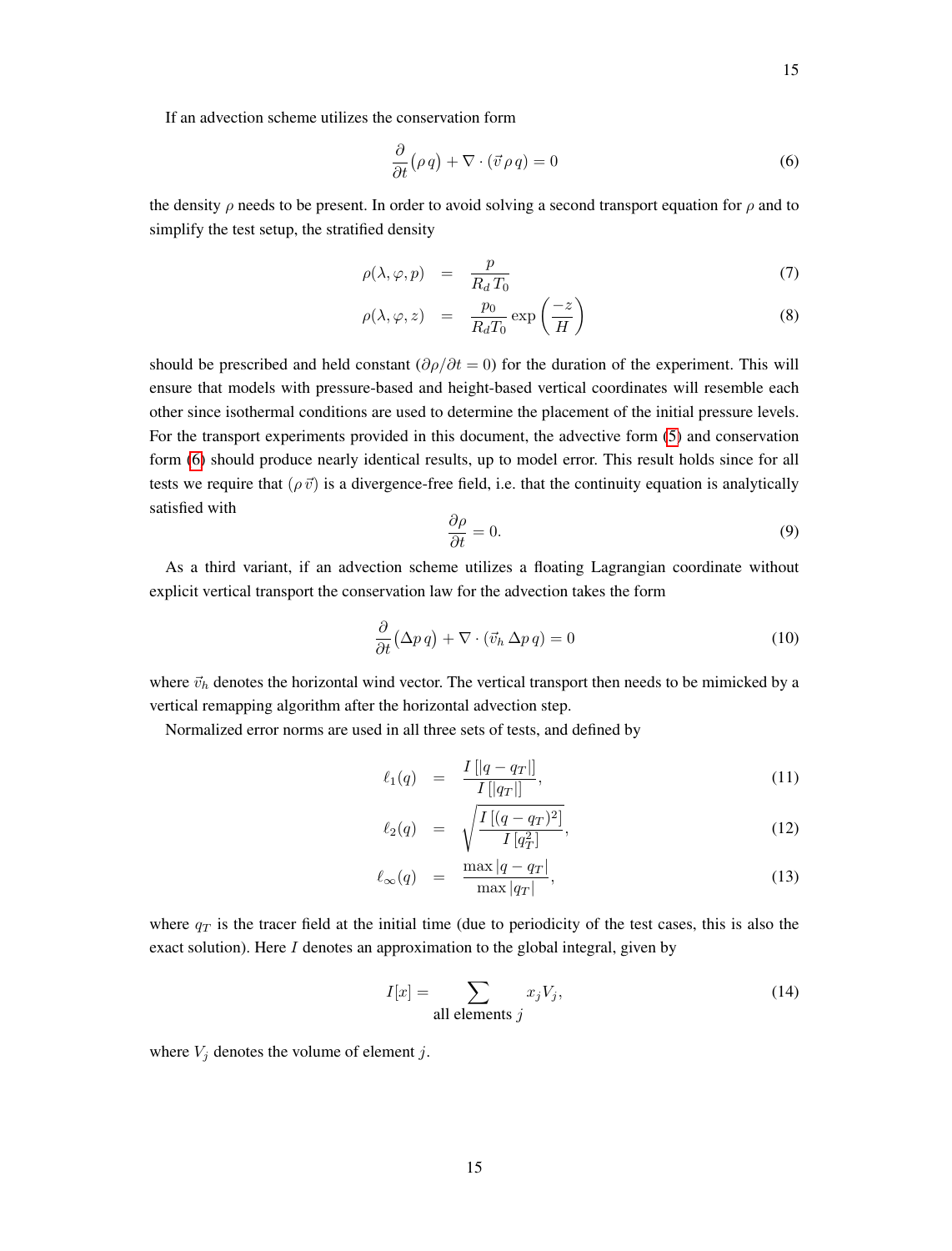| Constant         | Value                 | Description                                             |
|------------------|-----------------------|---------------------------------------------------------|
| z <sub>top</sub> | $12000 \text{ m}$     | Height position of the model top                        |
| $p_{\rm top}$    | $\approx 254.944$ hPa | Pressure at the model top                               |
| X                | Ι.                    | Small-planet scaling factor (regular-size Earth)        |
| $T_0$            | 300K                  | Isothermal atmospheric temperature                      |
| $p_0$            | $1000$ hPa            | Reference pressure                                      |
| $\tau$           | 1036800 s             | Period of motion (here 12 days)                         |
| $\omega_0$       | $23000 \pi / \tau$ Pa | Maximum of the vertical pressure velocity in units Pa/s |
| $\boldsymbol{b}$ | 0.2                   | Normalized pressure depth of divergent layer            |
| $\lambda_{c1}$   | $5\pi/6$              | Initial longitude of first tracer                       |
| $\lambda_{c2}$   | $7\pi/6$              | Initial longitude of second tracer                      |
| $\varphi_c$      | $\Omega$              | Initial latitude of tracers                             |
| $z_c$            | $5000 \text{ m}$      | Initial altitude of tracers                             |
| $R_t$            | a/2                   | Horizontal half-width of tracers                        |
| $Z_t$            | $1000 \text{ m}$      | Vertical half-width of tracers                          |

Table IX. List of constants used for the 3D Deformational Flow test case (Test  $1 - 1$ )

# 1.1. Test 1-1: 3D Deformational Flow

The 3D deformational flow test is based on the 2D approach by [\[6\]](#page-53-5), with a prescribed vertical wind velocity which makes the test truly 3D. An unscaled planet (with scale parameter  $X = 1$ ) is selected. The test utilizes a translational longitude, defined by

$$
\lambda' = \lambda - 2\pi t/\tau \tag{15}
$$

where t denotes the elapsed time since the start of the simulation. The vertical pressure velocity is specified as

<span id="page-15-0"></span>
$$
\omega(\lambda, \varphi, p, t) = \omega_0 \sin \lambda' \cos \varphi \cos \left(\frac{2\pi t}{\tau}\right) s(p),\tag{16}
$$

where

<span id="page-15-1"></span>
$$
s(p) = 1 + \exp\left(\frac{p_{\text{top}} - p_0}{b p_{\text{top}}}\right) - \exp\left(\frac{p - p_0}{b p_{\text{top}}}\right) - \exp\left(\frac{p_{\text{top}} - p}{b p_{\text{top}}}\right) \tag{17}
$$

is a tapering function that tapers the vertical velocity to zero at the top and bottom of the domain. Since pressure and height surfaces are aligned, the pressure position  $p_{top}$  of the model top is

$$
p_{\text{top}} = p(z_{\text{top}}),\tag{18}
$$

where pressure is determined by [\(1\)](#page-13-1). In terms of the translational longitude, the horizontal zonal and meridional velocities  $\vec{u} = (u, v)$  are given as the sum of a horizontal deformational component  $\vec{u}_a = (u_a, v_a)$  and a horizontally divergent component  $\vec{u}_d = (u_d, 0)$ ,

$$
\vec{u} = \vec{u}_a + \vec{u}_d. \tag{19}
$$

The deformational zonal and meridional wind components follow from [\[6\]](#page-53-5),

$$
u_a(\lambda, \varphi, p, t) = k \sin^2 \lambda' \sin(2\varphi) \cos(\pi t/\tau) + \frac{2\pi a}{\tau} \cos \varphi,
$$
 (20)

$$
v_a(\lambda, \varphi, p, t) = k \sin(2\lambda') \cos \varphi \cos(\pi t/\tau). \tag{21}
$$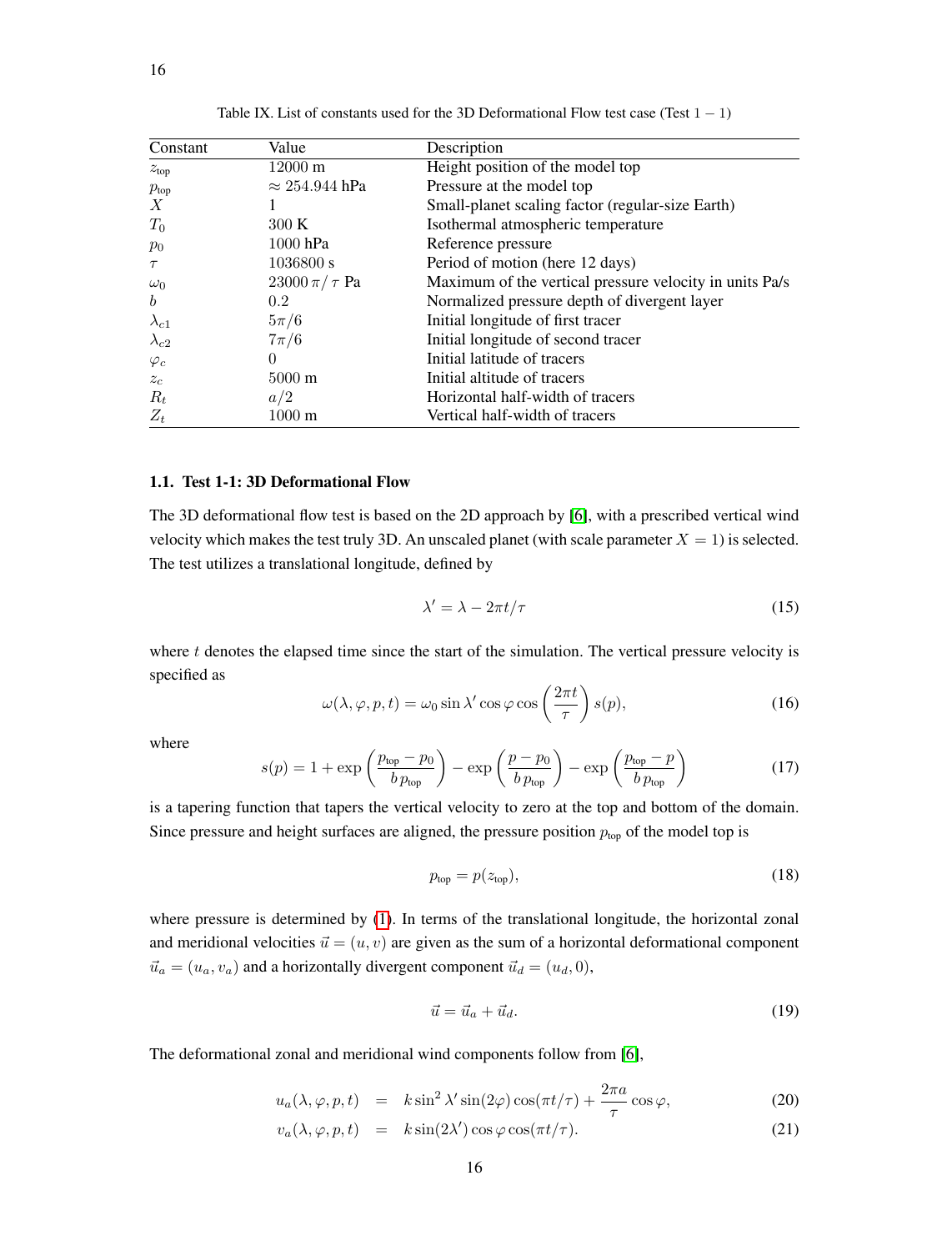Here the magnitude of the velocity is specified as

$$
k = \frac{10a}{\tau}.\tag{22}
$$

The divergent zonal wind component is given by

<span id="page-16-0"></span>
$$
u_d(\lambda, \varphi, p, t) = \frac{\omega_0 a}{b p_{\text{top}}} \cos \lambda' \cos^2 \phi \cos \left(\frac{2\pi t}{\tau}\right) \left[ -\exp\left(\frac{p - p_0}{b p_{\text{top}}}\right) + \exp\left(\frac{p_{\text{top}} - p}{b p_{\text{top}}}\right) \right].
$$
 (23)

This velocity field is chosen to satisfy the continuity equation exactly, i.e. in pressure-coordinates it yields

<span id="page-16-1"></span>
$$
\frac{1}{a\cos\varphi} \left[ \frac{\partial u}{\partial \lambda} + \frac{\partial}{\partial \varphi} (v\cos\varphi) \right] + \frac{\partial \omega}{\partial p} = 0.
$$
 (24)

The continuity equation is also fulfilled in height-based coordinates. The time-independent density is given by [\(7\)](#page-14-1) or [\(8\)](#page-14-1). The surface is flat with  $z_s = 0$  m which yields the surface geopotential  $\Phi_s = 0$ m<sup>2</sup> s<sup>-2</sup>. The surface pressure does not depend on time, and is held constant with  $p_s(\lambda, \varphi) = p_0$ . Therefore, the vertical velocities for models with vertical  $\sigma$  [\[7\]](#page-53-6) or hybrid  $\sigma$ -pressure ( $\eta$ ) coordinates [\[8\]](#page-53-7) yield

$$
\dot{\eta}(\lambda,\varphi,\eta,t) = \dot{\sigma}(\lambda,\varphi,\sigma,t) = \frac{\omega}{p_0} = \frac{\omega_0}{p_0} \sin \lambda' \cos \varphi \cos \left(\frac{2\pi t}{\tau}\right) s(p) \tag{25}
$$

where  $\eta$  and  $\sigma$  are given by  $\eta = \sigma = p/p_0$  due to the choice of the constant surface pressure  $p_s = p_0$ . Note that this formulation assumes that the reference pressure for the hybrid  $\eta$  coordinate is set to 1000 hPa as also specified in Appendix [F.1.](#page-63-0) Since there are neither time variations nor horizontal variations of the pressure field the vertical velocity in height coordinates takes the simple form

<span id="page-16-2"></span>
$$
w(\lambda, \varphi, z, t) = -\frac{\omega(\lambda, \varphi, p(z), t)}{g \rho(z)}
$$
(26)

with the density equation  $(8)$ .

In case pressure-based floating Lagrangian coordinates are used the following discrete algorithm is suggested to prescribe the time-dependent deforming pressure surfaces. First, we recommend calculating the pressure values  $p(t_2)$  at the future time  $t_2 = t_1 + \Delta t$  where  $\Delta t$  symbolizes the time step length and  $t_1$  is the current time counted in seconds since the start of the advection test. The new pressure values are then discretely given by

<span id="page-16-3"></span>
$$
p(t_2) = p(t_1) + \Delta t \omega \left( \lambda, \varphi, p, t_1 + \frac{\Delta t}{2} \right)
$$
\n
$$
(27)
$$
\n
$$
(1) \Delta t \omega \left[ \lambda \frac{2\pi}{\lambda}, \frac{\Delta t}{2} \right]
$$
\n
$$
(27)
$$

$$
= p(t_1) + \Delta t \omega_0 \sin \left[ \lambda - \frac{2\pi}{\tau} \left( t_1 + \frac{\Delta t}{2} \right) \right] \cos(\varphi) \cos \left[ \frac{2\pi}{\tau} \left( t_1 + \frac{\Delta t}{2} \right) \right] s \left[ p \left( t_1 + \frac{\Delta t}{2} \right) \right]
$$

where a time-centered evaluation of the time-dependent expressions is selected. The time dependent  $\Delta p$  variation can then be computed as the difference of the pressures at model interfaces at time  $t_2$ , and set back to its initial value as part of a remapping algorithm.

Four tracer fields are specified for this test. The first tracer field represents two cosine bells, and is specified as

$$
q_1(\lambda, \varphi, z) = \frac{1}{2} \left( 1 + \cos(\pi d_1) \right) + \frac{1}{2} \left( 1 + \cos(\pi d_2) \right),\tag{28}
$$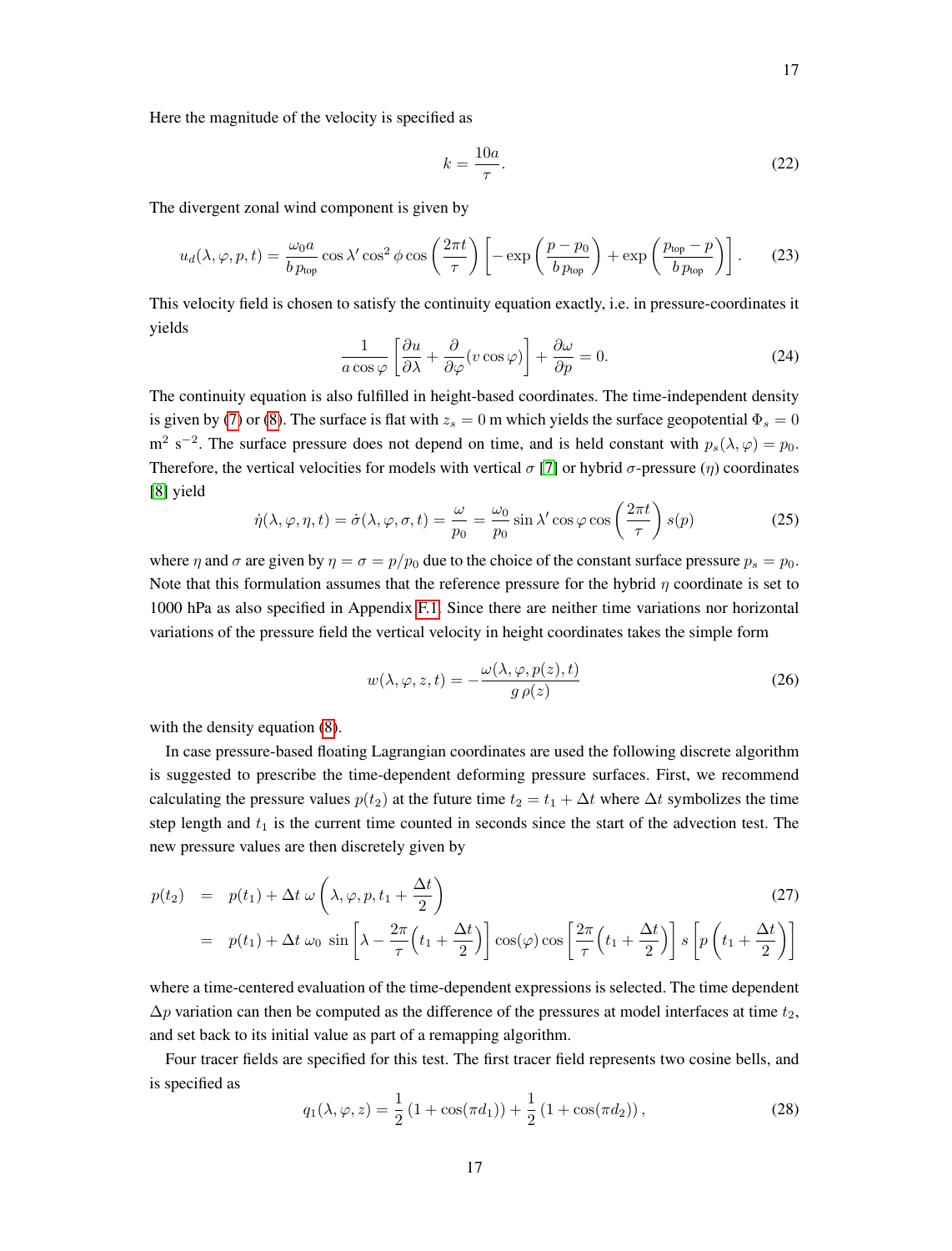where  $d_i$  ( $i = 1, 2$ ) denote the scaled distance functions,

$$
d_i(\lambda, \varphi, z) = \min\left[1, \left\{ \left(\frac{r_i(\lambda, \varphi)}{R_t}\right)^2 + \left(\frac{z - z_c}{Z_t}\right)^2 \right\} \right],\tag{29}
$$

and  $r_i(\lambda, \varphi)$  ( $i = 1, 2$ ) denotes the great circle distance,

$$
r_i(\lambda, \varphi) = a \arccos \left( \sin \varphi_c \sin \varphi + \cos \varphi_c \cos \varphi \cos(\lambda - \lambda_{ci}) \right). \tag{30}
$$

The second tracer is chosen to correlate with the first tracer,

$$
q_2(\lambda, \varphi, z) = 0.9 - 0.8q_1(\lambda, \varphi, z)^2.
$$
 (31)

The third tracer is a slotted ellipse,

$$
q_3(\lambda, \varphi, z) = \begin{cases} 1 & \text{if } d_1 < 1/2, \\ 1 & \text{if } d_2 < 1/2, \\ 0.1 & \text{otherwise.} \end{cases}
$$
 (32)

In order to cut the slot out of the cylinder an additional condition is imposed:

$$
q_3(\lambda, \varphi, z) = 0.1 \quad \text{if } z > z_c \text{ and } \varphi_c - 1/8 < \varphi < \varphi_c + 1/8. \tag{33}
$$

The final tracer is chosen that, in combination with the other tracer fields with weight (3/10), the sum is equal to one

$$
q_4(\lambda, \varphi, z) = 1 - \frac{3}{10} \left[ q_1(\lambda, \varphi, z) + q_2(\lambda, \varphi, z) + q_3(\lambda, \varphi, z) \right].
$$
 (34)

For models that utilize the conservation of the advection equation, we also suggest running this test with the optional tracer field

$$
q_5(\lambda, \varphi, z) = 1,\tag{35}
$$

which tests how well the model is able to satisfy the 3D continuity equation [\(24\)](#page-16-1) using this velocity field.

#### *Grid spacings, simulation time, output and diagnostics*

This test should be run at 1° resolution ( $\sim$  110 km equatorial grid spacing) in both horizontal directions with 60 uniformly spaced vertical levels (in height coordinates) for 12 days. For models using height levels a model top of  $z_{\text{top}} = 12000$  m is suggested, which leads to a vertical grid spacing of  $\Delta z = 200$  m. This means that the model interfaces are positioned at 0 m, 200 m, 400 m, etc. and that the full model levels are placed at 100 m, 300 m, 500 m, etc.. From [\(1\)](#page-13-1) the height position of the model top corresponds to  $p_{top} \approx 254.944$  hPa. Appendix [F.3](#page-65-0) outlines how pressure-based levels should be positioned in order to correspond to the equidistant grid spacing  $\Delta z$ .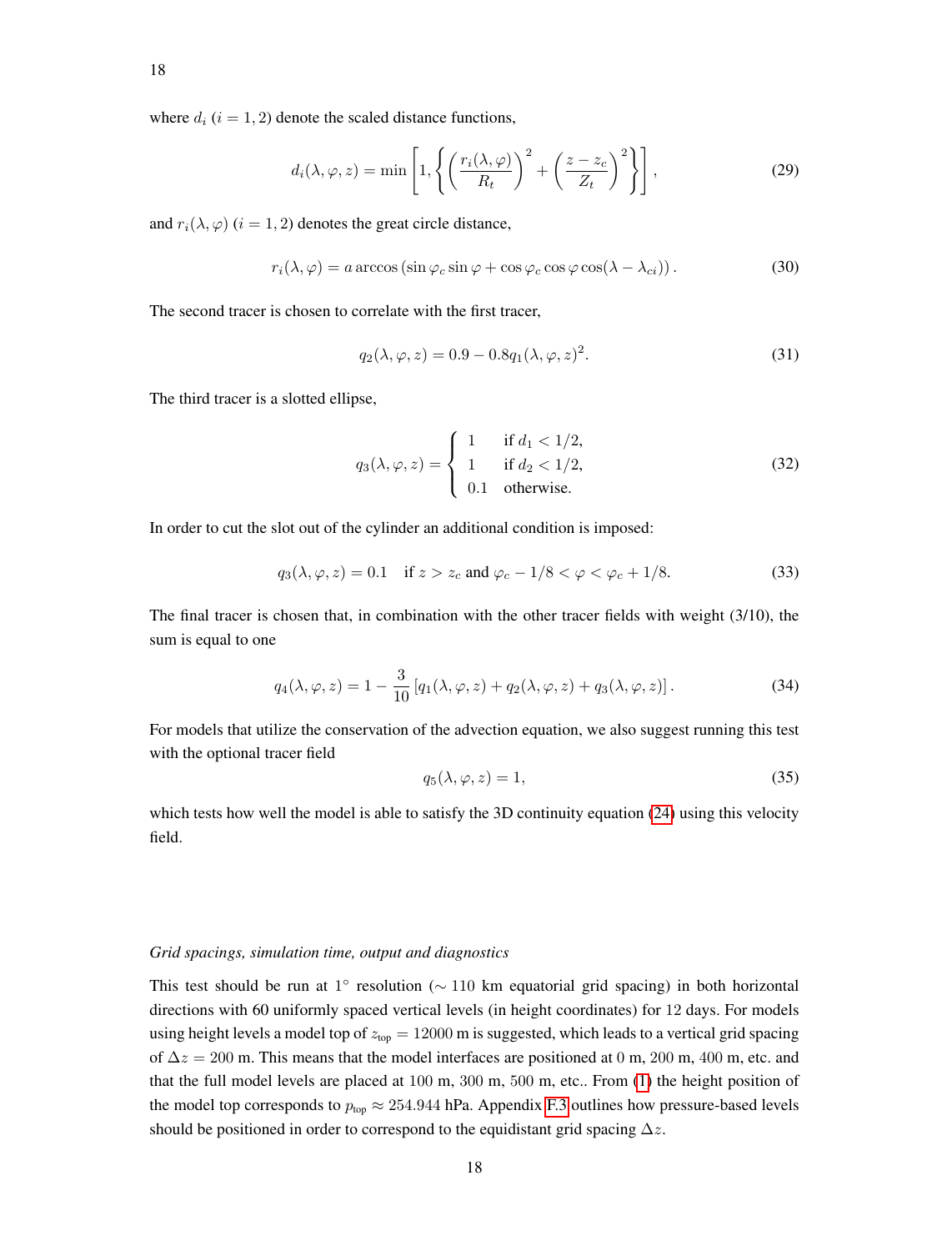Output should be recorded daily (every 86400 s) and needs to include the initial state (13 time snapshots). The desired output variables on model levels are the instantaneous snapshots of  $q_1, q_2, q_3$ , and  $q_4$  (and optionally  $q_5$ ). The following analysis results are suggested:

- Latitude-longitude plots of  $q_1, q_2, q_3$  and  $q_4$  (and additionally  $q_5$ ) should be produced at  $t = 6$  days and 12 days at the height  $z = 4900$  m.
- Longitude-height plots of all tracers should be produced at  $t = 12$  days along the equator.
- Normalized  $l_1$ ,  $l_2$  and  $l_{\infty}$  error norms should be computed for  $q_1$ ,  $q_3$  and  $q_4$  at  $t = 12$  days against the initial conditions.
- Mixing diagnostics  $l_r$ ,  $l_u$  and  $l_o$  should be computed at  $t = 6$  days. These are described in Appendix [A.](#page-54-0)
- Correlation plots should be produced for  $q_1$  and  $q_2$  at  $t = 6$  days at the five levels around 4900 m (4500, 4700, 4900, 5100 and 5300 m). The approach for producing correlation plots is described in Appendix [A.](#page-54-0)

# 1.2. Test 1-2: Hadley-like Meridional Circulation

Table X. List of constants used for the 3D Hadley-like Meridional Circulation test case (Test  $1 - 2$ ).

| Constant         | Value                   | Description                                      |
|------------------|-------------------------|--------------------------------------------------|
| z <sub>top</sub> | $12000 \text{ m}$       | Height position of the model top                 |
| $p_{\rm top}$    | $\approx 254.944$ hPa   | Pressure at the model top                        |
| X                |                         | Small-planet scaling factor (regular-size Earth) |
| $T_0$            | 300K                    | Isothermal atmospheric temperature               |
| $p_0$            | 1000 hPa                | Reference pressure                               |
| $\tau$           | 86400 s                 | Period of motion (here 1 day)                    |
| K                | 5                       | Number of overturning cells                      |
| $u_0$            | $40 \text{ m s}^{-1}$   | Reference zonal velocity                         |
| $w_0$            | $0.15 \text{ m s}^{-1}$ | Reference vertical velocity                      |
| $z_1$            | $2000 \text{ m}$        | Lower boundary of tracer layer                   |
| z <sub>2</sub>   | $5000 \text{ m}$        | Upper boundary of tracer layer                   |

The zonal, meridional and vertical velocity field for this test is specified as

<span id="page-18-0"></span>
$$
u(\lambda, \varphi, z, t) = u_0 \cos \varphi, \tag{36}
$$

$$
v(\lambda, \varphi, z, t) = -\frac{a w_0 \pi \rho_0}{K z_{\text{top}} \rho} \cos \varphi \sin(K \varphi) \cos\left(\frac{\pi z}{z_{\text{top}}}\right) \cos\left(\frac{\pi t}{\tau}\right), \tag{37}
$$

$$
w(\lambda, \varphi, z, t) = \frac{w_0 \rho_0}{K \rho} \left( -2 \sin(K \varphi) \sin \varphi + K \cos \varphi \cos(K \varphi) \right) \sin \left( \frac{\pi z}{z_{\text{top}}} \right) \cos \left( \frac{\pi t}{\tau} \right). (38)
$$

where the density equation [\(8\)](#page-14-1) is used in the formulation of the vertical velocity  $w$  for height-based coordinates. The symbol  $\rho_0$  denotes the density at the surface with  $\rho_0 = p_0/(R_dT_0)$ . The surface pressure is constant with  $p_s(\lambda, \varphi) = p_0$ . Since the pressure field p neither varies in time nor in the horizontal directions the vertical pressure velocity  $\omega$  for pressure-based coordinates is easily obtained from [\(1\)](#page-13-1), [\(26\)](#page-16-2) and [\(38\)](#page-18-0),

<span id="page-18-1"></span>
$$
\omega(\lambda, \varphi, p, t) = -g \, \rho \, w(\lambda, \varphi, z(p), t). \tag{39}
$$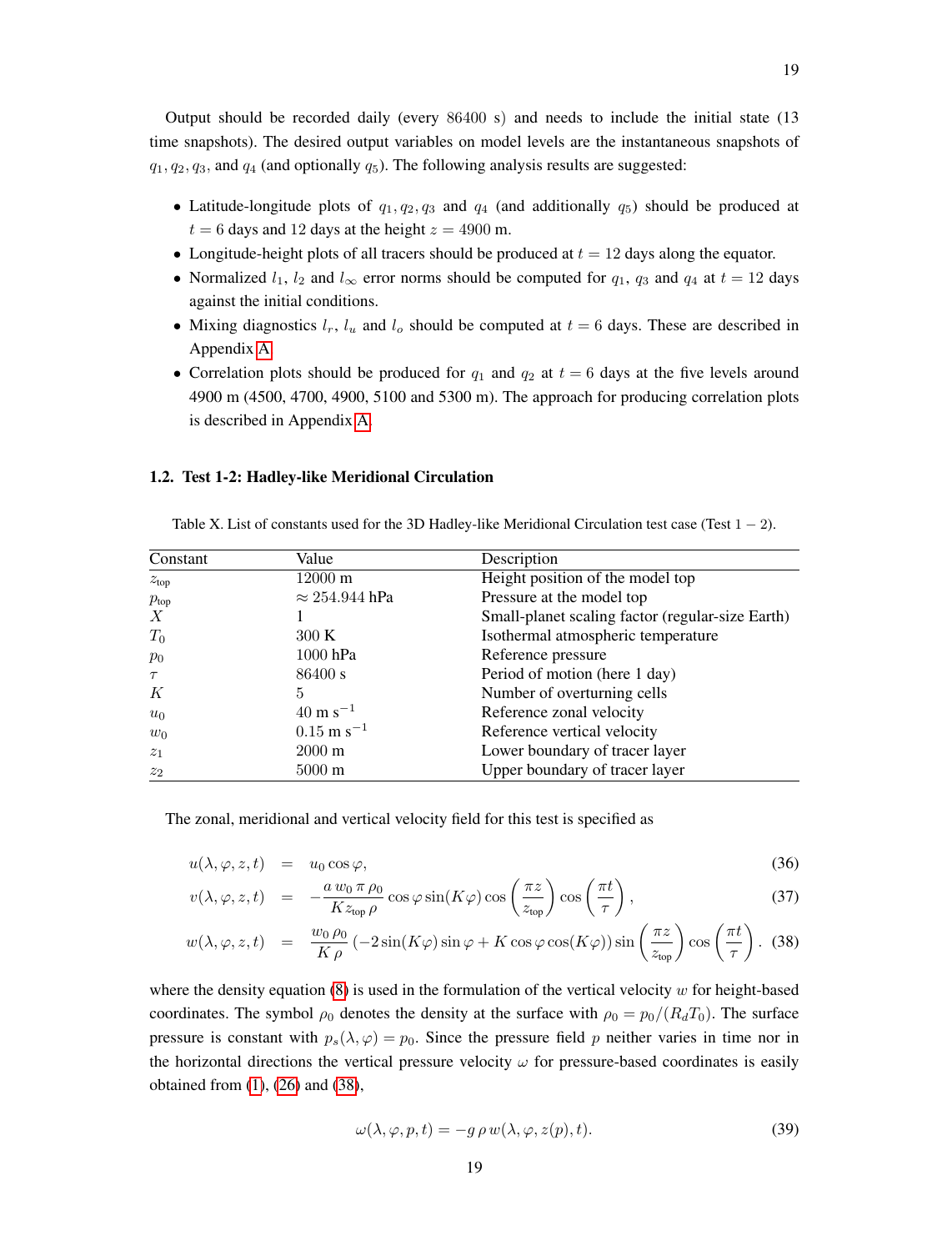The density  $\rho$  vanishes in this equation when plugging in [\(38\)](#page-18-0). As in test 1 − 1 the velocity components are chosen to satisfy the continuity equation exactly which yields

$$
\frac{1}{a\cos\varphi} \left[ \frac{\partial u}{\partial \lambda} + \frac{\partial}{\partial \varphi} (v\cos\varphi) \right] + \frac{\partial \omega}{\partial p} = 0 \tag{40}
$$

$$
\frac{1}{a\cos\varphi} \left[ \frac{\partial(\rho u)}{\partial \lambda} + \frac{\partial}{\partial \varphi} (\rho v \cos\varphi) \right] + \frac{\partial(\rho w)}{\partial z} = 0 \tag{41}
$$

in pressure- and height-coordinates, respectively. The density equation [\(7\)](#page-14-1) or [\(8\)](#page-14-1) is time independent and needs to be kept constant for advection schemes in conservation form. This design thereby guarantees that the test is equivalent for tracer advection schemes written in both the advective or conservation form.

The vertical velocities for models with vertical  $\sigma$  or hybrid  $\sigma$ -pressure (η) coordinates are given by

$$
\dot{\eta}(\lambda,\varphi,\eta,t) = \dot{\sigma}(\lambda,\varphi,\sigma,t) = -\frac{g\,\rho}{p_0}\,w(\lambda,\varphi,z(p),t),\tag{42}
$$

where  $\eta$  and  $\sigma$  are given by  $\eta = \sigma = p/p_0$  due to the choice of the constant surface pressure  $p_s = p_0$ . As in test 1 − 1 note that this formulation assumes that the reference pressure for the hybrid  $\eta$ coordinate is set to  $p_0 = 1000$  hPa as also specified in Appendix [F.1.](#page-63-0) If a floating Lagrangian coordinate is used on the basis of varying pressure thicknesses we recommend a mechanism that utilizes [\(39\)](#page-18-1) in combination with the discrete approach described in [\(27\)](#page-16-3).

The surface is flat with  $z_s = 0$  m which sets the surface geopotential  $\Phi_s = 0$  m<sup>2</sup> s<sup>-2</sup>. The tracer field consists of a single layer which is deformed over the duration of the simulation. It is given by

$$
q_1(\lambda, \varphi, z) = \begin{cases} \frac{1}{2} \left[ 1 + \cos \left( \frac{2\pi (z - z_0)}{z_2 - z_1} \right) \right] & \text{if } z_1 < z < z_2, \\ 0 & \text{otherwise,} \end{cases}
$$
(43)

where  $z_0 = \frac{1}{2}(z_1 + z_2)$ . For models with pressure-based coordinates [\(1\)](#page-13-1) and [\(2\)](#page-13-2) need to be used to convert between height and pressure positions.

# *Grid spacings, simulation time, output and diagnostics*

This test should be run at  $2^{\circ}$  with 30 uniformly spaced vertical levels,  $1^{\circ}$  with 60 uniformly spaced vertical levels and  $0.5^{\circ}$  with 120 uniformly spaced vertical levels. For models using height levels a maximum altitude of  $z<sub>top</sub> = 12000$  m is suggested. These resolutions correspond to an approximate horizontal grid spacing of about 220 km, 110 km and 55 km with a vertical grid spacing of  $\Delta z = 400$  m,  $\Delta z = 200$  m and  $\Delta z = 100$  m, respectively. From [\(1\)](#page-13-1) the position of the model top yields the pressure  $∼ p_{\text{top}} = 254.944$  hPa. Appendix [F.3](#page-65-0) outlines how pressure-based levels should be positioned in order to correspond to the equidistant grid spacing  $\Delta z$ .

The simulation is run for  $t = 1$  day, until the tracer field returns to its original configuration. We suggest recording hourly model-level output (every 3600 s) of  $q_1$  from each simulation. The output files needs to contain the initial state. For each of these resolutions normalized error norms  $\ell_1$ ,  $\ell_2$ and  $\ell_{\infty}$  should be computed by comparing the results at  $t = 1$  day against the initial configuration. In addition, we suggest plotting a latitude-height cross section (at  $\lambda = 180^{\circ}$ ) of the tracer field  $q1$  at  $t = 12$  hr and  $t = 24$  hr.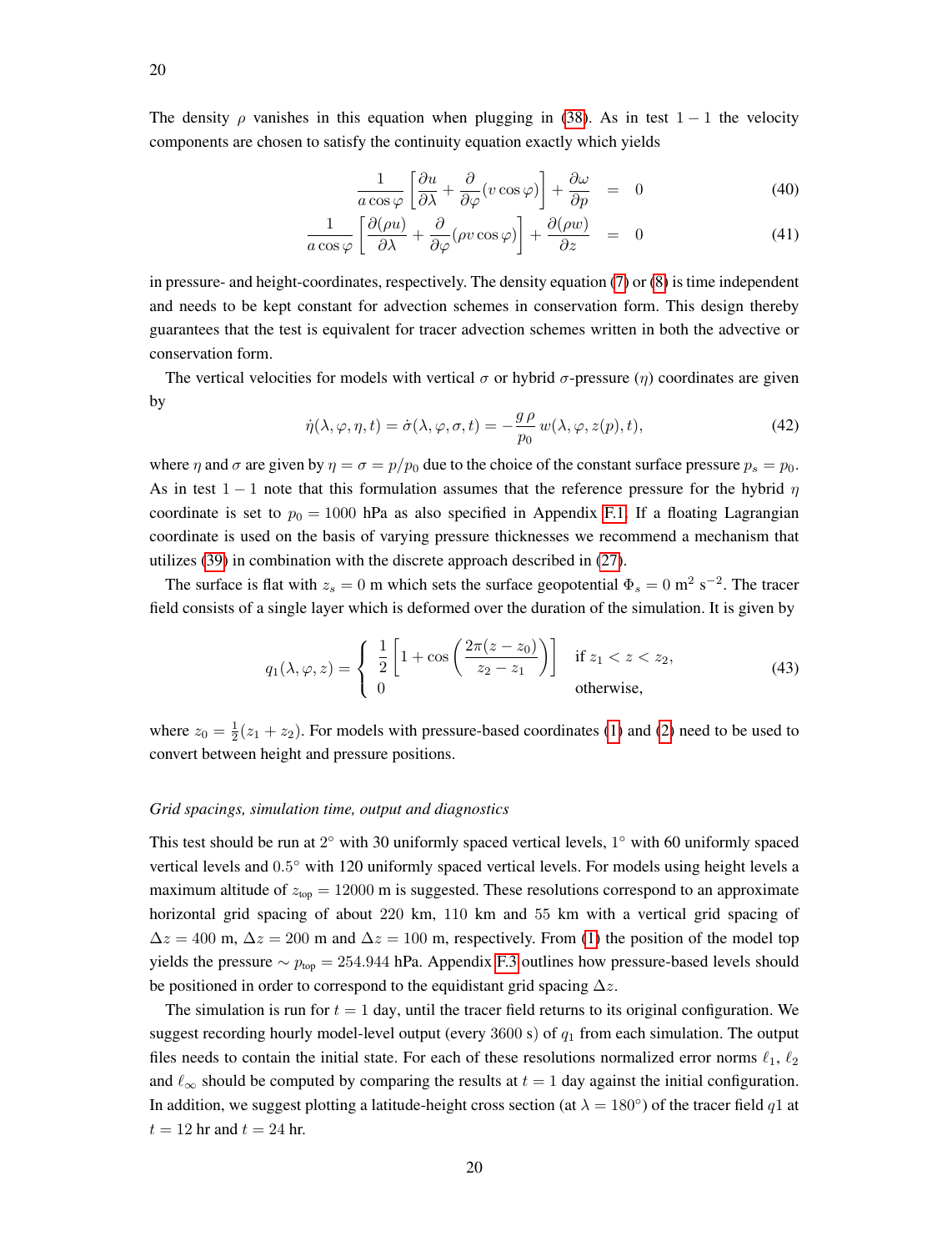# 1.3. Test 1-3: Horizontal advection of thin cloud-like tracers in the presence of orography

| Constant         | Value                      | Description                                      |
|------------------|----------------------------|--------------------------------------------------|
| z <sub>top</sub> | $12000 \text{ m}$          | Height position of the model top                 |
| $p_{\text{top}}$ | $\approx 254.944$ hPa      | Pressure at the model top                        |
| X                |                            | Small-planet scaling factor (regular-size Earth) |
| $T_0$            | 300 K                      | Isothermal atmospheric temperature               |
| $p_0$            | 1000 hPa                   | Reference surface pressure                       |
| $u_0$            | $2\pi a_{\text{ref}}/\tau$ | Maximum wind speed                               |
| $\tau$           | 1036800 s                  | Period of motion (here 12 days)                  |
| $\alpha$         | $\pi/6$                    | Advection angle (radians, $30^{\circ}$ )         |
| $\lambda_m$      | $3\pi/2$                   | Mountain longitude center point                  |
| $\varphi_m$      | $\Omega$                   | Mountain latitude center point                   |
| $h_0$            | $2000 \text{ m}$           | Maximum mountain height                          |
| $R_m$            | $3\pi/4$                   | Mountain radius (radians)                        |
| $\zeta_m$        | $\pi/16$                   | Mountain oscillation half-width (radians)        |
| $\lambda_p$      | $\pi/2$                    | Cloud-like tracer longitude center point         |
| $\varphi_p$      | $\Omega$                   | Cloud-like tracer latitude center point          |
| $z_{p,1}$        | $3050 \text{ m}$           | First cloud-like tracer altitude                 |
| $z_{p,2}$        | $5050 \text{ m}$           | Second cloud-like tracer altitude                |
| $z_{p,3}$        | 8200 m                     | Third cloud-like tracer altitude                 |
| $\Delta z_{p,1}$ | $1000 \text{ m}$           | First cloud-like tracer thickness                |
| $\Delta z_{p,2}$ | $1000 \text{ m}$           | Second cloud-like tracer thickness               |
| $\Delta z_{p,3}$ | $400 \text{ m}$            | Third cloud-like tracer thickness                |
| $R_p$            | $\pi/4$                    | Cloud-like deck radius (radians)                 |

Table XI. List of constants used for the Horizontal advection of thin cloud-like tracers in the presence of orography test case (Test  $1 - 3$ ).

For this test the zonal, meridional and vertical velocity fields along surfaces of constant height (above the mean sea level) are specified as

<span id="page-20-0"></span>
$$
u(\lambda, \varphi, z, t) = u_0 (\cos \varphi \cos \alpha + \sin \varphi \cos \lambda \sin \alpha), \qquad (44)
$$

$$
v(\lambda, \varphi, z, t) = -u_0 \sin \lambda \sin \alpha, \tag{45}
$$

$$
w(\lambda, \varphi, z, t) = 0. \tag{46}
$$

The velocity field transports the cloud-like tracer horizontally (at a constant height) once around the sphere over a duration of 12 days. If orography-following coordinates are used the vertical velocity needs to be translated into the new coordinate system due to the variation of the height along coordinate surfaces. Such a generalized vertical velocity becomes non-zero in this case. The exact description of the vertical velocity for orography-following coordinates is specified below and in Appendix [B.](#page-56-0)

The surface elevation is a 3D variant of a Schär-like [\[9\]](#page-53-8) mountain with compact support, centered around the point  $(\lambda_m, \varphi_m)$ . The great circle distance from the mountain center point (in radians) is defined as

$$
r_m(\lambda, \varphi) = \arccos\left[\sin\varphi_m \sin\varphi + \cos\varphi_m \cos\varphi \cos(\lambda - \lambda_m)\right].\tag{47}
$$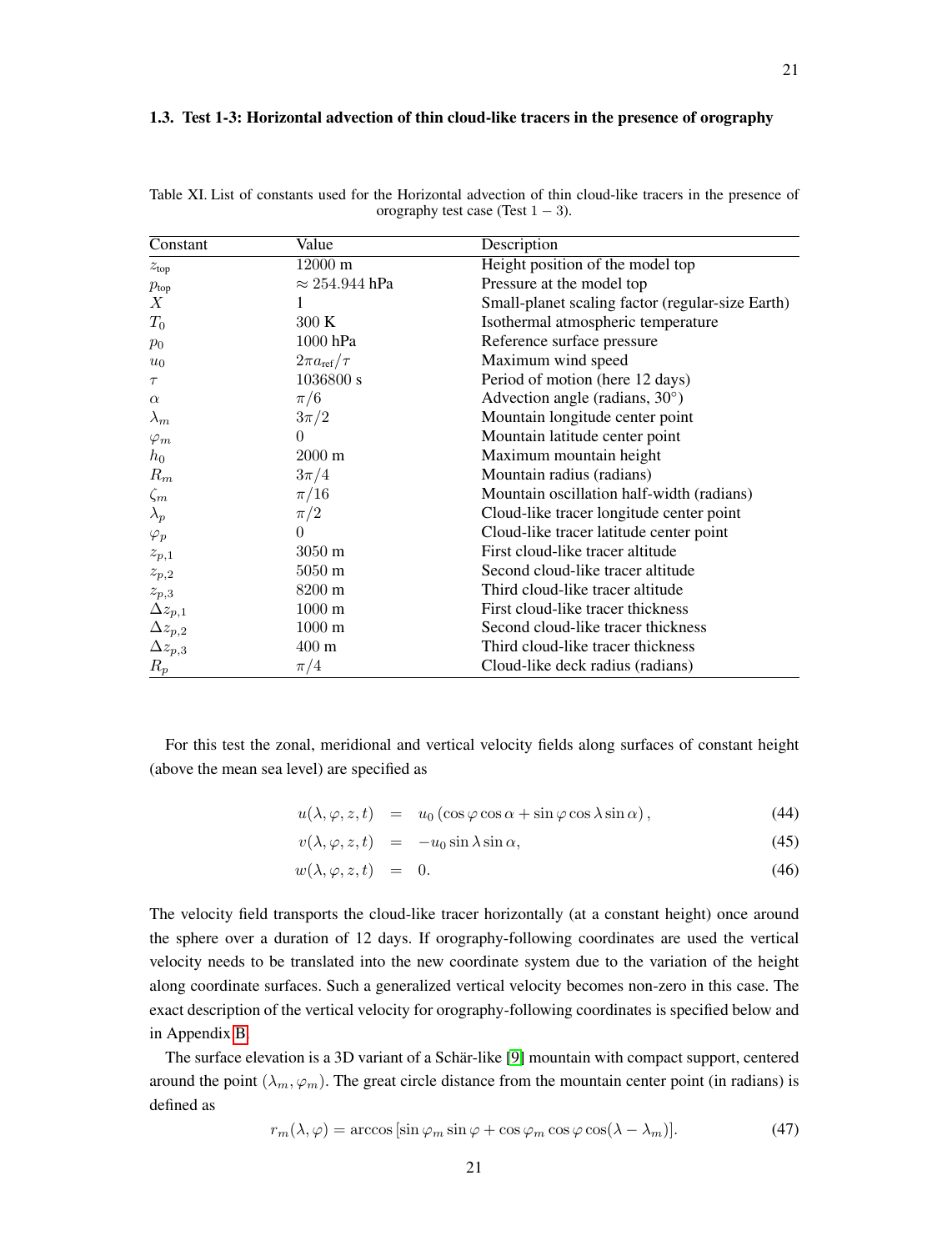The surface elevation is then given by

<span id="page-21-1"></span>
$$
z_s(\lambda, \varphi) = \begin{cases} \frac{h_0}{2} \left[ 1 + \cos\left(\frac{\pi r_m}{R_m}\right) \right] \cos^2\left(\frac{\pi r_m}{\zeta_m}\right), & \text{if } r_m < R_m, \\ 0, & \text{otherwise.} \end{cases} \tag{48}
$$

This choice ensures that the topography is flat away from the mountain, but strongly oscillates over the mountain range itself. The surface geopotential is then given by  $\Phi_s(\lambda, \varphi) = gz_s(\lambda, \varphi)$ . As before in tests 1-1 and 1-2, an isothermal atmosphere with  $T = T_0$  is selected which leads to the pressure equation [\(1\)](#page-13-1). The surface pressure is obtained by substituting  $z = z_s(\lambda, \varphi)$  into (1).

Three thin cloud-like passive tracers are defined to represent lower-level, medium-level and upper-level cloud decks. These three cloud-like layers are initially placed away from the mountain in a region of flat topography so as to more easily evaluate error norms. The lateral great circle distance from the cloud center point (in radians) is defined as

$$
r_p(\varphi, \lambda) = \arccos\left[\sin\varphi_p \sin\varphi + \cos\varphi_p \cos\varphi \cos(\lambda - \lambda_p)\right].\tag{49}
$$

Similarly we define a vertical distance from the center of each cloud level,

<span id="page-21-0"></span>
$$
r_{z,i}(z) = |z - z_{p,i}|,\t\t(50)
$$

where  $i \in \{1, 2, 3\}$ . If pressure-based vertical coordinates are used the height  $z(p)$  needs to be computed according to [\(2\)](#page-13-2) first before applying [\(50\)](#page-21-0). The lower-level and medium-level cloud-like tracers are disk-shaped, with the 3D mixing ratio

$$
q_i(\varphi, \lambda, z) = \begin{cases} \frac{1}{4} \left[ 1 + \cos \left( \frac{2\pi r_{z,i}(z)}{\Delta z_{p,i}} \right) \right] \left[ 1 + \cos \left( \frac{\pi r_p(\varphi, \lambda)}{R_p} \right) \right], & \text{if } r_{z,i}(z) < \frac{1}{2} \Delta z_{p,i} \text{ and } r_p(\varphi, \lambda) < R_p, \\ 0, & \text{otherwise,} \end{cases}
$$
(51)

for  $i \in \{1, 2\}$ . The upper-level cloud-like tracer is box-shaped with mixing ratio

$$
q_3(\varphi, \lambda, z) = \begin{cases} 1, & \text{if } r_{z,3}(z) < \frac{1}{2}\Delta z_{p,3} \text{ and } r_p(\varphi, \lambda) < R_p, \\ 0, & \text{otherwise.} \end{cases} \tag{52}
$$

The total tracer field is the sum of these three cloud-like tracers

$$
q_4(\varphi, \lambda, z) = q_1(\varphi, \lambda, z) + q_2(\varphi, \lambda, z) + q_3(\varphi, \lambda, z). \tag{53}
$$

# *Initialization in models using generalized vertical coordinates with terrain-following horizontal velocities*

In models with terrain-following vertical coordinates the term "horizontal velocity" is most often interpreted and used in a coordinate-following framework. Consequently, if a constant horizontal velocity with respect to the height above mean sea level is imposed it needs to lead to an implied vertical velocity in the presence of topography. This perceived vertical velocity reflects that the terrain-following coordinates slope up- and downwards. The vertical motion thereby ensures that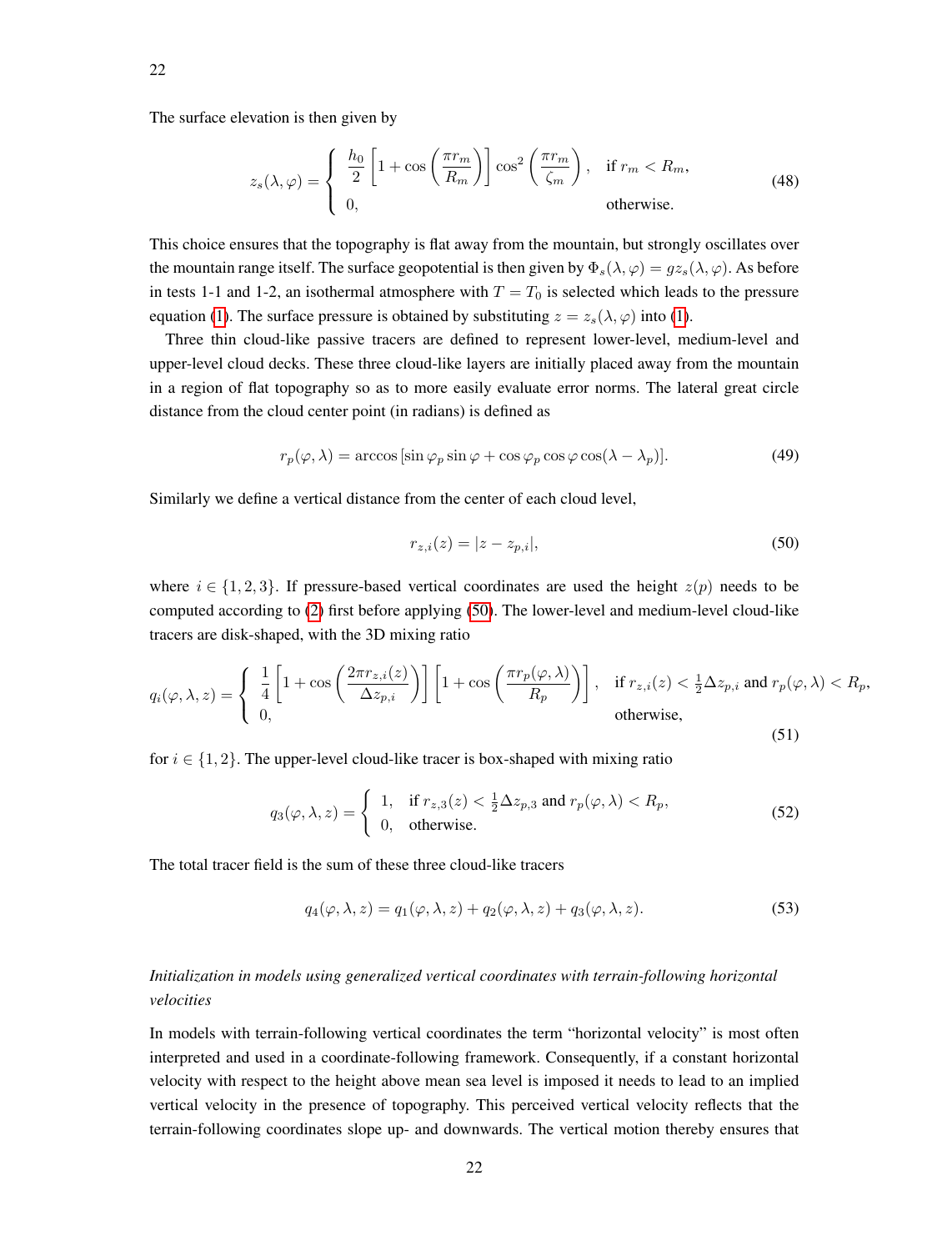there is an exchange of the tracers between the sloping model levels in case of purely horizontal advection. This problem is further described in Appendix [B.](#page-56-0)

In spherical coordinates, the perceived vertical velocity  $w$  takes the form

<span id="page-22-0"></span>
$$
w = -\frac{u_{\lambda}}{a\cos\varphi} \left(\frac{\partial z}{\partial \lambda}\right)_{s} - \frac{u_{\varphi}}{a} \left(\frac{\partial z}{\partial \varphi}\right)_{s},
$$
\n(54)

where  $u_{\lambda}$  and  $u_{\varphi}$  are the zonal and meridional velocities with respect to the mean sea level. Here, they coincide with  $u$  and  $v$  shown in [\(44\)](#page-20-0) and [\(45\)](#page-20-0). The derivatives in [\(54\)](#page-22-0) are taken along the sloping coordinate surfaces (surfaces of the constant generalized vertical coordinate  $s$ ). Once  $w$  is computed the corresponding vertical pressure velocity  $\omega$  is given by

$$
\omega = -\rho g w \tag{55}
$$

where  $\rho = p/(R_dT_0)$  is the density.

To demonstrate how the perceived vertical velocity is computed, we present it in the heightbased orography-following coordinate of Gal-Chen and Somerville [\[10\]](#page-53-9) (here denoted GC). The formulation for the perceived vertical velocity for the hybrid pressure-based  $\eta$  coordinate [\[8\]](#page-53-7), which is often used in hydrostatic dynamical cores, is shown in Appendix [B.](#page-56-0) If other vertical coordinates are used the formulation for the vertical velocity needs to be newly derived according to the algorithm given here and in Appendix [B.](#page-56-0)

The GC vertical coordinate  $\overline{z} \in [0, z_{top}]$  maps to the range  $z \in [z_s(\lambda, \varphi), z_{top}]$ . It is defined as

<span id="page-22-1"></span>
$$
\overline{z} = z_{\text{top}} \left( \frac{z - z_s(\lambda, \varphi)}{z_{\text{top}} - z_s(\lambda, \varphi)} \right),\tag{56}
$$

where  $z_s(\lambda, \varphi)$  is the surface elevation, for instance defined by [\(48\)](#page-21-1), and  $z_{top}$  is the height position of the model top. Coordinate surfaces in Cartesian space are defined via the inverse of [\(56\)](#page-22-1),

<span id="page-22-2"></span>
$$
z = z_s(\lambda, \varphi) + \frac{\overline{z}}{z_{\text{top}}} (z_{\text{top}} - z_s(\lambda, \varphi)).
$$
\n(57)

To compute the perceived vertical velocity we differentiate [\(57\)](#page-22-2) along surfaces of constant  $\overline{z}$ , obtaining

$$
\frac{\partial z}{\partial \lambda} = \frac{\partial z_s}{\partial \lambda} \left( 1 - \frac{\overline{z}}{z_{\text{top}}} \right),\tag{58}
$$

$$
\frac{\partial z}{\partial \varphi} = \frac{\partial z_s}{\partial \varphi} \left( 1 - \frac{\overline{z}}{z_{\text{top}}} \right). \tag{59}
$$

The final step in this procedure requires one to compute the horizontal derivatives of  $z_s$  with respect to  $\lambda$  and  $\varphi$ . Using the Schär mountain profile [\(48\)](#page-21-1) the derivatives of the surface elevation are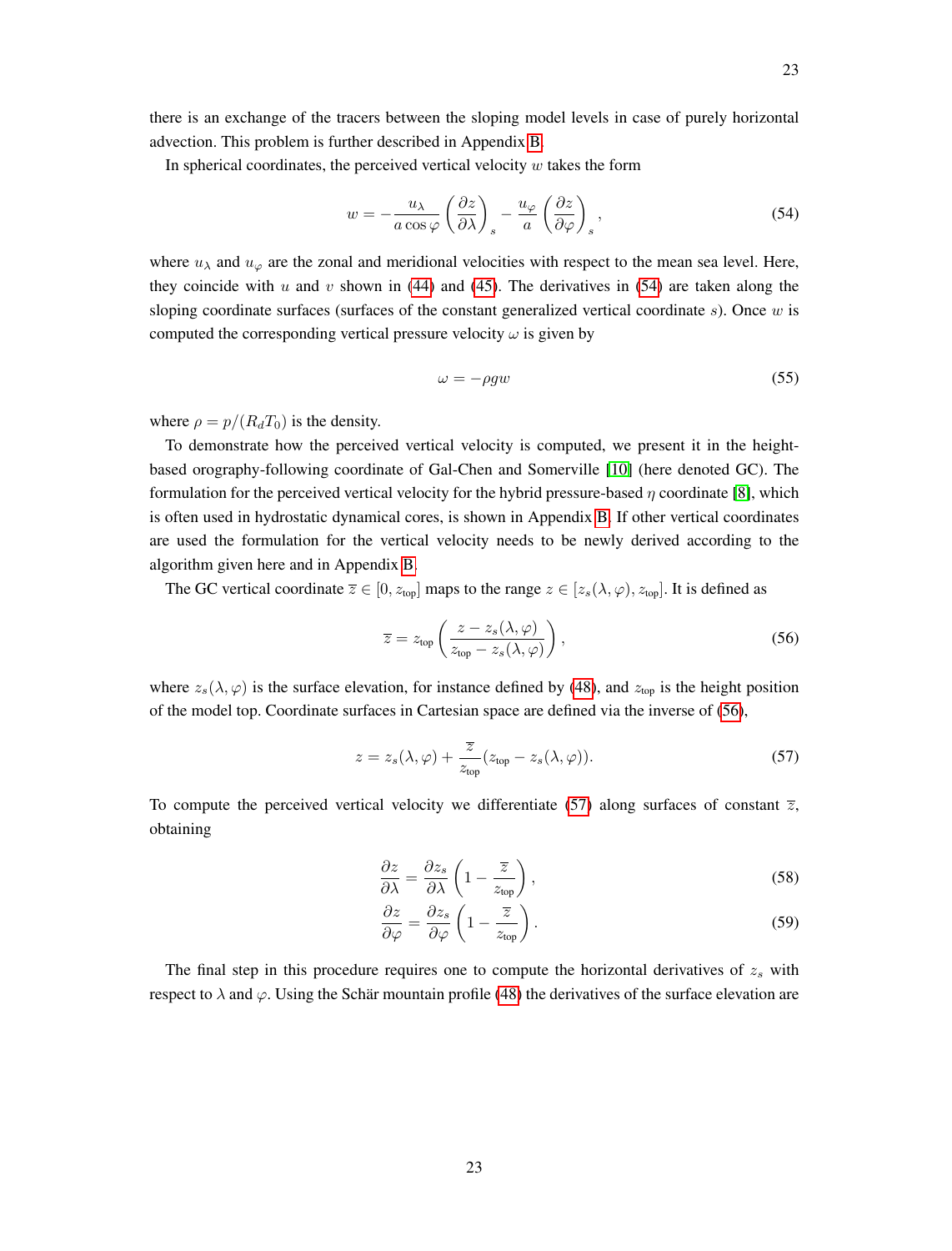given as follows:

$$
\frac{\partial z_s}{\partial x} = \begin{cases}\n\left\{ -\frac{h_0 \pi}{2R_m} \sin\left(\frac{\pi r_m}{R_m}\right) \cos^2\left(\frac{\pi r_m}{\zeta_m}\right) - \frac{h_0 \pi}{\zeta_m} \left[1 + \cos\left(\frac{\pi r_m}{R_m}\right)\right] \cos\left(\frac{\pi r_m}{\zeta_m}\right) \sin\left(\frac{\pi r_m}{\zeta_m}\right)\right\} \left(\frac{\partial r_m}{\partial x}\right), & \text{if } r_m < R_m, \\
0, & \text{otherwise.}\n\end{cases}
$$
\n(60)

where  $x \in \{\lambda, \varphi\}$  and

$$
\frac{\partial r_m}{\partial \lambda} = \frac{\cos \varphi_m \cos \varphi \sin(\lambda - \lambda_m)}{\sqrt{1 - \cos^2(r_m(\lambda, \varphi))}},
$$
(61)

<span id="page-23-0"></span>
$$
\frac{\partial r_m}{\partial \varphi} = \frac{-\sin \varphi_m \cos \varphi + \cos \varphi_m \sin \varphi \cos(\lambda - \lambda_m)}{\sqrt{1 - \cos^2(r_m(\lambda, \varphi))}}.
$$
(62)

Note that when  $r_m(\lambda, \varphi) = 0$  or  $\pm \pi$ , which will occur at  $(\lambda, \varphi) = (\lambda_m, \varphi_m)$  or  $(\lambda_m \pm \pi, -\varphi_m)$ , we enforce  $\frac{\partial r_m}{\partial \lambda} = 0$  and  $\frac{\partial r_m}{\partial \varphi} = 0$ . At each coordinate  $(\lambda, \varphi)$  the set of equations [\(54\)](#page-22-0)-[\(62\)](#page-23-0) then leads to a unique perceived velocity associated with the terrain-following coordinate transform.

# *Grid spacings, simulation time, output and diagnostics*

This test should be run at 1° resolution ( $\sim$  110 km equatorial grid spacing) in both horizontal directions with 30, 60, and 120 vertical levels for 12 days. For models using height levels a model top of  $z_{top} = 12000$  m is suggested with a uniformly-spaced vertical grid spacing of  $\Delta z$  in the flat regions away from the mountain range. For the e.g. 60 level setup (L60) this means that the model interfaces are positioned at 0 m, 200 m, 400 m, etc. and that the full model levels are placed at 100 m, 300 m, 500 m, etc. in the flat regions. If the model utilizes orography-following vertical coordinates the grid spacing will be non-uniform over the mountain range. From [\(1\)](#page-13-1) the height position of the model top corresponds to  $p_{\text{top}} \approx 254.944$  hPa. Appendix [F.3](#page-65-0) outlines how pressure-based levels should be positioned in order to correspond to the equidistant grid spacing  $\Delta z$ . At the L60 resolution the three cloud-like tracers initially occupy 5, 5 and 2 vertical grid points for the lower, middle and upper layers.

Output should be recorded daily (every 86400 s) and needs to include the initial state (13 time snapshots). The desired output variables on model levels are the instantaneous snapshots of  $q_1, q_2, q_3, q_4$ . The following analysis results are suggested:

- Latitude-longitude cross sections of  $q_4$  should be produced at  $t = 6$  and 12 days at the model level that is closest to the (non-interpolated) height positions  $z = 3100$  m,  $z = 5100$  m and  $z = 8100 \text{ m}.$
- Longitude-level cross sections of  $q_4$  should be produced at  $t = 6$  and 12 days on model levels along the equator. If  $q_4$  shows that vigorous mixing of the cloud-like tracers  $q_1, q_2$  or  $q_3$  has occured, longitude-height cross sections of  $q_1, q_2$  and  $q_3$  should be plotted on model levels.
- The  $q4$  field at the equator should be interpolated to constant height levels in the vertical region between 2000-10000 m. Longitude-height cross sections of  $q_4$  should then be plotted at  $t = 6$  and 12 days along the equator. If  $q_4$  shows that vigorous mixing of the cloud-like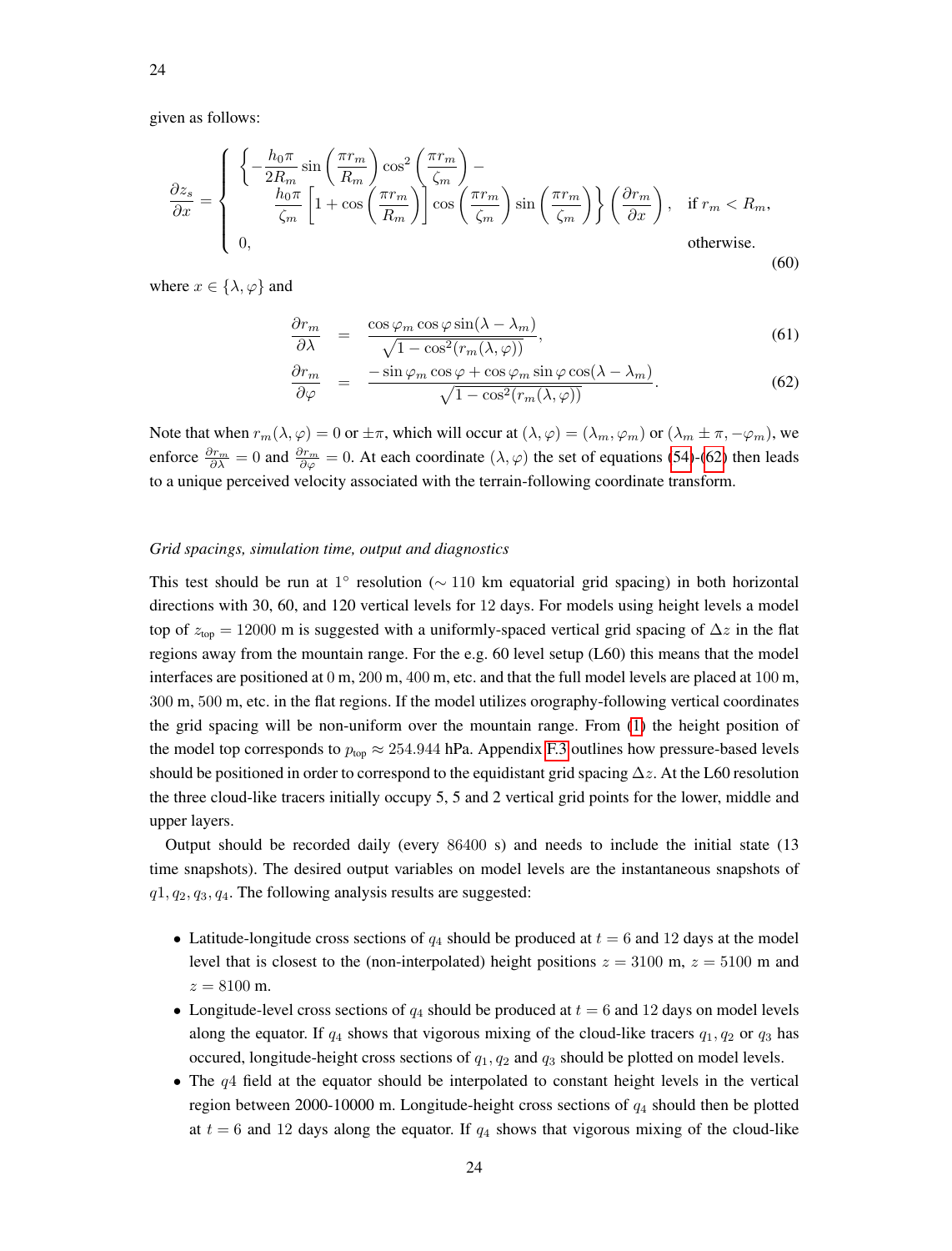tracers  $q_1, q_2$  or  $q_3$  has occured,  $q_1, q_2$  and  $q_3$  should also be interpolated to height levels, and longitude-height cross sections of  $q_1, q_2$  and  $q_3$  should be plotted.

• Normalized  $l_1$ ,  $l_2$  and  $l_\infty$  error norms should be computed for  $q_1, q_2, q_3$  and  $q_4$  at  $t = 12$  days against the initial conditions.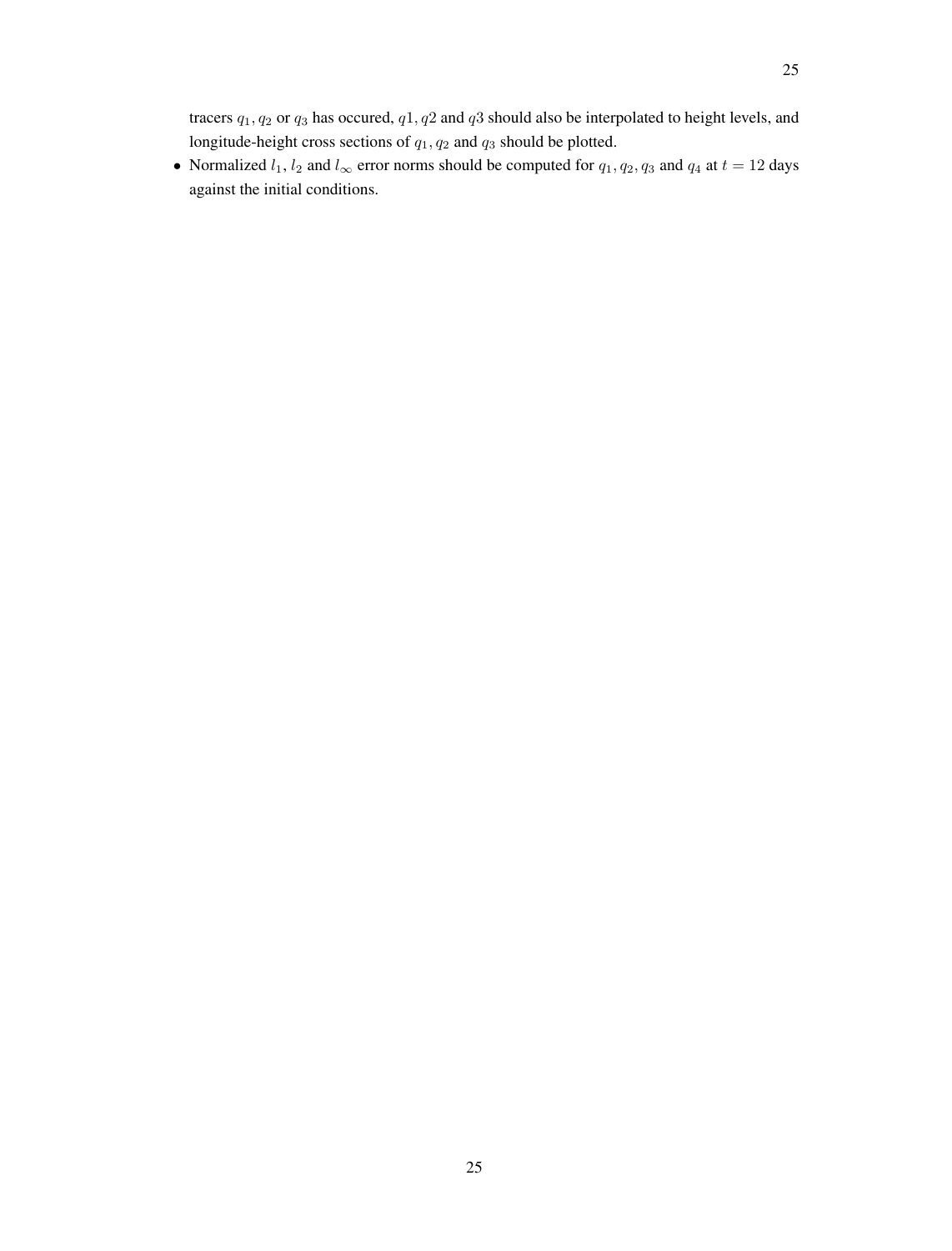# 2. TEST CATEGORY 2-X: IMPACT OF OROGRAPHY ON A NON-ROTATING PLANET

The tests in section 2-x examine the impact of mountain profiles on an atmosphere at rest (2- 0-0) with a moderately-steep 3D Schär-like [\[9\]](#page-53-8) circular mountain, an atmosphere at rest with a single steep mountain ridge and more complex temperature structure (2-0-1), and on flow fields with wind shear  $(2-1)$  and without vertical wind shear  $(2-2)$  in the presence of a 3D Schär-like [\[9\]](#page-53-8) circular mountain. A non-rotating planet is used for all configurations with  $\Omega_{\text{ref}} = 0 \text{ s}^{-1}$ . Test 2-0-0 is conducted on an unscaled regular-size planet and primarily examines the accuracy of the pressure gradient calculation in a steady-state hydrostatically-balanced atmosphere at rest. Test 2- 0-1 is similar to test 2-0-0, but focuses on the effects of finite terrain slopes which is especially important for non-hydrostatic models at high resolutions. Test 2-0-1 is therefore run on a smallplanet and also includes more complex temperature variations in the vertical direction. Both steadystate tests at rest are especially appealing for models with orography-following vertical coordinates. They increase the complexity of test 1-3, that investigated the impact of an orographic profile on the accuracy of purely-horizontal passive tracer advection.

Tests 2-1 and 2-2 increase the complexity even further since non-zero flow fields are now prescribed with and without vertical wind shear. In order to trigger non-hydrostatic responses the two tests are conducted on a reduced-size planet with reduction factor  $X = 500$  which makes the horizontal and vertical grid spacing comparable. This test clearly discriminates between nonhydrostatic and hydrostatic models since the expected response is in the non-hydrostatic regime. Therefore, the flow response is captured differently by hydrostatic models.

# 2.0. Test 2-0-0: Steady-State Atmosphere at Rest in the Presence of Orography with Moderately-Steep Slopes

| case (Test $2 - 0 - 0$ ). |       |             |  |  |  |  |
|---------------------------|-------|-------------|--|--|--|--|
| Constant                  | Value | Description |  |  |  |  |

Table XII. List of constants used for the steady-state atmosphere at rest in the presence of orography test

| Height position of the model top<br>$12000 \text{ m}$<br>$\approx 205.448$ hPa<br>Pressure at the model top<br>Small-planet scaling factor (regular-size Earth)<br>$0 s^{-1}$<br>Rotation rate of the Earth<br>300K<br>Reference surface temperature<br>1000 hPa<br>Reference surface pressure<br>$0.0065$ K m <sup>-1</sup><br>temperature lapse rate<br>Mountain longitude center point<br>$3\pi/2$<br>Mountain latitude center point<br>0<br>Maximum mountain height<br>$2000 \text{ m}$<br>Mountain radius (radians)<br>$3\pi/4$<br>Mountain oscillation half-width (radians)<br>$\pi/16$<br>$\zeta_m$ | Constant         | Value | Description |
|------------------------------------------------------------------------------------------------------------------------------------------------------------------------------------------------------------------------------------------------------------------------------------------------------------------------------------------------------------------------------------------------------------------------------------------------------------------------------------------------------------------------------------------------------------------------------------------------------------|------------------|-------|-------------|
|                                                                                                                                                                                                                                                                                                                                                                                                                                                                                                                                                                                                            | z <sub>top</sub> |       |             |
|                                                                                                                                                                                                                                                                                                                                                                                                                                                                                                                                                                                                            | $p_{\text{top}}$ |       |             |
|                                                                                                                                                                                                                                                                                                                                                                                                                                                                                                                                                                                                            | X                |       |             |
|                                                                                                                                                                                                                                                                                                                                                                                                                                                                                                                                                                                                            | $\Omega$         |       |             |
|                                                                                                                                                                                                                                                                                                                                                                                                                                                                                                                                                                                                            | $T_0$            |       |             |
|                                                                                                                                                                                                                                                                                                                                                                                                                                                                                                                                                                                                            | $p_0$            |       |             |
|                                                                                                                                                                                                                                                                                                                                                                                                                                                                                                                                                                                                            | $\Gamma$         |       |             |
|                                                                                                                                                                                                                                                                                                                                                                                                                                                                                                                                                                                                            | $\lambda_m$      |       |             |
|                                                                                                                                                                                                                                                                                                                                                                                                                                                                                                                                                                                                            | $\varphi_m$      |       |             |
|                                                                                                                                                                                                                                                                                                                                                                                                                                                                                                                                                                                                            | $h_0$            |       |             |
|                                                                                                                                                                                                                                                                                                                                                                                                                                                                                                                                                                                                            | $R_m$            |       |             |
|                                                                                                                                                                                                                                                                                                                                                                                                                                                                                                                                                                                                            |                  |       |             |

The underlying idea behind the steady-state test is similar to the test in [\[11\]](#page-53-10) which evaluated the accuracy of two discrete approaches to the pressure gradient calculation in the presence of orography. It especially gives insight into the accuracy of the pressure gradient in models with orography-following coordinates due to the complexities of the coordinate transformations and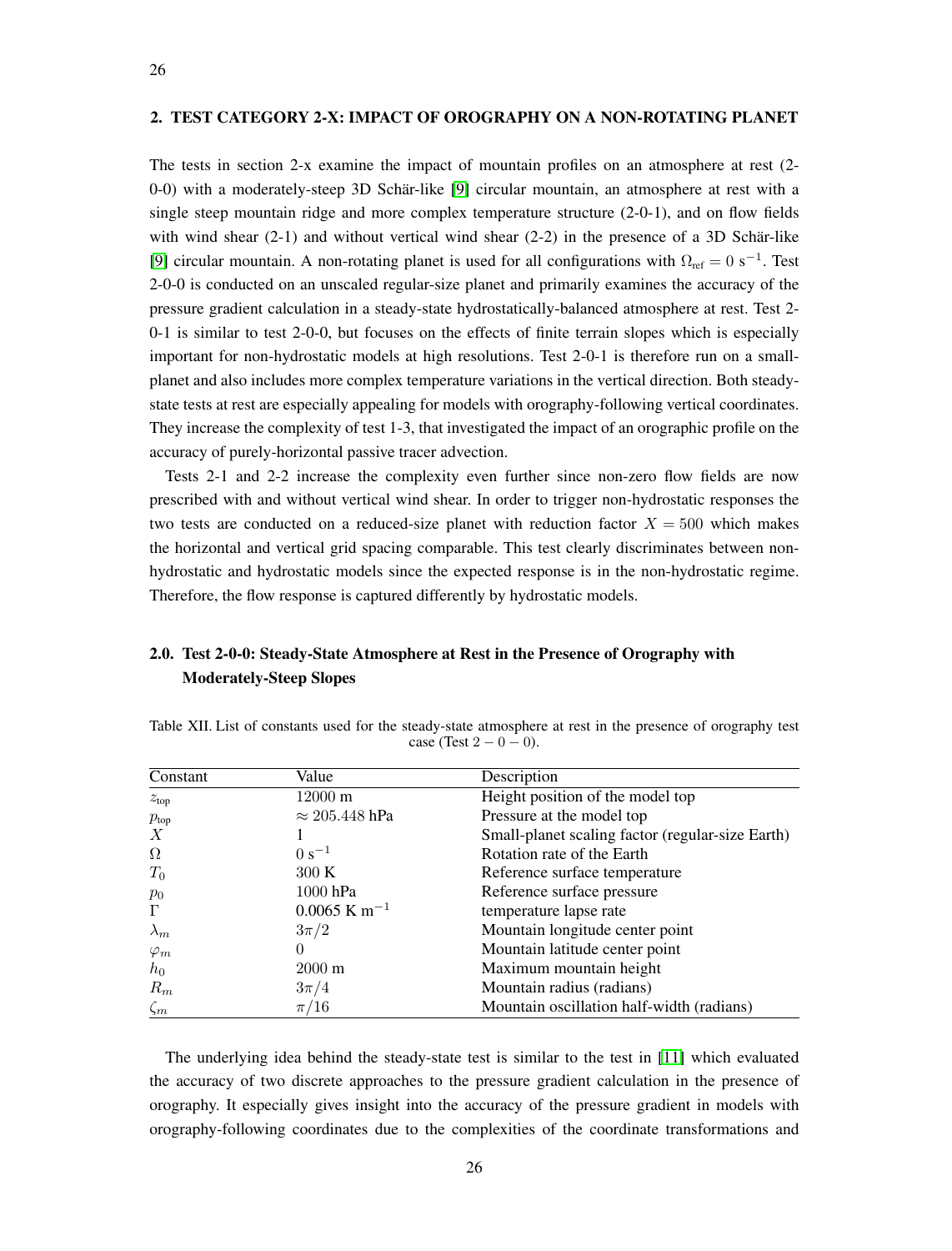metric terms. From an analytic viewpoint the atmosphere should remain in its motionless steadystate indefinitely as determined by the continuous equations. In a discretized model, this will generally not be the case due to numerical errors, unless special forms of the equations of motion are chosen, that e.g. utilize the perturbation pressure from the discretely-determined hydrostatic balance. Such models might appear to be 'perfect', which is a consequence of the idealized setup considered here. For there models, this test might not be insightful and should be considered optional. However, for most model designs the test will reveal the numerical characteristics of the discrete pressure gradient terms, and it is furthermore quick to run from a computational viewpoint.

The chosen mountain profile is identical to the one used for test  $1 - 3$ . For convenience the formulation for the surface height  $z_s$  is repeated here

$$
z_s(\lambda, \varphi) = \begin{cases} \frac{h_0}{2} \left[ 1 + \cos\left(\frac{\pi r_m}{R_m}\right) \right] \cos^2\left(\frac{\pi r_m}{\zeta_m}\right), & \text{if } r_m < R_m, \\ 0, & \text{otherwise.} \end{cases} \tag{63}
$$

This choice ensures that the topography is flat away from the mountain, but strongly oscillates over the mountain range itself. The surface geopotential is then given by  $\Phi_s(\lambda, \varphi) = gz_s(\lambda, \varphi)$ . This moderately-steep Schär-like circular mountain is centered around the point  $(\lambda_m, \varphi_m)$ . The great circle distance from the mountain center point (in radians) is defined as

$$
r_m(\lambda, \varphi) = \arccos\left[\sin\varphi_m \sin\varphi + \cos\varphi_m \cos\varphi \cos(\lambda - \lambda_m)\right].\tag{64}
$$

We initialize the model with a hydrostatically-balanced steady-state at rest. The atmosphere is stratified with a constant lapse rate Γ. The temperature is therefore given by

$$
T(\lambda, \varphi, z) = T_0 - \Gamma z \tag{65}
$$

$$
T(\lambda, \varphi, p) = T_0 \left( \frac{p(\lambda, \varphi, z)}{p_0} \right)^{\frac{\alpha}{g}}
$$
(66)

for height-based and pressure-based vertical coordinates, respectively.  $T_0$  denotes the surface temperature. The hydrostatically-balanced pressure equation then yields

<span id="page-26-0"></span>
$$
p(\lambda, \varphi, z) = p_0 \left( 1 - \frac{\Gamma}{T_0} z(\lambda, \varphi) \right)^{\frac{g}{R_d \Gamma}}
$$
(67)

where  $p_0$  stands for the reference pressure at the height position  $z_0 = 0$  m. The surface pressure is obtained by substituting  $z(\lambda, \varphi) = z_s(\lambda, \varphi)$  into [\(67\)](#page-26-0). Equation (67) can also be rewritten as

$$
z(\lambda, \varphi, p) = \frac{T_0}{\Gamma} \left[ 1 - \left( \frac{p}{p_0} \right)^{\frac{R_d \Gamma}{g}} \right].
$$
 (68)

27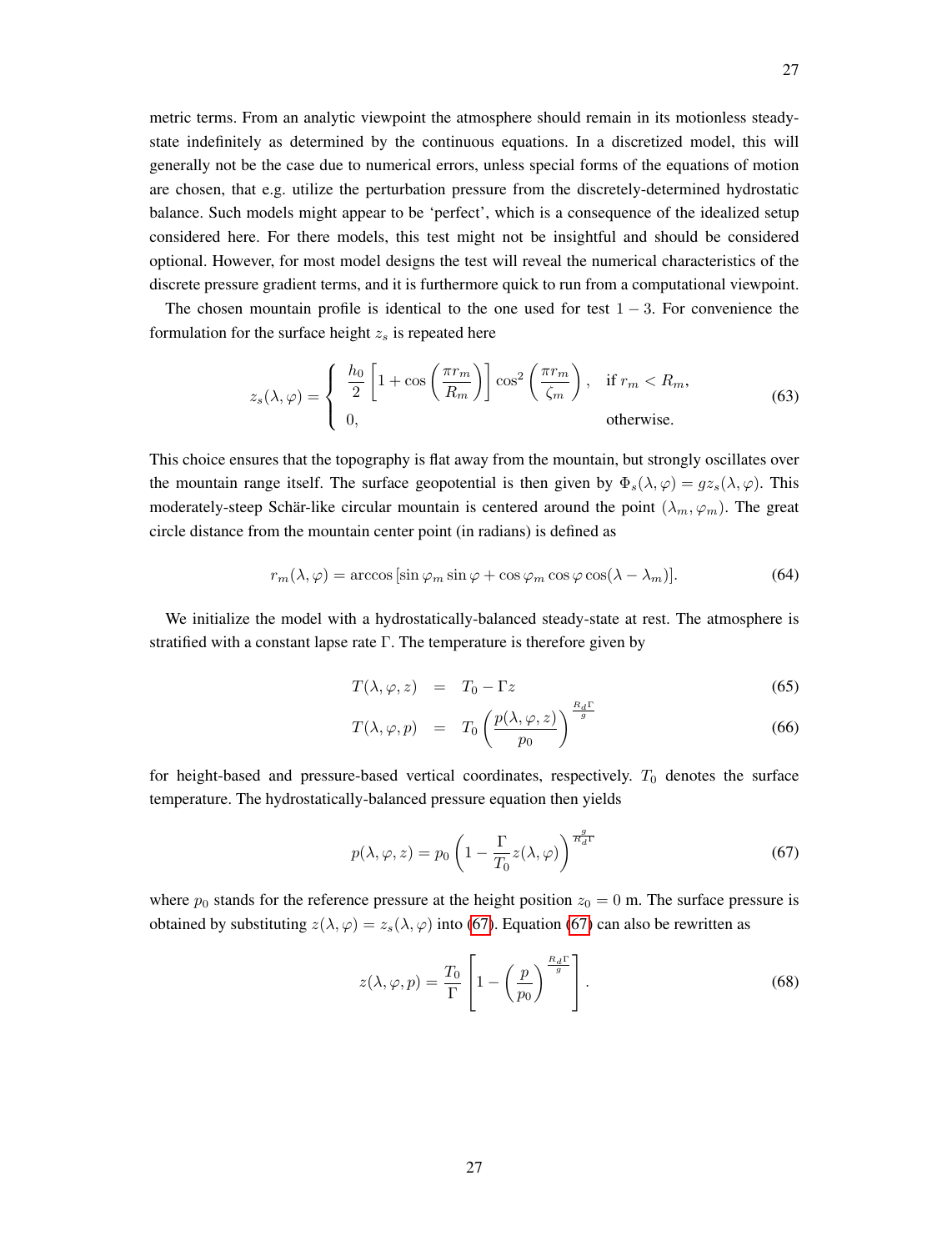The atmosphere is at rest with

$$
u = 0 \tag{69}
$$

$$
v = 0 \tag{70}
$$

$$
w = \omega = \dot{\eta} = 0 \tag{71}
$$

at all grid point positions. Consequently, the relative vorticity and divergence of the flow are zero. In addition, the specific humidity  $q$  is set to zero.

For finite-volume-type models it could be advantageous to select a vertical-mean initial state instead of the grid-point values since the vertical-mean might be closer to the discrete hydrostatic balance. However, the vertical-mean is still not identical to a volume-mean in a 3D volume since temperature and pressure also vary in the horizontal direction in orography-following vertical coordinates. For the conditions specified here, the vertical-mean temperature and pressure can be computed analytically. The vertical-mean temperature  $\overline{T}$  between the height levels  $z_{\text{down}}$  and  $z_{\text{up}}$ (with  $z_{\text{down}} < z < z_{\text{up}}$ ) is

$$
\bar{T}(\lambda, \varphi, z) = T_0 - \frac{\Gamma}{2(z_{\text{up}} - z_{\text{down}})} \left( z_{\text{up}}^2 - z_{\text{down}}^2 \right)
$$
(72)

where the positions  $z_{down}$  and  $z_{up}$  point to the surrounding model interface levels that enclose the midpoint of the cell at position z. The vertical-mean temperature for pressure-based models is

$$
\bar{T}(\lambda,\varphi,p) = \frac{g T_0 p_0}{(R_d \Gamma + g)(p_{\rm up} - p_{\rm down})} \left[ \left( \frac{p_{\rm up}}{p_0} \right)^{\frac{R_d \Gamma}{g} + 1} - \left( \frac{p_{\rm down}}{p_0} \right)^{\frac{R_d \Gamma}{g} + 1} \right]
$$
(73)

with the model interface pressures  $p_{down}$  and  $p_{up}$  that surround the centered pressure position p (with  $p_{\text{up}} < p < p_{\text{down}}$ ). The vertical-mean pressure  $\bar{p}$  for non-hydrostatic models is

$$
\bar{p}(\lambda,\varphi,z) = \frac{p_0 T_0 R_d}{(z_{\text{up}} - z_{\text{down}})(R_d \Gamma + g)} \left[ \left( 1 - \frac{\Gamma}{T_0} z_{\text{down}} \right)^{\frac{g}{R_d \Gamma} + 1} - \left( 1 - \frac{\Gamma}{T_0} z_{\text{up}} \right)^{\frac{g}{R_d \Gamma} + 1} \right] \tag{74}
$$

The density is given by the ideal gas law

<span id="page-27-0"></span>
$$
\rho(\lambda, \varphi, z) = \frac{p(\lambda, \varphi, z)}{R_d T(\lambda, \varphi, z)}
$$
\n(75)

which could also be replaced by the approximate vertical-mean density when using  $\bar{p}$  and  $\bar{T}$  in [\(75\)](#page-27-0).

#### *Grid spacings, simulation time, output and diagnostics for test 2-0-0*

The steady-state test should be run for 6 days (518400 s). A resolution of  $1^{\circ}$  ( $\sim$  110 km) with 15 and 30 vertical levels should be chosen. Since the model top is set at  $z_{top} = 12$  km, for models with a height-based vertical coordinate we suggest uniformly spaced levels (in the flat regions away from the mountain range) with thickness  $\Delta z = 800$  m and  $\Delta z = 400$  m, respectively. For the 15level setup this means that the model interfaces are positioned at 0 m, 800 m, 1600 m, etc. and that the full model levels are placed at 400 m, 1200 m, 2000 m, etc. (away from the mountain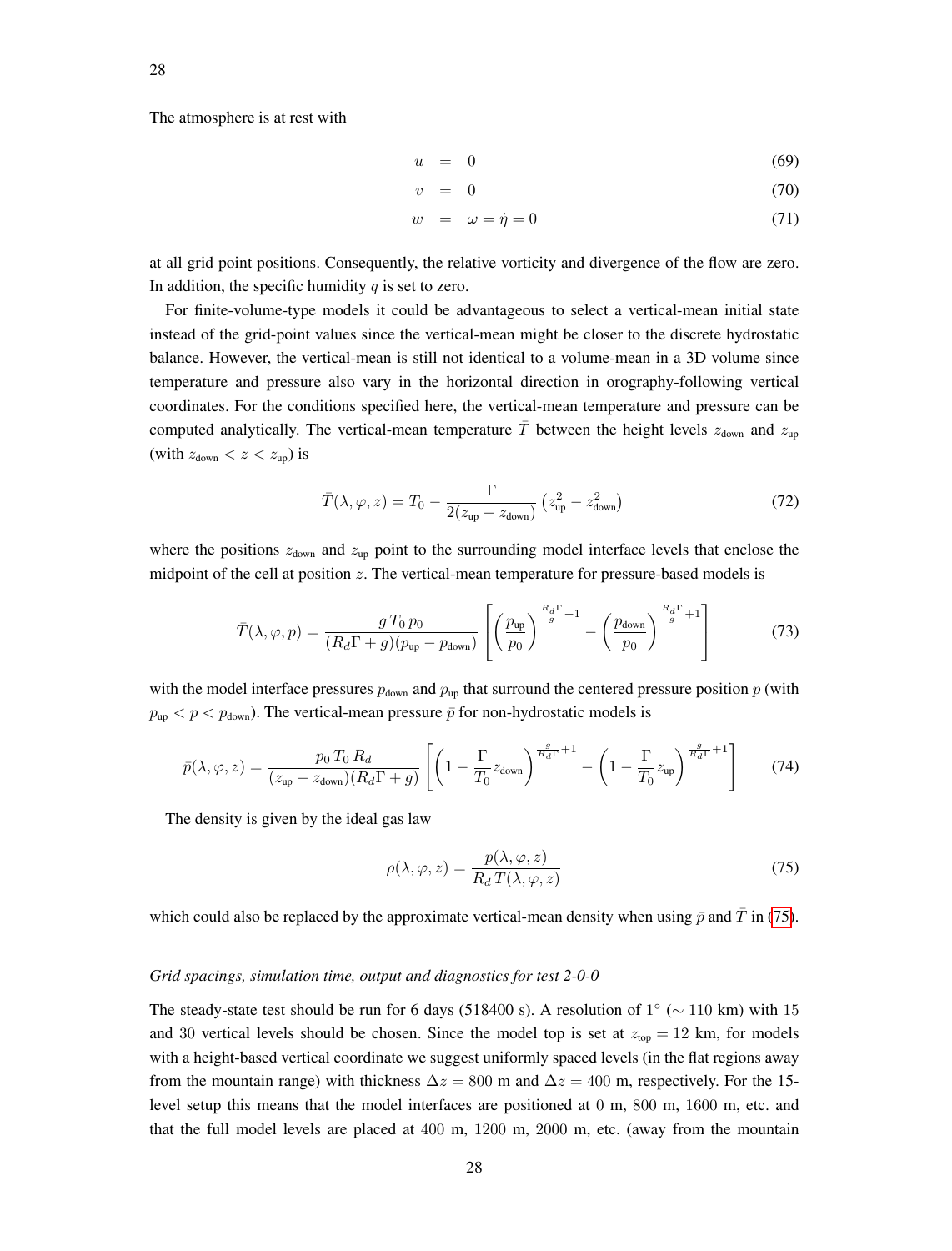range). The interface positions for the 30-level configuration are 0 m, 400 m, 800 m, etc. with full model levels at 200 m, 600 m, 1000 m, etc. (away from the mountain range). If the model utilizes orography-following vertical coordinates the grid spacing will be non-uniform over the mountain range. For models utilizing a pressure-based vertical coordinate the corresponding pressure levels can be chosen using [\(67\)](#page-26-0). The position of the model top for pressure-based models is  $\approx 205.448$ hPa. Appendix [F.3](#page-65-0) outlines how pressure-based levels should be positioned in order to correspond to the grid spacing  $\Delta z$ .

Output should be written at 6 hr intervals including the initial state. The output file should contain the instantaneous model-level snapshots of the u, v, w or  $\omega$ , T,  $p_s$ ,  $\Phi_s$ , T<sub>500</sub>,  $w_{500}$  or  $\omega_{500}$ fields and p in case the pressure cannot be reconstructed via the surface pressure. The subscript  $X_{500}$  denotes the 500 hPa level. For comparison, we suggest plotting the non-interpolated vertical cross sections ( $\lambda$ -model level) of the zonal wind and vertical velocity along the equator at day 6. We also propose analyzing the structure of the 500 hPa temperature field and plotting longitudelatitude cross sections of the zonal wind, meridional wind and vertical velocity at the lowermost model level and the model level closest to the 500 hPa level (which lies around 5700 m in heightbased models) at days 3 and 6. In addition, we suggest evaluating the time series of the global-mean kinetic energy over the 6 simulation days. The global mean (globally-integrated) kinetic energy is defined via the 2D horizontal velocities  $0.5(u^2 + v^2)$  in hydrostatic models and the 3D velocities  $0.5(u^2 + v^2 + w^2)$  in nonhydrostatic models.

# 2.0.1. Test 2-0-1: Steady-State Atmosphere at Rest in the Presence of Orography with Steep **Slopes**

optional test: description to follow, based on ideas by Joseph Klemp (NCAR) and the MPAS modeling group, run on a small planet with  $X = 500$  at the resolution  $2^{\circ}$  ( $\approx 667$  m grid spacing) with 30 levels and a model top at 12 km. The vertical temperature profile utilizes a constant lapse rate at low and high levels and includes an embedded isothermal temperature layer at mid-levels.

#### 2.X. Tests 2-1 and 2-2: Non-hydrostatic Mountain Waves over a Schär-type Mountain

The two mountain-induced gravity wave tests 2-1 and 2-2 examine the response of atmospheric models to flow over a mountain profile, with and without vertical wind shear. Their analytical descriptions are almost identical. They are therefore first presented together in their general form, before we highlight the specific settings of the shear parameter  $c$  for 2-1 and 2-2 below. In order to ensure the simulated response contains both hydrostatic and non-hydrostatic features, the radius of the Earth is scaled so that the simulation is in the non-hydrostatic domain. We chose a non-rotating reduced-size Earth with radius  $a = a_{ref}/X$ . The reduction factor is set to  $X = 500$ . This choice leads to an Earth with a circumference at the equator of about  $2\pi a_{\text{ref}}/X \approx 80$  km. The underlying ideas behind the tests are based on the work of [\[12\]](#page-53-11), [\[13\]](#page-53-12) and [\[14\]](#page-53-13). Note however that in the presence of vertical wind shear we cannot use isothermal conditions in the spherical domain as suggested by [\[14\]](#page-53-13). Such isothermal conditions lead to imbalances of the initial data in spherical geometry. Recall that the Earth's radius and angular velocity must also be redefined in the GCM source code, and that explicit diffusion coefficients (if applied) and the model time step need to be rescaled.

29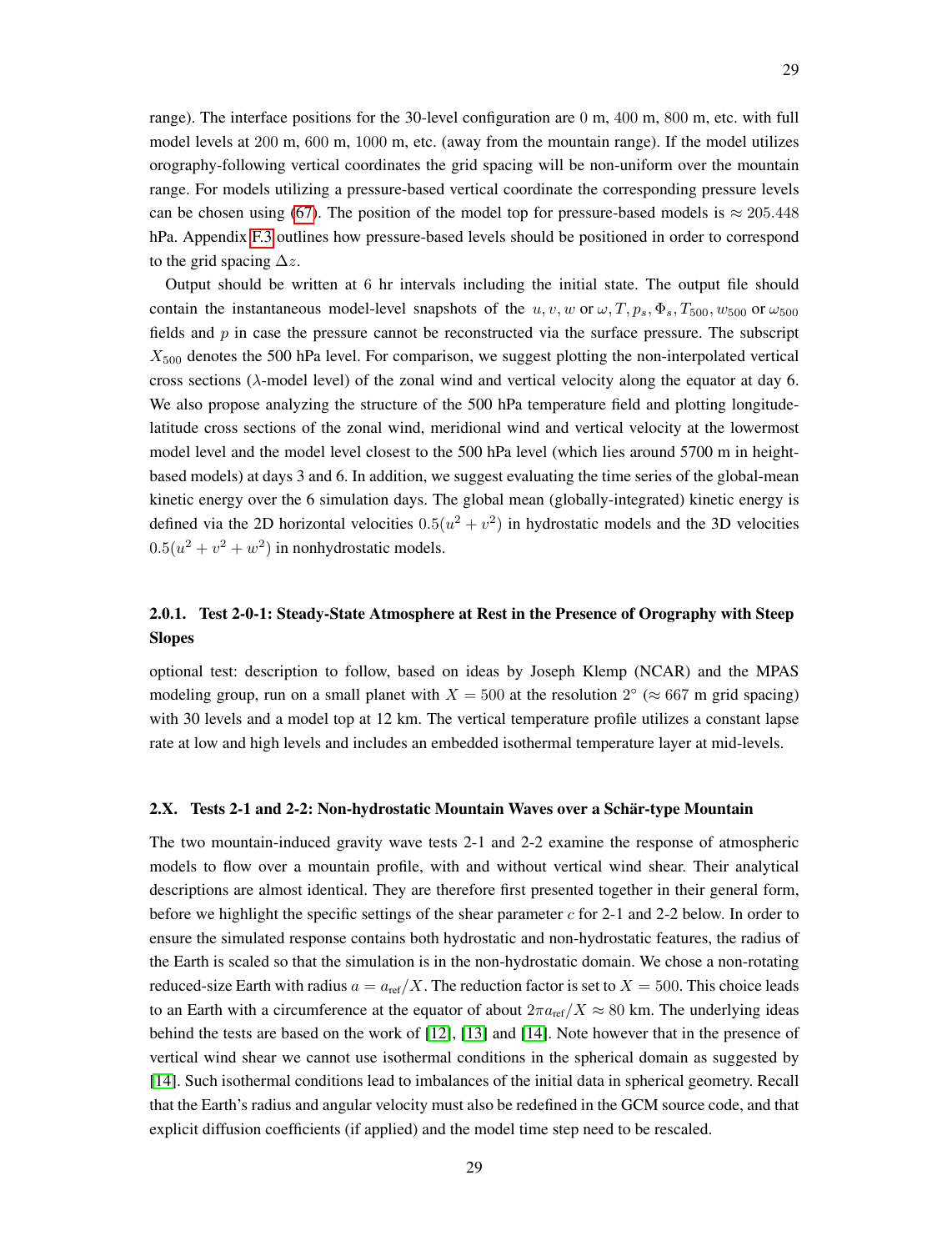| Constant         | Value                                | Description                                      |
|------------------|--------------------------------------|--------------------------------------------------|
| z <sub>top</sub> | $30000 \text{ m}$                    | Height position of the model top                 |
| $p_{\text{top}}$ | $\approx$ 32.818 hPa                 | Pressure at the model top at the equator         |
| $\boldsymbol{X}$ | 500                                  | Reduced-size planet scaling factor               |
| $\Omega$         | $0 s^{-1}$                           | Rotation rate of the Earth                       |
| $\lambda_c$      | $\pi/4$                              | Longitude of Schär-type mountain centerpoint     |
| $\varphi_c$      | $\Omega$                             | Latitude of the Schär-type mountain centerpoint  |
| $h_0$            | $250 \text{ m}$                      | Maximum Schär-type mountain height               |
| $\overline{d}$   | $5000 \text{ m}$                     | Schär-type mountain half-width                   |
| $\xi$            | $4000 \text{ m}$                     | Schär-type mountain wavelength                   |
| $p_{eq}$         | 1000 hPa                             | Reference surface pressure at the equator        |
| $T_{eq}$         | 300K                                 | Reference surface temperature at the equator     |
| $u_{eq}$         | $20 \text{ m s}^{-1}$                | Reference zonal wind velocity                    |
| $c_s$            | $2.5 \times 10^{-4}$ m <sup>-1</sup> | Equatorial surface wind shear (for sheared flow) |
| $z_h$            | $20000 \text{ m}$                    | Height of the Rayleigh damped layer              |
| $\tau_0$         | 25s                                  | Rayleigh friction time scale                     |

<span id="page-29-0"></span>Table XIII. List of constants used for the Non-Hydrostatic Mountain Wave test cases (Tests 2-1 and 2-2).

For the Schär-type mountain test we specify topography of the form

$$
z_s(\lambda, \varphi) = h_0 \exp\left(-\frac{r(\lambda, \varphi)^2}{d^2}\right) \cos^2\left(\frac{\pi r(\lambda, \varphi)}{\xi}\right),\tag{76}
$$

where  $z_s$  symbolizes the surface elevation and r is the great-circle distance, defined by

$$
r = \frac{a_{\text{ref}}}{X} \arccos\left[\sin\varphi_c\sin\varphi + \cos\varphi_c\cos\varphi\cos(\lambda - \lambda_c)\right].
$$
 (77)

Hence, the surface geopotential is given by  $\Phi_s(\lambda, \varphi) = gz_s(\lambda, \varphi)$ . Rotation is disabled ( $\Omega = 0$  s<sup>-1</sup>).

This test requires the specification of Rayleigh friction in a rather broad sponge layer which occupies one third of the domain near the model top. It is needed to absorb upward propagating gravity waves and prevent their reflection at the model top. We suggest applying the Rayleigh friction to the horizontal velocity components in hydrostatic models, and to the 3D velocity components in non-hydrostatic formulations, respectively. The Rayleigh friction is defined as an additional forcing term of the momentum equations

$$
\frac{\partial \mathbf{u}}{\partial t} = \dots - \frac{f(z)}{\tau_0} (\mathbf{u} - \mathbf{u}_{ref}), \tag{78}
$$

where  $\tau_0 = 25$  s is the damping time scale and u denotes the 2D or 3D vector form of the velocity, respectively. The damping time scale  $\tau_0$  is already scaled for small-planet conditions. The reference profile  $u_{ref}$  is set identical to the initial velocity field described below. The function

$$
f(z) = \begin{cases} \sin^2\left(\frac{\pi}{2}\left(\frac{z-z_h}{z_{\text{top}}-z_h}\right)\right) & \text{if } z > z_h, \\ 0 & \text{if } z \le z_h, \end{cases}
$$
 (79)

determines the strength of the Rayleigh damping and reaches its maximum at the model top. Here  $z_h = 20$  km denotes the altitude of the Rayleigh damped layer and  $z_{top} = 30$  km denotes the

30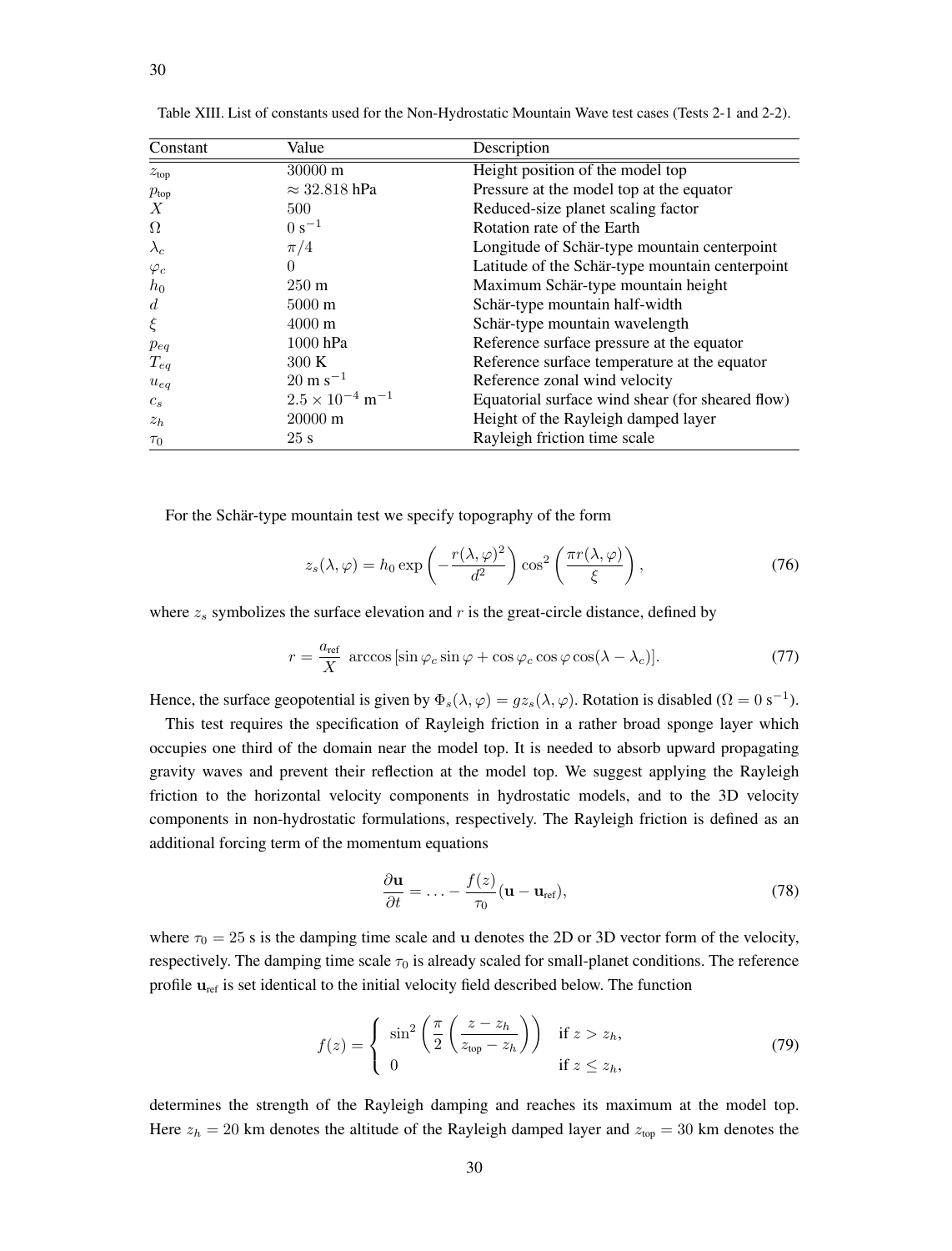altitude of the model top. For pressure-based models an identical form of the Rayleigh damping should be chosen that utilizes the pressure-height conversion [\(84\)](#page-30-0) shown below. Note that  $\tau_0$  can be adjusted depending on the behavior of the model, but should be chosen to minimize spurious reflections from the model top. Please report the adjusted  $\tau_0$  value when providing final results. If a model is formulated in a vorticity-divergence form, the Rayleigh friction mechanism could also be reformulated to force the divergence and vorticity towards their base initial states. Such changes need to be documented. We do not apply any sponge-layer relaxation to the temperature field.

Two wind fields are used for tests 2-1 and 2-2 that only differ by their vertical wind-shear characteristics. Both choices of wind field use a hydrostatically-balanced 3D pressure field of the form

<span id="page-30-1"></span>
$$
p(\lambda, \varphi, z) = p_{eq} \exp\left(-\frac{u_{eq}^2}{2R_d T_{eq}} \sin^2 \varphi - \frac{gz}{R_d T(\varphi)}\right).
$$
 (80)

The surface pressure is obtained from setting  $z = z_s(\lambda, \varphi)$  in [\(80\)](#page-30-1). The temperature field is chosen to be

$$
T(\varphi) = T_{eq} \left( 1 - \frac{cu_{eq}^2}{g} \sin^2 \varphi \right) \text{ with}
$$
  

$$
T(\lambda, \varphi, z) = T(\lambda, \varphi, p) = T(\varphi).
$$
 (81)

Note that the temperature only depends on the latitudinal position and is isothermal within each vertical column. The parameter  $c$  denotes a prescribed vertical wind shear of the zonal velocity field at the surface. The temperature field is balanced by the initial zonal velocity field

<span id="page-30-2"></span>
$$
u(\lambda, \varphi, z) = u_{eq} \cos(\varphi) \sqrt{\frac{2T_{eq}}{T(\varphi)}} cz + \frac{T(\varphi)}{T_{eq}}.
$$
 (82)

This zonal wind field is characterized by a varying wind shear with altitude. In all cases the meridional and vertical velocities are everywhere zero,

$$
v(\lambda, \varphi, z) = 0, \qquad w(\lambda, \varphi, z) = 0, \qquad \omega(\lambda, \varphi, z) = 0.
$$
 (83)

For models with a pressure-based vertical coordinate, [\(80\)](#page-30-1) can be rearranged to obtain

<span id="page-30-0"></span>
$$
z(\lambda, \varphi, p) = \frac{R_d T(\varphi)}{g} \ln \left( \frac{p_{eq}}{p} \right) - \frac{T(\varphi) u_{eq}^2 \sin^2 \varphi}{2 \, T_{eq} \, g}.
$$
 (84)

This height can then be plugged into [\(82\)](#page-30-2) to obtain the pointwise zonal velocity field. The specific humidity field  $q$  needs to be set to zero. The density is defined via the ideal gas law

$$
\rho(\lambda, \varphi, z) = \frac{p(\lambda, \varphi, z)}{R_d T(\lambda, \varphi, z)}.
$$
\n(85)

## 2.1. Test 2-1: Non-Sheared Background Flow

This non-sheared test case utilizes a vertically-constant zonal velocity with the shear parameter  $c$ set to zero  $(c = 0)$ .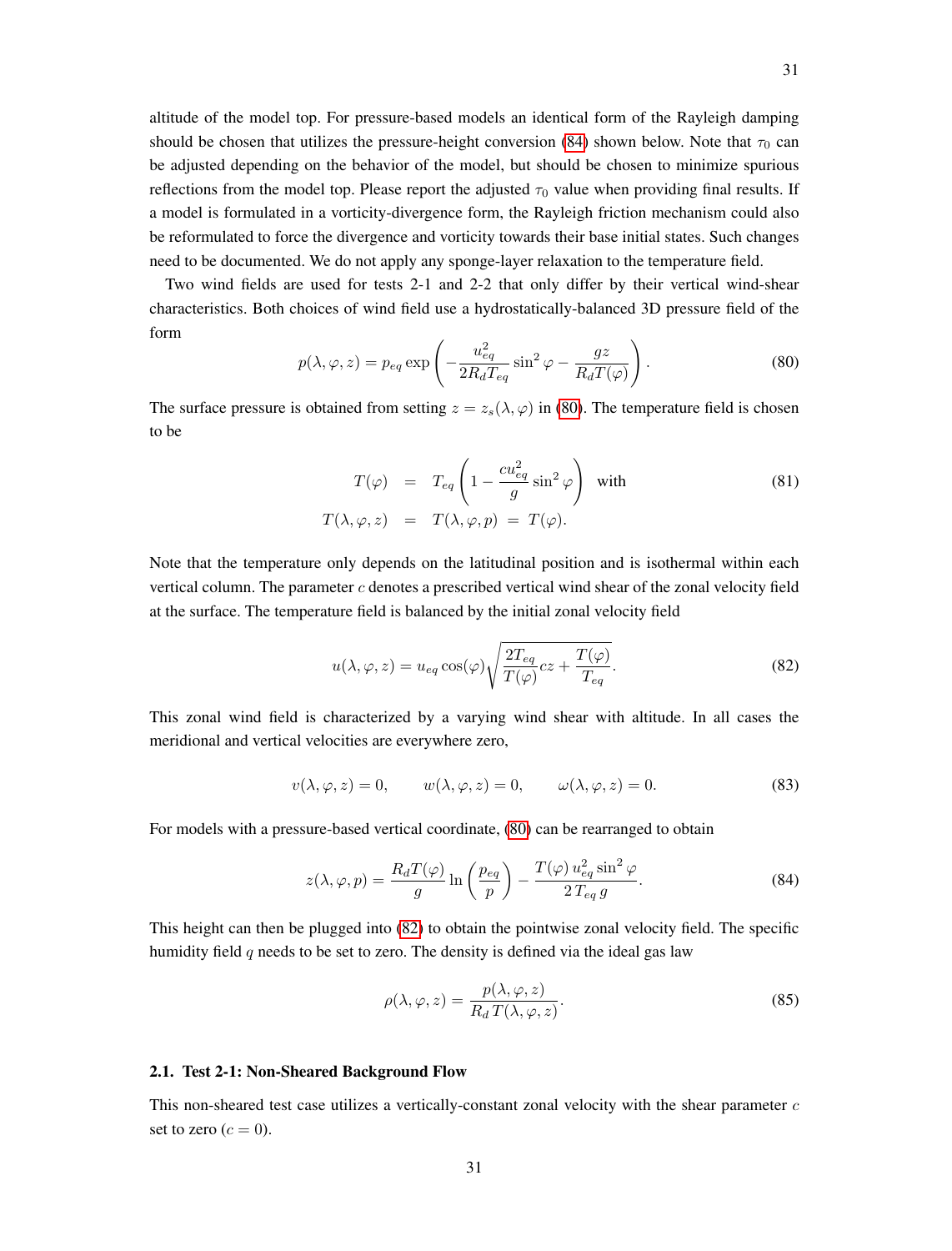#### 2.2. Test 2-2: Sheared Background Flow

This test utilizes a sheared zonal velocity with the shear parameter  $c = c_s$  where  $c_s$  symbolizes the vertical wind shear at the surface as listed in Table [XIII.](#page-29-0) As noted before the resulting wind shear of the zonal wind is not constant and depends on altitude. The analytic formulation [\(82\)](#page-30-2) lets the zonal wind vary from  $u = 20$  m s<sup>-1</sup> at the equatorial surface to about 80 m s<sup>-1</sup> at the height of 30 km.

#### *Grid spacings, simulation time, output and diagnostics for both tests 2-1 and 2-2*

For tests 2-1 and 2-2, the model should be run until  $t = 7200$  s (in unscaled time units) which corresponds to a simulation length of 1000 hr in scaled time units. A resolution of  $1.5^{\circ}$  ( $\sim 333.6$  m) with 60 vertical levels should be chosen. Since the model top is set at  $z<sub>top</sub> = 30$  km, for models with a height-based vertical coordinate we suggest uniformly spaced levels (in the flat regions away from the mountain range) with thickness  $\Delta z = 500$  m. This means that the model interfaces are positioned at 0 m, 500 m, 1000 m, etc. and that the full model levels are placed at 250 m, 750 m, 1250 m, etc. in the flat domain. If the model utilizes orography-following vertical coordinates the grid spacing will be slightly non-uniform over the mountain range. For models utilizing a pressure-based vertical coordinate the corresponding pressure levels can be chosen using [\(80\)](#page-30-1) with  $\varphi = 0$ so that pressure and height levels are coincident at the equator. The position of the model top for pressure-based models is  $\approx 32.818$  hPa. Appendix [F.3](#page-65-0) outlines how pressure-based levels should be positioned in order to correspond to the grid spacing  $\Delta z$ .

Output should be written at 100 s (unscaled Earth) intervals including the initial state. This corresponds to an output frequency of 50000 s in scaled Earth units. The output file should contain the instantaneous model-level snapshots of the  $u, v, w$  or  $\omega, T, p_s, \Phi_s$  fields and p in case the pressure cannot be reconstructed via the surface pressure. For comparison, we suggest producing  $\lambda - z$  plots of the temperature perturbation  $T'(\lambda, z) = T - T_{eq}$  at the equator at  $t = 2400$  s,  $t = 3600$  s and  $t = 7200$  s. The time snapshots at  $t = 2400$  s and  $t = 3600$  s capture the wave before it has fully wrapped around the earth and will be the most informative analysis. The time snapshot  $t = 7200$  s captures the wave after it interfered with itself and the absorbing layer. A longitude-height animation of the propagating temperature perturbation along the equator is also very informative. We also recommend analyzing the vertical velocity. Note however, that a pressure-based velocity  $\omega$  needs to be converted to  $w$  if direct comparisons to non-hydrostatic models with height-based coordinates are desired. The temperature perturbation plots avoid any conversions.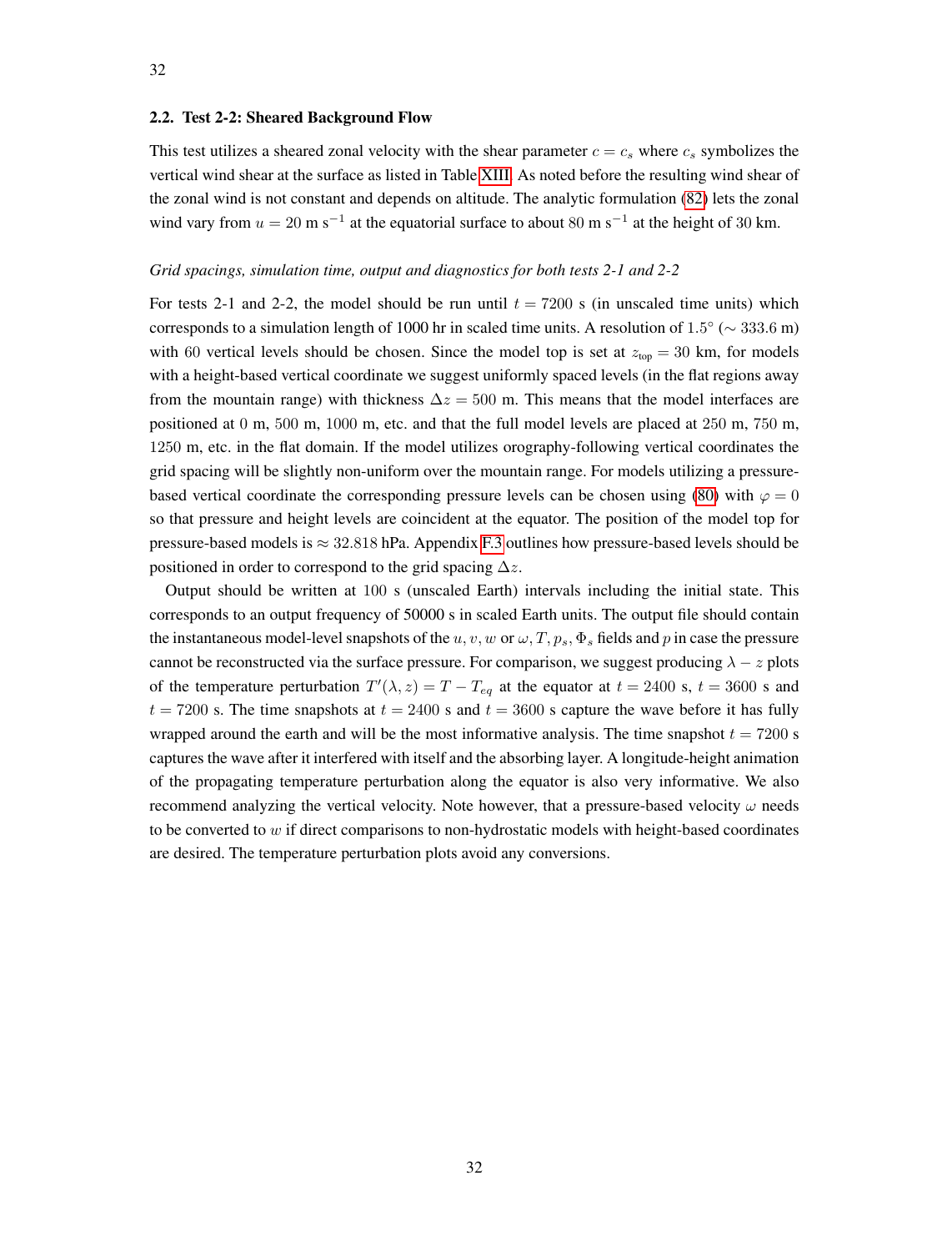# 3. TEST CATEGORY 3: NON-HYDROSTATIC GRAVITY WAVES

The non-hydrostatic gravity wave test examines the response of models to short time-scale wavemotion triggered by a localized perturbation. The formulation presented in this document is new, but is based on previous approaches by [\[15\]](#page-53-14), [\[16\]](#page-53-15) and [\[17\]](#page-53-16). The initial state is hydrostatically balanced and in gradient-wind balance. An overlaid potential temperature perturbation then triggers the evolution of gravity waves. We define the initial conditions in the most general form that includes the Coriolis term. Therefore, this initial data equation set can also be used for other test scenarios in the future. However, since we set the Earth's angular velocity to zero it eliminates the impact of the earth's rotation in the initial conditions and simulations considered here. Remember that the Earth's radius and angular velocity must also be redefined in the GCM source code, and that explicit diffusion coefficients (if applied) and the model time step need to be rescaled.

# Initial Conditions for Test 3-x

#### *Balanced basic state*

The gravity wave test on a reduced-size earth discriminates between hydrostatic and non-hydrostatic responses. We chose a non-rotating Earth with angular velocity  $\Omega_{ref} = 0$  s<sup>-1</sup> and select a reducedsize Earth with radius  $a = a_{ref}/X$ . The reduction factor is set to  $X = 125$ . This choice leads to an Earth with a circumference at the equator of about  $2\pi a_{\text{ref}}/X \approx 320$  km. The temperature field is chosen to have a constant Brunt-Väisälä frequency  $N$ , which impacts the phase speed of the gravity wave as discussed below.

| Constant         | Value                 | Description                                        |
|------------------|-----------------------|----------------------------------------------------|
| z <sub>top</sub> | 10000 m               | Height position of the model top                   |
| $p_{\rm top}$    | $\approx$ 273.759 hPa | Pressure at the model top at the equator           |
| X                | 125                   | Reduced-size planet scaling factor                 |
| $\Omega$         | $0 s^{-1}$            | Rotation rate of the Earth                         |
| $u_0$            | $20 \text{ m s}^{-1}$ | Maximum amplitude of the zonal wind                |
| $z_{s}$          | 0 <sub>m</sub>        | Surface elevation                                  |
| N                | $0.01 s^{-1}$         | Brunt-Väisälä frequency                            |
| $T_{eq}$         | 300K                  | Surface temperature at the equator                 |
| $p_{eq}$         | 1000 hPa              | Reference surface pressure at the equator          |
| $\boldsymbol{d}$ | $5000 \text{ m}$      | Width parameter for $\Theta'$                      |
| $\lambda_c$      | $2\pi/3$              | Longitudinal centerpoint of $\Theta'$              |
| $\varphi_c$      | $\theta$              | Latitudinal centerpoint of $\Theta'$ (equator)     |
| $\Delta\Theta$   | 1 K                   | Maximum amplitude of $\Theta'$                     |
| $L_z$            | $20000 \text{ m}$     | Vertical wave length of the $\Theta'$ perturbation |

Table XIV. List of constants used for the Gravity Wave test case (Test 3-x)

The initial zonal, meridional and vertical wind speeds are

$$
u(\lambda, \varphi, z) = u_0 \cos(\varphi), \tag{86}
$$

$$
v(\lambda, \varphi, z) = 0, \tag{87}
$$

$$
w(\lambda, \varphi, z) = 0. \tag{88}
$$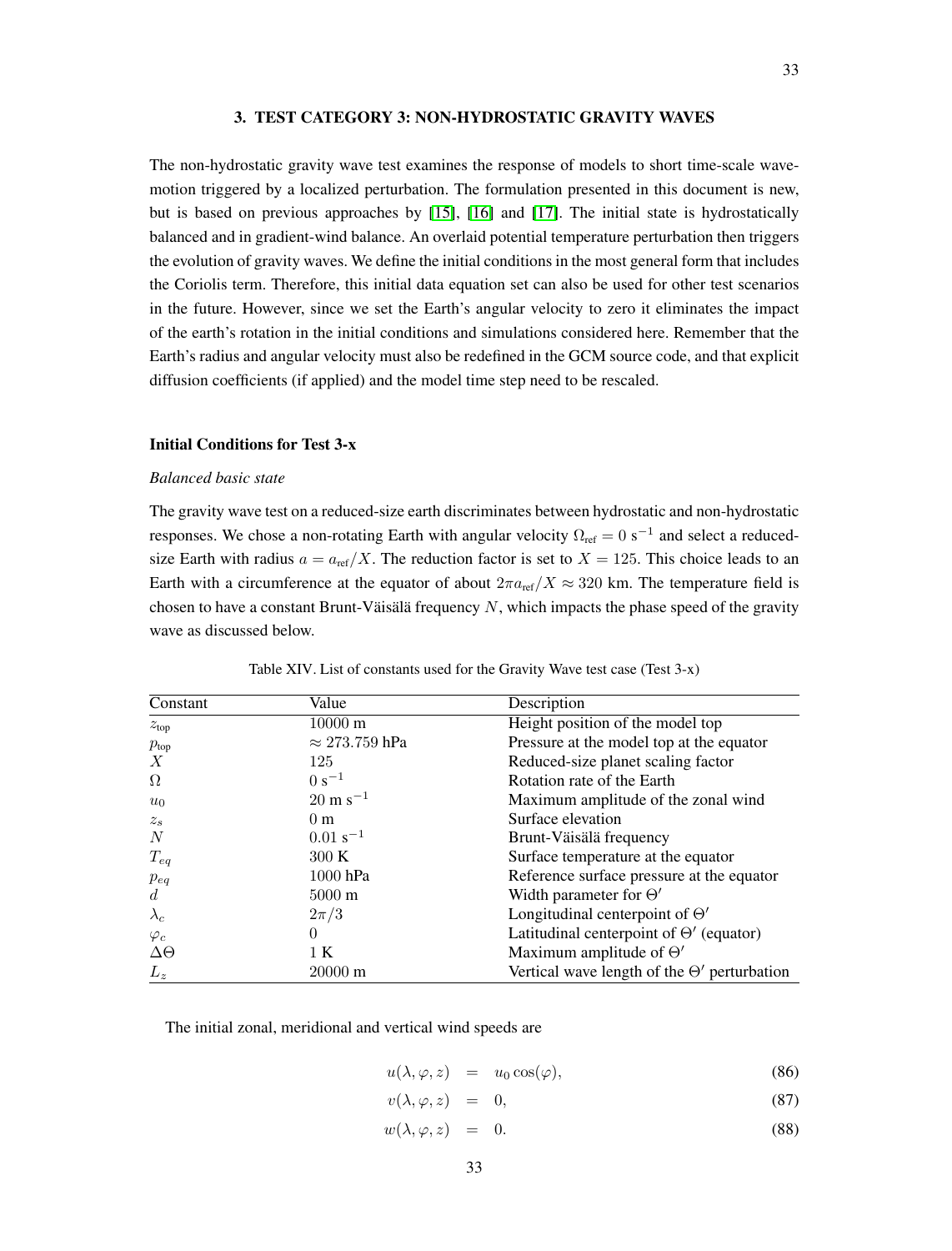The corresponding pressure velocity is similarly set to zero everywhere,  $\omega(\lambda, \varphi, z) = 0$ . No surface topography is present ( $z_s = 0$  m), so that the surface geopotential satisfies  $\Phi_s = \Phi(z = z_s) = 0$  m<sup>2</sup>  $s^{-2}$ . The surface temperature is given by

$$
T_s(\lambda, \varphi) = G + (T_{eq} - G) \exp\left(-\frac{u_0 N^2}{4g^2} (u_0 + 2\Omega a) (\cos(2\varphi) - 1)\right)
$$
(89)

with

$$
G = \frac{g^2}{N^2 c_p} \tag{90}
$$

where  $G$  denotes the temperature of an isothermal state for a prescribed  $N$ . The 3D (unperturbed) background temperature field is represented by

$$
T_b(\lambda, \varphi, z) = G\left[1 - \exp\left(\frac{N^2}{g}z\right)\right] + T_s(\lambda, \varphi) \exp\left(\frac{N^2}{g}z\right),\tag{91}
$$

<span id="page-33-2"></span>
$$
T_b(\lambda, \varphi, p) = \frac{T_s(\lambda, \varphi) \left(\frac{p}{p_s(\lambda, \varphi)}\right)^{\kappa}}{\frac{T_s(\lambda, \varphi)}{G} \left(\left(\frac{p}{p_s(\lambda, \varphi)}\right)^{\kappa} - 1\right) + 1},\tag{92}
$$

in height and pressure coordinates, respectively. The surface pressure is defined by

<span id="page-33-1"></span>
$$
p_s(\lambda, \varphi) = p_{eq} \exp\left\{ \frac{u_0}{4GR_d} (u_0 + 2\Omega a) \left(\cos(2\varphi) - 1\right) \right\} \left( \frac{T_s(\lambda, \varphi)}{T_{eq}} \right)^{1/\kappa}.
$$
 (93)

The 3D unperturbed pressure field, in terms of height coordinates, is then

<span id="page-33-0"></span>
$$
p(\lambda, \varphi, z) = p_s(\lambda, \varphi) \left[ \frac{G}{T_s(\lambda, \varphi)} \exp\left( -\frac{N^2}{g} z \right) + 1 - \frac{G}{T_s(\lambda, \varphi)} \right]^{1/\kappa}.
$$
 (94)

Note that [\(94\)](#page-33-0) and [\(93\)](#page-33-1) can also be combined to give an alternative form of the unperturbed pressure equation

$$
p(\lambda, \varphi, z) = p_{eq} \exp\left\{\frac{u_0}{4GR_d}(u_0 + 2\Omega a)\left(\cos(2\varphi) - 1\right)\right\} \left(\frac{T_b(\lambda, \varphi, z)}{T_{eq}}\right)^{1/\kappa} \exp\left(-\frac{gz}{GR_d}\right). \tag{95}
$$

Equation [\(94\)](#page-33-0) can be reformulated to yield a pressure-based expression for the height  $z$ 

<span id="page-33-3"></span>
$$
z(\lambda, \varphi, p) = -\frac{g}{N^2} \ln \left[ \frac{T_s(\lambda, \varphi)}{G} \left\{ \left( \frac{p}{p_s(\lambda, \varphi)} \right)^{\kappa} - 1 \right\} + 1 \right],
$$
 (96)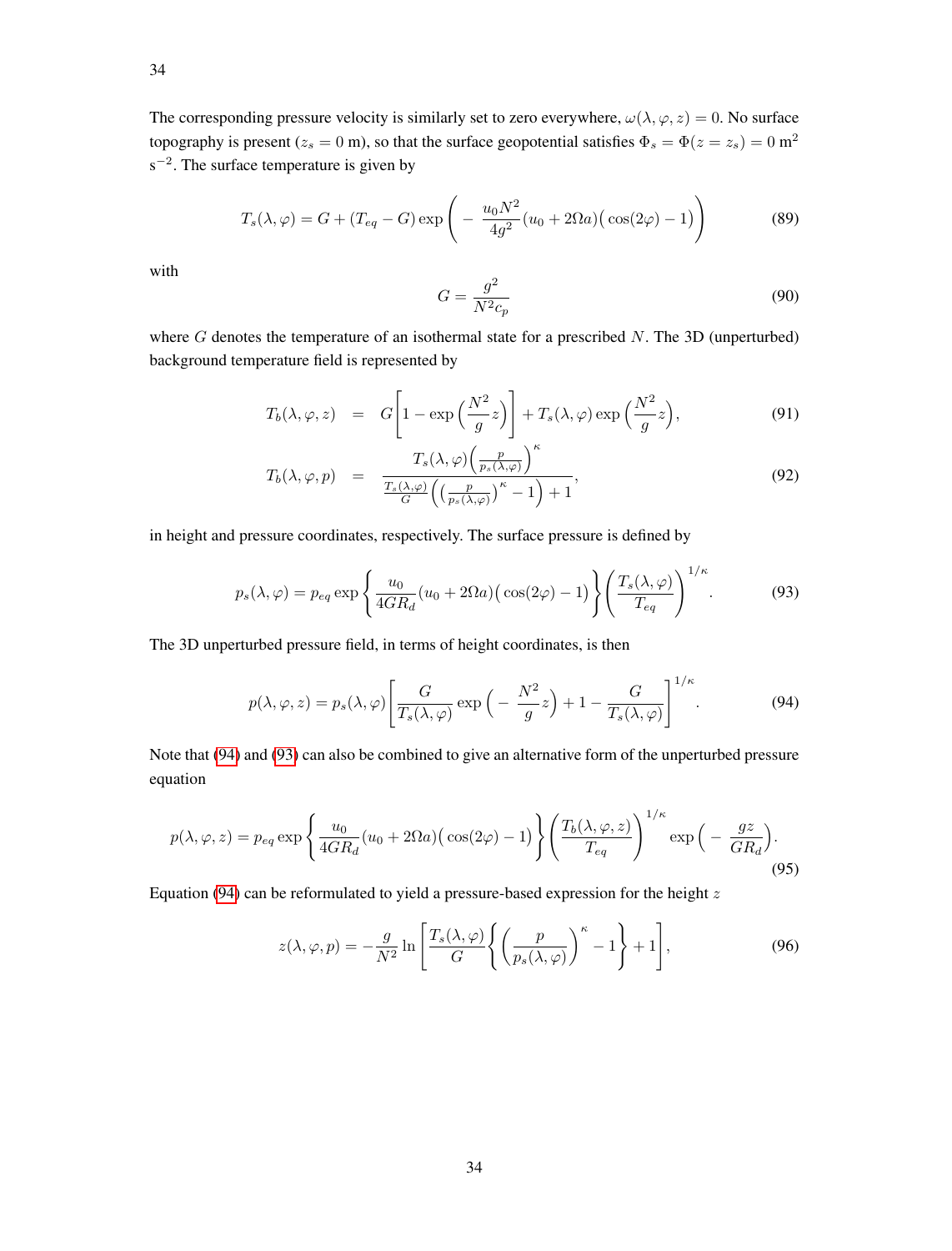which was utilized to derive [\(92\)](#page-33-2). The expressions for the unperturbed background potential temperature are

$$
\Theta_b(\lambda, \varphi, z) = T_s(\lambda, \varphi) \left( \frac{p_0}{p_s(\lambda, \varphi)} \right)^{\kappa} \exp\left( \frac{N^2}{g} z \right)
$$
(97)

$$
\Theta_b(\lambda, \varphi, p) = \frac{T_s(\lambda, \varphi) \left(\frac{p_0}{p_s(\lambda, \varphi)}\right)^{\kappa}}{\frac{T_s(\lambda, \varphi)}{G} \left(\left(\frac{p}{p_s(\lambda, \varphi)}\right)^{\kappa} - 1\right) + 1}
$$
(98)

for height-based and pressure-based models.

For models in vorticity-divergence form, the relative vorticity  $\zeta$  and divergence  $\delta$  are defined by

$$
\zeta(\lambda, \varphi, z) = \frac{2u_0 \sin \varphi}{a_{\text{ref}}/X} = \frac{2Xu_0 \sin \varphi}{a_{\text{ref}}}
$$
(99)

$$
\delta(\lambda, \varphi, z) = 0 \, \mathrm{s}^{-1}.
$$
\n(100)

The specific humidity field  $q$  needs to be set to zero. The background (unperturbed) density is defined via the ideal gas law

<span id="page-34-0"></span>
$$
\rho(\lambda, \varphi, z) = \frac{p(\lambda, \varphi, z)}{R_d T_b(\lambda, \varphi, z)}.
$$
\n(101)

## *Test 3-1: Overlaid potential temperature perturbation at the equator*

In order to trigger the propagation of a gravity wave, a small-amplitude potential temperature perturbation  $\Theta'$  is added to the balanced background potential temperature field to yield

$$
\Theta(\lambda, \varphi, z) = \Theta_b(\lambda, \varphi, z) + \Theta'(\lambda, \varphi, z) \tag{102}
$$

$$
\Theta(\lambda, \varphi, p) = \Theta_b(\lambda, \varphi, p) + \Theta'(\lambda, \varphi, p) \tag{103}
$$

depending on the choice of the vertical coordinate. The analytic expression for the height-based potential temperature perturbation is

$$
\Theta'(\lambda, \varphi, z) = \Delta \Theta \, s(\lambda, \varphi) \, \sin\left(\frac{2\pi \, z}{L_z}\right),\tag{104}
$$

where  $L_z$  is the vertical wave length of the perturbation. The horizontal shape function  $s(\lambda, \varphi)$  is defined as

$$
s(\lambda, \varphi) = \frac{d^2}{d^2 + r^2},\tag{105}
$$

where  $d$  is a width parameter for the bell-shaped potential temperature perturbation and  $r$  symbolizes the great circle distance between a position  $(\lambda, \varphi)$  and the center of the perturbation, initially set to  $(\lambda_c, \varphi_c)$  along the equator. The great circle distance r is defined as

$$
r = \frac{a_{\text{ref}}}{X} \arccos\left[\sin\varphi_c\sin\varphi + \cos\varphi_c\cos\varphi\cos(\lambda - \lambda_c)\right].
$$
 (106)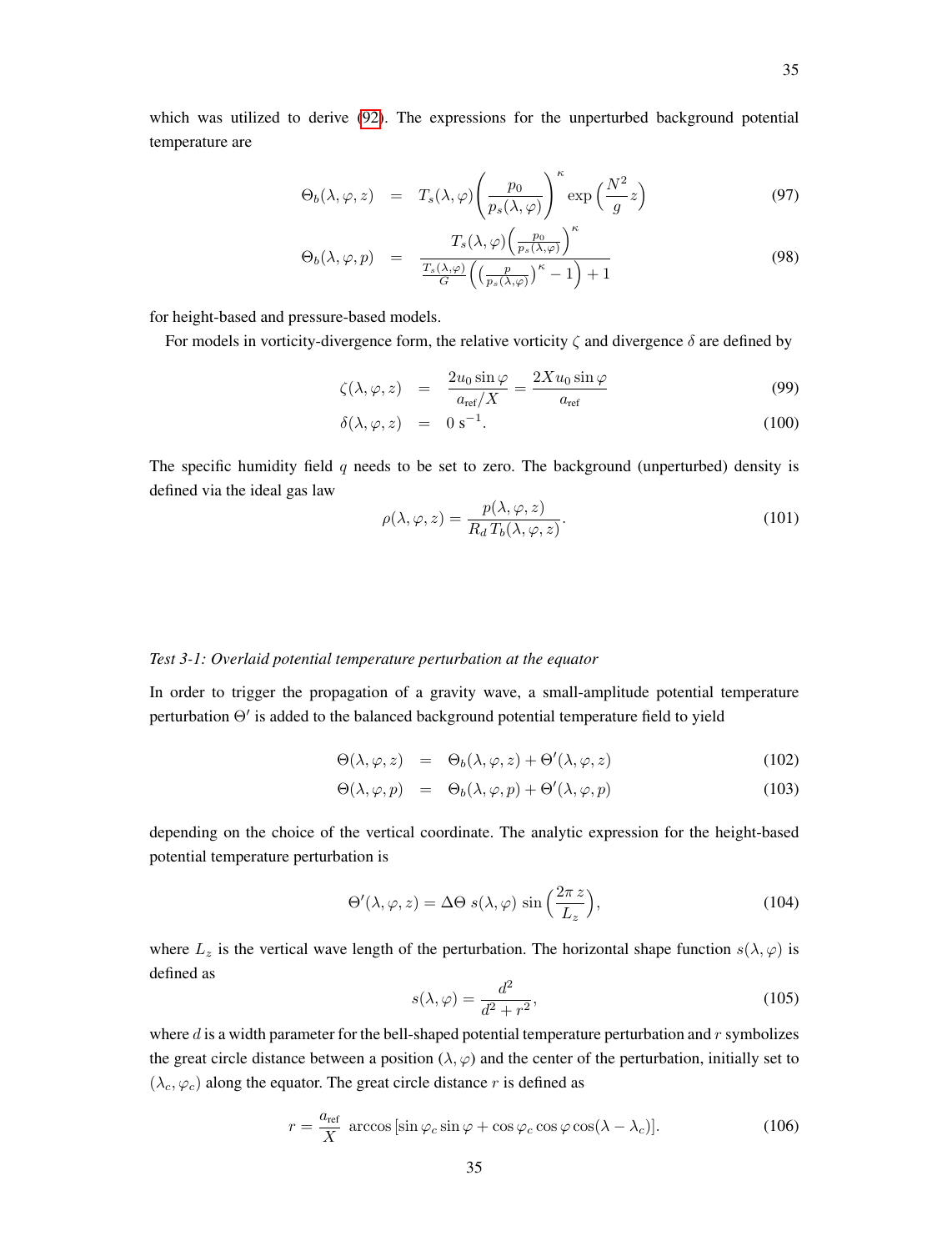For pressure-based vertical coordinates, the potential temperature perturbation is given as

$$
\Theta'(\lambda, \varphi, p) = \Delta \Theta \ s(\lambda, \varphi) \sin\left(\frac{2\pi \ z(\lambda, \varphi, p)}{L_z}\right),\tag{107}
$$

which utilizes [\(96\)](#page-33-3) to evaluate the height z at a given pressure  $p$ .

The corresponding temperature perturbations for models with a prognostic temperature field are

$$
T'(\lambda, \varphi, z) = \Theta'(\lambda, \varphi, z) \left( \frac{p(\lambda, \varphi, z)}{p_0} \right)^{\kappa}, \tag{108}
$$

$$
T'(\lambda, \varphi, p) = \Theta'(\lambda, \varphi, p) \left(\frac{p}{p_0}\right)^{\kappa}, \tag{109}
$$

depending on the choice of the vertical coordinate. These perturbations are added to the background temperature field

$$
T(\lambda, \varphi, z) = T_b(\lambda, \varphi, z) + T'(\lambda, \varphi, z) \tag{110}
$$

$$
T(\lambda, \varphi, p) = T_b(\lambda, \varphi, p) + T'(\lambda, \varphi, p). \tag{111}
$$

#### *Grid spacings, simulation time and output*

The suggested grid spacings are  $1.125^{\circ} \times 1.125^{\circ}$  in the horizontal direction which yields a physical horizontal grid spacing of about 1 km near the equator. On a latitude-longitude grid this corresponds to  $160 \times 320$  grid points (without pole points) or  $161 \times 320$  (including pole points). In the vertical, a grid spacing of  $\Delta z = 1$  km with a model top at  $z_{top} = 10$  km is suggested which gives 10 full model levels at the positions 0.5, 1.5, 2.5 km and so on. The position of the model top corresponds to half a wave length  $z_{top} = L_z/2$ . Using  $N = 0.01$  s<sup>-1</sup> the top level (interface) pressure  $p_{top}$  is  $p_{top} = p(z_{top}) \approx 273.759$  hPa according to [\(94\)](#page-33-0). Here, the position of the model top is computed for  $p_s = p_{eq}$ . Appendix [F.3](#page-65-0) outlines how pressure-based levels should be positioned in order to correspond to the equidistant grid spacing  $\Delta z$ .

The simulation should be run until  $t = 3600$  s in unscaled Earth units which corresponds to 125 hours in scaled time units. The output should be recorded every 100 s (in unscaled units) including the initial state. The output file should contain the instantaneous model-level snapshots of the  $u, v, w$  or  $\omega, T, p_s$  fields and p in case the pressure cannot be reconstructed via the surface pressure.

This test can also be run in many variants if the perturbation is placed away from the equator. E.g.  $\Theta'$  could be placed at  $\varphi = 45^\circ$  in models with cubed-sphere coordinates to evaluate the potential impact of the cubed-sphere corners on the propagation of the wave. It is left to the modeler's discretion if more than variant 3-1 should be tested. Additional test case numbers can then be defined.

## *Diagnostics*

Along the equator, the gravity wave propagates to the west and east of its initial location with a longitudinal phase speed of

$$
c_x = u \pm \frac{NL_z}{2\pi},\tag{112}
$$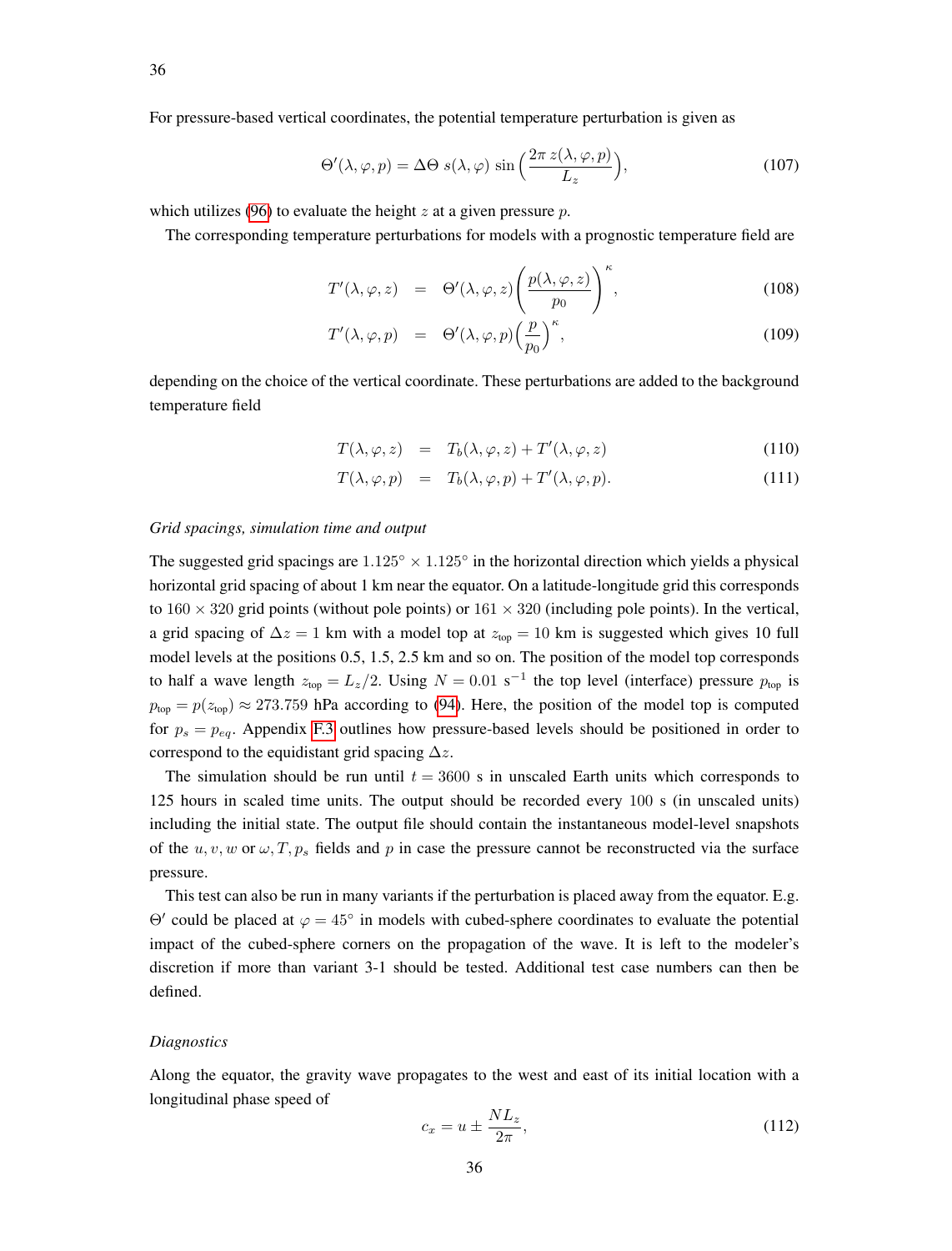which corresponds to about 31.8 m s<sup>-1</sup> without the background flow u. The inclusion of the background flow leads to asymmetric phase speeds which are about -11.8 m s<sup>-1</sup> (towards the west) and 51.8 m s<sup>-1</sup> towards the east along the equator. We suggest analyzing the potential temperature deviations from the base state in form of a longitude-height cross section along the equator with  $\varphi = 0^{\circ}$  at time  $t = 3000$  s (and optionally other times). The deviations are given by

$$
\Theta'_m = \Theta_m - \Theta,\tag{113}
$$

where

$$
\Theta_m = T \left(\frac{p_0}{p}\right)^{\kappa} \tag{114}
$$

is the modeled potential temperature, and the base state Θ is either defined by [\(97\)](#page-34-0) or [\(98\)](#page-34-0) depending on the choice of the vertical coordinate. In addition, a line plot of the  $\Theta'_{m}$  at the height level  $z = 5.5$  km along the equator at time  $t = 3000$  s is suggested. For models with pressure-based levels the corresponding model level closest to  $p = 512.085$  hPa should be selected without any vertical interpolations since it corresponds almost exactly to the position  $z = 5.5$  km at the equator.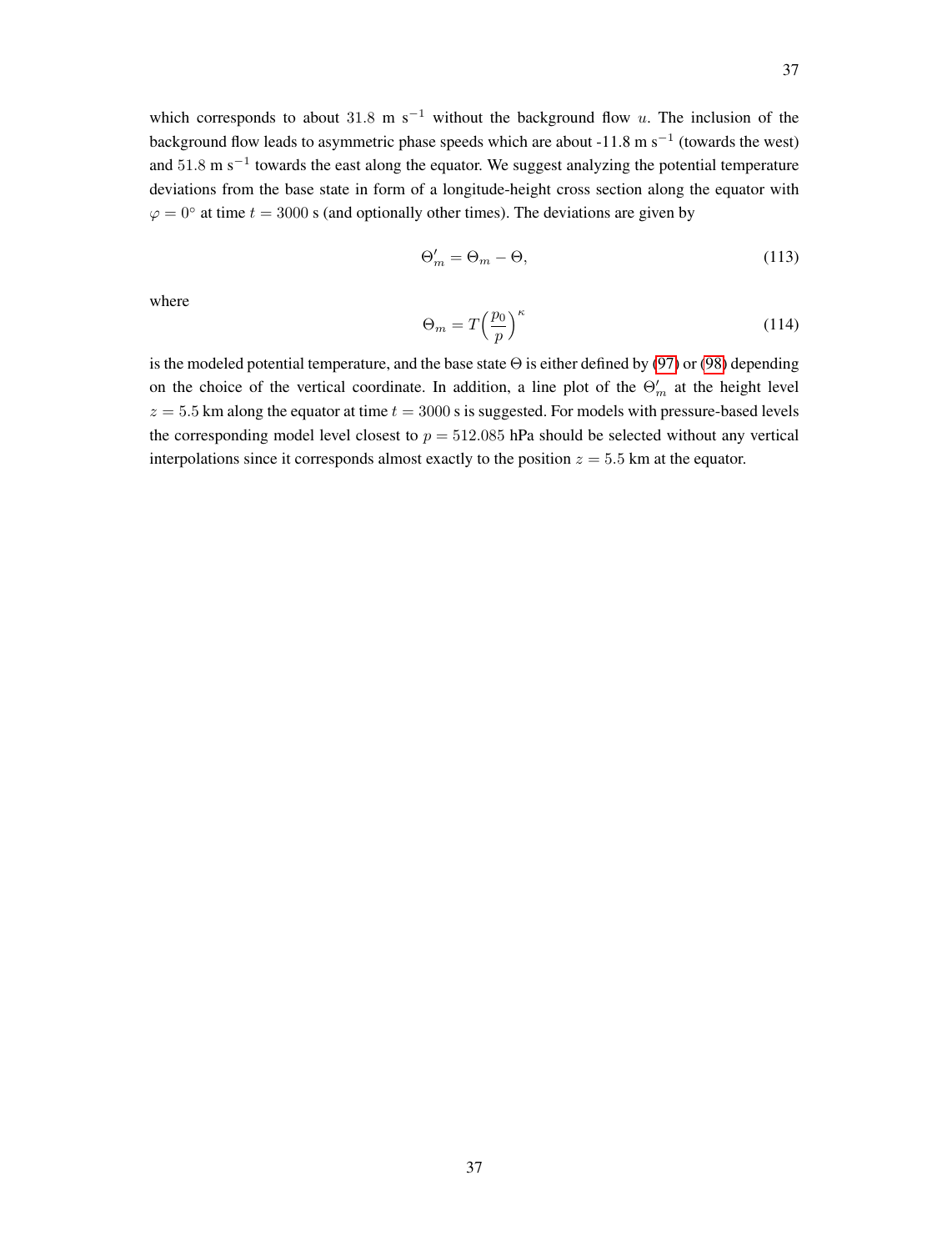# 4. TEST CATEGORY 4-X: BAROCLINIC INSTABILITY

The baroclinic instability test of [\[18,](#page-53-0) [19\]](#page-53-1) and its rotated version described in [\[20\]](#page-53-2) have been used extensively to test the response of 3D atmospheric models to a controlled, evolving instability. This test is specified in pressure-based  $\eta$ -coordinates for the vertical, defined by

$$
\eta = \frac{p}{p_s(\lambda, \varphi)}.\tag{115}
$$

Hence, the  $\eta$  coordinates is equal to unity at the surface and approaches zero as  $p \to 0$ . For models using a height-based or isentropic vertical coordinate, an iterative procedure as described in Appendix [F.5](#page-69-0) and Appendix [F.6](#page-70-0) is required in order to initialize this test.

<span id="page-37-2"></span>

| Constant         | Value                     | Description                                                           |
|------------------|---------------------------|-----------------------------------------------------------------------|
| z <sub>top</sub> | 44000 m                   | Recommended height position of the model top                          |
| $p_{\text{top}}$ | $\approx 2.26$ hPa        | Recommended pressure at the model top                                 |
| X                | various                   | Reduced-size planet scaling factor, see below                         |
| $\boldsymbol{a}$ | $a_{\text{ref}}/X$        | Scaled radius of the Earth                                            |
| $\Omega$         | $\Omega_{\text{ref}}X$    | Scaled angular speed of the Earth                                     |
| $p_s$            | 1000 hPa                  | Surface pressure (constant)                                           |
| $p_0$            | 1000 hPa                  | Reference pressure (constant)                                         |
| $\eta_0$         | 0.252                     | Value of $\eta$ at a reference level (position of the jet)            |
| $\eta_t$         | $0.2\,$                   | Value of $\eta$ at the tropopause                                     |
| $\eta_s$         | 1                         | Value of $\eta$ at the surface                                        |
| $u_0$            | $35 \text{ m s}^{-1}$     | Maximum amplitude of the zonal wind                                   |
| $u_p$            | $1 \text{ m s}^{-1}$      | Maximum amplitude of the zonal wind perturbation                      |
| $\lambda_c$      | $\pi/9$                   | Longitude of the zonal wind perturbation centerpoint $(20^{\circ} E)$ |
| $\varphi_c$      | $2\pi/9$                  | Latitude of the zonal wind perturbation centerpoint $(40^{\circ} N)$  |
| $\boldsymbol{R}$ | a/10                      | Radius of the zonal wind perturbation                                 |
| $T_0$            | 288 K                     | Horizontal-mean temperature at the surface                            |
| $\Gamma$         | $0.005$ K m <sup>-1</sup> | Temperature lapse rate                                                |
| $\Delta T$       | $4.8 \times 10^5$ K       | Empirical temperature difference                                      |

Table XV. List of constants used for the Baroclinic Instability test cases (Test  $4 - x$ ).

An auxiliary variable  $\eta_{\nu}$  is defined by

$$
\eta_{\nu} = (\eta - \eta_0) \frac{\pi}{2}.\tag{116}
$$

The zonal velocity field consists of two symmetric zonal jets in the midlatitudes which are overlaid by a Gaussian-type zonal wind perturbation. The zonal wind  $u$  is defined as

<span id="page-37-0"></span>
$$
u(\lambda, \varphi, \eta) = u_0 \cos^{\frac{3}{2}} \eta_\nu \sin^2(2\varphi) + u_p \exp\left(-\left(\frac{r}{R}\right)^2\right). \tag{117}
$$

The meridional and vertical velocity is everywhere zero,

<span id="page-37-1"></span>
$$
v(\lambda, \varphi, z) = 0, \qquad w(\lambda, \varphi, z) = 0, \qquad \omega(\lambda, \varphi, z) = 0.
$$
 (118)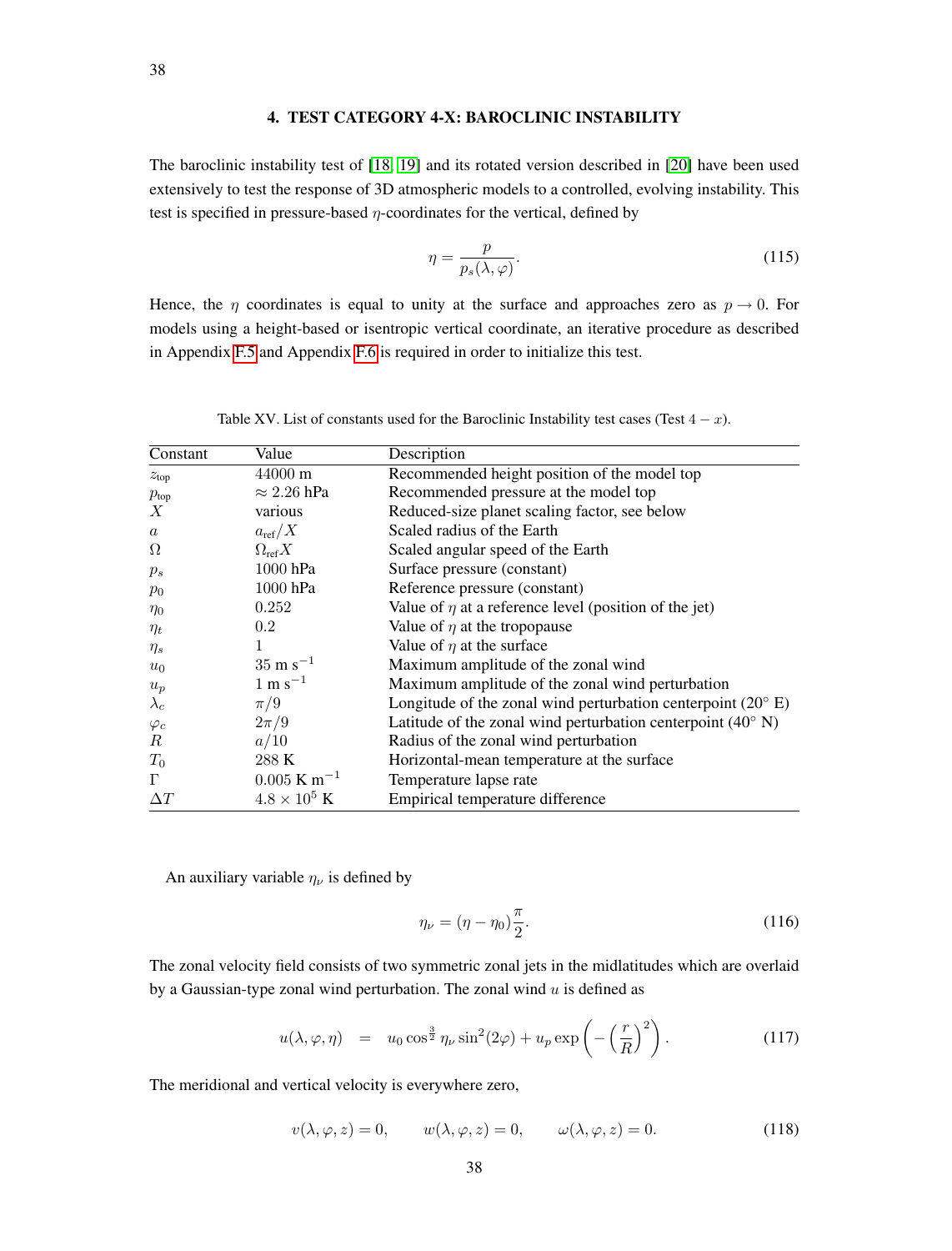$$
r = a \arccos\left(\sin\varphi_c \sin\varphi + \cos\varphi_c \cos\varphi \cos(\lambda - \lambda_c)\right). \tag{119}
$$

In addition, the specific humidity field  $q$  is set to zero for the dry test variants 4-1-x, and the surface pressure is set to the constant  $p_s = p_0 = 1000$  hPa.

The total temperature distribution comprises the horizontal-mean temperature and a horizontal variation at each level. It is given by

<span id="page-38-3"></span>
$$
T(\lambda, \varphi, \eta) = \overline{T}(\eta) + \frac{3}{4} \frac{\eta \pi u_0}{R_d} \sin \eta_{\nu} \cos^{\frac{1}{2}} \eta_{\nu} \times
$$
  

$$
\left\{ 2u_0 \cos^{\frac{3}{2}} \eta_{\nu} \left( -2 \sin^6 \varphi \left( \cos^2 \varphi + \frac{1}{3} \right) + \frac{10}{63} \right) + \right.
$$
  

$$
a\Omega \left( \frac{8}{5} \cos^3 \varphi \left( \sin^2 \varphi + \frac{2}{3} \right) - \frac{\pi}{4} \right) \right\}.
$$
 (120)

The horizontally averaged temperature  $\overline{T}(\eta)$  is split into two representations for the lower [\(121\)](#page-38-0) and middle atmosphere [\(122\)](#page-38-1). It is given by

$$
\overline{T}(\eta) = T_0 \eta^{\frac{R_d \Gamma}{g}}, \qquad \qquad \text{(for } 1 \ge \eta \ge \eta_t \text{)}
$$
 (121)

$$
\overline{T}(\eta) = T_0 \eta^{\frac{R_d \Gamma}{g}} + \Delta T (\eta_t - \eta)^5, \qquad \text{(for } \eta_t > \eta) \tag{122}
$$

The density  $\rho$  is defined by the ideal gas law

<span id="page-38-1"></span><span id="page-38-0"></span>
$$
\rho(\lambda, \varphi, \eta) = \frac{p(\lambda, \varphi, \eta)}{R_d T(\lambda, \varphi, \eta)}.
$$
\n(123)

The geopotential  $\Phi = gz$  completes the description of the steady-state initial conditions, where z symbolizes the elevation at model level  $\eta$ . The total geopotential distribution  $\Phi = \overline{\Phi} + \Phi'$  consists of the horizontal-mean geopotential  $\overline{\Phi}$  and a horizontal variation  $\Phi'$  at each level. It is given by

<span id="page-38-2"></span>
$$
\Phi(\lambda, \varphi, \eta) = \overline{\Phi}(\eta) + u_0 \cos^{\frac{3}{2}} \eta_{\nu} \times
$$
\n
$$
\left\{ u_0 \cos^{\frac{3}{2}} \eta_{\nu} \left( -2 \sin^6 \varphi \left( \cos^2 \varphi + \frac{1}{3} \right) + \frac{10}{63} \right) + a\Omega \left( \frac{8}{5} \cos^3 \varphi \left( \sin^2 \varphi + \frac{2}{3} \right) - \frac{\pi}{4} \right) \right\},
$$
\n(124)

with horizontal-mean geopotential

$$
\overline{\Phi}(\eta) = \frac{T_0 g}{\Gamma} \left( 1 - \eta^{\frac{R_d \Gamma}{g}} \right), \qquad \text{(for } 1 \ge \eta \ge \eta_t), \qquad (125)
$$

$$
\overline{\Phi}(\eta) = \frac{T_0 g}{\Gamma} \left( 1 - \eta^{\frac{R_d \Gamma}{g}} \right) - \Delta \Phi(\eta), \qquad \text{(for } \eta_t > \eta), \qquad (126)
$$

where

$$
\Delta\Phi(\eta) = R_d \Delta T \left\{ \left( \ln \left( \frac{\eta}{\eta_t} \right) + \frac{137}{60} \right) \eta_t^5 - 5 \eta_t^4 \eta + 5 \eta_t^3 \eta^2 - \frac{10}{3} \eta_t^2 \eta^3 + \frac{5}{4} \eta_t \eta^4 - \frac{1}{5} \eta^5 \right\}.
$$
 (127)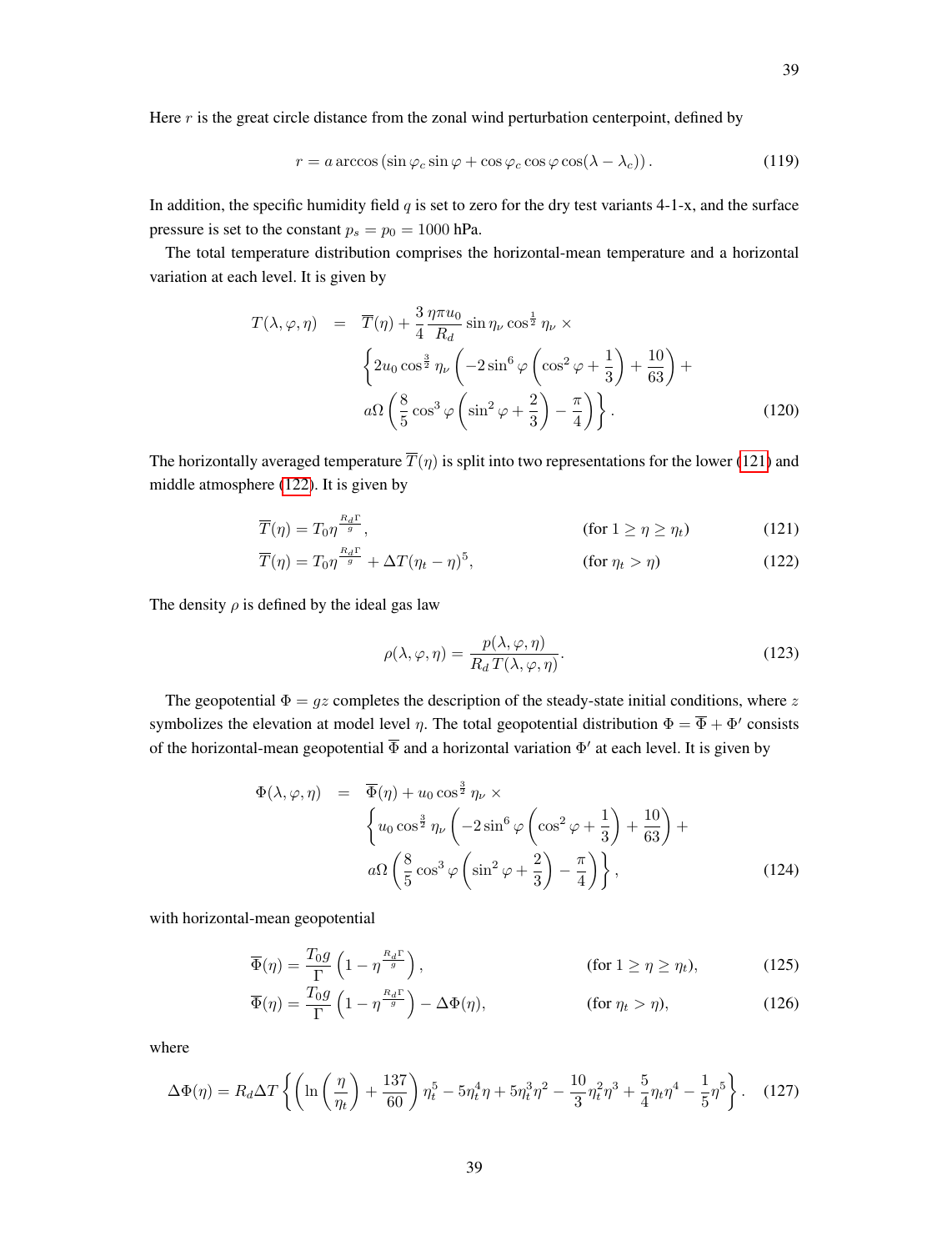The test requires the initialization of the surface geopotential  $\Phi_s$ . The orography field balances the non-zero zonal wind at the surface and is determined by [\(124\)](#page-38-2) when evaluated at the surface with  $\eta_s = 1$ . It is given by

$$
\Phi_s(\lambda, \varphi) = u_0 \cos^{\frac{3}{2}} \left( (\eta_s - \eta_0) \frac{\pi}{2} \right) \times \left\{ u_0 \cos^{\frac{3}{2}} \left( (\eta_s - \eta_0) \frac{\pi}{2} \right) \left( -2 \sin^6 \varphi \left( \cos^2 \varphi + \frac{1}{3} \right) + \frac{10}{63} \right) + a \Omega \left( \frac{8}{5} \cos^3 \varphi \left( \sin^2 \varphi + \frac{2}{3} \right) - \frac{\pi}{4} \right) \right\}.
$$
\n(128)

Note that the use of a scaling parameter  $X > 1$  does not impact the initialization of  $u, v, T, ps$  or  $\Phi_s$ since the rescaled radius is always multiplied with the rescaled angular velocity.

#### 4.1. Test 4-1-x: Dry Baroclinic Instability on a Small Planet with Dynamic Tracers

The baroclinic instability on a small planet is initialized as above, except we vary the scaling parameter X (defined in Table [III\)](#page-3-0) to redefine the radius and rotation rate of the Earth, relative to real-world reference values. This change needs to be implemented in the GCM code. Analogously, we define a *small planet timescale* according to  $t_s = t/X$  which reflects the faster development of the baroclinic instability associated with contraction of the length scale. Since both the radius  $a = a_{ref}/X$  and the rotation rate  $\Omega = \Omega_{ref} X$  are impacted by the scaling factor X, their product  $a\Omega$  remains the same. It means that the initial conditions on small planets will be identical to the initial conditions on the regular-size planet with the exception of the Ertel potential vorticity field used as an invariant dynamic tracer (see below).

In hydrostatic models variations in  $X$  should have very minor effects on the model output. The most dominant differences to a regular-size planet experiment are that the amplitude of the vertical velocity approximately scales with X and thereby increases in strength on small planets. In addition, the amplitude of the Ertel potential vorticity tracer increases by the factor  $X$ . While these changes do not seem to impact the overall development of the baroclinic wave in hydrostatic models, the evolution of the wave has been observed to become very different in non-hydrostatic models with increased scaling factor  $X$ . The investigation of the regime shifts in the baroclinic wave development are of particular interest here.

#### *Invariant tracers*

Test 4-1-x includes two invariant tracer fields, potential temperature  $(q_1 = \Theta)$  and the absolute value of Ertel's potential vorticity ( $q_2 = |EPV|$ ). That is, it follows from the primitive equations that each of the invariant tracers inherently satisfies the advection equation with no exterior source terms. Since the numerical simulation is inexact, we expect there to be a deviation between the invariant tracer field and the dynamically computed tracer over time. Comparing these two quantities yields insight into how well a model conserves the invariant relationships with time.

The initial distribution of potential temperature can be immediately computed from the temperature field [\(120\)](#page-38-3)-[\(122\)](#page-38-1),

<span id="page-39-0"></span>
$$
q_1(\lambda, \varphi, \eta) = \Theta(\lambda, \varphi, \eta) = \overline{T}(\eta)\eta^{-\kappa} + \frac{3}{4}\frac{\pi u_0}{R_d}\eta^{1-\kappa}\sin\eta_v\cos^{\frac{1}{2}}\eta_vY,\tag{129}
$$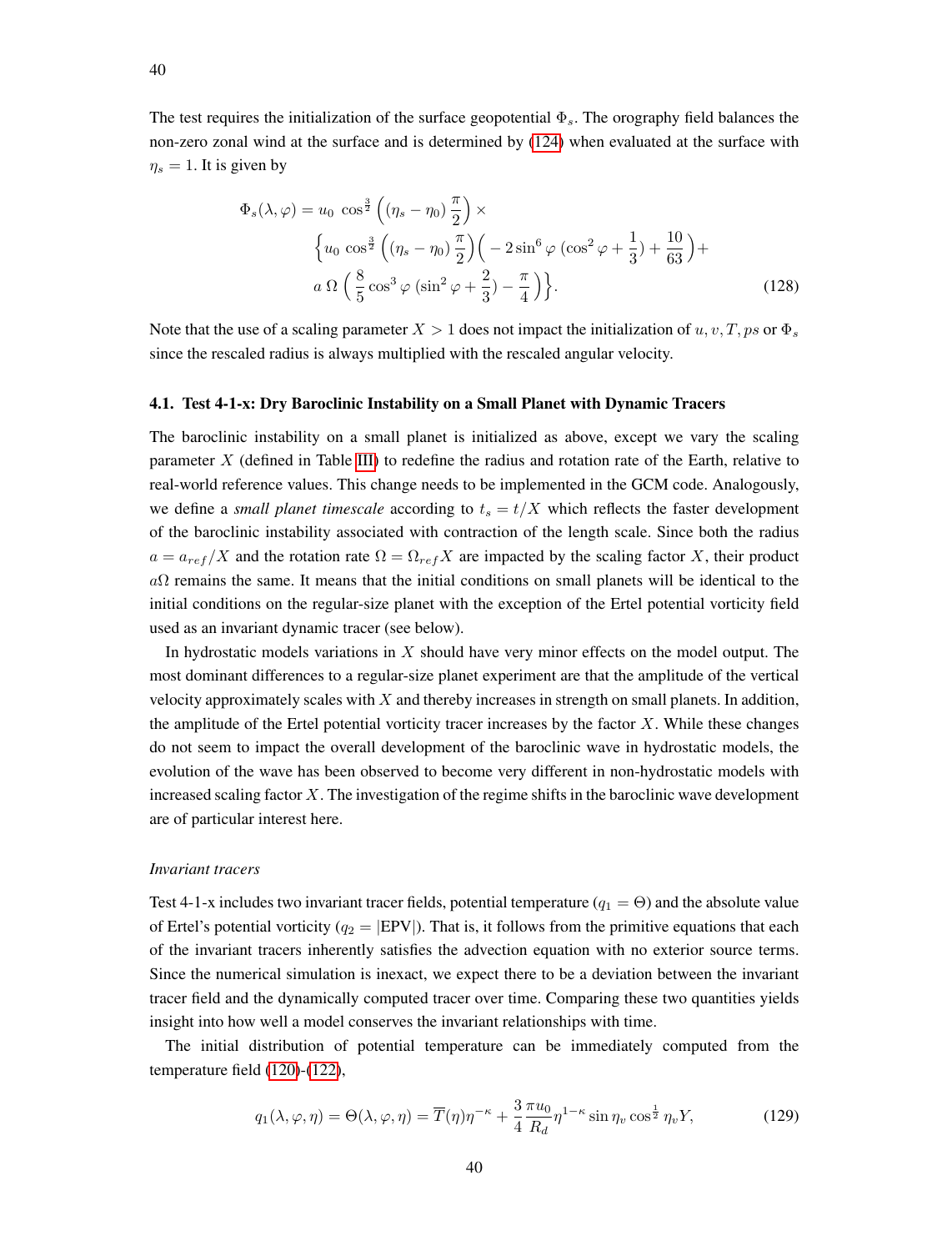where

$$
Y = \left(-2\sin^6\varphi\left[\cos^2\varphi + \frac{1}{3}\right] + \frac{10}{63}\right)2u_0\cos^{3/2}\eta_v + \left(\frac{8}{5}\cos^3\varphi\left[\sin^2\varphi + \frac{2}{3}\right] - \frac{\pi}{4}\right)a\Omega. \tag{130}
$$

The definition of the absolute value of the hydrostatic variant of Ertel's potential vorticity on pressure levels is

<span id="page-40-0"></span>
$$
q_2(\lambda, \varphi, \eta) = |\text{EPV}(\lambda, \varphi, \eta)| = \left| g \left\{ \frac{1}{a \cos \varphi} \frac{\partial v}{\partial p} \left( \frac{\partial \Theta}{\partial \lambda} \right)_p - \frac{1}{a} \frac{\partial u}{\partial p} \left( \frac{\partial \Theta}{\partial \varphi} \right)_p + (f + \zeta_p) \left( -\frac{\partial \Theta}{\partial p} \right) \right\} \right|,
$$
(131)

where  $\zeta_p$  is the relative vorticity computed at constant pressure [\[21\]](#page-53-3) and  $f = 2\Omega \sin(\varphi)$  is the Coriolis parameter. The subscript  $p$  denotes that these partial derivatives are taken at constant pressure levels. We consider the analytic initial conditions and EPV formulation described in [\[18\]](#page-53-0) and [\[22\]](#page-53-4). Since the basic initial state is hydrostatically balanced and the pressure does not vary along the  $\eta$ -levels, this formulation for the initial EPV field is also valid for non-hydrostatic shallowatmosphere models. As noted before the scaling parameter  $X$  leads to an increase of EPV by the factor X as both  $a = a_{ref}/X$  and  $\Omega = \Omega_{ref}X$  are present in [\(131\)](#page-40-0).

Note that the initial potential temperature does not vary in the longitudinal direction ( $\partial\Theta/\partial\lambda = 0$ ) and that  $\partial p$  can be expressed as  $p_0 \partial \eta$  since the surface pressure is constant. Using all simplifications in [\(131\)](#page-40-0), the initial absolute value of the EPV tracer yields

<span id="page-40-1"></span>
$$
q_2(\lambda, \varphi, \eta) = |\text{EPV}(\lambda, \varphi, \eta)| = \left| \frac{g}{p_0} \left\{ -\frac{1}{a} \frac{\partial u}{\partial \eta} \left( \frac{\partial \Theta}{\partial \varphi} \right)_p - (f + \zeta_p) \frac{\partial \Theta}{\partial \eta} \right\} \right|.
$$
 (132)

The total velocity components for the test case are given by [\(117\)](#page-37-0) and [\(118\)](#page-37-1). As also specified in [\[18\]](#page-53-0) this immediately leads to the relative vorticity in the outward direction (perpendicular to the pressure surfaces in this case) being given by

$$
\zeta(\lambda, \varphi, \eta) = \zeta_b(\lambda, \varphi, \eta) + \zeta'(\lambda, \varphi, \eta)
$$
  
=  $-4\frac{u_0}{a}\cos^{\frac{3}{2}}\eta_v \sin\varphi \cos\varphi(2 - 5\sin^2\varphi) + \frac{u_p}{a}\exp\left(-\left(\frac{r}{R}\right)^2\right) \times$   

$$
\left\{\tan(\varphi) - 2\left(\frac{a}{R}\right)^2 \arccos(K) \frac{\sin\varphi_c \cos\varphi - \cos\varphi_c \sin\varphi \cos(\lambda - \lambda_c)}{\sqrt{1 - K^2}}\right\}
$$
(133)

where  $\zeta_b$  is the unperturbed background relative vorticity,  $\zeta'$  denotes the relative vorticity perturbation, and K is defined as  $K = \sin \varphi_c \sin \varphi + \cos \varphi_c \cos \varphi \cos(\lambda - \lambda_c)$ . For the singular points  $(\lambda_c, \varphi_c)$  and  $(\lambda_c + \pi, -\varphi_c)$  with  $K^2 = 1$ ,  $\zeta'(\lambda_c, \varphi_c) = u_p \tan \varphi/a$  is well-defined and  $\lim_{\lambda\to\lambda_c+\pi,\varphi\to-\varphi_c} \zeta'$  is zero. Similarly,  $\lim_{\varphi\to\pm\frac{\pi}{2}} \zeta'$  is zero at the poles. These limits need to be enforced in the implementation of the initial conditions.

The vertical derivative of the zonal wind yields

$$
\frac{\partial u}{\partial \eta} = -u_0 \sin^2(2\varphi) \frac{3\pi}{4} \cos^{\frac{1}{2}} \eta_v \sin \eta_v.
$$
 (134)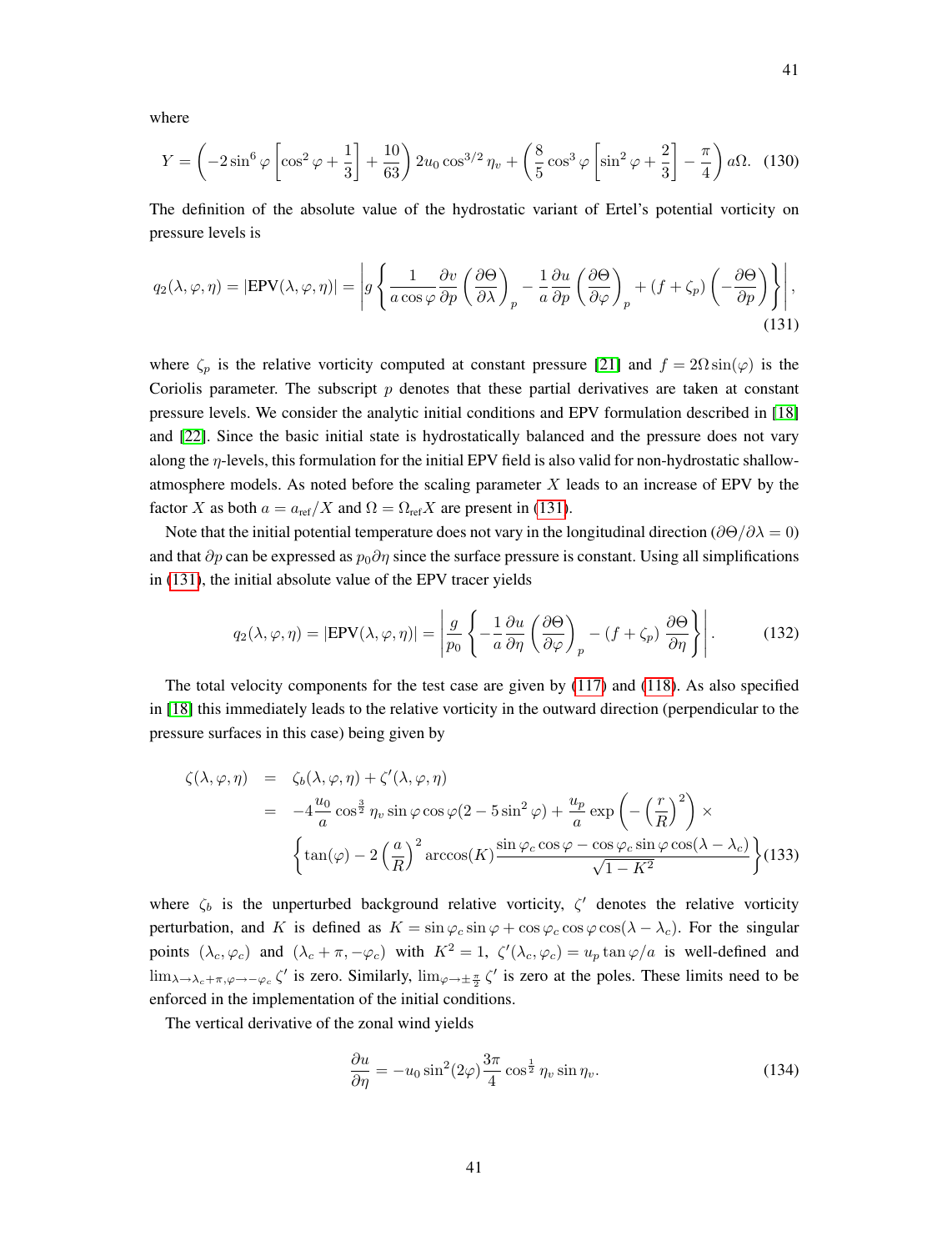The vertical derivative of the potential temperature is calculated from [\(129\)](#page-39-0) as

$$
\frac{\partial \Theta}{\partial \eta} = \frac{\partial \overline{\Theta}}{\partial \eta} + \frac{3}{4} \frac{\pi u_0}{R_d} (1 - \kappa) \eta^{-\kappa} \sin \eta_v \cos^{\frac{1}{2}} \eta_v Y + \frac{3}{8} \frac{\pi^2 u_0}{R_d} \eta^{1 - \kappa} \cos^{\frac{3}{2}} \eta_v Y \n- \frac{3}{16} \frac{\pi^2 u_0}{R_d} \eta^{1 - \kappa} \sin^2 \eta_v \cos^{-\frac{1}{2}} \eta_v Y \n- \frac{9}{8} \frac{\pi^2 u_0^2}{R_d} \eta^{1 - \kappa} \sin^2 \eta_v \cos \eta_v \left( -2 \sin^6 \varphi \left[ \cos^2 \varphi + \frac{1}{3} \right] + \frac{10}{63} \right)
$$
\n(135)

where

$$
\frac{\partial \overline{\Theta}}{\partial \eta} = \begin{cases} T_0 \left( \frac{R_d \Gamma}{g} - \kappa \right) \eta^{(R_d \Gamma/g - \kappa) - 1} & \text{for } \eta_s \ge \eta \ge \eta_t \\ T_0 \left( \frac{R_d \Gamma}{g} - \kappa \right) \eta^{(R_d \Gamma/g - \kappa) - 1} & \text{for } \eta_t > \eta. \\ -\Delta T \left( 5(\eta_t - \eta)^4 \eta^{-\kappa} + \kappa (\eta_t - \eta)^5 \eta^{-\kappa - 1} \right) & \text{for } \eta_t > \eta. \end{cases} \tag{136}
$$

The derivative of potential temperature with respect to the latitudinal direction is also computed as

$$
\frac{\partial \Theta}{\partial \varphi} = \frac{3}{4} \frac{\pi u_0}{R_d} \eta^{1-\kappa} \sin \eta_v \cos^{\frac{1}{2}} \eta_v
$$
  
 
$$
\times \left\{ 2u_0 \cos^{\frac{3}{2}} \eta_v \left( -12 \cos \varphi \sin^5 \varphi \left[ \cos^2 \varphi + \frac{1}{3} \right] + 4 \cos \varphi \sin^7 \varphi \right) \right. \tag{137}
$$
  
 
$$
+ a\Omega \left( -\frac{24}{5} \sin \varphi \cos^2 \varphi \left[ \sin^2 \varphi + \frac{2}{3} \right] + \frac{16}{5} \cos^4 \varphi \sin \varphi \right) \right\}.
$$

Combining all of these terms as illustrated in [\(132\)](#page-40-1) we can define the initial EPV distribution analytically. The EPV is positive in the Northern Hemisphere, and negative in the Southern Hemisphere. However, we initialize the EPV tracer field with the absolute value of EPV in order to avoid model errors arising from negative tracer constituents. In this case the tracer distribution will only correspond to the dynamically computed EPV in the Northern Hemisphere, and to the absolute value of the dynamic EPV field in the Southern Hemisphere.

We suggest running the dry baroclinic instability test with the following small-planet scaling factors:

| <b>Test Name</b> | <b>Scaling Factor</b> |
|------------------|-----------------------|
| Test 4-1-0       | $X=1$                 |
| Test 4-1-1       | $X=10$                |
| Test $4-1-2$     | $X = 100$             |
| Test 4-1-3       | $X = 1000$            |

## *Grid spacings, simulation time and output*

<span id="page-41-0"></span>The simulation should be run for  $t_s = 30$  small planet days, which corresponds to  $t = (2592000/X)$ seconds in unscaled Earth units. Output should be written every small planet day (each  $86400/X$ seconds in unscaled Earth units) including the initial state. The output file should contain the instantaneous model-level snapshots of the  $q_1, q_2, u, v, w$  or  $\omega, T, p_s, \Phi_s$  fields and p in case the pressure cannot be reconstructed via the surface pressure. In addition, we ask for 2D fields at the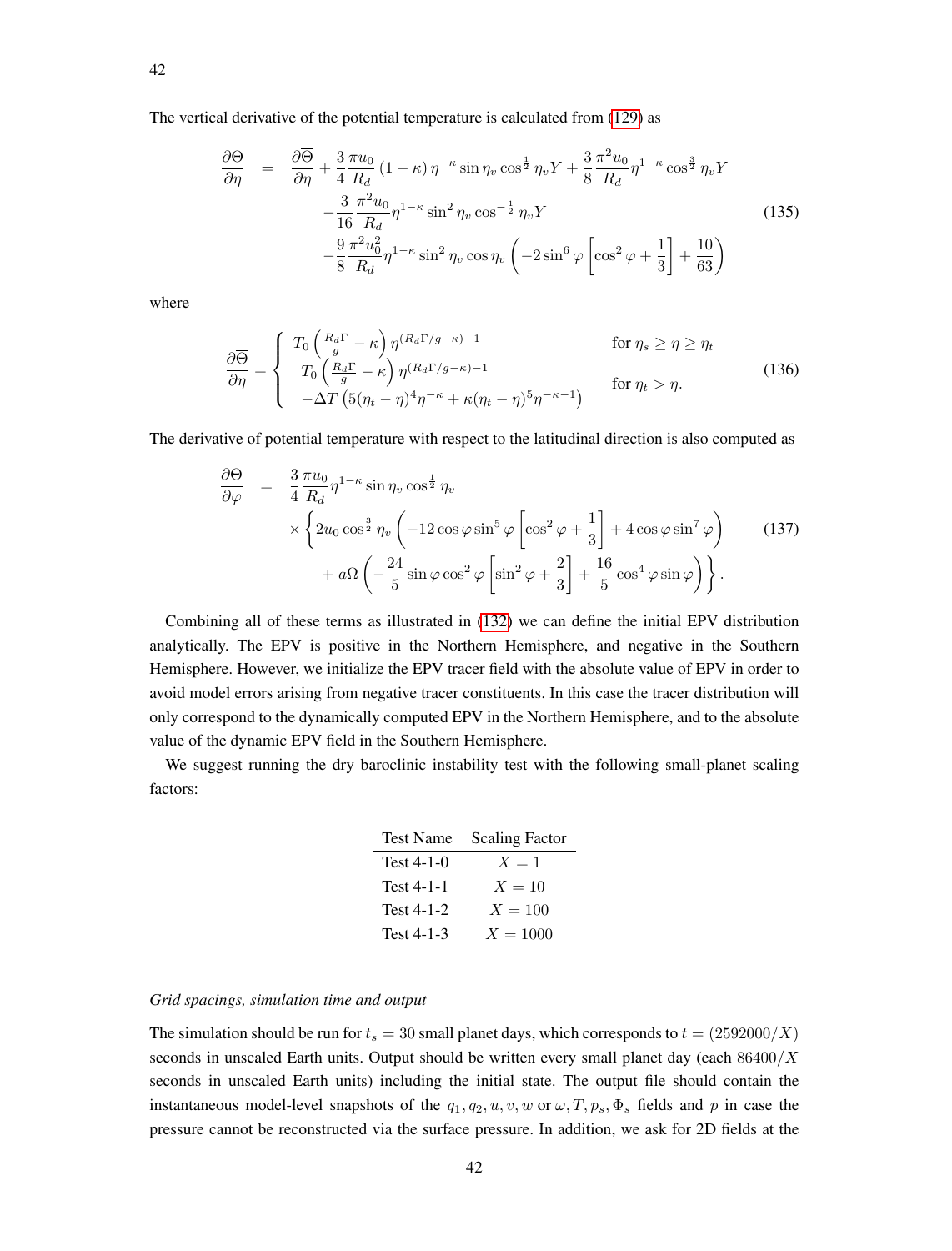43

850 hPa pressure level if available as output quantities. They are  $u, v, T, w$  or  $\omega$  at the interpolated 850 hPa level.

The grid resolution is chosen to be roughly  $1°$  at the equator with 30 vertical levels arranged in approximate correspondence with Appendix [F.1.](#page-63-0) The model top in height-based models should be at least 30 km high. However, a higher model top of about 44 km is the preferred choice since it mimics the model top in the pressure-based L30 setup (Table [XVIII\)](#page-64-0) more closely. The position of the model top in pressure-based models should lie around 2.26 hPa as specified by the level distribution in Table [XVIII.](#page-64-0) Appendix [F.2](#page-65-0) makes suggestions for the placement of the 30 model levels in height-based models.

#### *Diagnostics*

Surface pressure, the 850 hPa temperature, 850 hPa vertical velocity and 850 hPa relative vorticity should be plotted at small planet days 7, 9, 12 and 15 for each of these simulations. Further, we are interested in the consistency between the dynamic tracers Θ and EPV and the dynamics themselves. We suggest plotting  $\Theta$  and  $q_1$  at the small planet days 7, 9, 12 and 15 at the 850 hPa level. In addition, we suggest interpolating  $q_1$  to the  $\Theta_0 = 315$  K isentropic level to evaluate the deviations of the tracer  $q_1$  from  $\Theta_0$  at this isentropic level. The 315 K isentropic level does not intersect with the ground and lies close to the 900 hPa pressure surface in the tropics and between 400-500 hPa in mid- and high latitudes. The deviation  $(q_1 - \Theta_0)$  along the  $\Theta_0$  isentropic level should be plotted at the small planet days 7, 9, 12 and 15 as a longitude-latitude cross section. Error measures for  $(q_1 - \Theta_0)$ , like the normalized  $l_2$  error norm, might be considered while acknowledging that the vertical interpolation contributes to the overall error. However, its effect might be small in comparison to the dynamic inconsistency errors depending on the model formulation.

We suggest comparing the tracer EPV and dynamic EPV fields at the  $\Theta_0 = 315$  K isentropic level in the Northern Hemisphere. The dynamic EPV field can be computed from the output quantities. Such analysis routines will be provided in form of NCL scripts. Of course, if an analysis of the dynamic EPV field is already provided in the model, we ask for it as an output quantity. We suggest plotting both the 315 K dynamic and tracer EPV fields in the Northern Hemisphere ( $\varphi \in [0^{\circ}, 90^{\circ}]$ ) at small Earth days 8, 12 and 15. In addition, we suggest creating x-y scatter plots of the dynamic 315 K EPV (x-axis) versus the tracer EPV (y-axis) field in the region  $\varphi \in [30^{\circ}, 90^{\circ}]$  at the small planet days 8, 12 and 15. The spread on these scatter plots is an indication of dynamic inconsistencies in the model as discussed in [\[22\]](#page-53-4).

In order to gain an appreciation for the dissipation characteristics of the model, we also propose plotting the 700 hPa kinetic energy (KE) spectrum at small planet day 30. The selected rather lowlying pressure level is selected since the baroclinic wave is most pronounced at the lower levels. Such plots can be directly compared to KE-spectra analyses in [\[23\]](#page-53-5).

# <span id="page-42-0"></span>4.2. Test 4-2: Moist Variant of the Baroclinic Wave Test Case with Large-Scale Condensation

## *Moist initial conditions*

The initial conditions for the moist baroclinic wave are almost identical to the initial conditions for the dry baroclinic wave. We utilize the regular-size planet with the scaling factor  $X = 1$ . The differences to the dry baroclinic wave test case 4-1 are that the original temperature equation  $T$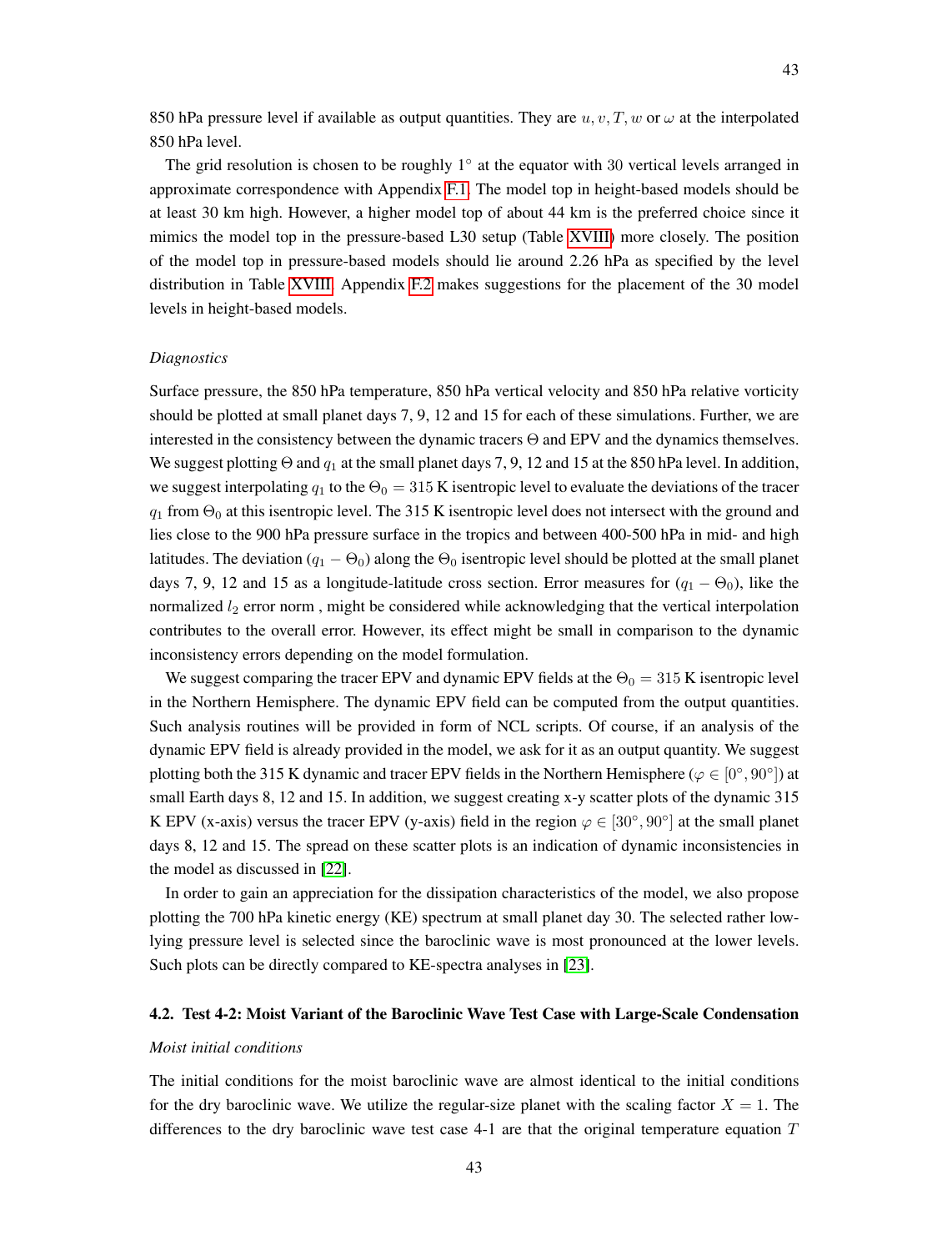| Constant         | Value         | Description                                                  |
|------------------|---------------|--------------------------------------------------------------|
| $\boldsymbol{X}$ |               | small-planet scaling factor (regular-size Earth)             |
| $\varphi_w$      | $2\pi/9$      | Specific humidity latitudinal width parameter $(40^{\circ})$ |
| $p_w$            | 340 hPa       | Specific humidity vertical pressure width parameter          |
| $q_0$            | $0.021$ kg/kg | Maximum specific humidity amplitude                          |
| $p_0$            | $1000$ hPa    | Surface pressure                                             |

<span id="page-43-0"></span>Table XVI. List of additional constants used for the Moist Baroclinic Instability test cases (Test 4 − 2), see also Table [XV.](#page-37-2)

now gets interpreted as an equation for the virtual temperature  $T_v$ , the formally dry surface pressure  $p_s = p_0$  gets interpreted as the surface pressure of the moist air, the definition of the density needs to utilize the virtual temperature instead of the temperature, and an analytic equation for the specific humidity q is added. The wind initialization of the moist baroclinic wave is identical to the dry case. No passive tracers  $q_1$  or  $q_2$  are specified.

The specific humidity field is

$$
q(\lambda, \varphi, \eta) = q_0 \exp\left[-\left(\frac{\varphi}{\varphi_w}\right)^4\right] \exp\left[-\left(\frac{(\eta - 1)p_0}{p_w}\right)^2\right]
$$
(138)

with the latitudinal width parameter  $\varphi_w = 2\pi/9$  (corresponding to 40° latitude) and the pressurebased width parameter  $p_w = 340$  hPa. Since the surface pressure of the moist air  $p_s$  is constant with  $p_s = p_0 = 1000$  hPa the vertical coordinate  $\eta$  is represented by  $\eta = p/p_0$ . The functional form of q and its parameters were inspired by observations. This moisture fields leads to maximum relative humidities around 90% in the lower levels of the midlatitudes, and around 70% in the topics.

This virtual temperature  $T_v$  field is given by the original temperature definition in [\(120\)](#page-38-3)-[\(122\)](#page-38-1),

$$
T_v(\lambda, \varphi, \eta) = \langle T_v(\eta) \rangle + \frac{3}{4} \frac{\eta \pi u_0}{R_d} \sin \eta_v \cos^{\frac{1}{2}} \eta_v \times
$$
  

$$
\left\{ \left( -2 \sin^6 \varphi \left( \cos^2 \varphi + \frac{1}{3} \right) + \frac{10}{63} \right) 2 u_0 \cos^{\frac{3}{2}} \eta_v + \left( \frac{8}{5} \cos^3 \varphi \left( \sin^2 \varphi + \frac{2}{3} \right) - \frac{\pi}{4} \right) a \Omega \right\}
$$
(139)

with the horizontal-mean virtual temperature

$$
\langle T_v(\eta) \rangle = T_0 \eta^{\frac{R_d \Gamma}{g}} \qquad \qquad \text{(for } \eta_s \ge \eta \ge \eta_t \text{)}
$$
 (140)

$$
\langle T_v(\eta) \rangle = T_0 \eta^{\frac{i \alpha d^2}{g}} + \Delta T (\eta_t - \eta)^5 \qquad \text{(for } \eta_t > \eta). \tag{141}
$$

The density of the moist air is defined by the ideal gas law

$$
\rho(\lambda, \varphi, \eta) = \frac{p(\lambda, \varphi, \eta)}{R_d T_v(\lambda, \varphi, \eta)}.
$$
\n(142)

and utilizes the pressure of the moist air and the virtual temperature.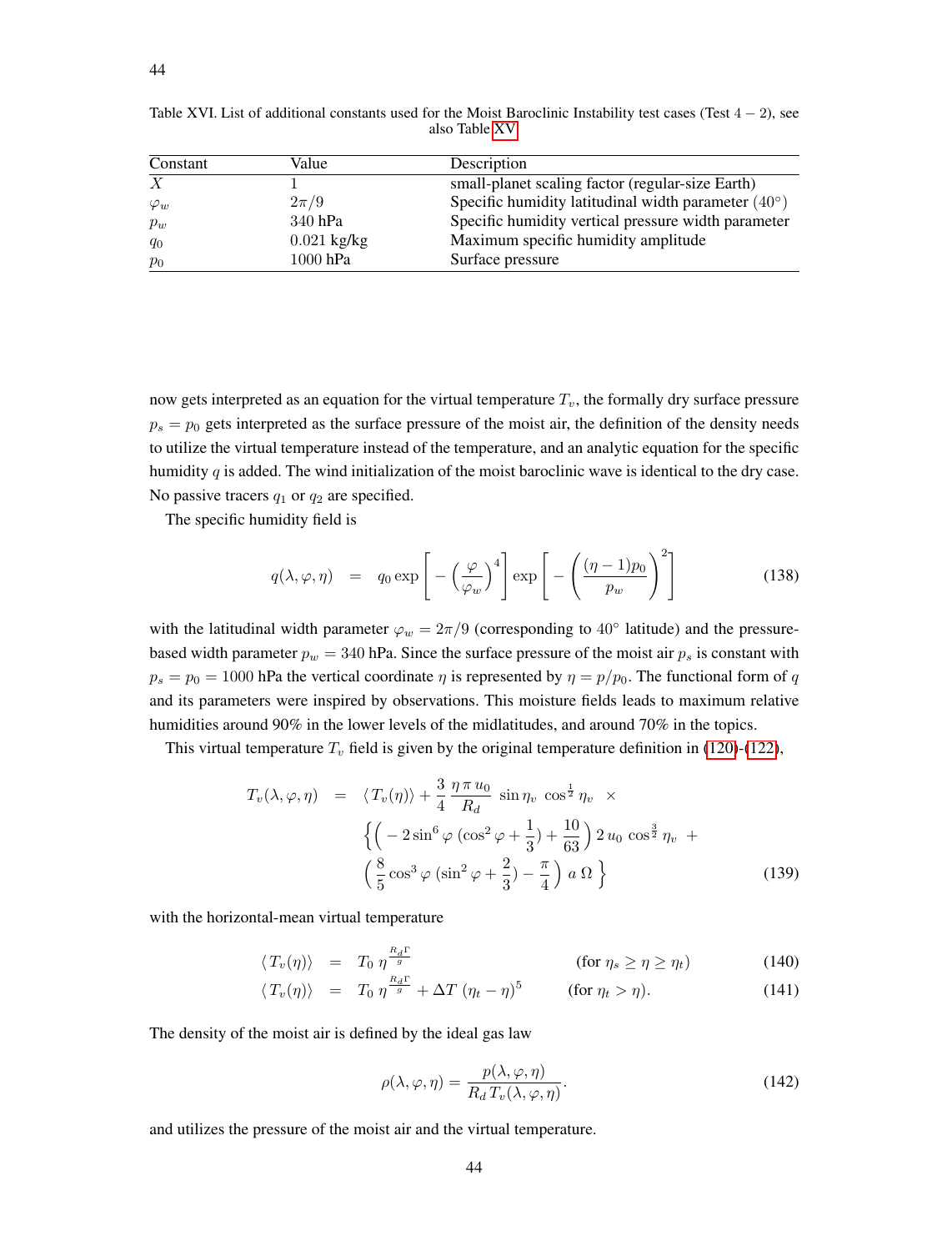The formulation of the virtual temperature and specific humidity leads to the analytic representation of the temperature

<span id="page-44-0"></span>
$$
T(\lambda, \varphi, \eta) = \frac{T_v(\lambda, \varphi, \eta)}{1 + 0.608 q(\lambda, \varphi, \eta)}
$$
(143)

This temperature is colder than the original dry temperature. However, note that in the moist case the virtual temperature and moist pressure determine the strength of the pressure gradient term in the momentum equations. Since these are identical to the temperature and pressure in the dry case, the forcing by the pressure gradient term is the same in both the dry and moist variant of the baroclinic wave. The moist variant of the baroclinic wave without the temperature forcing from large-scale condensation should lead to almost identical results when compared to the dry version. Very small variations are expected since the moisture gets independently transported as a passive tracer in this case and some models utilize the moist variant of the physical constant  $c_p$ . If possible, the dry  $c_p$ should be used. Comparing the evolution of the dry baroclinic wave to its moist variant (without large-scale condensation) can serve as a first sensibility check.

## *Inclusion of large-scale condensation*

The underlying idea of the moist baroclinic wave test case is to provide a feedback mechanism between the equations of motion and moisture. This is achieved via the inclusion of a large-scale condensation process which is triggered in the case of supersaturation. If large-scale condensation is invoked, the excess moisture is removed as large-scale precipitation without a cloud stage or reevaporation, and the released heat forces the thermodynamic variable. The suggested approach can be considered one of the simplest possible tests of the coupled moist physics-dynamics system. The scheme for large-scale condensation is based on the scheme of [\[3\]](#page-53-6), and is described in Appendix [C.](#page-58-0) The large-scale condensation mechanism is also provided as part of the Fortran template routine simple physics v5.f90 (updated on July/8/2012) that is provided on the DCMIP web page.

After the large-scale condensation is computed and moisture is removed from the system care needs to be taken to ensure that the model conserves the total dry air mass or its analog, the global average of the dry surface pressure. This is especially true if the moist surface pressure is predicted in the dynamical core. If needed the 'dry air adjustment' should take place in either the dynamical core or after the large-scale condensation was applied as a 'physics' package. This depends on the design of the model. Most often, GCMs already provide a mechanism to ensure that the total dry air mass is conserved, such as global mass fixers or explicit dry air adjustment routines as discussed in e.g. [\[24\]](#page-53-7). If not, such a mechanism needs to be supplied and invoked after each 'physics' time step.

## *Grid spacings, simulation time, output and diagnostics*

We suggest running this test until  $t = 15$  days, which corresponds to 1296000 seconds with output at 6-hourly time intervals (every 21600 seconds) including the initial state. Two grid resolutions should be chosen. The first experiment should be run at roughly 1° at the equator (110 km equatorial grid spacing) with 30 vertical levels arranged in approximate correspondence with Appendix [F.1.](#page-63-0) This is also discussed above in section [4.1.](#page-41-0) The second experiment doubles the horizontal resolution and sets the horizontal grid spacing to  $\approx 0.5^{\circ}$  ( $\approx 55$  km) while keeping the L30 level configuration.

45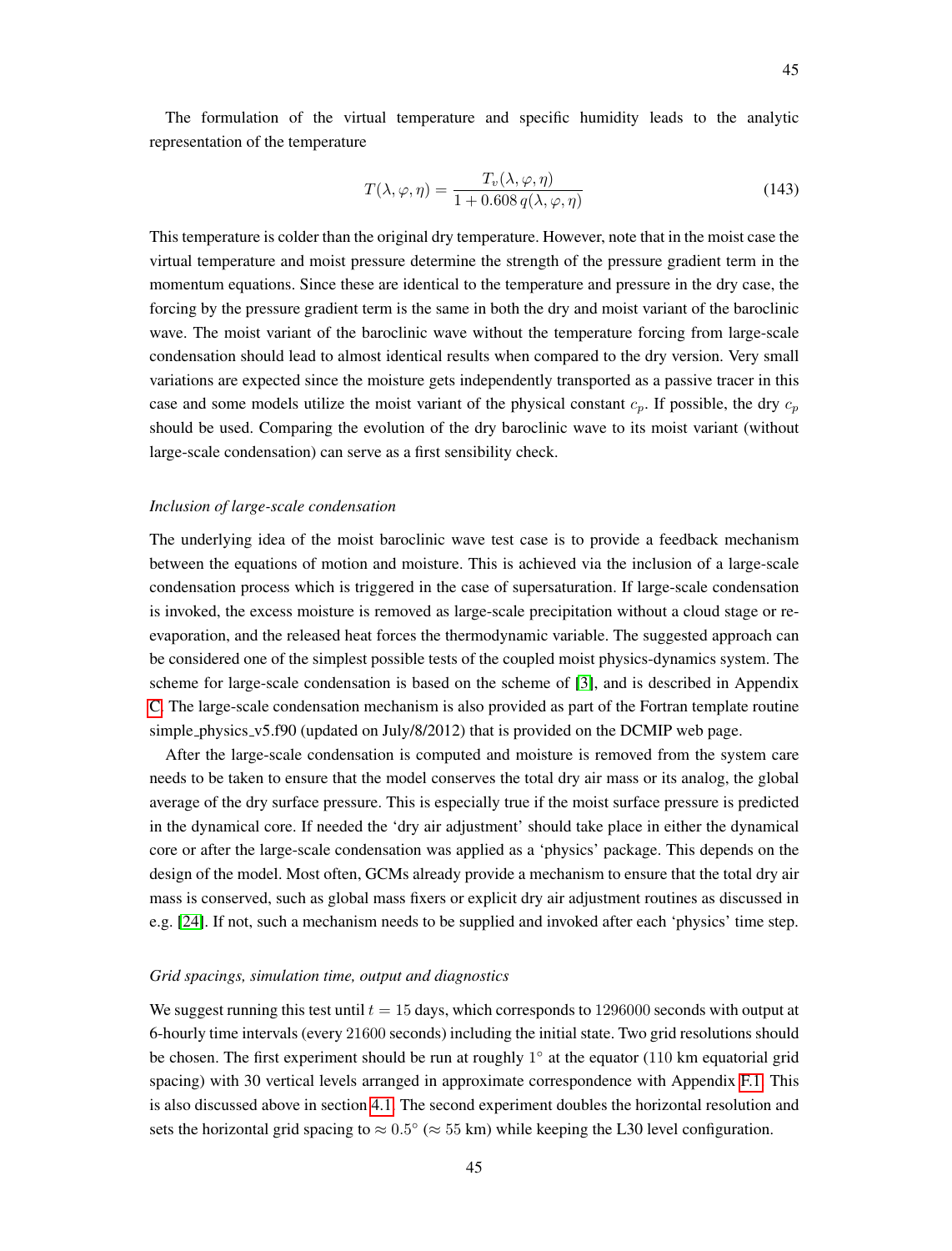If height-based coordinates are used we recommend a model top of about 44 km. The lowermost full model level should lie around 60-70 m above the ground to mimic the position of the lowermost level in the pressure-based level distribution (Table [XVIII\)](#page-64-0) most closely. Appendix [F.2](#page-65-0) makes suggestions for the placement of the 30 model levels in height-based models.

The output file should contain instantaneous model-level snapshots of the  $q, u, v, w$  or  $\omega$ ,  $T, p_s, \Phi_s$ ,  $P_{ls}$  fields and p in case the pressure cannot be reconstructed via the surface pressure field. In addition, we ask for 2D fields at the 850 hPa pressure level, if available, as output quantities. They are  $u, v, T, w$  or  $\omega$  fields at the interpolated 850 hPa level. Surface pressure, the 850 hPa temperature, 850 hPa vertical velocity and large-scale precipitation rate  $P_{ls}$  should be plotted at days 6, 9, 12 and 15. In addition, we recommend plotting the time history of the surface pressure field at selected locations in the Northern midlatitudes (positions to be determined).

# 4.3. Optional Test 4-3: Moist Variant of the Baroclinic Wave Test Case, driven by "Simple-Physics"

The setup of test 4-3 is formally identical to test 4-2 on a regular-size Earth (see section [4.2\)](#page-42-0), but now assumes that the Earth is a water-covered aqua-planet. The only difference to test 4-2 is that additional simplified physical forcing mechanisms are applied at each physics time step. These incorporate simple surface fluxes of momentum, latent and sensible heat, as well as a simplified boundary layer diffusion mechanism which mixes the horizontal velocities, the temperature and specific humidity via a second-order vertical diffusion. The design of this "simple-physics" package has been introduced by [\[3\]](#page-53-6) and is described in the Appendices [C-](#page-58-0)[E.](#page-62-0) However, there is one difference. Instead of using a constant sea surface temperature (SST), the prescribed and time-independent SST field needs to be initialized via [\(143\)](#page-44-0) evaluated at the surface level  $\eta = 1$ . All test specific parameters are listed in Tables [XV](#page-37-2) and [XVI.](#page-43-0) Section [0.6](#page-7-0) provides practical recommendations on the provided template routine for the "simple-physics" package.

As before in test 4-2, after physical forcings are computed and moisture is removed from the system care needs to be taken to ensure that the model conserves the total dry air mass or its analog, the global average of the dry surface pressure. This is especially true if the moist surface pressure is predicted in the dynamical core. If needed this 'dry air adjustment' should take place in either the dynamical core or after the large-scale condensation was applied as a 'physics' package. This depends on the design of the model. Most often, GCMs already provide a mechanism to ensure that the total dry air mass is conserved, such as global mass fixers or explicit dry air adjustment routines as discussed in e.g. [\[24\]](#page-53-7). If not, such a mechanism needs to be supplied and invoked after each 'physics' time step.

## *Grid spacings, simulation time, output and diagnostics*

We suggest running this test until  $t = 15$  days, which corresponds to 1296000 seconds with output at 6-hourly time intervals (every 21600 seconds). The output file should include the initial state. Two grid resolutions are recommended. The first experiment should be run at roughly 1° at the equator (110 km equatorial grid spacing) with 30 vertical levels arranged in approximate correspondence with Appendix [F.1.](#page-63-0) This is also discussed above in section [4.1.](#page-41-0) The second experiment doubles the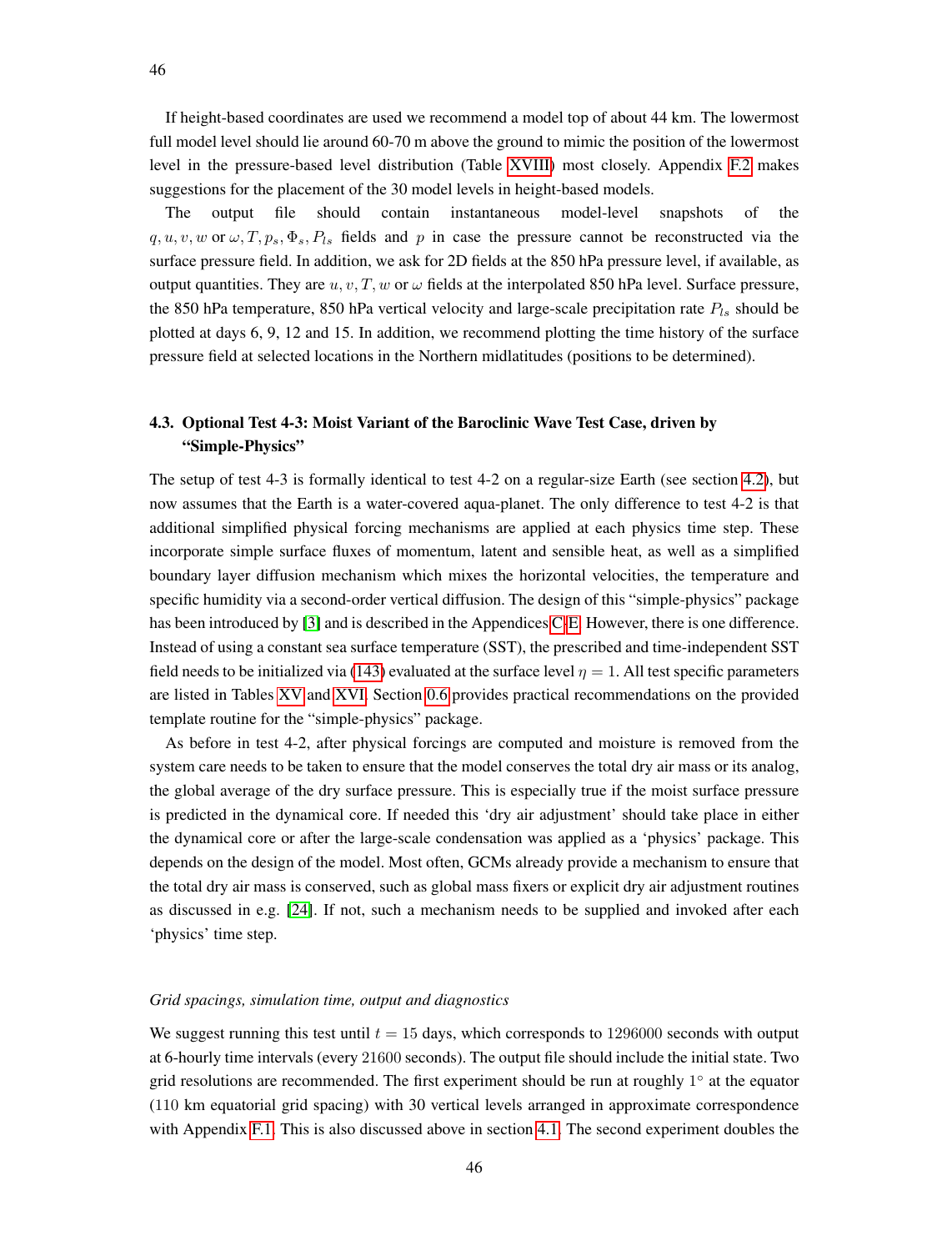horizontal resolution and sets the horizontal grid spacing to  $\approx 0.5^{\circ}$  ( $\approx 55$  km) while keeping the L30 level configuration.

If height-based coordinates are used we recommend a model top of about 44 km. As before, the lowermost full model level should lie around 60-70 m above the ground to mimic the position of the lowermost level in the pressure-based level distribution (Table [XVIII\)](#page-64-0) most closely. Since the position of the lowest model level enters the computation of the simple-physics forcings, there might be sensitivities to the level placement. Appendix [F.2](#page-65-0) makes suggestions for the placement of the 30 model levels in height-based models.

The output file should contain the instantaneous model-level snapshots of  $q, u, v, w$  or  $\omega, T, p_s, \Phi_s, P_{ls}, SST$ , and p in case the pressure cannot be reconstructed via the surface pressure field. In addition, we ask for 2D fields at the 850 hPa pressure level, if available, as output quantities. They are  $u, v, T, w$  or  $\omega$  fields at the interpolated 850 hPa level. Surface pressure, the 850 hPa temperature, 850 hPa vertical velocity and large-scale precipitation rate  $P_{ls}$  should be plotted at days 6, 9, 12 an 15. In addition, we recommend plotting the time history of the surface pressure field at selected locations in the Northern midlatitudes (positions to be determined).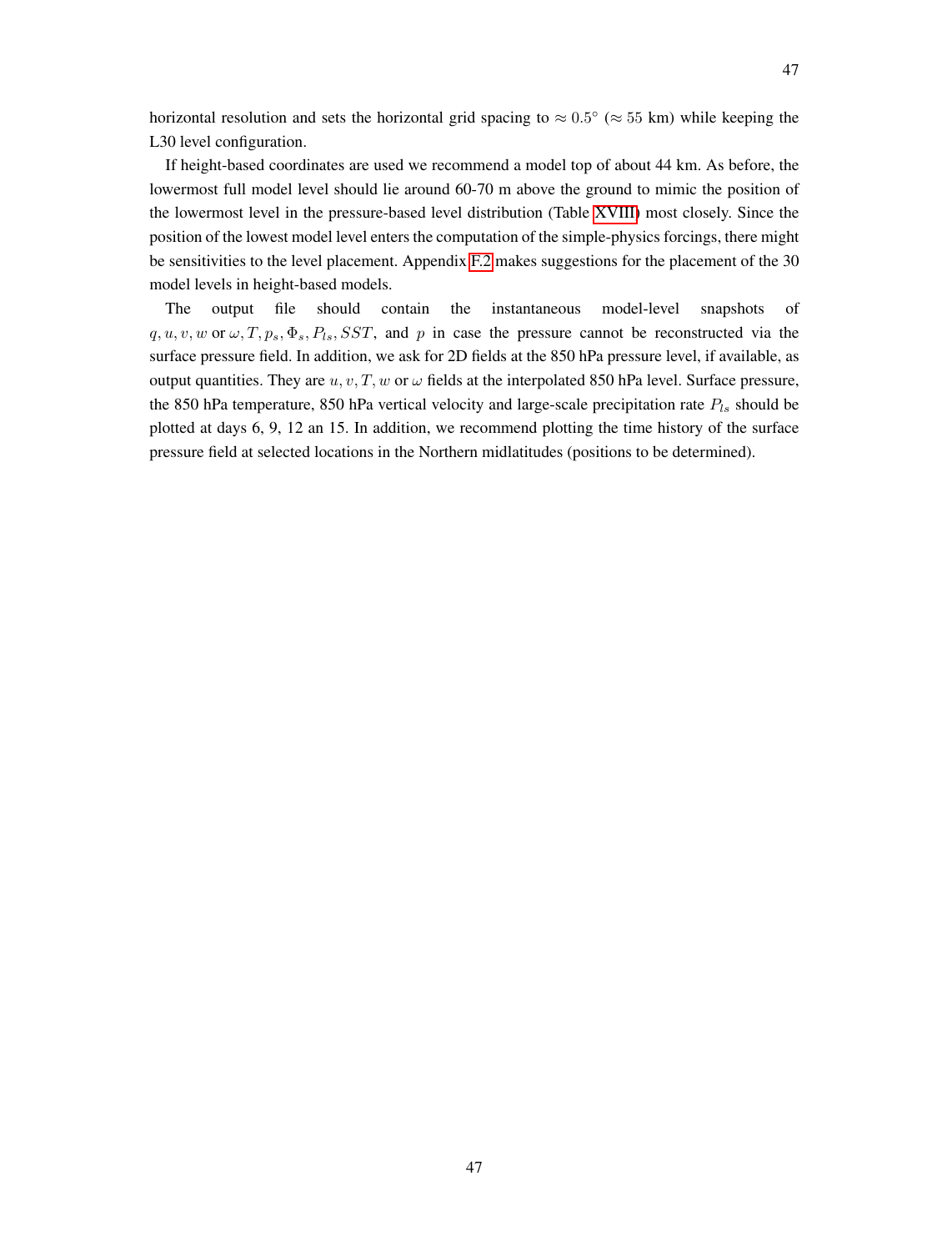# 5. TEST CATEGORY 5-X: IDEALIZED TROPICAL CYCLONE EXPERIMENTS

The simplified tropical cyclone test case on a regular-size Earth is based on the work of [\[3,](#page-53-6) [25,](#page-54-0) [26,](#page-54-1) [27\]](#page-54-2). In this test an analytic vortex is initialized in a background environment which is tractable to a rapid intensification of tropical cyclones. Two test variants are suggested. The first test variant 5-1 has intermediate complexity, requiring simplified physical forcings in order to drive the tropical storm. This simplified physics parameterization suite called "simple-physics" is described in detail in [\[3\]](#page-53-6), although the important components have been reproduced here in Appendices [C-](#page-58-0)[E.](#page-62-0) In short, the simple-physics suite provides a large-scale condensation process, surface fluxes and boundary layer mixing. The use of the simplified parameterization package guarantees that the model results can be intercompared.

The second test variant 5-2 is optional, and might be considered if the GCM is configurable as an aqua-planet model described by [\[28\]](#page-54-3). The only differences to [\[28\]](#page-54-3) are that the SST field needs to be set to 29 ℃° and that the model is only integrated for 10 days. We propose using the analytic initial vortex in combination with the model's own complex physical parameterization package in this aqua-planet mode. Of course, the physical parameterization packages in GCMs vary widely and cannot be compared directly. However, such an experiment gives valuable insight into the structural uncertainty among the DCMIP models that are run at comparable horizontal and vertical resolutions. The structural uncertainties are therefore triggered by the designs of the dynamical cores, the physical parameterizations, and their complex nonlinear interactions. Since the models start with identical initial conditions, utilize an identical forcing at the lower boundary via the prescribed SST, and share the same external forcing parameters like the solar constant or greenhouse gas concentrations (defined in [\[28\]](#page-54-3)) the initial data and boundary data uncertainties are eliminated.

| Constant         | Value                     | Description                                                   |
|------------------|---------------------------|---------------------------------------------------------------|
| $\boldsymbol{X}$ |                           | small-planet scaling factor (regular-size Earth)              |
| $z_t$            | 15000 m                   | Tropopause height                                             |
| $q_0$            | $0.021$ kg/kg             | Maximum specific humidity amplitude                           |
| $q_t$            | $10^{-11}$ kg/kg          | Specific humidity in the upper atmosphere                     |
| $T_0$            | 302.15 K                  | Surface temperature of the air                                |
| $T_s$            | 302.15 K                  | Sea surface temperature (SST), 29 C°                          |
| $z_{q1}$         | $3000 \text{ m}$          | Height related to the linear decrease of $q$ with height      |
| $z_{q2}$         | 8000 m                    | Height related to the quadratic decrease of $q$ with height   |
| $\Gamma$         | $0.007$ K m <sup>-1</sup> | Virtual temperature lapse rate                                |
| $p_b$            | $1015$ hPa                | Background surface pressure                                   |
| $\varphi_c$      | $\pi/18$                  | Initial latitude of vortex center                             |
| $\lambda_c$      | $\pi$                     | Initial longitude of vortex center                            |
| $\Delta p$       | 11.15 hPa                 | Pressure perturbation at vortex center                        |
| $r_p$            | 282000 m                  | Horizontal half-width of pressure perturbation                |
| $z_p$            | 7000 m                    | Height related to the vertical decay rate of $p$ perturbation |
| $\epsilon$       | $10^{-25}$                | Small threshold value                                         |

Table XVII. List of constants used for the Simplified Tropical Cyclone Experiments (Tests 5-1 and 5-2)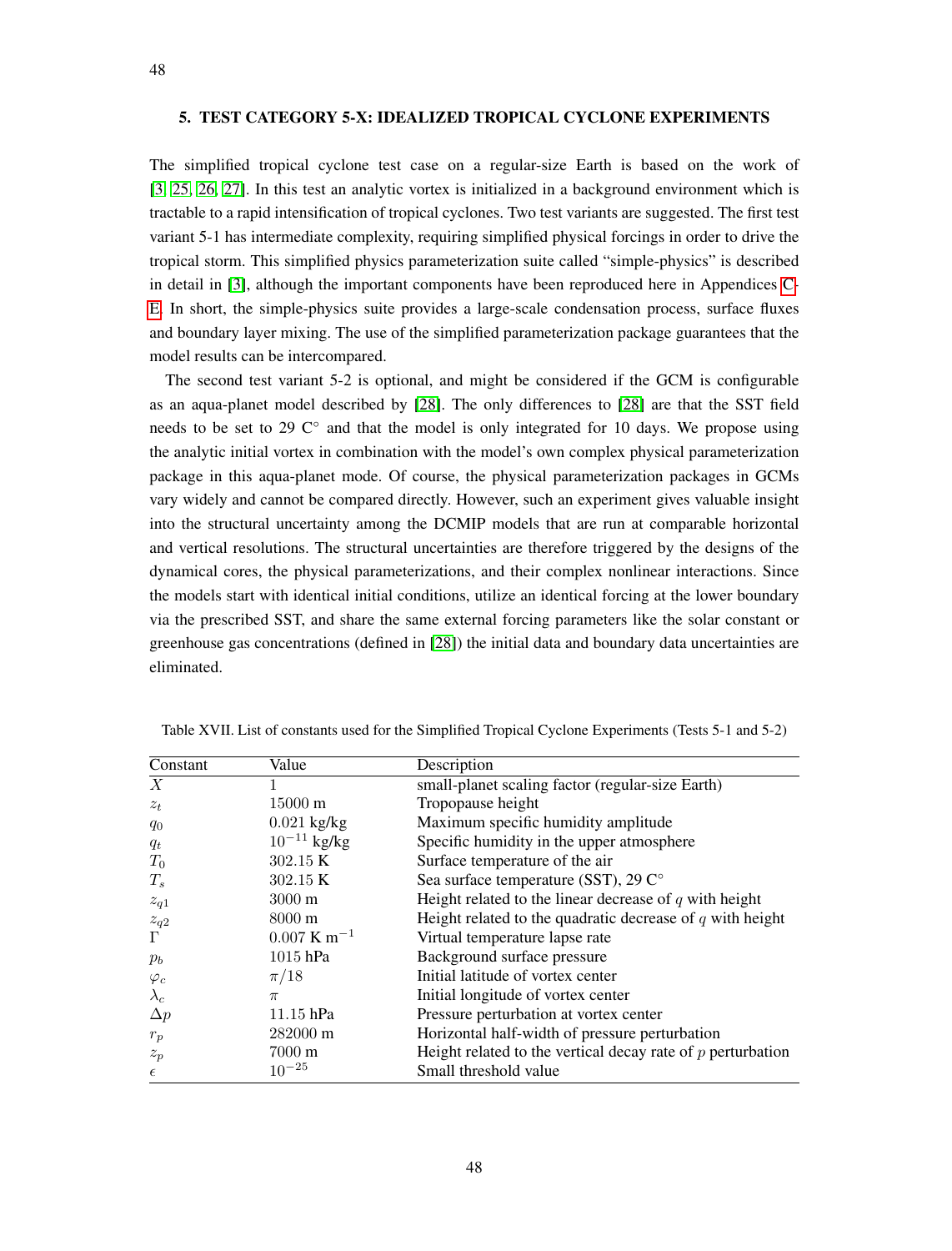## *Background state*

The background state consists of a prescribed specific humidity profile, virtual temperature and pressure profile. These parameters are chosen to roughly match an observed tropical sounding documented in [\[29\]](#page-54-4). The background specific humidity profile  $\overline{q}(z)$  as a function of height z is

$$
\overline{q}(z) = q_0 \exp\left(-\frac{z}{z_{q1}}\right) \exp\left(-\left(\frac{z}{z_{q2}}\right)^2\right) \qquad \text{for } 0 \le z \le z_t,
$$
\n
$$
\overline{q}(z) = q_t \qquad \text{for } z_t < z. \tag{144}
$$

The background virtual temperature sounding  $\overline{T}_v(z)$  is split into two different representations for the lower and upper atmosphere. It is given by

<span id="page-48-0"></span>
$$
\overline{T}_v(z) = T_{v0} - \Gamma z \qquad \text{for } 0 \le z \le z_t,
$$
  
\n
$$
\overline{T}_v(z) = T_{vt} = T_{v0} - \Gamma z_t \quad \text{for } z_t < z,
$$
\n(145)

with the virtual temperature at the surface  $T_{v0} = T_0(1 + 0.608 q_0)$  and the virtual temperature at the tropopause level  $T_{vt} = T_{v0} - \Gamma z_t$ . As a result, the background temperature profile  $\overline{T}(z)$  is

$$
\overline{T}(z) = \frac{\overline{T}_v(z)}{1 + 0.608 \overline{q}(z)}.
$$
\n(146)

The specific humidity values correspond to relative humidities of about 80% at lower levels and prescribe a warm and moist environment.

The background vertical pressure profile  $\bar{p}(z)$  of the moist air is computed using the hydrostatic balance and the virtual temperature equation [\(145\)](#page-48-0). The profile is given by

<span id="page-48-1"></span>
$$
\overline{p}(z) = p_b \left( \frac{T_{v0} - \Gamma z}{T_{v0}} \right)^{\frac{q}{R_d \Gamma}} \quad \text{for } 0 \le z \le z_t,
$$
\n
$$
\overline{p}(z) = p_t \exp \left( \frac{g(z_t - z)}{R_d T_{vt}} \right) \quad \text{for } z_t < z.
$$
\n
$$
(147)
$$

The pressure at the tropopause level  $z_t$  is continuous and given by

$$
p_t = p_b \left(\frac{T_{vt}}{T_{v0}}\right)^{\frac{g}{R_d \Gamma}},\tag{148}
$$

which, for the given set of parameters, is approximately 130.5 hPa.

#### *Axisymmetric Vortex*

The pressure equation  $p(r, z)$  for the moist air is comprised of the background pressure profile [\(147\)](#page-48-1) plus a 2D pressure perturbation  $p'(r, z)$ ,

<span id="page-48-2"></span>
$$
p(r,z) = \overline{p}(z) + p'(r,z),\tag{149}
$$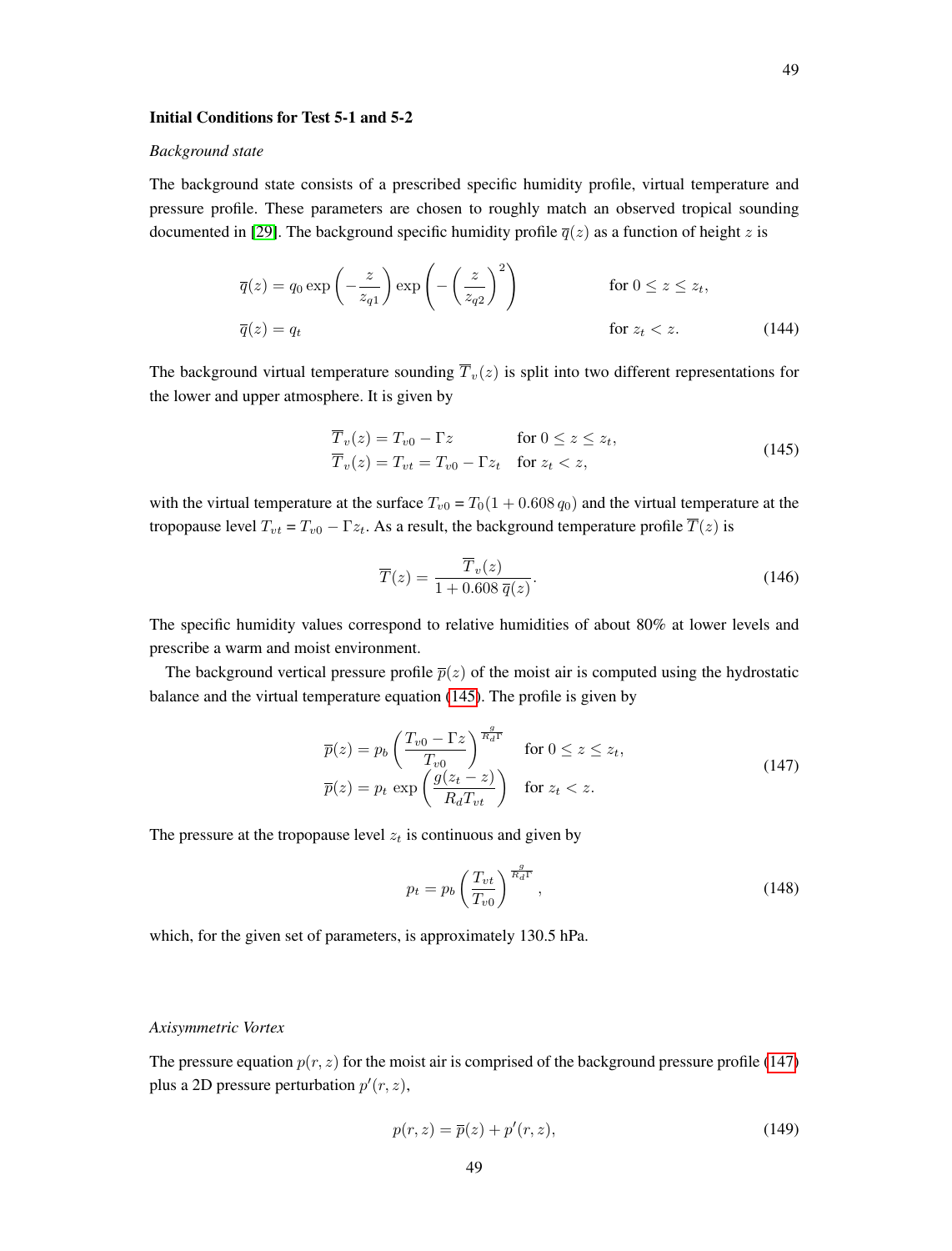where  $r$  symbolizes the radial distance (or radius) to the center of the prescribed vortex. On the sphere  $r$  is defined using the great circle distance

$$
r = a \arccos(\sin \varphi_c \sin \varphi + \cos \varphi_c \cos \varphi \cos (\lambda - \lambda_c)). \tag{150}
$$

The perturbation pressure is defined as

$$
p'(r,z) = -\Delta p \exp\left(-\left(\frac{r}{r_p}\right)^{3/2} - \left(\frac{z}{z_p}\right)^2\right) \left(\frac{T_{v0} - \Gamma z}{T_{v0}}\right)^{\frac{q}{R_d \Gamma}} \quad \text{for } 0 \le z \le z_t,
$$
  

$$
p'(r,z) = 0 \quad \text{for } z_t < z. \tag{151}
$$

The pressure perturbation depends on the pressure difference  $\Delta p$  between the background surface pressure  $p_b$  and the pressure at the center of the initial vortex, the pressure change in the radial direction  $r_p$  and the pressure decay with height within the vortex  $z_p$ . The moist surface pressure  $p_s(r)$  is computed by setting  $z = 0$  m in [\(149\)](#page-48-2), which gives

<span id="page-49-5"></span><span id="page-49-2"></span>
$$
p_s(r) = p_b - \Delta p \exp\left(-\left(\frac{r}{r_p}\right)^{3/2}\right). \tag{152}
$$

The axisymmetric virtual temperature  $T_v(r, z)$  is computed using the hydrostatic equation and ideal gas law

$$
T_v(r,z) = -\frac{gp(r,z)}{R_d} \left(\frac{\partial p(r,z)}{\partial z}\right)^{-1}.
$$
 (153)

Again it can be written as a sum of the background state and a perturbation,

<span id="page-49-0"></span>
$$
T_v(r,z) = \overline{T}_v(z) + T'_v(r,z),\tag{154}
$$

where the virtual temperature perturbation is defined as

$$
T'_v(r,z) = (T_{v0} - \Gamma z) \left\{ \left[ 1 + \frac{2R_d(T_{v0} - \Gamma z)z}{gz_p^2 \left[ 1 - \frac{p_b}{\Delta p} \exp\left(\left(\frac{r}{r_p}\right)^{3/2} + \left(\frac{z}{z_p}\right)^2\right) \right]} \right]^{-1} - 1 \right\} \quad \text{for } 0 \le z \le z_t,
$$
  

$$
T'_v(r,z) = 0 \qquad \text{for } z_t < z.
$$
 (155)

The axisymmetric specific humidity  $q(r, z)$  is set to the background profile everywhere

<span id="page-49-3"></span><span id="page-49-1"></span>
$$
q(r,z) = \overline{q}(z). \tag{156}
$$

Consequently, the temperature can be written as

<span id="page-49-4"></span>
$$
T(r,z) = \overline{T}(z) + T'(r,z),\tag{157}
$$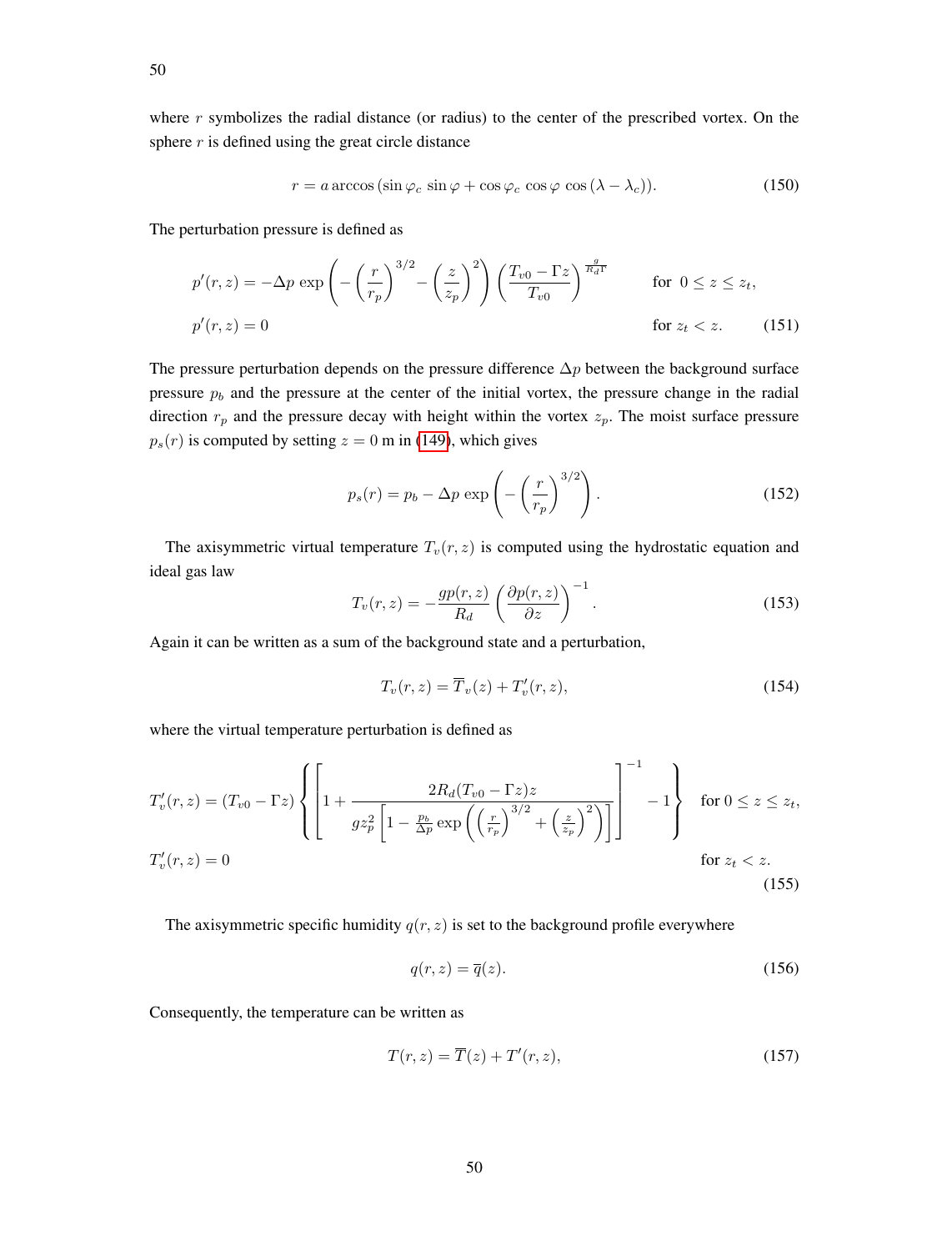with the temperature perturbation

$$
T'(r,z) = \frac{T_{v0} - \Gamma z}{1 + 0.608\overline{q}(z)} \left\{ \left[ 1 + \frac{2R_d(T_{v0} - \Gamma z)z}{gz_p^2 \left[ 1 - \frac{p_b}{\Delta p} \exp\left(\left(\frac{r}{r_p}\right)^{3/2} + \left(\frac{z}{z_p}\right)^2\right) \right]} \right]^{-1} - 1 \right\} \quad \text{for } 0 \le z \le z_t,
$$
  

$$
T'(r,z) = 0 \qquad \text{for } z_t < z.
$$
 (158)

Due to the small specific humidity value in the upper atmosphere ( $10^{-11}$  kg/kg for  $z > z_t$ ) the virtual temperature equals the temperature to a very good approximation in this region. The formulation presented here is equivalent to the one presented in [\[3\]](#page-53-6).

If the density of the moist air needs to be initialized its formulation is based on the ideal gas law

<span id="page-50-2"></span>
$$
\rho(r,z) = \frac{p(r,z)}{R_d T_v(r,z)}\tag{159}
$$

which utilizes the moist pressure [\(149\)](#page-48-2) and virtual temperature [\(154\)](#page-49-0). The surface elevation  $z_s$  and thereby the surface geopotential  $\Phi_s = gz_s$  are set to zero.

Finally, the tangential velocity field  $v_T(r, z)$  of the axisymmetric vortex is defined by utilizing the gradient-wind balance, which depends on the pressure [\(149\)](#page-48-2) and the virtual temperature [\(155\)](#page-49-1). The tangential velocity is given by

<span id="page-50-0"></span>
$$
v_T(r,z) = -\frac{f_c r}{2} + \sqrt{\frac{f_c^2 r^2}{4} + \frac{R_d T_v(r,z) r}{p(r,z)} \frac{\partial p(r,z)}{\partial r}},\tag{160}
$$

where  $f_c = 2\Omega \sin(\varphi_c)$  is the Coriolis parameter at the constant latitude  $\varphi_c$ . Substituting  $T_v(r, z)$ and  $p(r, z)$  into [\(160\)](#page-50-0) gives

$$
v_T(r,z) = -\frac{f_c r}{2} + \sqrt{\frac{f_c^2 r^2}{4} - \frac{\frac{3}{2} \left(\frac{r}{r_p}\right)^{3/2} (T_{v0} - \Gamma z) R_d}{1 + \frac{2R_d (T_{v0} - \Gamma z)z}{g z_p^2} - \frac{p_b}{\Delta p} \exp\left(\left(\frac{r}{r_p}\right)^{3/2} + \left(\frac{z}{z_p}\right)^2\right)}} \quad \text{for } 0 \le z \le z_t,
$$
\n
$$
v_T(r,z) = 0 \qquad \text{for } z_t < z. \tag{161}
$$

The last step is to split the tangential velocity [\(161\)](#page-50-1) into its zonal and meridional wind components  $u(\lambda, \varphi, z)$  and  $v(\lambda, \varphi, z)$ . Similar to [\[30\]](#page-54-5) these are computed using the following expressions,

<span id="page-50-1"></span>
$$
d_1 = \sin \varphi_c \cos \varphi - \cos \varphi_c \sin \varphi \cos(\lambda - \lambda_c) \tag{162}
$$

$$
d_2 = \cos \varphi_c \sin(\lambda - \lambda_c) \tag{163}
$$

$$
d = \max\left(\epsilon, \sqrt{{d_1}^2 + {d_2}^2}\right),\tag{164}
$$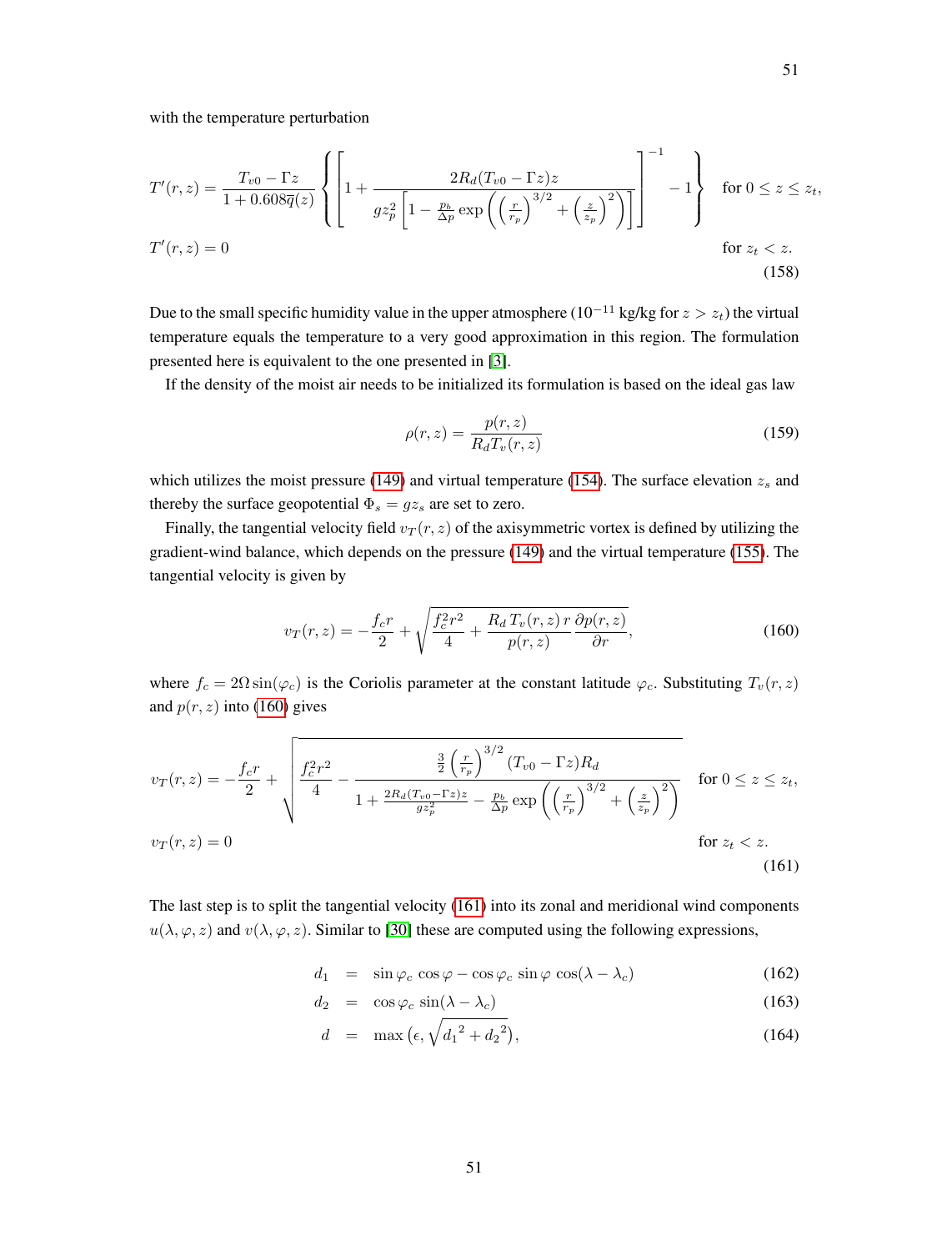which are utilized in the projections

$$
u(\lambda, \varphi, z) = \frac{v_T(\lambda, \varphi, z) d_1}{d} \tag{165}
$$

<span id="page-51-0"></span>
$$
v(\lambda, \varphi, z) = \frac{v_T(\lambda, \varphi, z) d_2}{d}.
$$
 (166)

A small  $\epsilon = 10^{-25}$  value avoids divisions by zero. The vertical velocity is set to zero.

#### Test 5-1: Coupling to the "Simple-Physics" Physical Parameterizations

Without external physical forcing, the vortex initialized by the procedure above will simply dissipate with time. Test 5-1 makes use of very simplified physical parameterizations which provide essential forcing mechanisms relevant to tropical cyclone intensification. In particular, this test requires parameterizations of large-scale condensation (Appendix [C\)](#page-58-0), idealized fluxes from a ocean surface (Appendix [D\)](#page-60-0) and a representation of the planetary boundary layer (Appendix [E\)](#page-62-0). The design of the simple-physics suite is discussed in detail in [\[3\]](#page-53-6). Section [0.6](#page-7-0) provides practical recommendations on the provided template routine for the "simple-physics" package.

An additional design choice needs to be made concerning the physics-dynamics coupling strategy. If no prior constraint exists, we recommend coupling the simple-physics suite to the dynamical core with a time-split coupling strategy [\[4\]](#page-53-8). This means that the dynamical core already updates the model state before the physical parameterizations are called and vice versa. However, a processsplit coupling strategy (both the dynamical core and the physics package work with the identical state variables before the state is advanced for one time step) is also acceptable if required by the GCM design. A hybrid between the two approaches is also possible. The design choice needs to be documented.

As before in tests 4-1 and 4-2, after physical forcings are computed and moisture is removed from the system care needs to be taken to ensure that the model conserves the total dry air mass or its analog, the global average of the dry surface pressure. This is especially true if the moist surface pressure is predicted in the dynamical core. If needed the 'dry air adjustment' should take place in either the dynamical core or after the large-scale condensation was applied as a 'physics' package. This depends on the design of the model. Most often, GCMs already provide a mechanism to ensure that the total dry air mass is conserved, such as global mass fixers or explicit dry air adjustment routines as discussed in e.g. [\[24\]](#page-53-7). If not, such a mechanism needs to be supplied and invoked after each 'physics' time step.

#### *Grid spacings, simulation time, output and diagnostics*

We suggest running this test until day 10, which corresponds to 864000 seconds with output written at 6-hourly time intervals (every 21600 seconds). The output should include the initial state. Three grid resolutions are suggested. The first experiment should be run at roughly 1° at the equator (110 km equatorial grid spacing) with 30 vertical levels arranged in approximate correspondence with Appendix [F.1.](#page-63-0) The second experiment doubles the horizontal resolution and sets the horizontal grid spacing to  $\approx 0.5^{\circ}$  while keeping the L30 level configuration. The third experiment sets the resolution to  $\approx 0.25^{\circ}$  with the identical L30 levels.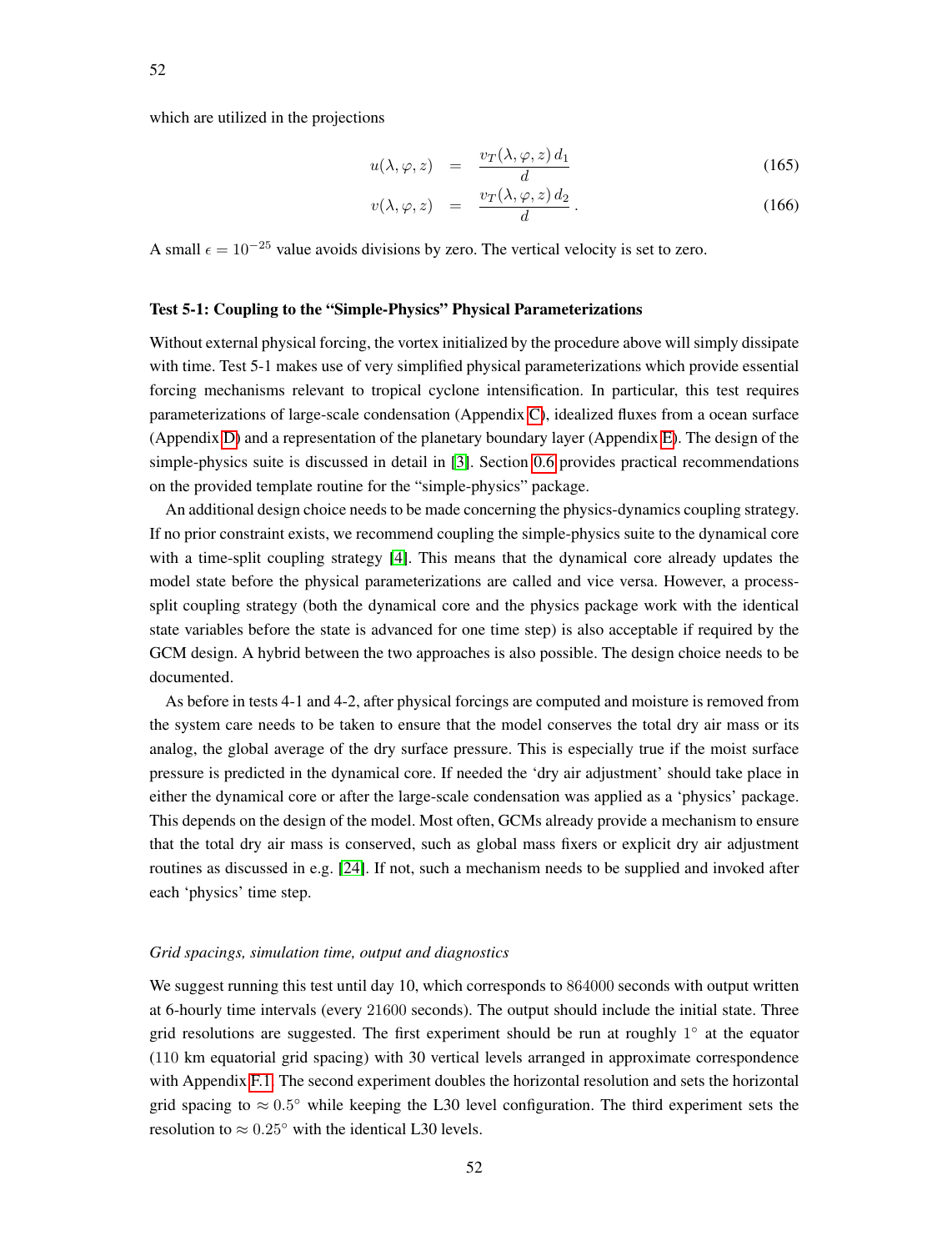The output file should contain the instantaneous model-level snapshots of  $q, u, v, w$  or  $\omega, T, p_s, P_{ls}$  and p in case the pressure cannot be reconstructed via the surface pressure. In addition, we ask for 2D fields at the 850 hPa pressure level if available as output quantities. They are  $u, v, T, w$  or  $\omega$  at the interpolated 850 hPa level. Surface pressure and the 100 m horizontal wind speed  $(\sqrt{u^2 + v^2})$  should be plotted at days 3, 5, 7 and 10. The latter necessitates a vertical interpolation to the 100 m level. In addition, we recommend plotting the longitude-height cross sections of the horizontal wind speed through the center latitude of the vortex at days 3, 5, 7 and 10. NCL scripts will be provided.

## Test 5-2: Using the Model's Full-Physics Aqua-Planet Mode with a constant SST of 29 ℃

The second test variant 5-2 is optional, and as mentioned above, might be considered if the GCM is configurable as an aqua-planet model described by [\[28\]](#page-54-3). We propose using the analytic initial vortex in combination with the model's own complex physical parameterization package in aquaplanet mode. The only differences to the aqua-planet specification in [\[28\]](#page-54-3) are that the SST field needs to be set to 29 C° and that the model is run in a short deterministic mode for only 10 days.

Some physical parameterization schemes might have difficulty handling the zero vertical wind shear that is present in the background environment. E.g. the gravity wave drag scheme or the computation of the Richardson number in the planetary boundary layer routine might be set up to divide by the discretely computed wind shear, which could lead to divisions by zero. Most often though, the physical parameterization packages provide thresholds to avoid such difficulties.

## *Grid spacings, simulation time, output and diagnostics*

We suggest running this experiment at a single resolution with the grid spacing  $\approx 0.5^{\circ}$  (55 km) in the horizontal directions and the L30 level setup as used before in test 5-1.

The output file should contain the instantaneous model-level snapshots of q, u, v, w or  $\omega$ , T,  $p_s$ and  $p$  in case the pressure cannot be reconstructed via the surface pressure. In addition, we ask for 2D fields at the 850 hPa pressure level if available as output quantities. They are  $u, v, T, w$  or  $\omega$  at the interpolated 850 hPa level. In addition, we suggest including the surface fluxes of latent and sensible heat, and momentum. The precipitation rate is likely split into the components 'total', 'large-scale' and 'convective' precipitation rate. We recommend adding all three to the output file if available.

Surface pressure and the 100 m horizontal wind speed  $(\sqrt{u^2 + v^2})$  should be plotted at days 3, 5, 7 and 10. The latter necessitates a vertical interpolation to the 100 m level. In addition, we recommend plotting the longitude-height cross sections of the horizontal wind speed through the center latitude of the vortex at days 3, 5, 7 and 10. NCL scripts will be provided. We leave other plots to the modeler's discretion.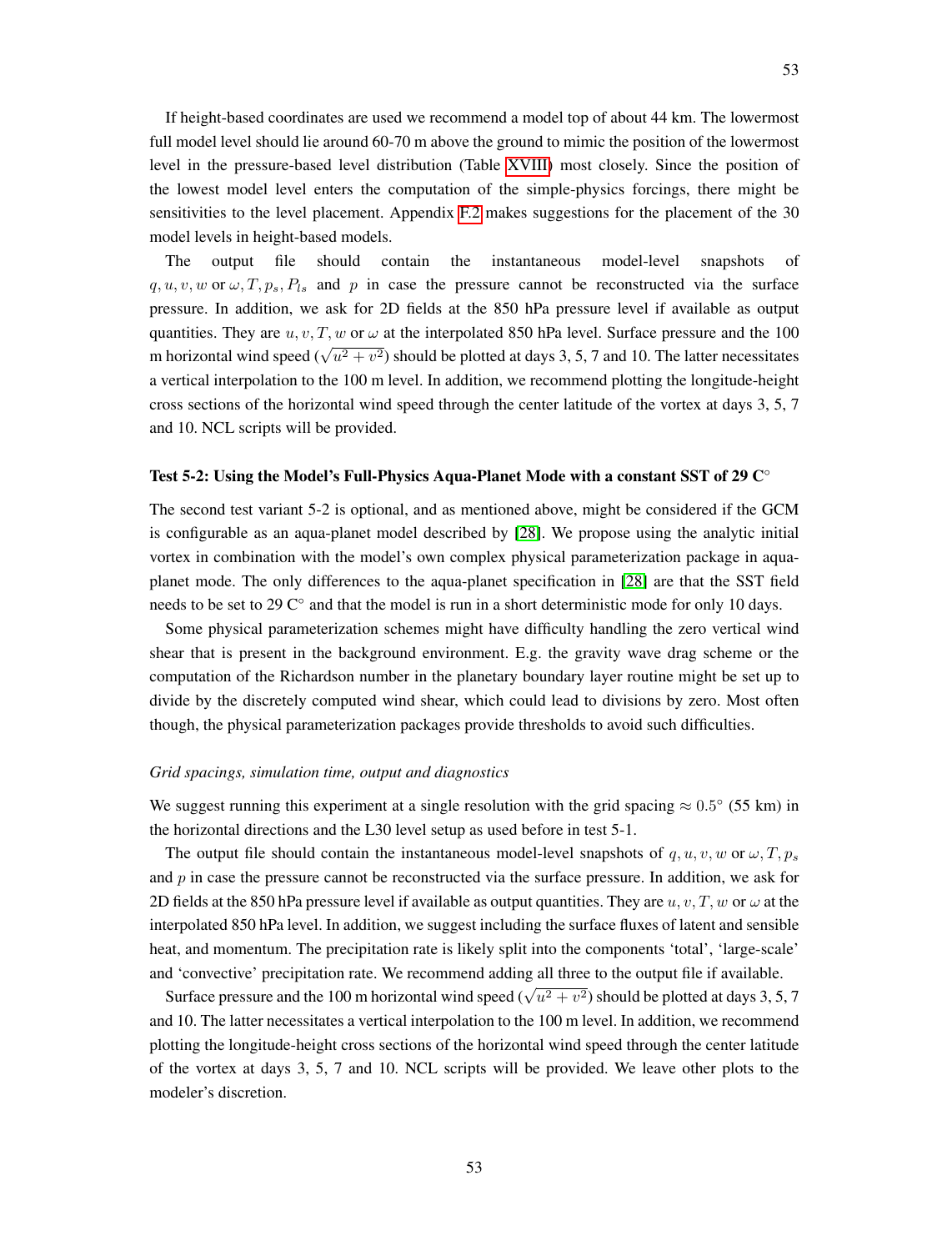#### **REFERENCES**

- <span id="page-53-11"></span>1. NetCDF. NetCDF data format. World Wide Web 2012. URL: http://www.unidata.ucar.edu/software/netcdf/.
- <span id="page-53-12"></span>2. NetCDF-CF. NetCDF data format, Climate and Forecast (CF) Metadata Convention. World Wide Web 2012. URL: http://cf-pcmdi.llnl.gov/.
- <span id="page-53-6"></span>3. Reed KA, Jablonowski C. Idealized tropical cyclone simulations of intermediate complexity: a test case for AGCMs. *J. Adv. Model. Earth Syst.* 2012; 4:M04 001, doi:10.1029/2011MS000099. Available online at http://www.agu.org/pubs/crossref/2012/2011MS000099.shtml.
- <span id="page-53-8"></span>4. Williamson D. Time-split versus process-split coupling of parameterizations and dynamical core. *Mon. Wea. Rev.* 2002; 130:2779–2799.
- 5. Lin SJ. A "vertically Lagrangian" finite-volume dynamical core for global models. *Mon. Wea. Rev.* October 2004; 132:2293–2307.
- 6. Nair RD, Lauritzen PH. A class of deformational flow test cases for linear transport problems on the sphere. *J. Comput. Phys.* 2010; 229(23):8868–8887.
- <span id="page-53-10"></span>7. Phillips NA. A coordinate system having some special advantages for numerical forecasting. *J. Meteor.* 1957;  $14.184 - 185$
- <span id="page-53-9"></span>8. Simmons AJ, Burridge DM. An energy and angular-momentum conserving vertical finite-difference scheme and hybrid vertical coordinates. *Mon. Wea. Rev.* April 1981; 109:758–766.
- 9. Schär C, Leuenberger D, Fuhrer O, Lüthi D, Girard C. A new terrain-following vertical coordinate formulation for atmospheric prediction models. *Mon. Wea. Rev.* 2002; 130:2459–2480.
- 10. Gal-Chen T, Somerville RCJ. On the use of a coordinate transformation for the solution of the Navier-Stokes equations. *J. Comput. Phys.* Feb 1975; 17:209–228, doi:10.1016/0021-9991(75)90037-6.
- 11. Lin SJ. A finite volume integration method for computing pressure gradient forces in general vertical coordinates. *Quart. J. Roy. Meteor. Soc.* 1997; 123:1749–1762.
- 12. Schär C, Leuenberger D, Fuhrer O, Lüthi D, Girard C. A new terrain-following vertical coordinate formulation for atmospheric prediction models. *Mon. Weather Rev.* 2002; 130:2459-2480, doi:10.1175/1520-0493(2002)130/2459:  $ANTFVC$  $2.0.CO;2.$
- 13. Wedi NP, Smolarkiewicz PK. A framework for testing global non-hydrostatic models. *Quart. J. Roy. Meteor. Soc.* 2009; 135:469–484.
- 14. Wedi NP, Yassad K, Untch A. The nonhydrostatic global IFS/ARPEGE: model formulation and testing. *Technical Report*, European Centre for Medium-Range Weather Forecasts 2009. Technical memorandum No. 594.
- 15. Skamarock WC, Weisman ML, Klemp JB. Three-dimensional evolution of simulated long-lived squall lines. *J. Atmos. Sci.* 1994; 51(17):2563–2584.
- 16. Tomita H, Satoh M. A new dynamical framework of nonhydrostatic global model using the icosahedral grid. *Fluid Dyn. Res.* 2004; 34:357–400.
- 17. Jablonowski C, Lauritzen PH, Nair RD, Taylor MA. Idealized test cases for the dynamical cores of Atmospheric General Circulation Models: A proposal for the NCAR ASP 2008 summer colloquium 2008. Available online at http://www-personal.umich.edu/~cjablono/cv.html#Publication.
- <span id="page-53-0"></span>18. Jablonowski C, Williamson DL. A baroclinic instabilitiy test case for atmospheric model dynamical cores. *Quart. J. Roy. Meteor. Soc.* 2006; 132(621C):2943–2975.
- <span id="page-53-1"></span>19. Jablonowski C, Williamson DL. A baroclinic wave test case for dynamical cores of General Circulation Models: Model intercomparisons. *NCAR Tech. Note NCAR/TN-469+STR*, National Center for Atmospheric Research, Boulder, Colorado January 2006. 89 pp., available from http://www.ucar.edu/library/collections/technotes/technotes.jsp.
- <span id="page-53-2"></span>20. Lauritzen PH, Jablonowski C, Taylor MA, Nair RD. Rotated versions of the Jablonowski steady-state and baroclinic wave test cases: A dynamical core intercomparison. *J. Adv. Model. Earth Syst.* 2010; 2:34. #15, available from URL:http://james.agu.org/index.php/JAMES/volume/view/2010.
- <span id="page-53-3"></span>21. Hoskins BJ, McIntyre ME, Robertson AW. On the use and significance of isentropic potential vorticity maps. *Quart. J. Roy. Meteor. Soc.* 1985; 111:877–946.
- <span id="page-53-4"></span>22. Whitehead JP, Jablonowski C, Kent J, Rood RB. Potential vorticity: A diagnostic tool for general circulation models. *Quart. J. Roy. Meteorol. Soc.* 2012; In review.
- <span id="page-53-5"></span>23. Jablonowski C, Williamson DL. The pros and cons of diffusion, filters and fixers in atmospheric general circulation models. *Numerical Techniques for Global Atmospheric Models*, *Lecture Notes in Computational Science and Engineering*, vol. 80, Lauritzen PH, Jablonowski C, Taylor MA, Nair RD (eds.). Springer, 2011; 381–493.
- <span id="page-53-7"></span>24. Neale RB, Chen CC, Gettelman A, Lauritzen PH, Park S, Williamson DL, Conley AJ, Garcia R, Kinnison D, Lamarque JF, *et al.*. Description of the NCAR Community Atmosphere Model (CAM 5.0). *NCAR Technical Note NCAR/TN-486+STR*, National Center for Atmospheric Research, Boulder, Colorado June 2010. 268 pp., available from http://www.cesm.ucar.edu/models/cesm1.0/cam/.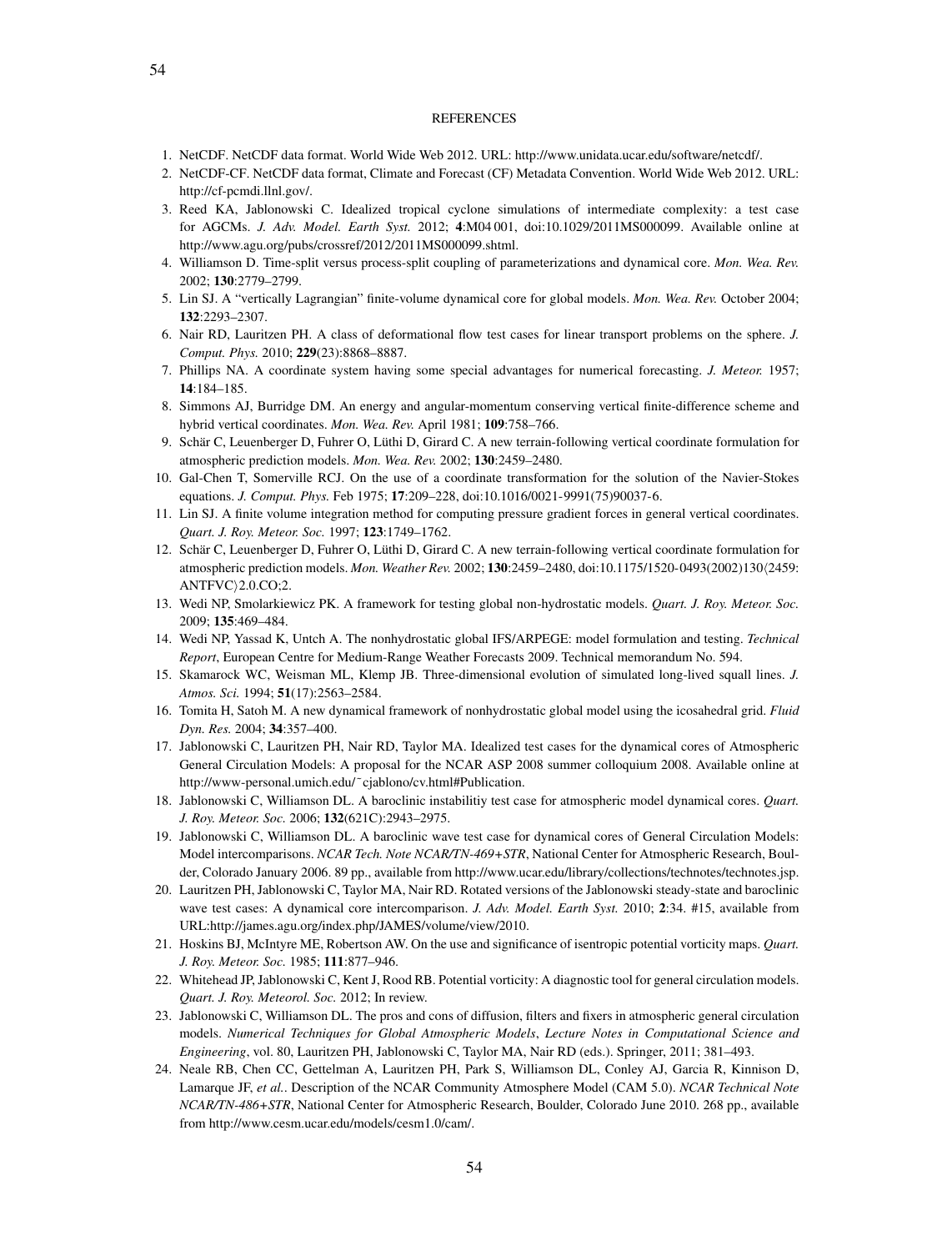- <span id="page-54-0"></span>25. Reed KA, Jablonowski C. An analytic vortex initialization technique for idealized tropical cyclone studies in AGCMs. *Mon. Wea. Rev.* 2011; 139:689–710.
- <span id="page-54-1"></span>26. Reed KA, Jablonowski C. Impact of physical parameterizations on idealized tropical cyclones in the Community Atmosphere Model. *Geophys. Res. Lett.* 2011; 38:L04 805, doi:10.1029/2010GL046297.
- <span id="page-54-2"></span>27. Reed KA, Jablonowski C. Assessing the Uncertainty of Tropical Cyclone Simulations in NCAR's Community Atmosphere Model. *J. Adv. Model. Earth Syst.* 2011; 3:Art. 2011MS000 076, 16 pp.
- <span id="page-54-3"></span>28. Neale RB, Hoskins BJ. A standard test for AGCMs including their physical parameterizations: I: The proposal. *Atmos. Sci. Lett.* 2000; 1:101–107.
- <span id="page-54-4"></span>29. Jordan CL. Mean soundings for the west indies area. *J. Atmos. Sci.* 1958; 15:91–97, doi:10.1175/1520-0469(1958) 015.
- <span id="page-54-5"></span>30. Nair RD, Jablonowski C. Moving vortices on the sphere: A test case for horizontal advection problems. *Mon. Wea. Rev.* 2008; 136:699–711.
- <span id="page-54-6"></span>31. Lauritzen PH, Thuburn J. Evaluating advection/transport schemes using interrelated tracers, scatter plots and numerical mixing diagnostics. *Quart. J. Roy. Meteor. Soc.* 2012; doi:10.1002/qj.986. In press.
- <span id="page-54-8"></span>32. Holton JR. *An introduction to dynamic meteorology*. Fourth edn., Academic Press, Inc., 2004. 535 pp.
- <span id="page-54-9"></span>33. Majewski D, Liermann D, Prohl P, Ritter B, Buchhold M, Hanisch T, Paul G, Wergen W, Baumgardner J. The operational global icosahedral-hexagonal gridpoint model GME: Description and high-resolution tests. *Mon. Wea. Rev.* February 2002; 130:319–338.
- <span id="page-54-10"></span>34. Kasahara A. Various vertical coordinate systems used for numerical weather prediction. *Mon. Wea. Rev.* 1974; 102:509–522.
- <span id="page-54-11"></span>35. Laprise R, Girard C. A spectral General Circulation Model using the piecewise-constant finite-element representation on a hybrid vertical coordinate system. *J. Climate* 1990; 3:32–52.
- <span id="page-54-12"></span>36. NCO. NetCDF Operator (NCO). World Wide Web 2012. URL: http://nco.sourceforge.net/.

#### A. MIXING DIAGNOSTICS AND CORRELATION PLOTS

Mixing diagnostics and correlation plots are described by [\[31\]](#page-54-6) as a method for determining the nature of numerical mixing errors which are introduced by an advection scheme. These errors are of particular importance in atmospheric chemistry modeling, since they represent important functional relationships between tracer species.

By defining nonlinearly correlated tracer fields  $(\chi, \xi)$ , one can determine how well the numerical scheme preserves these correlations over the duration of the simulation. For the deformational flow test (Test 1-1), we have specified a tracer field  $q_1(\lambda, \varphi, z)$  and a field  $q_2(\lambda, \varphi, z)$  which satisfies the initial relationship

<span id="page-54-7"></span>
$$
q_2(\lambda, \varphi, z) = \psi(q_1(\lambda, \varphi, z)) \equiv 0.9 - 0.8q_1(\lambda, \varphi, z)^2.
$$
 (167)

We define the *correlation plot* of  $q_1$  and  $q_2$  as the scatter plot obtained from plotting the mixing ratios  $(q_1)_k = \chi_k$  against  $(q_2)_k = \xi_k$  for each cell k. For the given distribution, one will initially obtain a curve similar to the one in Figure [1.](#page-55-0) As the simulation progresses, the nonlinear correlation between these tracers will be lost due to numerical errors and so the scatter plot will drift from its initial distribution. The final correlation plot reveals important information on how well the scheme preserves these correlations.

A measure of the types of numerical mixing which occur during the simulation can be quantitatively obtained using mixing diagnostics. We first define  $\Delta A_k$  as the area of grid cell k and A as the total area of the domain. Further, we define  $d_k$  as the normalized shortest distance between the point  $(\chi_k, \xi_k)$  and the initial  $(\chi, \psi(\chi))$  correlation curve. For the initial distribution given in [\(167\)](#page-54-7),  $d_k$  is defined as

$$
d_k = L(\chi_k^{(\psi)}, \chi_k, \xi_k),\tag{168}
$$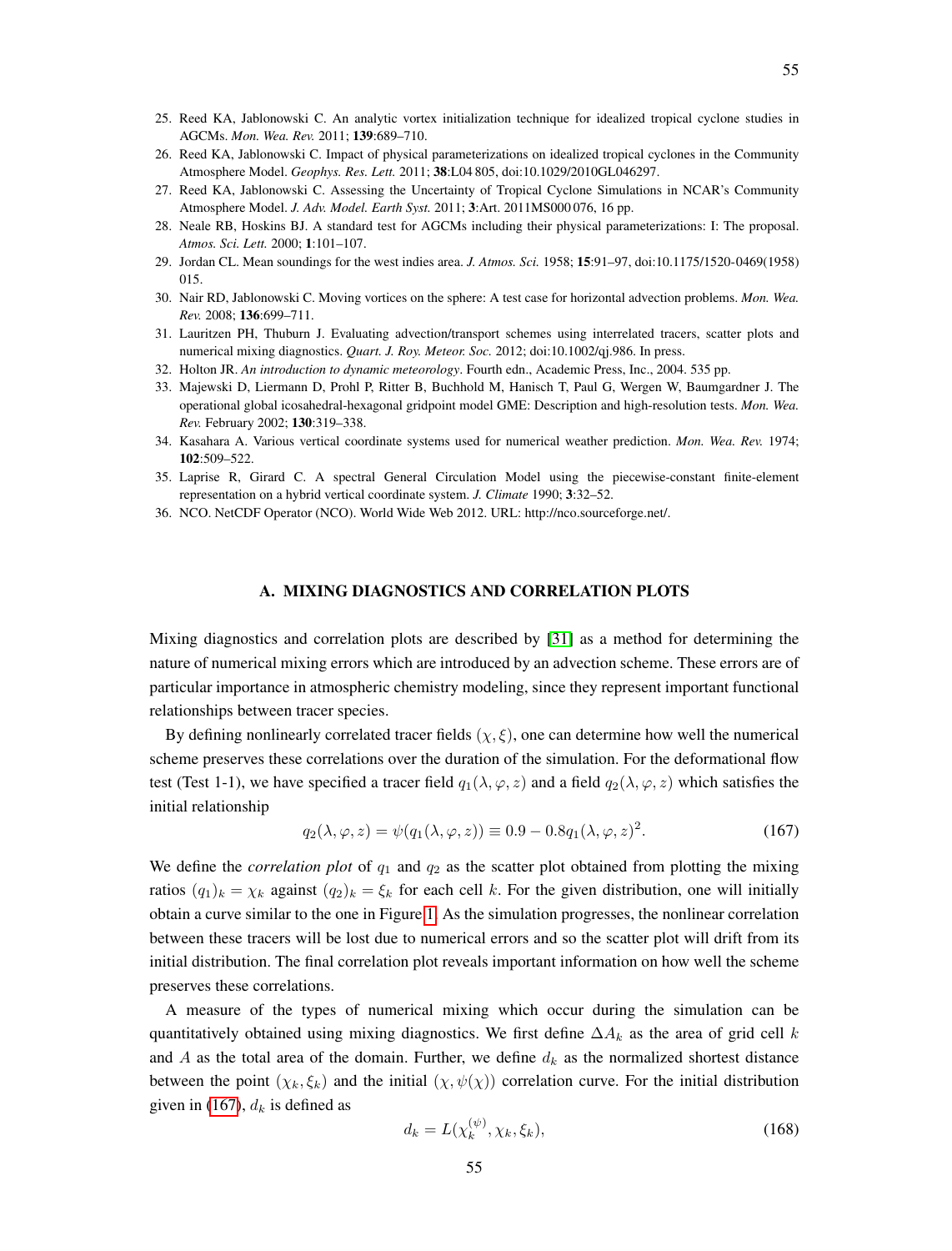<span id="page-55-0"></span>

Figure 1. Classifications of numerical mixing based on an original paired tracer distribution  $((q_1)_k,(q_2)_k)$  =  $(\chi_k, \xi_k)$  (for all grid cells k) which initially follows the thick black curve. Mixing ratio pairs  $(\chi_k, \xi_k)$  in region A have undergone numerical mixing which resembles "real" mixing. Mixing ratio pairs in region B have undergone numerical mixing which is inherently unphysical. Mixing ratio pairs outside of these regions have overshot the original distribution due to an insufficient shape-preserving filter. This figure is reproduced from [\[31\]](#page-54-6).

where

$$
C(\chi_k, \xi_k) = \frac{1}{12} \left[ 432\chi_k + 6\sqrt{750(2\xi_k - 1)^3 + 5184\chi_k^2} \right]^{1/3}, \tag{169}
$$

$$
\chi_k^{(root)}(\chi_k, \xi_k) = C(\chi_k, \xi_k) + \frac{1}{C(\chi_k, \xi_k)} \left(\frac{5}{24} - \frac{5}{12}\xi_k\right),\tag{170}
$$

$$
\chi_k^{(\psi)}(\chi_k, \xi_k) = \min \left[ \max \left( \chi^{(min)}, \chi_k^{(root)}(\chi_k, \xi_k) \right), \chi^{(max)} \right], \tag{171}
$$

and

$$
L(\chi, \chi_k, \xi_k) = \sqrt{\left(\frac{\chi_k - \chi}{\chi^{(max)} - \chi^{(min)}}\right)^2 + \left(\frac{\xi_k - \psi(\chi)}{\xi^{(max)} - \xi^{(min)}}\right)^2}.
$$
 (172)

The constant mixing ratios which bound the initial profile are

$$
\chi^{(min)} = 0, \qquad \chi^{(max)} = 1.0, \qquad \xi^{(min)} = 0.1, \qquad \xi^{(max)} = 0.9. \tag{173}
$$

We chose to constrict our analysis to the five equidistantly-spaced model levels at 4500, 4700, 4900, 5100 and 5300 m when calculating the mixing diagnostics and correlation plots. The mixing diagnostics work based on the classification of each element pair  $(\chi_k, \xi_k)$  into region A, B or  $(A \cup B)'$  (see Figure [1\)](#page-55-0). For a mathematical description of these regions see [\[31\]](#page-54-6).

The diagnostic for mixing that resembles 'real' mixing is defined as

$$
\ell_r \equiv \frac{1}{A} \sum_{k} \begin{cases} d_k \Delta A_k, & \text{if } (\chi_k, \xi_k) \in \mathcal{A}, \\ 0 & \text{otherwise.} \end{cases}
$$
(174)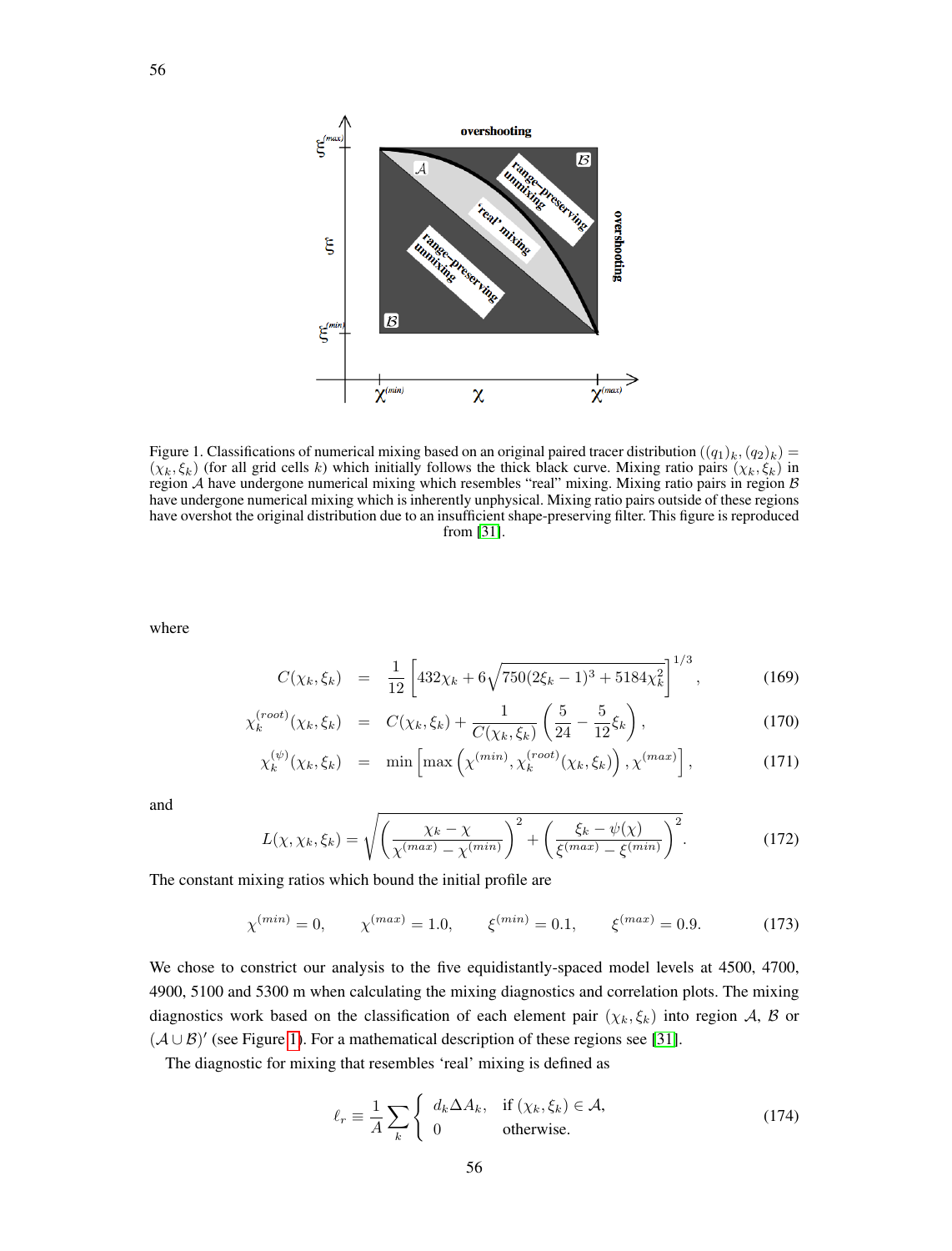The diagnostic for mixing that is range-preserving is

$$
\ell_u \equiv \frac{1}{A} \sum_{k} \begin{cases} d_k \Delta A_k, & \text{if } (\chi_k, \xi_k) \in \mathcal{B}, \\ 0 & \text{otherwise.} \end{cases}
$$
(175)

Finally the diagnostic for overshooting is

$$
\ell_o \equiv \frac{1}{A} \sum_{k} \begin{cases} d_k \Delta A_k, & \text{if } (\chi_k, \xi_k) \notin \mathcal{A} \cup \mathcal{B}, \\ 0 & \text{otherwise.} \end{cases}
$$
(176)

In all cases the summation is taken over all cell  $k$ .

# B. COORDINATE-FOLLOWING VELOCITIES

## B.1. Cartesian decomposition of a terrain-following horizontal velocity field

In this Appendix we are interested in writing a purely horizontal velocity field u in both a coordinate-following and a Cartesian basis. This procedure will allow us to identify the source of the "perceived" vertical velocities which may be caused by an underlying terrain-following vertical coordinate system with sloping coordinate surfaces.

Observe that the basis vector following coordinate lines can be decomposed into a purely horizontal velocity and a purely vertical velocity in accordance with Figure [2.](#page-56-0) Mathematically, this takes the form

$$
\mathbf{g}_s = \left(\frac{\partial z}{\partial x}\right)_s \mathbf{g}_z + \mathbf{g}_x,\tag{177}
$$

<span id="page-56-0"></span>where x is an arbitrary horizontal coordinate, z is the height coordinate, s denotes the quantity which is constant along coordinate lines and  $g_s$ ,  $g_z$  and  $g_x$  denote basis vectors along surfaces of constant  $s, z$  and  $x$ , respectively.



Figure 2. A depiction of horizontal velocities in the coordinate-following frame and constant height frame. Here (A) is the velocity field following coordinate lines, (B) is the purely horizontal component of the velocity field and (C) is the purely vertical component of the velocity field.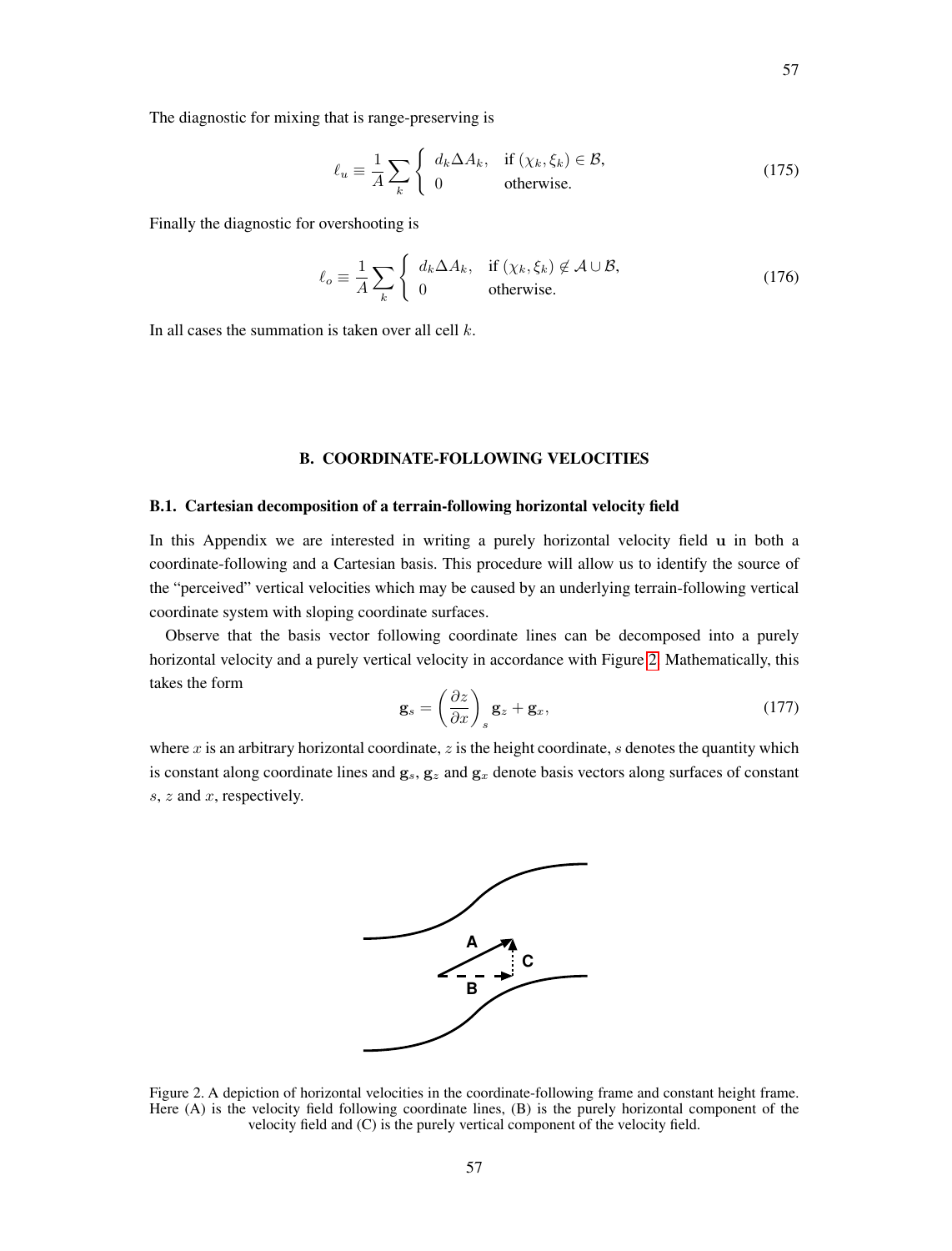Given a velocity field in coordinate-following spherical coordinates (with basis vectors  $g_{\hat{\lambda}}$  and  $\mathbf{g}_{\hat{\varphi}}$ ) we have

$$
\mathbf{g}_{\hat{\lambda}} = \frac{1}{a \cos \varphi} \left( \frac{\partial z}{\partial \lambda} \right)_s \mathbf{g}_z + \mathbf{g}_{\lambda}, \tag{178}
$$

$$
\mathbf{g}_{\hat{\varphi}} = \frac{1}{a} \left( \frac{\partial z}{\partial \varphi} \right)_s \mathbf{g}_z + \mathbf{g}_{\varphi}.
$$
 (179)

We impose a purely horizontal velocity field  $\mathbf{u} = u_{\lambda} \mathbf{g}_{\lambda} + u_{\varphi} \mathbf{g}_{\varphi}$  on the sphere (horizontal with respect to the "main sea level"). Consequently, in coordinate-following spherical coordinates we have

<span id="page-57-0"></span>
$$
\mathbf{u} = u_{\lambda} \left( \mathbf{g}_{\hat{\lambda}} - \frac{1}{a \cos \varphi} \left( \frac{\partial z}{\partial \lambda} \right)_s \mathbf{g}_z \right) + u_{\varphi} \left( \mathbf{g}_{\hat{\varphi}} - \frac{1}{a} \left( \frac{\partial z}{\partial \varphi} \right)_s \mathbf{g}_z \right), \tag{180}
$$

$$
= u_{\lambda} \mathbf{g}_{\hat{\lambda}} + u_{\varphi} \mathbf{g}_{\hat{\varphi}} + \left[ -\frac{u_{\lambda}}{a \cos \varphi} \left( \frac{\partial z}{\partial \lambda} \right)_{s} - \frac{u_{\varphi}}{a} \left( \frac{\partial z}{\partial \varphi} \right)_{s} \right] \mathbf{g}_{z}.
$$
 (181)

The basis vector for the last term in [\(181\)](#page-57-0) is  $g_z$ . Therefore, we observe that in coordinate-following form we have introduced the additional "perceived" vertical velocity

$$
w = -\frac{u_{\lambda}}{a \cos \varphi} \left(\frac{\partial z}{\partial \lambda}\right)_{s} - \frac{u_{\varphi}}{a} \left(\frac{\partial z}{\partial \varphi}\right)_{s},\tag{182}
$$

which depends on how coordinate surfaces vary with height. Intuitively we should observe a downward vertical velocity when a horizontal velocity field encounters coordinate lines are sloped upward in the direction of the flow and an upward vertical velocity when coordinate lines are sloped downward. One can quickly verify that this is the case.

## B.2. Perceived vertical velocity under hybrid pressure-based  $\eta$  coordinates

Calculation of the perceived vertical velocity under hybrid- $\eta$  coordinates requires us to compute the horizontal derivatives of z with respect to  $\lambda$  and  $\varphi$ . Under hybrid- $\eta$  coordinates we use the fact that  $p = a(\eta)p_0 + b(\eta)p_s(\lambda, \varphi)$  [\[8\]](#page-53-9). Combining this with the pressure equation for isothermal conditions with temperature  $T_0$  and the reference surface pressure  $p_0$ 

$$
p = p_0 \exp\left(\frac{-gz}{R_d T_0}\right),\tag{183}
$$

we obtain

$$
z = -\frac{R_d T_0}{g} \ln \left[ a(\eta) + b(\eta) \frac{p_s(\lambda, \varphi)}{p_0} \right].
$$
 (184)

Consequently,

$$
\left(\frac{\partial z}{\partial \lambda}\right)_{\eta} = -\frac{R_d T_0}{g} \left[ a(\eta) + b(\eta) \frac{p_s(\lambda, \varphi)}{p_0} \right]^{-1} \frac{b(\eta)}{p_0} \frac{\partial p_s}{\partial \lambda},\tag{185}
$$

$$
\left(\frac{\partial z}{\partial \varphi}\right)_{\eta} = -\frac{R_d T_0}{g} \left[ a(\eta) + b(\eta) \frac{p_s(\lambda, \varphi)}{p_0} \right]^{-1} \frac{b(\eta)}{p_0} \frac{\partial p_s}{\partial \varphi}.
$$
\n(186)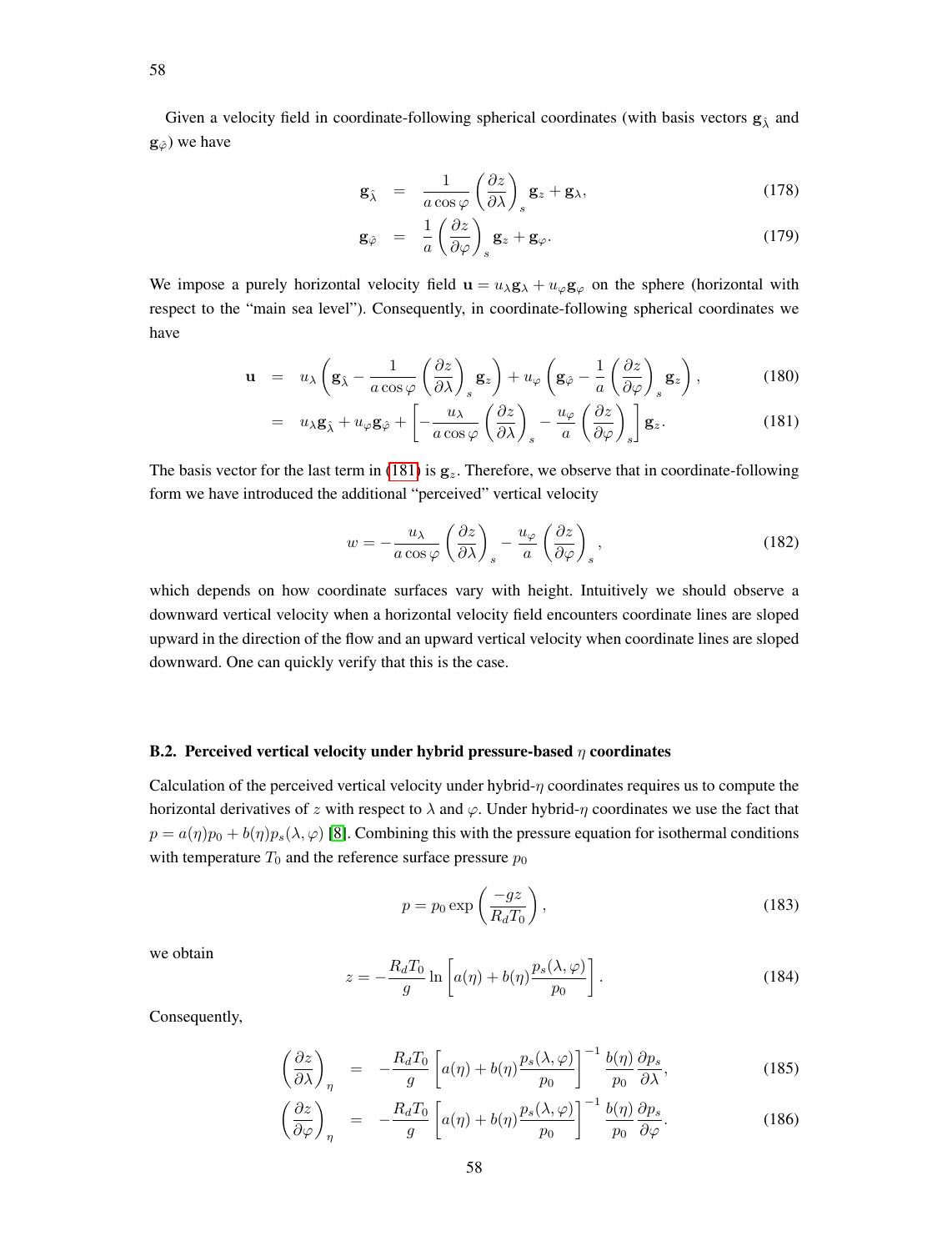Equivalently,

$$
\left(\frac{\partial z}{\partial \lambda}\right)_{\eta} = -\frac{R_d T_0}{gp(\eta, \lambda, \varphi)} b(\eta) \frac{\partial p_s}{\partial \lambda},\tag{187}
$$

<span id="page-58-2"></span>
$$
\left(\frac{\partial z}{\partial \varphi}\right)_{\eta} = -\frac{R_d T_0}{gp(\eta, \lambda, \varphi)} b(\eta) \frac{\partial p_s}{\partial \varphi}.
$$
\n(188)

Since the surface profile is given in terms of height  $z$ , we need to use

<span id="page-58-1"></span>
$$
\frac{\partial p_s}{\partial x} = -\frac{gp_0}{R_d T_0} \exp\left(\frac{-gz_s}{R_d T_0}\right) \frac{\partial z_s}{\partial x},\tag{189}
$$

where  $x \in \{\lambda, \varphi\}$ . Since pressure is constant with time, we also have that pressure velocity is related to vertical velocity via

<span id="page-58-3"></span>
$$
\omega = -\rho g w. \tag{190}
$$

In practice the following steps can be used to apply the perceived vertical velocity under a hybrid- $\eta$  vertical coordinate:

- 1. Compute the surface height derivatives from [\(60\)](#page-23-0)-[\(62\)](#page-23-1).
- 2. Compute the surface pressure derivatives from [\(189\)](#page-58-1).
- 3. For each coordinate line (vertical edge) compute [\(187\)](#page-58-2)-[\(188\)](#page-58-2).
- 4. Compute the perceived vertical velocity  $w$  from [\(54\)](#page-22-0).
- 5. Compute the perceived pressure velocity  $\omega$  from [\(190\)](#page-58-3).

## C. LARGE-SCALE CONDENSATION

<span id="page-58-0"></span>The forcing by large-scale condensation is described in [\[3\]](#page-53-6) which is partly reproduced here. The parameterization of the large-scale condensation leads to the forcing mechanisms

$$
\frac{\partial T}{\partial t} = \frac{L}{c_p} C \tag{191}
$$

$$
\frac{\partial q}{\partial t} = -C,\tag{192}
$$

where L is the latent heat of vaporization at  $0 °C$  (=  $2.5 \times 10^6$  J kg<sup>-1</sup>) and  $c_p$  is the specific heat of dry air (= 1004.5 J kg<sup>-1</sup> K<sup>-1</sup>). The condensation rate C is the rate at which the saturation specific humidity  $q_{sat}$  changes with time  $t$ 

$$
C = \frac{\mathrm{d}q_{sat}}{\mathrm{d}t}.\tag{193}
$$

If the air is found to be supersaturated (that is  $q > q_{sat}(T)$ ) T and q need to be adjusted to their saturation values, which will lead to the updated values  $T^{n+1}$  and  $q^{n+1}$  at the future time level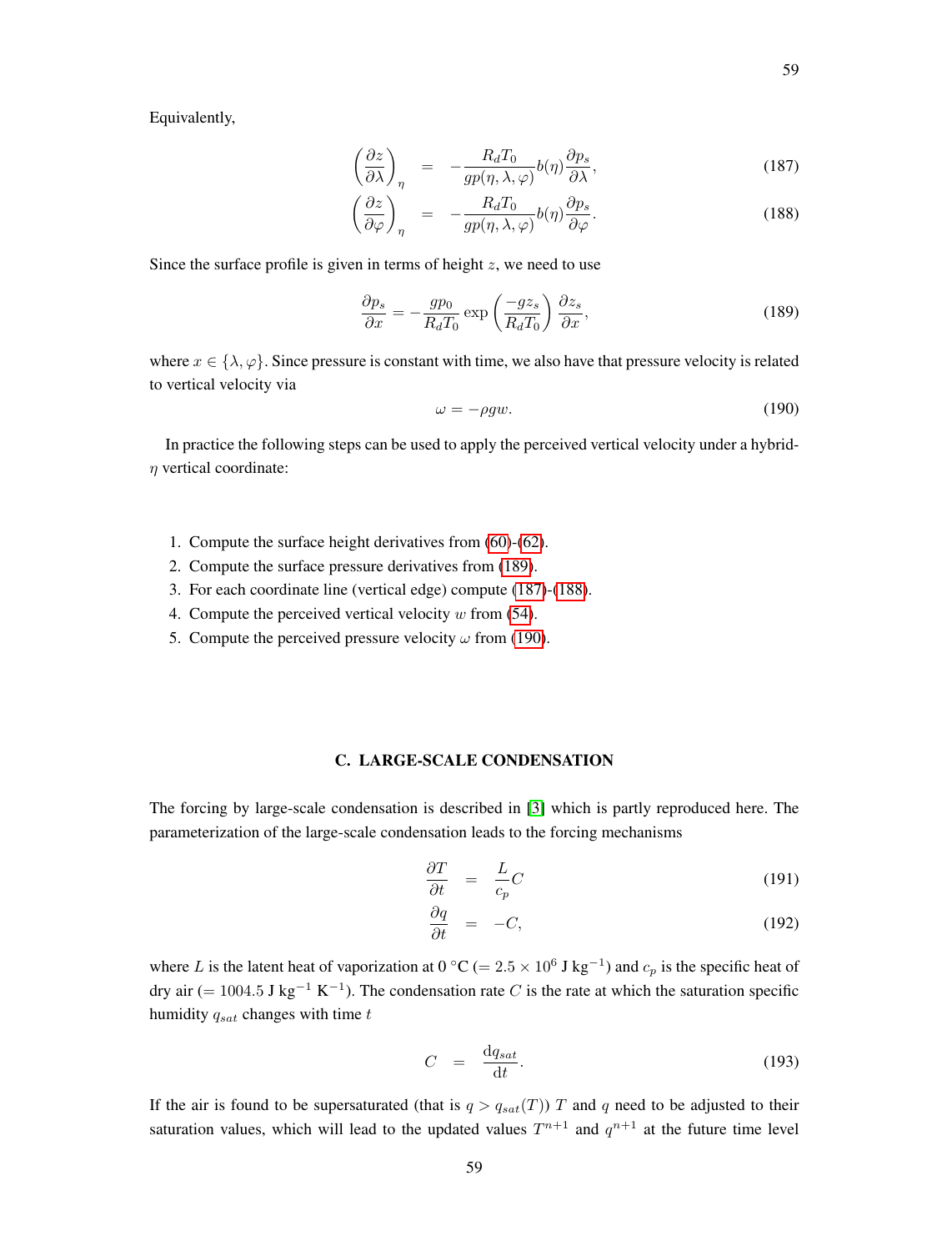$n + 1$ 

$$
T^{n+1} = T + \Delta T \tag{194}
$$

$$
q^{n+1} = q + \Delta q. \tag{195}
$$

The time index of the  $T$  and  $q$  values on the right hand side (RHS) of these equations depends upon the AGCM design which might enforce constraints on the suitable physics-dynamics coupling strategy. Two coupling strategies are common which are called process-split and time-split [\[4\]](#page-53-8). In models with process-split physics-dynamics coupling  $T$  and  $q$  represent either the values at the current time level (n) for two-time-level schemes or the values at the previous time level  $(n - 1)$ for three-time-level schemes, like e.g. the leapfrog method used in CAM 5 EUL [\[24\]](#page-53-7). In time-split models, the values of  $T$  and  $q$  are already partially updated by the time tendencies of the dynamical core before physical forcings are invoked. We leave the specific choice of the physics-dynamics coupling to the modeling group. However, in case no prior constraints exist we recommend the time-split approach.

The correction factors  $\Delta T$  and  $\Delta q$  are given by

$$
\Delta T = -\frac{L}{c_p} \Delta q \tag{196}
$$

$$
\Delta q = q_{sat}(T^{n+1}) - q. \tag{197}
$$

Here  $q_{sat}(T^{n+1})$  is approximated by a first-order Taylor series

$$
q_{sat}(T^{n+1}) \cong q_{sat}(T) + \frac{\mathrm{d}q_{sat}(T)}{\mathrm{d}T} \Delta T.
$$
 (198)

The forms of  $T^{n+1}$  and  $q^{n+1}$  are then represented by

$$
T^{n+1} = T + \frac{L}{c_p} \left( \frac{q - q_{sat}(T)}{1 + \frac{L}{c_p} \frac{dq_{sat}(T)}{dT}} \right)
$$
(199)

$$
q^{n+1} = q - \frac{q - q_{sat}(T)}{1 + \frac{L}{c_p} \frac{dq_{sat}(T)}{dT}}.
$$
\n(200)

This leads to the expression of the condensation rate for models with two-time-level schemes

$$
C = \frac{1}{\Delta t} \left( \frac{q - q_{sat}(T)}{1 + \frac{L}{c_p} \frac{\text{d}q_{sat}(T)}{\text{d}T}} \right)
$$
 (201)

where  $\Delta t$  symbolizes the discrete physics time step. Note that the physics time step may be different from the dynamics or tracer advection time steps as it is the case in the model CAM 5 FV [\[24\]](#page-53-7). In models with a three-time-level leapfrog scheme,  $\Delta t$  needs to be replaced with  $2\Delta t$ .

We now need to define the derivative of the saturated specific humidity with respect to temperature. From [\[32\]](#page-54-8) we approximate this to be

$$
\frac{\mathrm{d}q_{sat}}{\mathrm{d}T} \approx \frac{\varepsilon}{p} \frac{de_s}{dT} = \frac{Lq_{sat}}{R_\nu T^2} \tag{202}
$$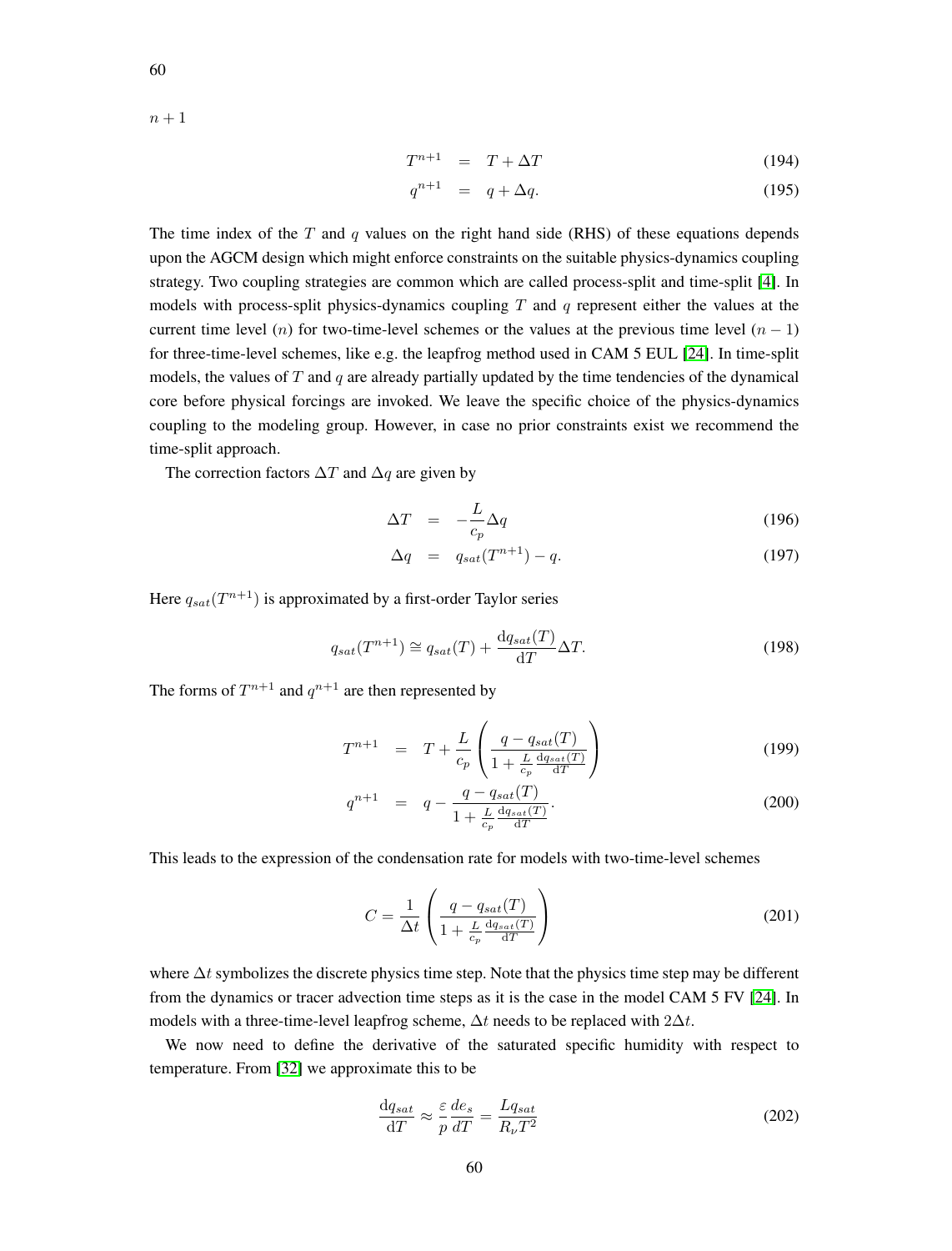where p is pressure,  $e_s$  is the saturation vapor pressure,  $R_{\nu}$  is the gas constant for water vapor  $(= 461.5 \text{ J kg}^{-1} \text{ K}^{-1})$  and  $\varepsilon$  is the ratio of the gas constant for dry air  $R_d$  to that for water vapor  $(\varepsilon = R_d/R_v \approx 0.622)$ . We approximate the saturation specific humidity by utilizing the Clausius-Clapeyron equation for the saturation vapor pressure in the form

<span id="page-60-1"></span>
$$
q_{sat}(T) \approx \varepsilon \frac{e_s}{p} \approx \frac{\varepsilon}{p} e_0^* e^{-(L/R_\nu)[(1/T) - (1/T_0)]}
$$
\n(203)

where  $e_0^*$  (= 6.1078 hPa) is the saturation vapor pressure at  $T_0 = 273.16$  K. As mentioned before, it is assumed that all of the condensed water vapor immediately falls out as precipitation without re-evaporation. The large-scale precipitation rate  $P_{ls}$  is therefore given as

$$
P_{ls} = \frac{1}{\rho_{water}} \int_0^\infty C\rho \mathrm{d}z = \frac{1}{\rho_{water} g} \int_0^{p_s} C \mathrm{d}p \tag{204}
$$

where the hydrostatic relation is used to eliminate the air density  $\rho$ ,  $\rho_{water} = 1000 \text{ kg m}^{-3}$  is the density of water, and  $p_s$  is the surface pressure. The units of  $P_{ls}$  are meters of water per second  $(m_{H_2O} \text{ s}^{-1})$ . The quantity  $P_{ls}$  can be used as a diagnostic quantity.

# <span id="page-60-0"></span>D. SURFACE FLUXES ON AN AQUA-PLANET WITH PRESCRIBED SEA SURFACE TEMPERATURES

The forcing by surface fluxes from an idealized ocean is described in [\[3\]](#page-53-6) and is partly reproduced here. We use a model configuration which corresponds to an aqua-planet setup with prescribed sea surface temperatures (SSTs). This forcing by the surface fluxes is applied to the state variables in the lowermost model level using a partially implicit formulation to avoid numerical instabilities. Throughout this section we use the subscript  $a$  to denote variables defined on the lowermost model level.

The surface fluxes depend on the *drag coefficient*  $C_d$ , defined as

<span id="page-60-2"></span>
$$
C_d = C_{d0} + C_{d1} |\vec{v}_a| \quad \text{for } |\vec{v}_a| < 20 \text{ m s}^{-1}
$$
  
\n
$$
C_d = 0.002 \qquad \text{for } |\vec{v}_a| \ge 20 \text{ m s}^{-1},
$$
\n(205)

where  $C_{d0}$  and  $C_{d1}$  are  $7.0 \times 10^{-4}$  (unitless) and  $6.5 \times 10^{-5}$  s m<sup>-1</sup>, respectively, and  $|\vec{v}_a|$  is the magnitude of the horizontal wind at the lowermost model level. In terms of the zonal wind  $u_a$  and meridional wind  $v_a$ , it is defined as

$$
|\vec{v}_a| = \sqrt{u_a^2 + v_a^2}.\tag{206}
$$

For both evaporation and sensible heat the bulk coefficient is set to

<span id="page-60-3"></span>
$$
C_E = C_H = 0.0011. \t\t(207)
$$

The formulation of the surface fluxes makes use of the height of the lowermost full model level  $z_a$  (in m). For pressure-based models,  $z_a$  can be expressed with the help of the hydrostatic equation

61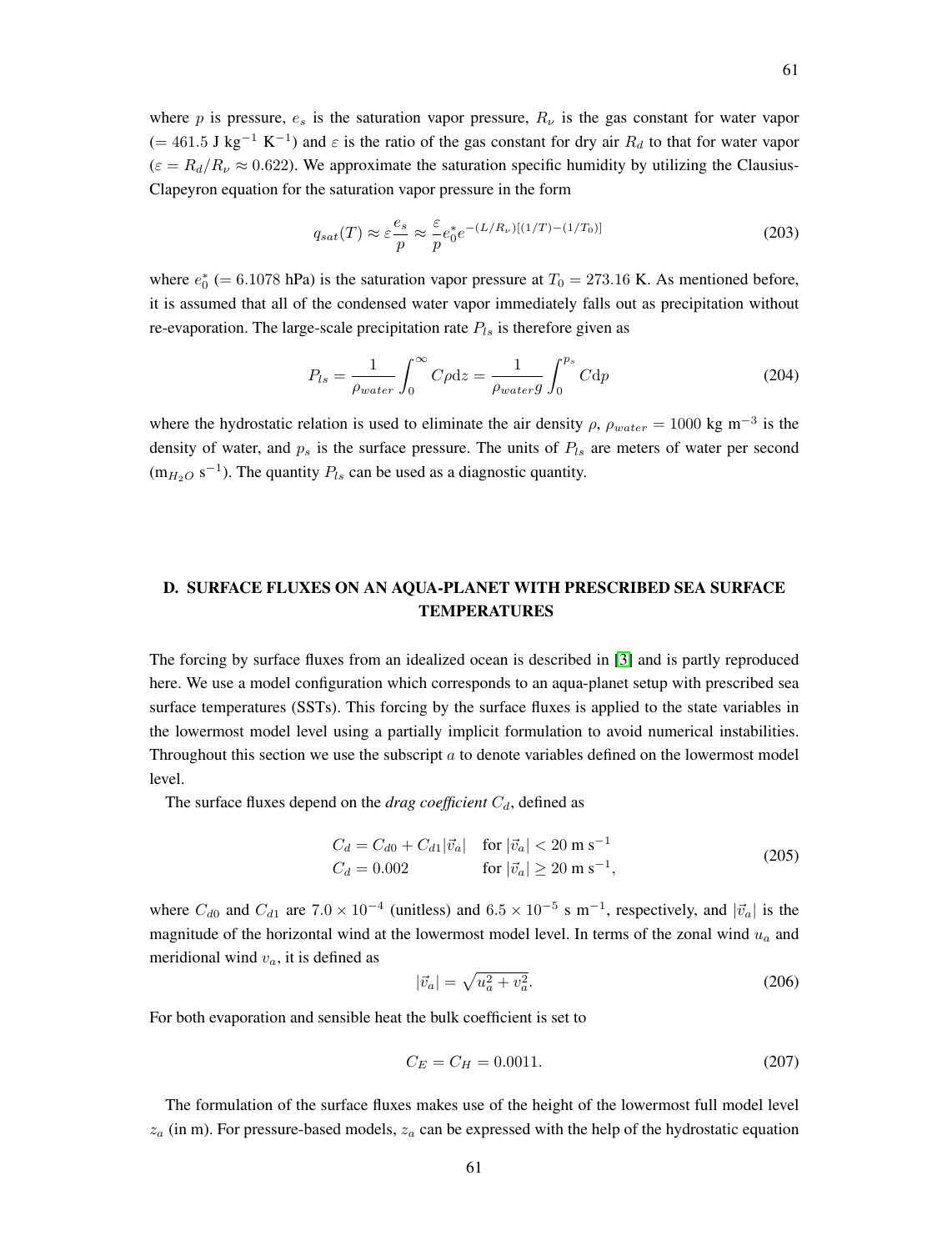in terms of pressure

$$
z_a = \frac{R_d T_{\nu,a}}{g} \frac{(\ln p_s - \ln p_-)}{2},\tag{208}
$$

where  $T_{\nu,a} = T_a(1 + 0.608q_a)$  is the virtual temperature at the lowermost full model level and  $p_-\$  is the edge pressure at the model level interface between the lowest and second lowest full model levels. This notation and all following equations assume that the temperature, horizontal wind components and the specific humidity in the physical parameterization package are co-located in both the vertical and horizontal directions, as is the case for the Lorenz grid. The height of the lowest full model level should ideally lie between 60-70m above the ground to make the results comparable to those in the literature.

As described in [\[3\]](#page-53-6), the surface fluxes can be written as

$$
\frac{\partial \vec{v}_a}{\partial t} = -\frac{C_d |\vec{v}_a| \vec{v}_a}{z_a} \tag{209}
$$

<span id="page-61-0"></span>
$$
\frac{\partial T_a}{\partial t} = \frac{C_H |\vec{v}_a|(T_s - T_a)}{z_a} \tag{210}
$$

$$
\frac{\partial q_a}{\partial t} = \frac{C_E |\vec{v}_a| (q_{sat,s} - q_a)}{z_a}.
$$
\n(211)

We note that the wind at the surface is taken to be zero and therefore does not appear explicitly in [\(209\)](#page-61-0). In these equations  $T_s$  denotes the prescribed sea surface temperature (SST) and  $q_{sat,s}$  is the saturation specific humidity defined by [\(203\)](#page-60-1) and computed with the SST value.

The final form of the surface fluxes will vary for models with other choices of prognostic variables. For example, if potential temperature  $\Theta_a$  is used [\(210\)](#page-61-0) takes the form

<span id="page-61-1"></span>
$$
\frac{\partial \Theta_a}{\partial t} = \frac{C_H |\vec{v}_a|(T_s - T_a)}{z_a} \left(\frac{p_0}{p_a}\right)^{R_d/c_p} \tag{212}
$$

where  $p_0 = 1000$  hPa is a reference pressure. This conversion uses the assumption that the pressure is time-invariant when individual physics parameterizations are applied. For other choices of prognostic variables like  $(\rho u)_a$ ,  $(\rho v)_a$ ,  $(\rho \Theta)_a$  and  $(\rho q)_a$  the right-hand-side of [\(209\)](#page-61-0), [\(212\)](#page-61-1) and [\(211\)](#page-61-0) would need to be multiplied by the density of the air  $\rho$ .

In order to ensure numerical stability, each of the aforementioned surface fluxes are applied via a semi-implicit operator. We demonstrate this procedure on the temperature evolution equation [\(210\)](#page-61-0). First, the time derivative is expanded using a backward Euler operator,

$$
\frac{T_a^{n+1} - T_a^n}{\Delta t} = \frac{C_H |\vec{v}_a^n| (T_s - T_a^{n+1})}{z_a}.
$$
\n(213)

The superscripts n and  $n + 1$  represent the current time step (after the update from the large-scale condensation scheme) and the future time step, respectively. Note, that on the right-hand-side of the equation the only variable taken implicitly is  $T_a$ .  $|\vec{v}_a^n|$  is evaluated at the current time step and  $C_H$  is constant. The equation can now be solved for  $T_a^{n+1}$ 

$$
T_a^{n+1} = \frac{T_a^n + C_H |\vec{v}_a^n| T_s \frac{\Delta t}{z_a}}{1 + C_H |\vec{v}_a^n| \frac{\Delta t}{z_a}}.
$$
 (214)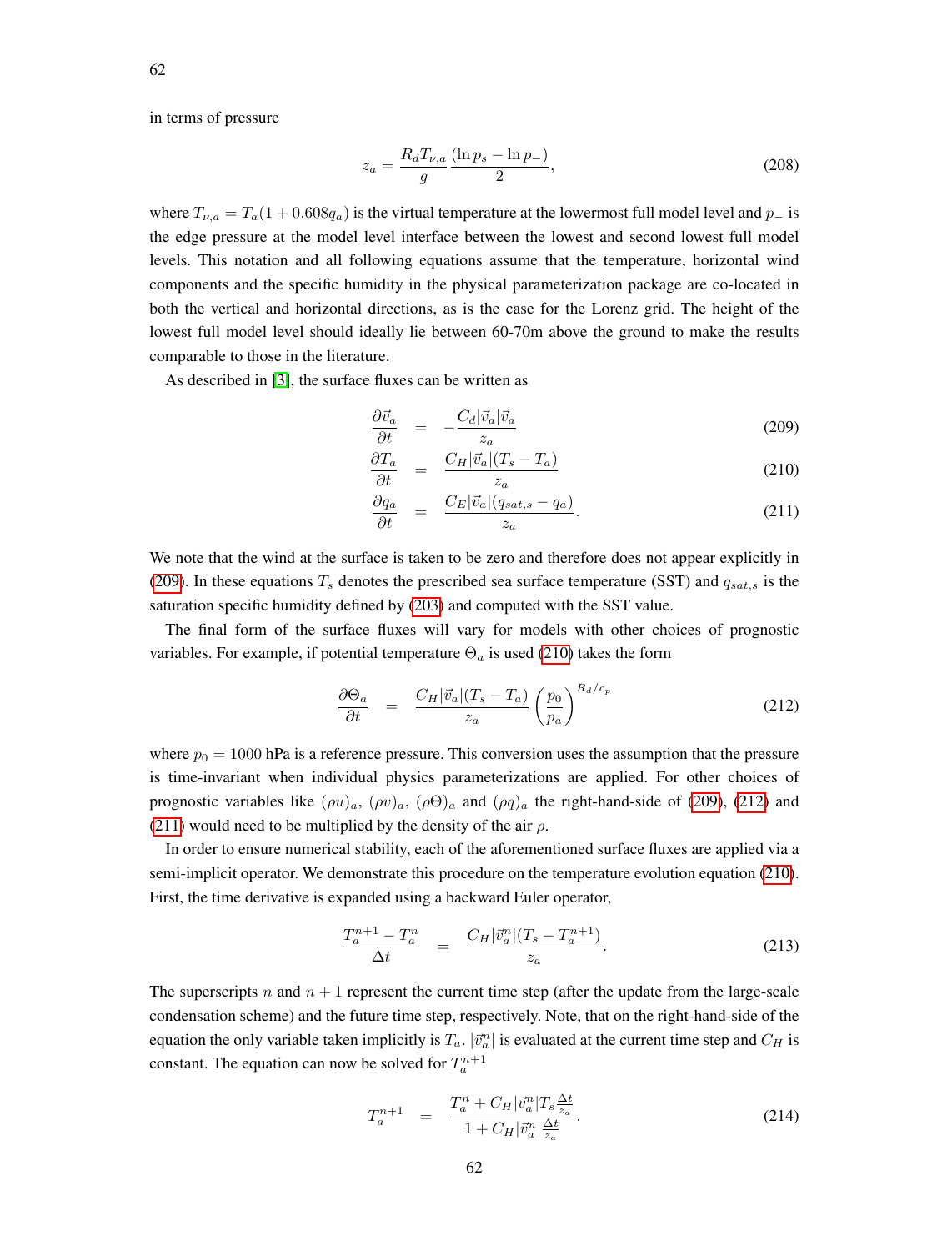Similar equations for  $\vec{v}_a$  and  $q_a$  can be calculated

<span id="page-62-1"></span>
$$
\vec{v}_a^{n+1} = \frac{\vec{v}_a^n}{1 + C_d^n |\vec{v}_a^n| \frac{\Delta t}{z_a}}
$$
\n(215)

$$
q_a^{n+1} = \frac{q_a^n + C_E |\vec{v}_a^n| q_{sat,s}^n \frac{\Delta t}{z_a}}{1 + C_E |\vec{v}_a^n| \frac{\Delta t}{z_a}},
$$
\n(216)

with the time-level dependent coefficient  $C_d^n$ . Notice that the second term in the numerator of [\(215\)](#page-62-1) is absent in the case of the zonal and merdional wind. This is because the wind is set to zero at the surface.

#### E. SIMPLIFIED MIXING IN THE PLANETARY BOUNDARY LAYER

<span id="page-62-0"></span>The forcing by the planetary boundary layer is described in [\[3\]](#page-53-6) and is partly reproduced here. To parameterize the surface fluxes that impact the zonal velocity  $u$ , the meridional velocity  $v$  and moisture  $q$  we start with the time rate of change equations

$$
\frac{\partial u}{\partial t} = -\frac{1}{\rho} \frac{\partial \rho}{\partial z} \frac{\overline{w'u'}}{\partial z}
$$
 (217)

<span id="page-62-2"></span>
$$
\frac{\partial v}{\partial t} = -\frac{1}{\rho} \frac{\partial \rho}{\partial z} \frac{\overline{w'v'}}{\partial z}
$$
 (218)

$$
\frac{\partial q}{\partial t} = -\frac{1}{\rho} \frac{\partial \rho}{\partial z} \frac{\overline{w'q'}}{\partial z}.
$$
\n(219)

Potential temperature, as opposed to temperature, is used in the boundary layer parameterization because the vertical profile of the potential temperature is a suitable indicator of static stability. This adds the time rate of change equation

$$
\frac{\partial \Theta}{\partial t} = -\frac{1}{\rho} \frac{\partial \rho}{\partial z} \frac{\overline{w' \Theta'}}{\partial z}.
$$
\n(220)

Here  $u', v', w', \Theta'$  and  $q'$  symbolize the deviations of the zonal velocity, meridional velocity, vertical velocity, potential temperature and specific humidity from their averages, respectively. The average is indicated by an overbar. The eddy turbulence surface momentum fluxes on the RHS of [\(217\)](#page-62-2)-[\(219\)](#page-62-2) are approximated by the bulk aerodynamic formulae in kinematic units

$$
\overline{w'u'} = -C_d|\vec{v}|u \tag{221}
$$

$$
\overline{w'v'} = -C_d|\vec{v}|v,\tag{222}
$$

where  $C_d$  is again defined by [\(205\)](#page-60-2). Evaporation occurs at the surface and is similarly described by the kinematic eddy flux of water vapor. It is expressed via the bulk formula for latent heat

$$
\overline{w'q'} = C_E |\vec{v}| (q_{sat} - q),\tag{223}
$$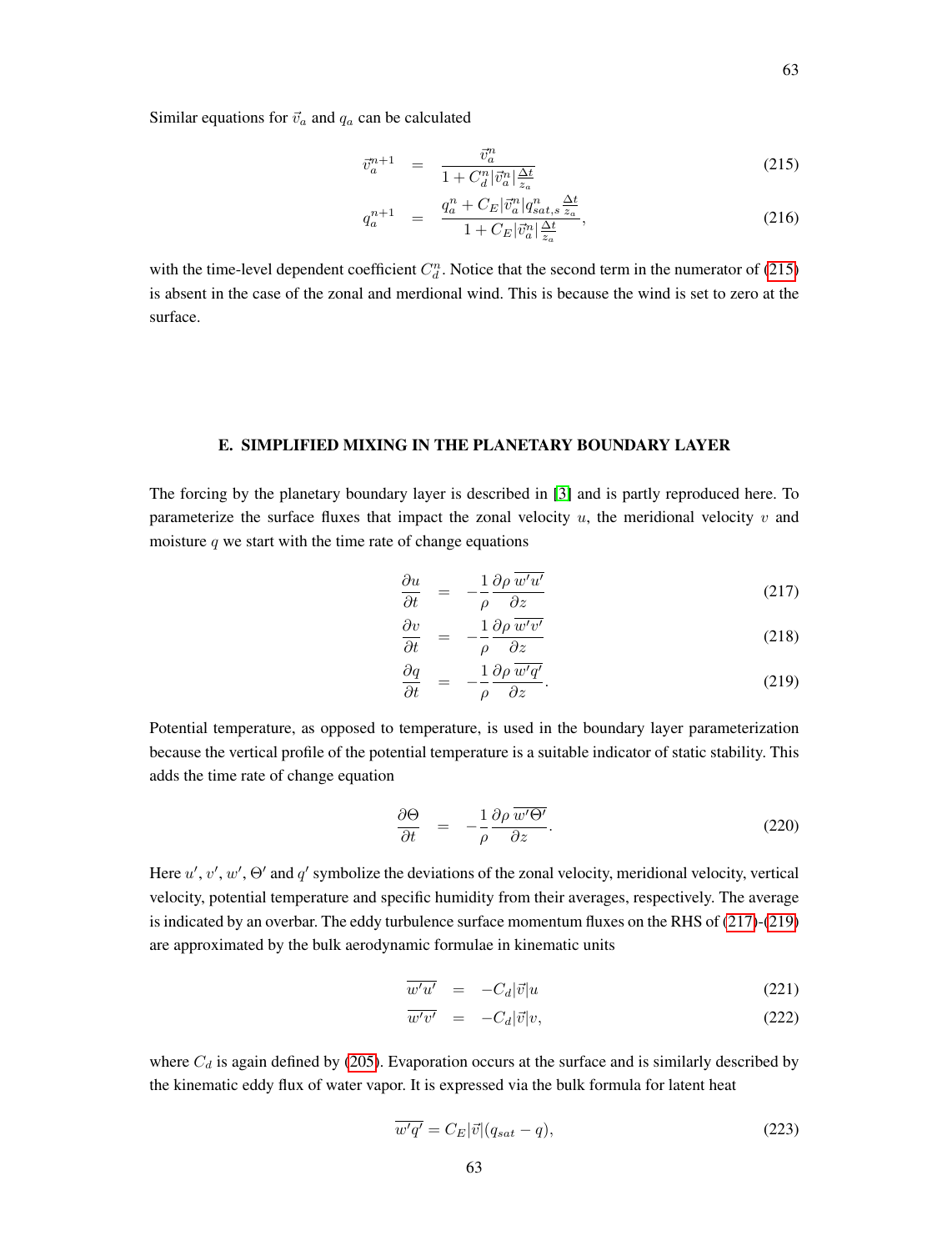$$
\overline{w'\Theta'} = C_H|\vec{v}|(\Theta_s - \Theta),\tag{224}
$$

where  $\Theta_s$  is the potential temperature at the surface. Assuming pressure is held constant (which is a common assumption in physical parameterizations), the potential temperature time tendency can be converted back to a temperature tendency of the following form

$$
\frac{\partial T}{\partial t} = -\frac{1}{\rho} \left( \frac{p}{p_0} \right)^{\kappa} \frac{\partial \rho}{\partial z}.
$$
\n(225)

with the reference pressure  $p_0 = 1000$  hPa.

We suggest implementing the boundary layer scheme with an implicit temporal discretization to avoid numerical instabilities. The details of this discretization are somewhat complicated, and so we refer to implementation details in Appendix D of [\[3\]](#page-53-6). In addition, we supply the DCMIP modeling groups with the complete "simple-physics" package as used in the model CAM which can serve as a template routine.

# F. INFORMATION ON THE PLACEMENT OF THE VERTICAL LEVELS

#### <span id="page-63-0"></span>F.1. Hybrid Coefficients for the L30 Setup with a Stretched Vertical Grid

Test cases 4-1-x, 4-2, 4-3 and 5 utilize a stretched vertical grid that provides 9 model levels below 700 hPa and is gradually stretched in the vertical direction. We suggest using a stretched vertical grid that is based on the hybrid  $\eta$  coordinate used in NCAR's Community Atmosphere Model (CAM) [\[24\]](#page-53-7). This hybrid orography-following  $\eta$ -coordinate [\[8\]](#page-53-9) comprises a pure pressure coordinate and a σ-component with  $\sigma = p/p_s$ . The pressure p at a vertical level η is given by

$$
p(\lambda, \varphi, \eta, t) = a(\eta) p_0 + b(\eta) p_s(\lambda, \varphi, t)
$$
\n(226)

where the coefficients  $a(\eta)$  and  $b(\eta)$  are height-dependent and provided in tabular form (e.g. see Table [XVIII](#page-64-0) for the suggested L30 configuration). Most commonly the reference pressure  $p_0$  is set to 1000 hPa which is chosen here. If a different  $p_0$  is generally implemented in a GCM (like 1013.25 hPa), it needs to be changed to  $p_0 = 1000$  hPa. In case, the initial surface pressure  $p_s$  is set to the constant  $p_0$ , as it is the case for the baroclinic wave experiments (tests 4-x), this leads to the simplified expression

$$
p(\lambda, \varphi, \eta, t = 0) = (a(\eta) + b(\eta)) p_0 = \eta p_0.
$$
 (227)

In the discrete representation, the vertical direction is subdivided into  $N_{lev}$  model levels which are bounded by  $N_{lev} + 1$  interface levels (denoted by the half indices  $k + \frac{1}{2}$  below). The index increases downwards. The pressure at the interfaces is then given by

$$
p_{k+\frac{1}{2}} = a_{k+\frac{1}{2}}p_0 + b_{k+\frac{1}{2}}p_s \quad \equiv \quad \eta_{k+\frac{1}{2}}p_0(\text{ if } p_s = p_0) \tag{228}
$$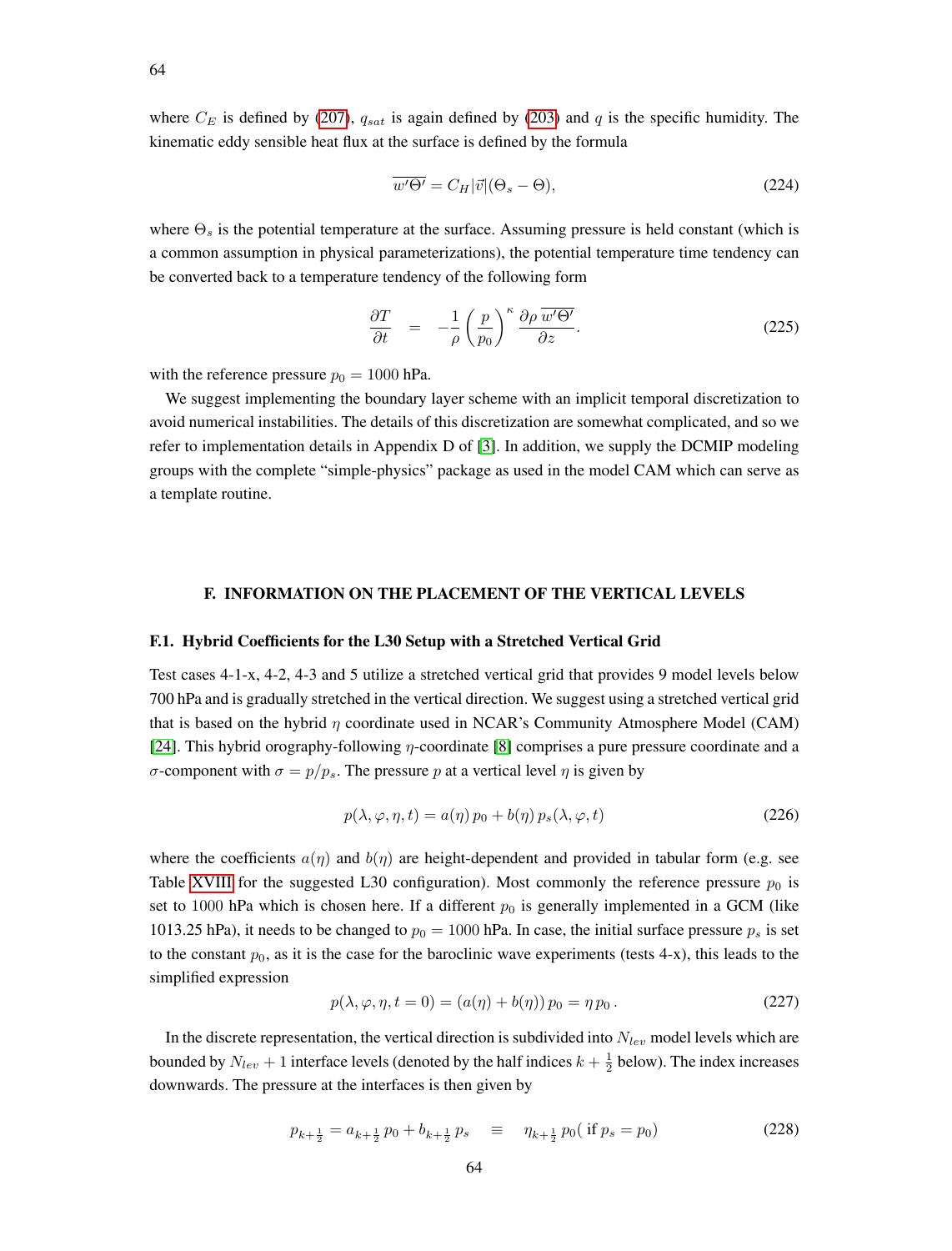65

determined via the average  $\eta_k = \frac{1}{2} (\eta_{k+\frac{1}{2}} + \eta_{k-\frac{1}{2}})$ . For  $p_s = p_0$  follows  $p_k = \eta_k p_0$ . For the baroclinic wave tests and the tropical cyclone test case a 30 model level setup (L30) is chosen. The corresponding coefficients for the model interfaces  $a_{k+\frac{1}{2}}$  and  $b_{k+\frac{1}{2}}$  are listed in Table [XVIII.](#page-64-0) Here it is important to note that some GCMs (for example [\[33\]](#page-54-9)) employ the alternative notation  $p_{k+\frac{1}{2}} = a_{k+\frac{1}{2}} + b_{k+\frac{1}{2}} p_s$  where the coefficients  $a_{k+\frac{1}{2}}$  are given in Pa. If such a setup is encountered, the  $a_{k+\frac{1}{2}}$  coefficients in Table [XVIII](#page-64-0) need to be multiplied by  $p_0$ .

<span id="page-64-0"></span>Table XVIII. Suggested vertical hybrid coefficients at 31 level interfaces for a 30-level (L30) setup. The coefficient  $a_{i+\frac{1}{2}}$  represents the pure pressure component and  $b_{i+\frac{1}{2}}$  denotes the  $\sigma$ -pressure component, with the subscript  $i + \frac{1}{2}$  defining the model interface between two full model levels.  $i = 0$  indicates the model top (interface level).

| $\overline{i}$ | $a_{i+\frac{1}{2}}$ | $b_{i+\frac{1}{2}}$ |
|----------------|---------------------|---------------------|
| $\overline{0}$ | 0.00225523952394724 | 0.                  |
| $\mathbf{1}$   | 0.00503169186413288 | $\overline{0}$ .    |
| $\overline{c}$ | 0.0101579474285245  | $\overline{0}$ .    |
| 3              | 0.0185553170740604  | $\overline{0}$ .    |
| $\overline{4}$ | 0.0306691229343414  | $\overline{0}$ .    |
| 5              | 0.0458674766123295  | $\overline{0}$ .    |
| 6              | 0.0633234828710556  | $\overline{0}$ .    |
| 7              | 0.0807014182209969  | $\overline{0}$ .    |
| 8              | 0.0949410423636436  | $\overline{0}$ .    |
| 9              | 0.11169321089983    | $\overline{0}$ .    |
| 10             | 0.131401270627975   | $\overline{0}$ .    |
| 11             | 0.154586806893349   | $\overline{0}$ .    |
| 12             | 0.181863352656364   | $\overline{0}$ .    |
| 13             | 0.17459799349308    | 0.0393548272550106  |
| 14             | 0.166050657629967   | 0.0856537595391273  |
| 15             | 0.155995160341263   | 0.140122056007385   |
| 16             | 0.14416541159153    | 0.204201176762581   |
| 17             | 0.130248308181763   | 0.279586911201477   |
| 18             | 0.113875567913055   | 0.368274360895157   |
| 19             | 0.0946138575673103  | 0.47261056303978    |
| 20             | 0.0753444507718086  | 0.576988518238068   |
| 21             | 0.0576589405536652  | 0.672786951065063   |
| 22             | 0.0427346378564835  | 0.753628432750702   |
| 23             | 0.0316426791250706  | 0.813710987567902   |
| 24             | 0.0252212174236774  | 0.848494648933411   |
| 25             | 0.0191967375576496  | 0.881127893924713   |
| 26             | 0.0136180268600583  | 0.911346435546875   |
| 27             | 0.00853108894079924 | 0.938901245594025   |
| 28             | 0.00397881818935275 | 0.963559806346893   |
| 29             | 0.                  | 0.985112190246582   |
| 30             | 0.                  | 1.                  |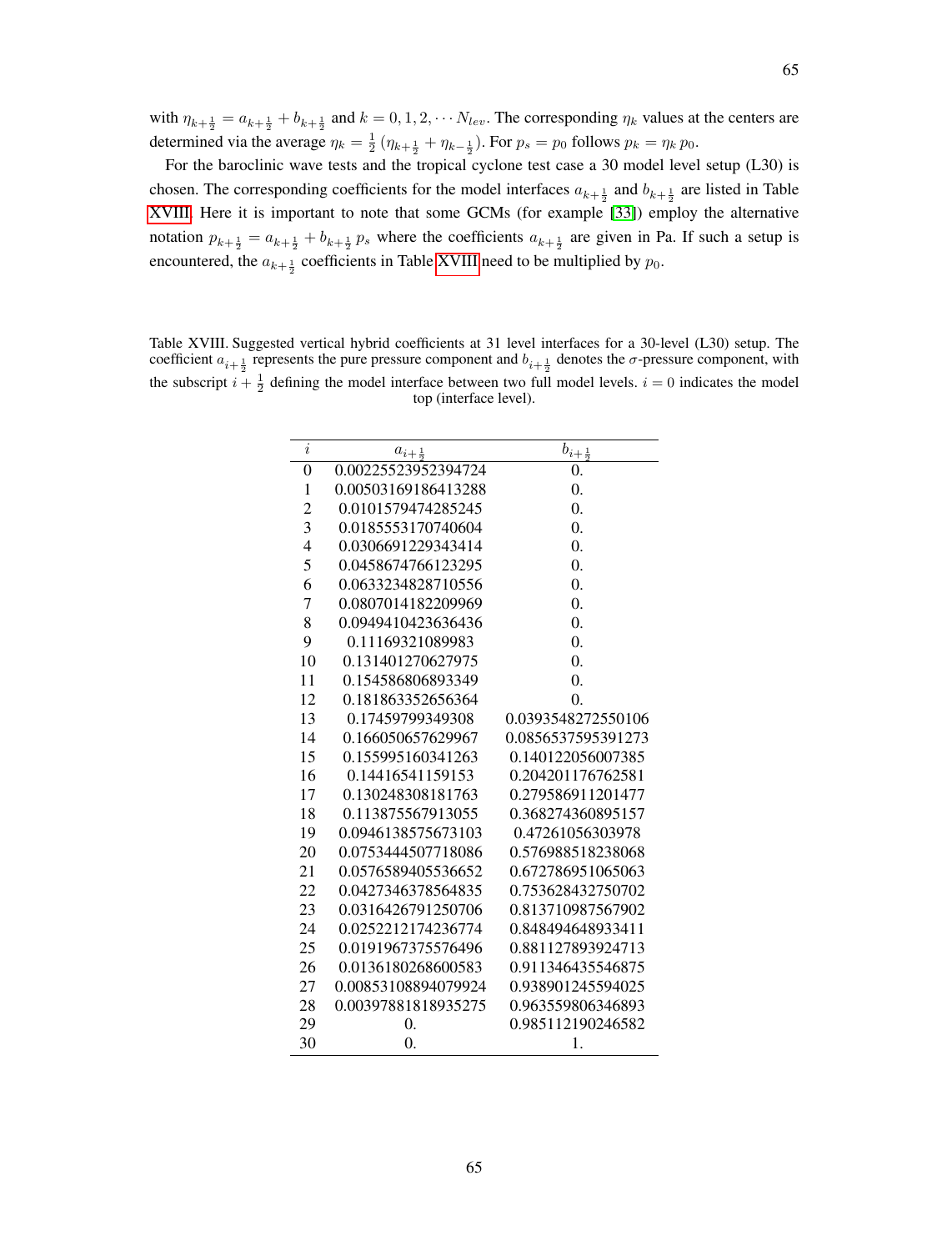#### <span id="page-65-0"></span>F.2. Suggestion: L30 Level Distribution for Height-Based Models

It is not possible to exactly match the pressure-based L30 distribution shown in Table [XVIII](#page-64-0) in a height-based model. However, here we provide some guidance how the height-based positions might be chosen via discrete fractional height positions or an analytical function. Modelers might also decide to choose their own level distributions. If this is the case we ask to pick 30 vertical levels with a model top at about 44 km to make the results comparable to others. A finer grid spacing should be placed near the surface (we recommend about 9 full levels below 700 hPa or  $\approx$ 3000 m) and the grid might be stretched in the vertical direction. The lowest full model level should be placed at roughly 60 − 70 m above the ground. This will be important for tests 4-3 and 5 since the applied "simple-physics" physical parameterization suite utilizes the height position of the lowest level.

If the model accepts discrete positions for the vertical levels we recommend the fractional height positions  $(z - z_s)/(z_{top} - z_s)$  listed in Table [XIX](#page-66-0) (right column). These fractional height positions are based on the positions of the pressure levels listed in Table [XVIII](#page-64-0) which have been evaluated with the help of [\(124\)](#page-38-2) and  $z = \Phi/g$  in midlatitudes at  $\varphi = \pi/4$ . Note though that the order of the level index is reversed here in contrast to Table [XVIII.](#page-64-0) The level index here counts the levels in a bottom-up approach whereas the pressure levels are listed in a top-down order. These fractional height positions are the preferred choice since they are the closest match to the pressure-based level distribution. We note that the height thicknesses of the model layers are given by the distances of the neighboring model interface levels which are listed in the middle column in Table [XIX.](#page-66-0) These are in this example about 122 m, 146 m, 170 m, etc. and thereby stretched in the vertical direction.

However, if an analytic mapping function is required we suggest defining the positions of the model level interfaces via the following formula

$$
z_n = z_{\text{top}} \frac{\sqrt{\phi(n/30)^2 + 1} - 1}{\sqrt{\phi + 1} - 1},\tag{229}
$$

where  $\phi = 15$  is a flattening parameter and  $n = \{0, 1, \ldots, 30\}$  is the model interface level (with the surface at  $n = 0$  counting upwards). The function provides about 6-7 full levels below 3000 m (somewhat coarser than the pressure-level distribution) and tends to a uniform distribution of levels at upper levels. Using  $z_{\text{top}} = 44$  km the thickness of the lowest model level between the surface and the next interface level is about 121.7 m. This places the lowermost full model level at about 60.9 m above the ground. Full model levels are always placed at the midpoint within each layer that is enclosed by the model interfaces.

#### F.3. Analytic Conversion from z to p Levels: Hybrid Coefficients

If level spacings are prescribed in z-coordinates as in tests 1-x, 2-x and 3, the z positions can be analytically translated into a pressure-based system. This is possible for initial conditions with rather simple temperature profiles. For isothermal conditions (within the vertical column) the vertical pressure profiles at the equator in tests 1-x, 2-1 and 2-2 are given by

<span id="page-65-1"></span>
$$
p(z) = p_{eq} \exp\left(\frac{-gz}{R_d T_0}\right) \tag{230}
$$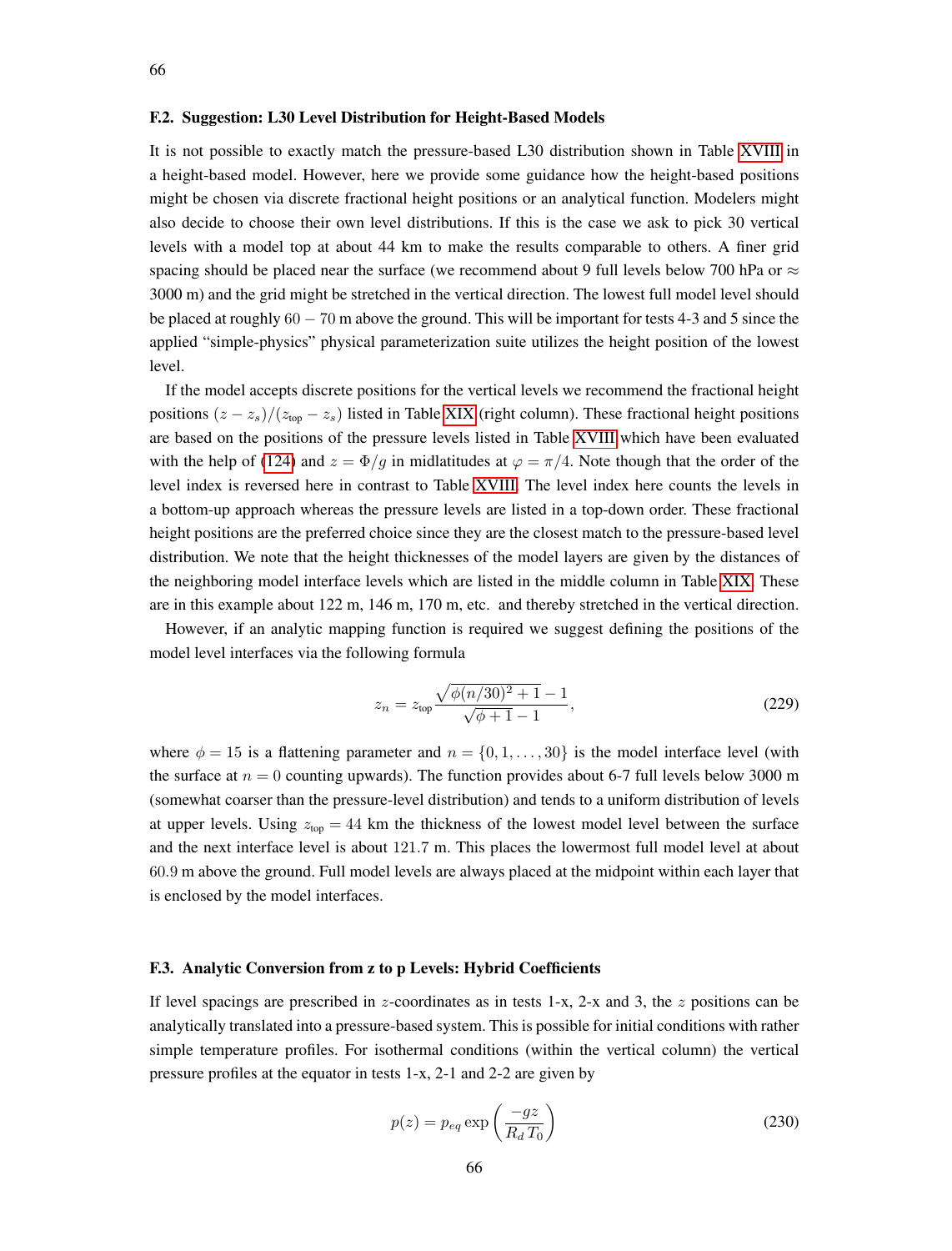| <b>Interface Level</b>   | Altitude $z$ in m                               | Fraction of total height $\frac{z-z_s}{z_{\text{top}}-z_s}$ |
|--------------------------|-------------------------------------------------|-------------------------------------------------------------|
| $\boldsymbol{0}$         | $z_s = -50.154680940719$ (surface)              | 0.0                                                         |
| $\mathbf{1}$             | 71.859873718723                                 | 0.00277313208750091                                         |
| $\overline{c}$           | 217.90597770021                                 | 0.00609245033059798                                         |
| 3                        | 387.795626858368                                | 0.00995368179374962                                         |
| $\overline{\mathcal{L}}$ | 581.338418392235                                | 0.0143524990250550                                          |
| 5                        | 798.321401584915                                | 0.0192840621062922                                          |
| 6                        | 1038.53239060309                                | 0.0247435485034241                                          |
| 7                        | 1301.74464384305                                | 0.0307258048606185                                          |
| 8                        | 1775.35740259496                                | 0.0414900185399455                                          |
| 9                        | 2455.30741876575                                | 0.0569438405286354                                          |
| 10                       | 3336.07885762681                                | 0.0769619075999979                                          |
| 11                       | 4410.44563738228                                | 0.101379986238196                                           |
| 12                       | 5638.88811825063                                | 0.129299878835001                                           |
| 13                       | 6844.44565652005                                | 0.156699645215562                                           |
| 14                       | 8026.11085495629                                | 0.183556389376999                                           |
| 15                       | 9183.13736386181                                | 0.209853148373368                                           |
| 16                       | 10315.0862542580                                | 0.235579946279765                                           |
| 17                       | 11421.7993603143                                | 0.260733188322264                                           |
| 18                       | 12503.3408461626                                | 0.285314332815515                                           |
| 19                       | 13560.0640574031                                | 0.309331410555718                                           |
| 20                       | 14593.6667576978                                | 0.332823008110694                                           |
| 21                       | 15608.7432468909                                | 0.355893544173383                                           |
| 22                       | 16612.8461828224                                | 0.378714674640579                                           |
| 23                       | 17615.1909141375                                | 0.401495844845236                                           |
| 24                       | 19127.5085718247                                | 0.435867618235090                                           |
| 25                       | 21206.0521276769                                | 0.483108505570857                                           |
| 26                       | 23947.4486879917                                | 0.545414636074529                                           |
| 27                       | 27595.1338254421                                | 0.628318784091769                                           |
| 28                       | 32199.6060034172                                | 0.732968672610087                                           |
| 29                       | 37699.3990101633                                | 0.857967304979478                                           |
| 30                       | $z_{\text{top}} = 43948.6707661513$ (model top) | 1.0                                                         |

<span id="page-66-0"></span>Table XIX. List of the altitudes of 31 model interface levels corresponding to the pressure levels prescribed in Appendix [F.1](#page-63-0) for the baroclinic instability test (Test 4-x), evaluated at  $\varphi = 45^{\circ}$ . Note that interface 0 is located at the surface which is different from the order in Table [XVIII.](#page-64-0)

which is based on [\(1\)](#page-13-0) and [\(80\)](#page-30-0).  $p_{eq}$  is a reference surface pressure at the equator and  $T_0$  is the equatorial reference surface temperature. For temperature profiles with a constant lapse rate Γ (test 2-0-0) the pressure equation [\(67\)](#page-26-0) is

$$
p(z) = p_0 \left(1 - \frac{\Gamma}{T_0} z\right)^{\frac{g}{R_d \Gamma}}\tag{231}
$$

where  $p_0$  and  $T_0$  stand for the surface pressure and surface temperature. For an atmosphere with a constant Brunt-Väisälä frequency  $N$  (Test 3-1) the pressure profile [\(94\)](#page-33-0) at the equator is

<span id="page-66-1"></span>
$$
p(z) = p_{eq} \left[ \frac{G}{T_{eq}} \exp\left(-\frac{N^2 z}{g}\right) + 1 - \frac{G}{T_{eq}} \right]^{\frac{1}{\kappa}} \tag{232}
$$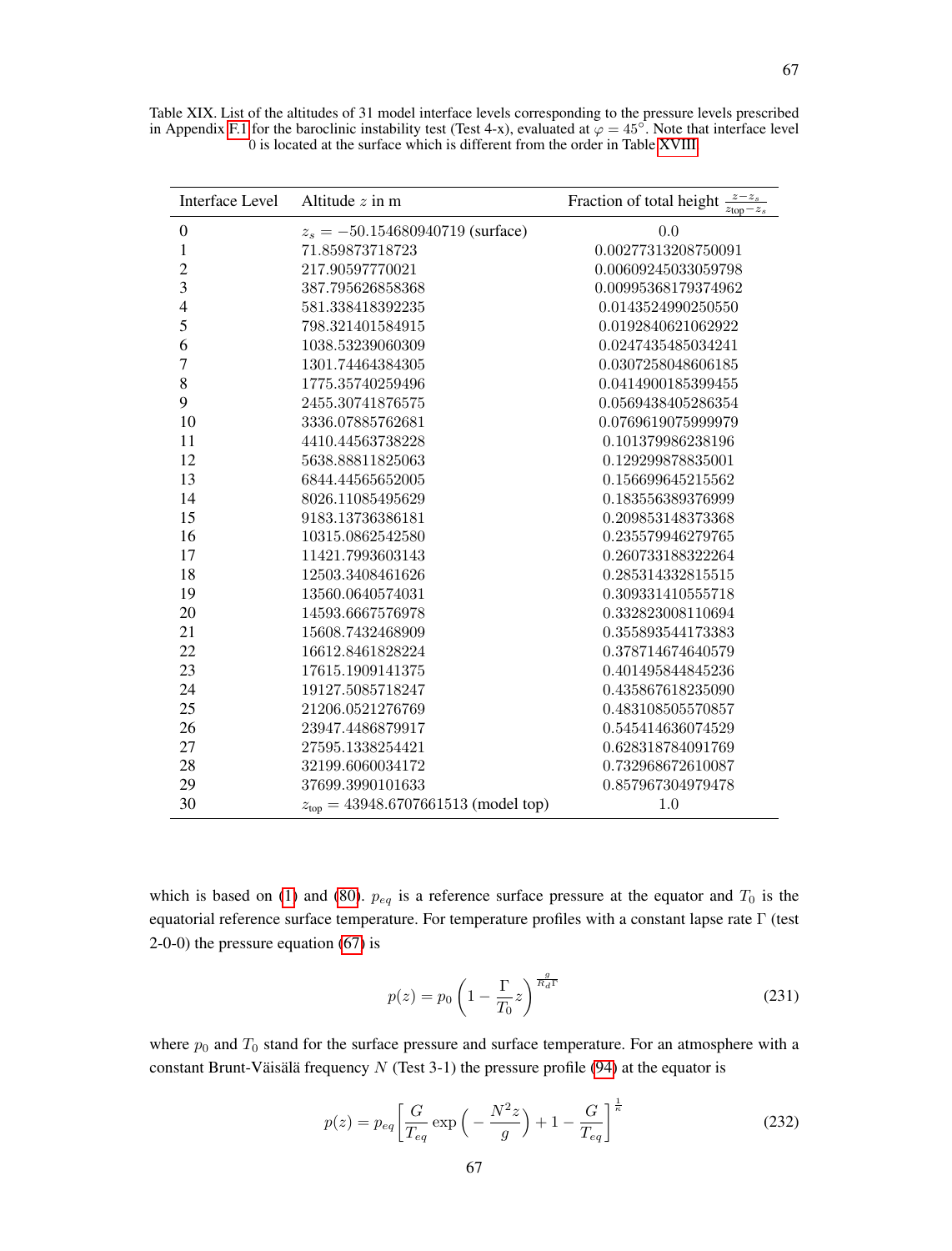with the temperature parameter  $G = g^2/(c_p N^2)$ . As before,  $T_{eq}$  and  $p_{eq}$  symbolize the surface temperature and a reference surface pressure at the equator.

Using [\(230\)](#page-65-1)-[\(232\)](#page-66-1) the corresponding  $\sigma$ -levels according to [\[34\]](#page-54-10) are

$$
\sigma(z) = \frac{p(z) - p(z_{\text{top}})}{p_s - p(z_{\text{top}})}
$$
\n(233)

where  $z<sub>top</sub>$  denotes the height position of the model top. For hybrid vertical coordinate systems like

<span id="page-67-0"></span>
$$
p(\eta) = A(\eta) p_0 + B(\eta) p_s \tag{234}
$$

we recommend using the hybrid coefficients A and B

<span id="page-67-1"></span>
$$
A(\eta) = \eta - B(\eta) \tag{235}
$$

$$
B(\eta) = \left(\frac{\eta - \eta_{\text{top}}}{1 - \eta_{\text{top}}}\right)^c \tag{236}
$$

for the interface levels as suggested by [\[35\]](#page-54-11). For  $p_s = p_0$ , the definitions are  $\eta = p(z)/p_s$  and  $\eta_{\text{top}} = p(z_{\text{top}})/p_s$ . We recommend these definitions of  $\eta$  and  $\eta_{\text{top}}$  as the chosen reference settings even if orography is present. The exponent  $c$  determines the smoothness of the transition between the  $\sigma$ -coordinate at low levels to the pressure coordinate near the upper boundary. We recommend choosing  $c = 1$  which closely resembles the  $\sigma$ -system. Bigger coefficients  $c > 1$  would allow for a more gradual transition and could potentially also be tested (e.g.  $c = 2$ ).

This hybrid coordinate system is a variant of the one used by [\[8\]](#page-53-9). It guarantees the conditions  $p(\eta = \eta_{top}) = p_{top}$  and  $p(\eta = 1) = p_s$  at the top and bottom boundaries. The hybrid coefficients at the full model levels can then be computed via the linear average

$$
A_k = \frac{1}{2} \left( A_{k+1/2} + A_{k-1/2} \right),\tag{237}
$$

$$
B_k = \frac{1}{2} \left( B_{k+1/2} + B_{k-1/2} \right) \tag{238}
$$

where the index  $k$  denotes the discrete full model level which is surrounded by the two interface levels shown with half indices. The linear average guarantees that vertical differencing operations conserve energy. We note that some models, e.g. [\[33\]](#page-54-9), use the alternative definition of [\(234\)](#page-67-0)

$$
p(\eta) = A(\eta) + B(\eta) p_s. \tag{239}
$$

where the coefficients A have pressure units. Then [\(235\)](#page-67-1) is represented by  $A(\eta) = p_0[\eta - B(\eta)]$ .

#### <span id="page-67-2"></span>F.4. Iterative Conversion from p to z Levels: Tropical Cyclone Test Case (Test 5-x)

For GCMs that are built upon pressure-based vertical coordinates, such as the  $\sigma$ -coordinate [\[7\]](#page-53-10) or the hybrid  $\sigma$ -pressure (η) coordinate [\[8\]](#page-53-9), the equivalent height position for each pressure position along the model levels must be found to initialize the tropical cyclone experiment. The conversion is analytic for the background conditions of the idealized tropical vortex and in the upper atmosphere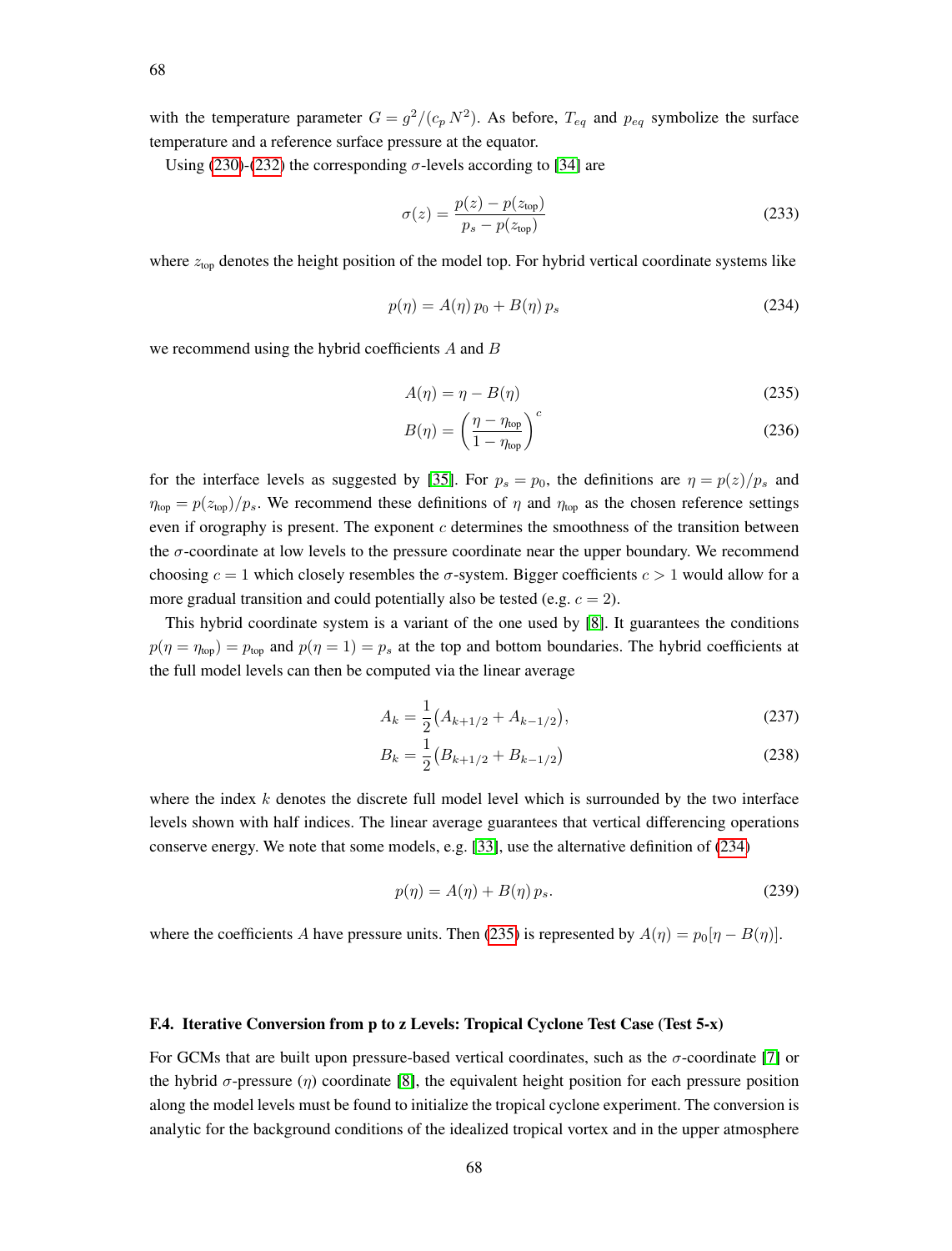69

above the tropopause height  $z_t$ , but requires straightforward fixed-point iterations in the vortexcovered region.

Given the background pressure profile [\(147\)](#page-48-1) where  $p_0$  is now generalized to be surface pressure  $p_s$ , the analytic conversion between pressure p and height z is given by

<span id="page-68-0"></span>
$$
z = \frac{T_{v0}}{\Gamma} \left( 1 - \left( \frac{p}{p_s} \right)^{\frac{R_d \Gamma}{g}} \right) \quad \text{for } p_s \ge p \ge p_t,
$$
  

$$
z = z_t + \frac{R_d T_{vt}}{g} \ln \left( \frac{p_t}{p} \right) \qquad \text{for } p_t > p.
$$
 (240)

The pressure p denotes the pressure position of a GCM grid point, which can be computed via the analytically prescribed surface pressure [\(152\)](#page-49-2) and the prescribed positions of the  $\sigma$ - or  $\eta$ -levels (see Table [XVIII](#page-64-0) and the explanations in Appendix [F.1\)](#page-63-0). The  $z$ -value [\(240\)](#page-68-0) that corresponds to the pressure position  $p$  can then be plugged into the equations for the specific humidity, temperature and horizontal velocities according to [\(156\)](#page-49-3), [\(157\)](#page-49-4), [\(165\)](#page-51-0) and [\(166\)](#page-51-0).

This analytic conversion is not accurate within the vortex due to its pressure perturbation and warm-core structure. Within the vortex the  $z$ -value at each model level needs to be computed iteratively via Newton's method

<span id="page-68-1"></span>
$$
z^{n+1} = z^n - \frac{F(\lambda, \varphi, z^n)}{\partial F/\partial z(\lambda, \varphi, z^n)}.
$$
\n(241)

The superscript  $n = 0, 1, 2, 3,...$  indicates the iteration count. The function F is determined by

$$
F(\lambda, \varphi, z) = p_{model} - p(\lambda, \varphi, z). \tag{242}
$$

 $p_{model}$  is the pressure of the GCM grid point at a given longitude  $\lambda$ , latitude  $\varphi$  and model level, and  $p(\lambda, \varphi, z)$  represents [\(149\)](#page-48-2) evaluated with the great circle distance r. Therefore,  $\partial F/\partial z$  is defined by

$$
\frac{\partial F(\lambda,\varphi,z)}{\partial z} = -\frac{\partial p(\lambda,\varphi,z)}{\partial z},\tag{243}
$$

which can be computed analytically from [\(149\)](#page-48-2). The analytic form of  $\partial p/\partial z$  in terms of the great circle distance r is

$$
\frac{\partial p(r,z)}{\partial z} = \frac{2\Delta p z}{z_p^2} \exp\left(-\left(\frac{r}{r_p}\right)^{3/2}\right) \exp\left(-\left(\frac{z}{z_p}\right)^2\right) \left(\frac{T_{v0} - \Gamma z}{T_{v0}}\right)^{\frac{q}{R_d \Gamma}} \qquad (244)
$$

$$
-\frac{g}{R_d T_{v0}} \left[p_0 - \Delta p \exp\left(-\left(\frac{r}{r_p}\right)^{3/2}\right) \exp\left(-\left(\frac{z}{z_p}\right)^2\right)\right] \left(\frac{T_{v0} - \Gamma z}{T_{v0}}\right)^{\frac{q}{R_d \Gamma} - 1}.
$$

[\(241\)](#page-68-1) is iterated until it converges to  $|z^{n+1} - z^n|/|z^{n+1}| < \epsilon_n$  where  $\epsilon_n$  is set to  $2 \times 10^{-13}$  (close to machine precision for double precision arithmetic). We recommend starting the iterations with the start value  $z^0$  equal to z given in [\(240\)](#page-68-0). Typically, the computations converge within the  $\epsilon_n$  precision in under ten iterations. We apply the iterative technique below  $z_t$  (equivalent to  $p_{model} > p_t$  where  $p_t$ is the pressure at the tropopause level) within a great circle distance of  $r \leq 1000$  km from the vortex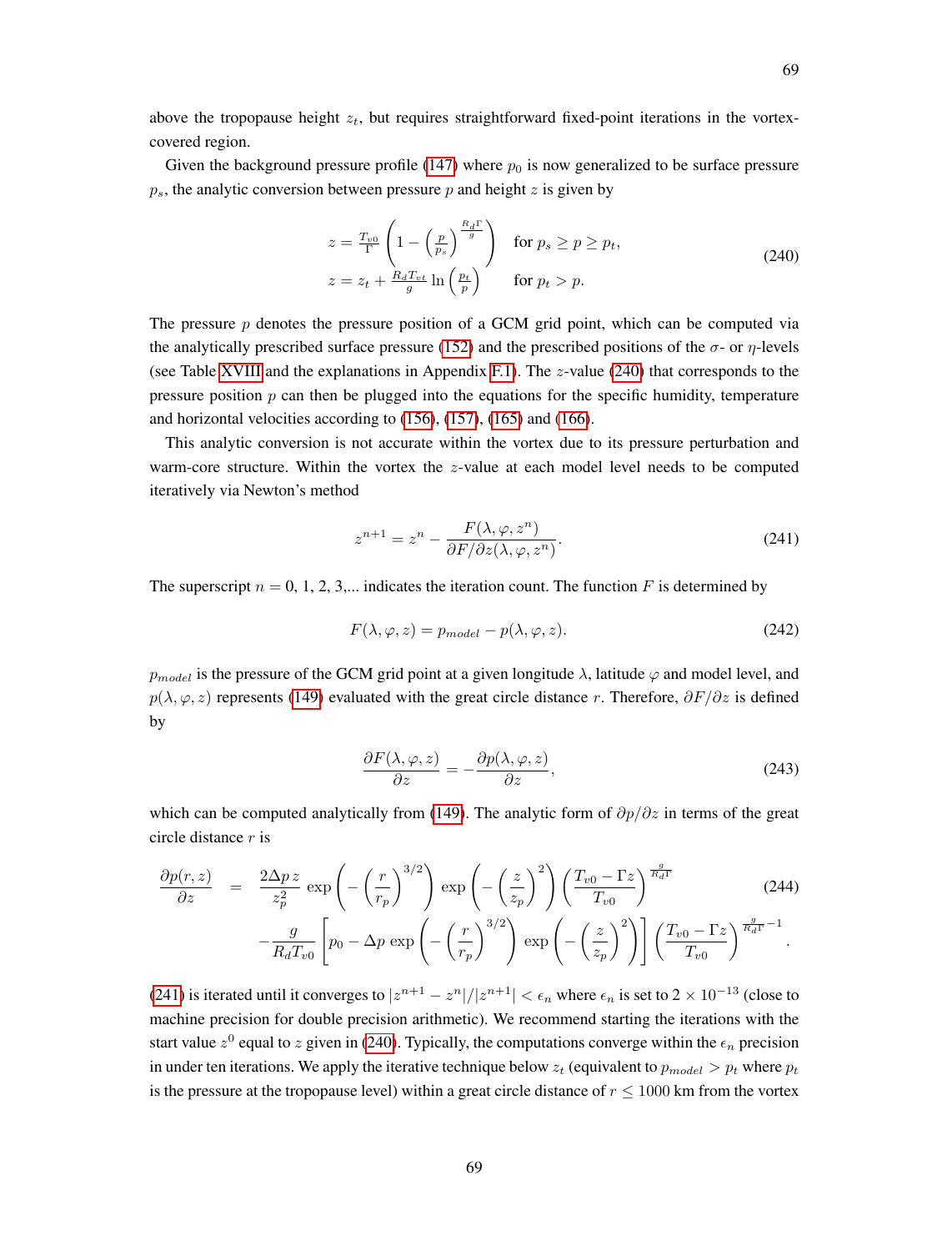center. It represents the distance at which the pressure [\(151\)](#page-49-5) and temperature [\(158\)](#page-50-2) perturbations become negligible.

## <span id="page-69-0"></span>F.5. Iterative Conversion from z to Pressure-Based  $\eta$  Levels (Test 4-x)

If models utilize a height-based vertical coordinate, the height position  $z$  needs to be translated into a pressure and thereby  $\eta$  position for the baroclinic wave experiments (Test 4-x). The initial conditions for the baroclinic instability are given in terms of pressure-based vertical coordinates with  $\eta = p/p_0$  with  $p_0 = 1000$  hPa. To find the corresponding  $\eta$  level for a given height z, we must implicitly solve a nonlinear equation relating  $\eta$  and z. Here we choose to use the iterative Newton fixed-point strategy as described before in Appendix [F.4,](#page-67-2) which is now given by

$$
\eta^{n+1} = \eta^n - \left[\frac{\partial F}{\partial \eta}(\lambda, \varphi, \eta^n)\right]^{-1} F(\lambda, \varphi, \eta^n),\tag{245}
$$

where  $n = 0, 1, 2, \ldots$  is the iteration count. The functions F and  $\partial F/\partial \eta$  are determined by

$$
F(\lambda, \varphi, \eta^n) = -gz + \Phi(\lambda, \varphi, \eta^n), \qquad (246)
$$

$$
\frac{\partial F}{\partial \eta}(\lambda, \varphi, \eta^n) = -\frac{R_d}{\eta^n} T(\lambda, \varphi, \eta^n). \tag{247}
$$

Here  $\Phi$  and T are given by [\(124\)](#page-38-2) and [\(120\)](#page-38-3), respectively. The starting value of  $\eta^0 = 10^{-7}$  is used for all Newton iterations, corresponding to a model top of about 100 km. If a higher model top is required, the value of  $\eta^0$  needs to be decreased. Convergence is deemed to have occurred if  $|\eta^{n+1} - \eta^{n}| \leq 10^{-14}$ , and usually takes about 10 iterations in most cases.

Once the  $\eta(\lambda, \varphi, z)$  position is determined via the iterative technique at the grid point location  $(\lambda, \varphi, z)$  the temperature can be evaluated according to [\(120\)](#page-38-3). The pressure p, density  $\rho$  and potential temperature  $\Theta$  at position  $(\lambda, \varphi, z)$  are then given by

$$
p(\lambda, \varphi, \eta) = \eta(\lambda, \varphi, z) p_0, \qquad (248)
$$

$$
\rho(\lambda, \varphi, \eta) = \frac{p(\lambda, \varphi, \eta)}{R_d T(\lambda, \varphi, \eta)},
$$
\n(249)

$$
\Theta(\lambda, \varphi, \eta) = T(\lambda, \varphi, \eta) \left( \frac{p_0}{p(\lambda, \varphi, \eta)} \right)^{\kappa}.
$$
 (250)

The formal initialization procedure for  $T$ ,  $\Theta$  and p is identical for both the dry and moist variants of the baroclinic wave. The main difference is that  $T$ ,  $\Theta$  and p are interpreted differently in the moist case since they then symbolize the virtual temperature  $T_v$ , virtual potential temperature  $\Theta_v$  and the pressure of the moist air. This leads to the density equation for moist air

$$
\rho(\lambda, \varphi, \eta) = \frac{p(\lambda, \varphi, \eta)}{R_d T_v(\lambda, \varphi, \eta)}.
$$
\n(251)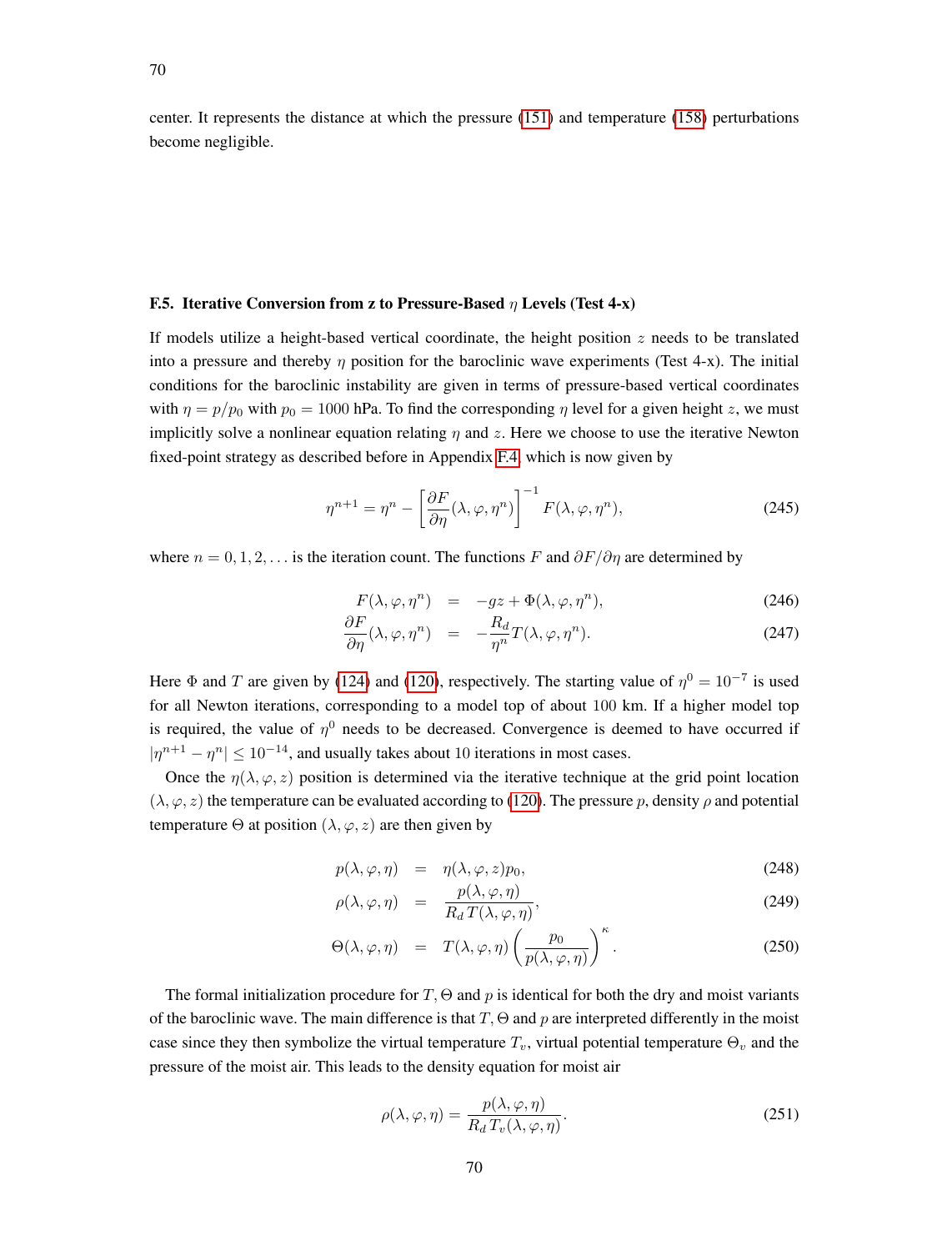#### <span id="page-70-0"></span>F.6. Iterative Conversion from  $\Theta$  to Pressure-Based  $\eta$  Levels (Test 4-x)

If isentropic levels are utilized the same fixed-point iteration strategy

$$
\eta^{n+1} = \eta^n - \left[\frac{\partial F}{\partial \eta}(\lambda, \varphi, \eta^n)\right]^{-1} F(\lambda, \varphi, \eta^n),\tag{252}
$$

can be employed where  $n = 0, 1, 2, \ldots$  is the iteration count. The function F is defined by

$$
F(\lambda, \varphi, \eta^n) = -\Theta + (\eta^n)^{-\kappa} T(\lambda, \varphi, \eta^n). \tag{253}
$$

For  $\partial F/\partial n$  it follows

$$
\frac{\partial F}{\partial \eta}(\lambda, \varphi, \eta^n) = V(\eta^n) - \frac{3 \pi u_0}{4 R_d (\eta^n)^{\kappa}} \cos^{\frac{1}{2}} \eta_v^n \left\{ \frac{3 \pi}{2} u_0 \eta^n A \sin^2 \eta_v^n \cos^{\frac{1}{2}} \eta_v^n - \right\}
$$
\n
$$
\left( 2A u_0 \cos^{\frac{3}{2}} \eta_v^n + Ba \Omega \right) \left( (1 - \kappa) \sin \eta_v^n + \frac{\pi \eta^n}{4 \cos \eta_v^n} (2 - 3 \sin^2 \eta_v^n) \right) \right\}
$$
\n(254)

with  $A = \left(-2\sin^6 \varphi \left(\cos^2 \varphi + \frac{1}{3}\right) + \frac{10}{63}\right), B = \left(\frac{8}{5}\cos^3 \varphi \left(\sin^2 \varphi + \frac{2}{3}\right) - \frac{\pi}{4}\right)$  and  $\eta_v^n = \left(\left(\eta^n - \frac{1}{3}\right)\right)$  $\eta_0$ )  $\pi/2$ ). *V* symbolizes the vertical derivative of the horizontal-mean potential temperature  $\langle \Theta(\eta) \rangle = \eta^{-\kappa} \langle T(\eta) \rangle$ . It is given by

$$
V(\eta^n) = T_0 \left(\frac{R_d \Gamma}{g} - \kappa\right) (\eta^n)^{\left(\frac{R_d \Gamma}{g} - \kappa - 1\right)} \qquad \text{(for } \eta_s \ge \eta^n \ge \eta_t\text{)}
$$
(255)  

$$
V(\eta^n) = T_0 \left(\frac{R_d \Gamma}{g} - \kappa\right) (\eta^n)^{\left(\frac{R_d \Gamma}{g} - \kappa - 1\right)} - \frac{\Delta T}{(\eta^n)^{(\kappa + 1)}} (\eta_t - \eta^n)^4 \left(\kappa \eta_t + \eta^n (5 - \kappa)\right)
$$
(256)

The starting value of  $\eta^0 = 10^{-7}$  is used for all Newton iterations, corresponding to a model top of about 100 km. Convergence is deemed to have occurred if  $|\eta^{n+1} - \eta^{n}| \le 10^{-14}$ , and usually takes about 10 iterations in most cases.

## G. REQUIRED NETCDF OUTPUT FORMAT

As mentioned in section [0.4](#page-4-0) a fundamental requirement for the exchange of scientific data is the ability to precisely describe the physical quantities being represented. We require data in the 'Network Common Data Form' (netCDF) [\[1\]](#page-53-11) that adhere to the netCDF Climate and Forecast (CF) metadata convention (if possible to version 1.6 from Dec. 2011 [\[2\]](#page-53-12)). NetCDF files should have the file name extension ".nc". In particular, netCDF metadata need to be present. If models cannot adhere to the CF standards, we will work with these modeling groups before the DCMIP workshop and evaluate the application of 'NCO' (netCDF operator [\[36\]](#page-54-12)) tools to help make the output netCDF-CF compliant after the model execution.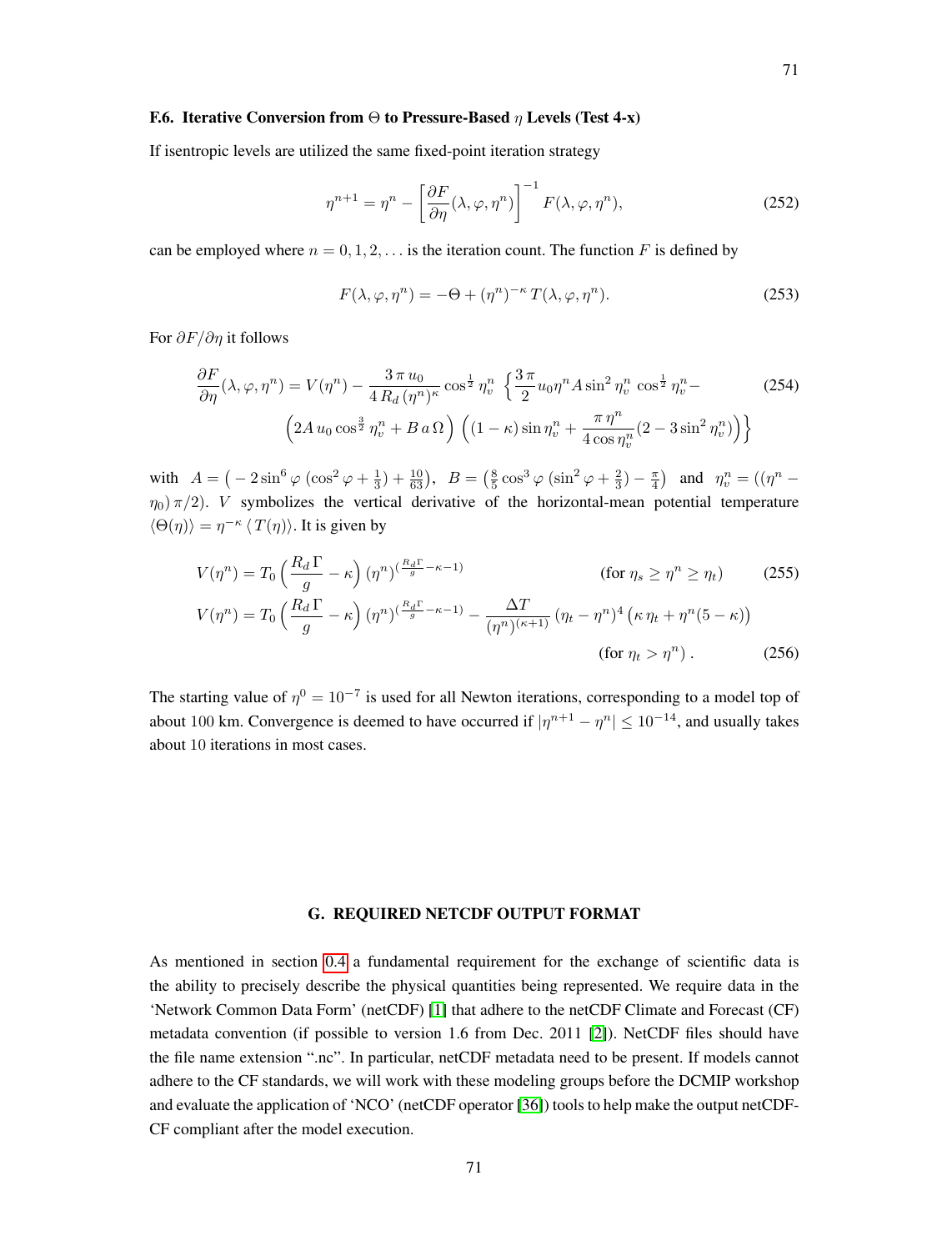# G.1. Global attributes

We ask for netCDF "global attributes" that make the output files self-describing and searchable by cyberinfrastructure tools. We ask for the inclusion of the global attributes

- model
- test\_case
- horizontal\_resolution
- levels
- grid
- native\_grid
- equation
- time\_frequency
- description

The entries "model, test case, horizontal resolution, levels, grid, native grid, equation" need to follow the file naming convention outlined in Tables [IV](#page-5-0) and [V.](#page-6-0) The "native<sub>-grid</sub>" attribute indicates the computational base grid that was used for the computations. An example is "cubed" for a cubedsphere model. The models will then be searchable on the DCMIP webpage according to their computational meshes. The "time frequency" attribute indicates the output frequency in seconds (s), hours (hr) or days (day), and needs be specified as e.g.

```
time frequency = "1hr"
time frequency = "6hr"time frequency = "day"time_frequency = "100s"
```
for the 1-hourly, 6-hourly, daily, or 100-second output. The last "100s" entry refers to the unscaled time in the non-rotating small-planet experiments 21, 22 and 31. However, the rotating small-planet experiments (411, 412, 413) with the scaled "daily" output need to be specified with the scaled time frequency attribute "day" to make the comparison to the unscaled experiment 410 simple. Other global attributes might also be present as shown in the example in section [G.3.](#page-72-0)

#### G.2. Coordinates, variable names, metadata

The standard netCDF variable names (here denoted as "acronyms"), the requested physical 'units' attribute, a suggested 'long name' and the standardized netCDF attribute 'standard name' are listed in Tables [XX](#page-72-1) and [XXI.](#page-72-2) The entry for the netCDF attribute 'long name' can be freely selected. However, if 'standard name' is present its value must come from the standard netCDF CF-compliant entries listed below. The 'units' and 'long name' attributes need to be part of the metadata of the netCDF output file. The 'standard name' might be added as an option. Remember that the case is significant in netCDF names, and that all variable listed in Tables [XX](#page-72-1) and [XXI](#page-72-2) are written with upper case letters, all others like the dimensions or coordinates are written with lower case letters.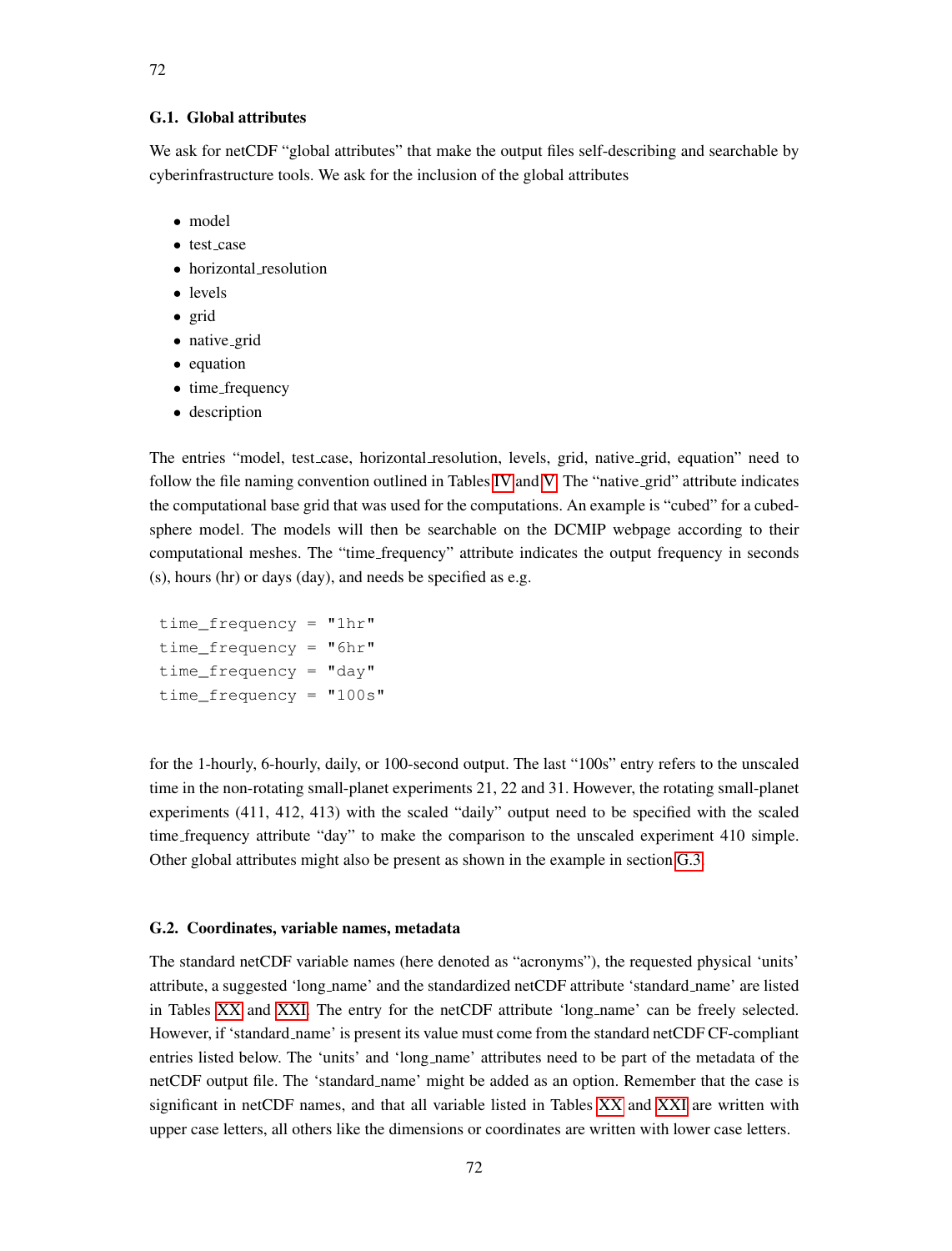<span id="page-72-1"></span>

| Symbol           | Acronym        | 'units'       | Suggested 'long_name'          | NetCDF 'standard_name'              |
|------------------|----------------|---------------|--------------------------------|-------------------------------------|
| $\lambda$        | lon            | degrees_east  | longitude                      | longitude                           |
| $\varphi$        | lat            | degrees_north | latitude                       | latitude                            |
| $p_s$            | <b>PS</b>      | Pa            | Surface pressure               | surface_air_pressure                |
| $\Phi_s$         | <b>PHIS</b>    | m2/m2         | Surface geopotential           | surface_geopotential                |
| $\boldsymbol{u}$ | U              | m/s           | Zonal wind                     | eastward_wind                       |
| $\boldsymbol{v}$ | V              | m/s           | Meridional wind                | northward_wind                      |
| w                | W              | m/s           | Vertical velocity              | upward_air_velocity                 |
| $\omega$         | <b>OMEGA</b>   | Pa/s          | Vertical pressure velocity     | lagrangian_tendency_of_air_pressure |
| $\boldsymbol{p}$ | P              | Pa            | Pressure                       | air_pressure                        |
| T                | T              | K             | Temperature                    | air_temperature                     |
| q                | Q              | kg/kg         | Specific humidity              | specific_humidity                   |
| $P_{ls}$         | PRECL          | m/s           | Large-scale precipitation rate | rainfall_rate                       |
| q1               | Q1             | kg/kg         | Tracer mixing ratio q1         |                                     |
| q2               | Q <sub>2</sub> | kg/kg         | Tracer mixing ratio q2         |                                     |
| q3               | Q3             | kg/kg         | Tracer mixing ratio q3         |                                     |
| q4               | Q4             | kg/kg         | Tracer mixing ratio q4         |                                     |
| q5               | Q5             | kg/kg         | Tracer mixing ratio q5         |                                     |

Table XX. List of symbols and corresponding netCDF attributes

Table XXI. Optional model variables: List of symbols and corresponding netCDF attributes

| Symbol         | Acronym          | 'units' | Suggested 'long_name'                 |
|----------------|------------------|---------|---------------------------------------|
| SST            | <b>SST</b>       | K       | Sea surface temperature               |
| $u_{850}$      | U850             | m/s     | Zonal wind at 850 hPa                 |
| $v_{850}$      | V850             | m/s     | Meridional wind at 850 hPa            |
| $w_{500}$      | W500             | m/s     | Vertical velocity at 500 hPa          |
| $w_{850}$      | W850             | m/s     | Vertical velocity at 850 hPa          |
| $\omega_{500}$ | OMEGA500         | Pa/s    | Vertical pressure velocity at 500 hPa |
| $\omega_{850}$ | OMEGA850         | Pa/s    | Vertical pressure velocity at 850 hPa |
| $T_{500}$      | T500             | K       | Temperature at 500 hPa                |
| $T_{850}$      | T850             | K       | Temperature at 850 hPa                |
| $Z_{500}$      | Z <sub>500</sub> | m       | Geopotential height at 500 hPa        |

## <span id="page-72-0"></span>G.3. Example: Selected entries of a netCDF file with latitude-longitude grid

An example of selected entries of an NCAR CAM-FV output file 'cam-fv.42.medium.L30' is shown below. The simulation was run at the medium resolution on a regular  $181 \times 360$  latitude-longitude grid with grid spacing  $1^{\circ} \times 1^{\circ}$  (including the poles) and 30 hybrid  $\eta$ -levels. Note that this output data set also lists the approximate (reference) pressure positions of the 30 full levels (lev) and 31 model interface levels (ilev) as well as the hybrid coefficients for the full (hyam, hybm) and half levels (hyai, hybi). The latter can be used in combination with the surface pressure to reconstruct the actual pressure at each grid point as explained in section [F.1](#page-63-0) (where hyam and hybm correspond to the coefficients  $A_k$  and  $B_k$  in [\(237\)](#page-67-0) and [\(238\)](#page-67-1)). The surface geopotential PHIS is provided as a 3D data set despite its time-independency. The time-dependent data sets PS, U, V, T and OMEGA (actual data not listed) contain 61 instantaneous 6-hourly snapshots between day 0 and 15. In addition, the NetCDF header also lists variables on the 850 hPa pressure surface.

Desirable output quantities are the time step 'mdt' used for the simulation (here it represents the physics time step 1800 s), and the 'gw' field. The latter contains the latitudinal area-based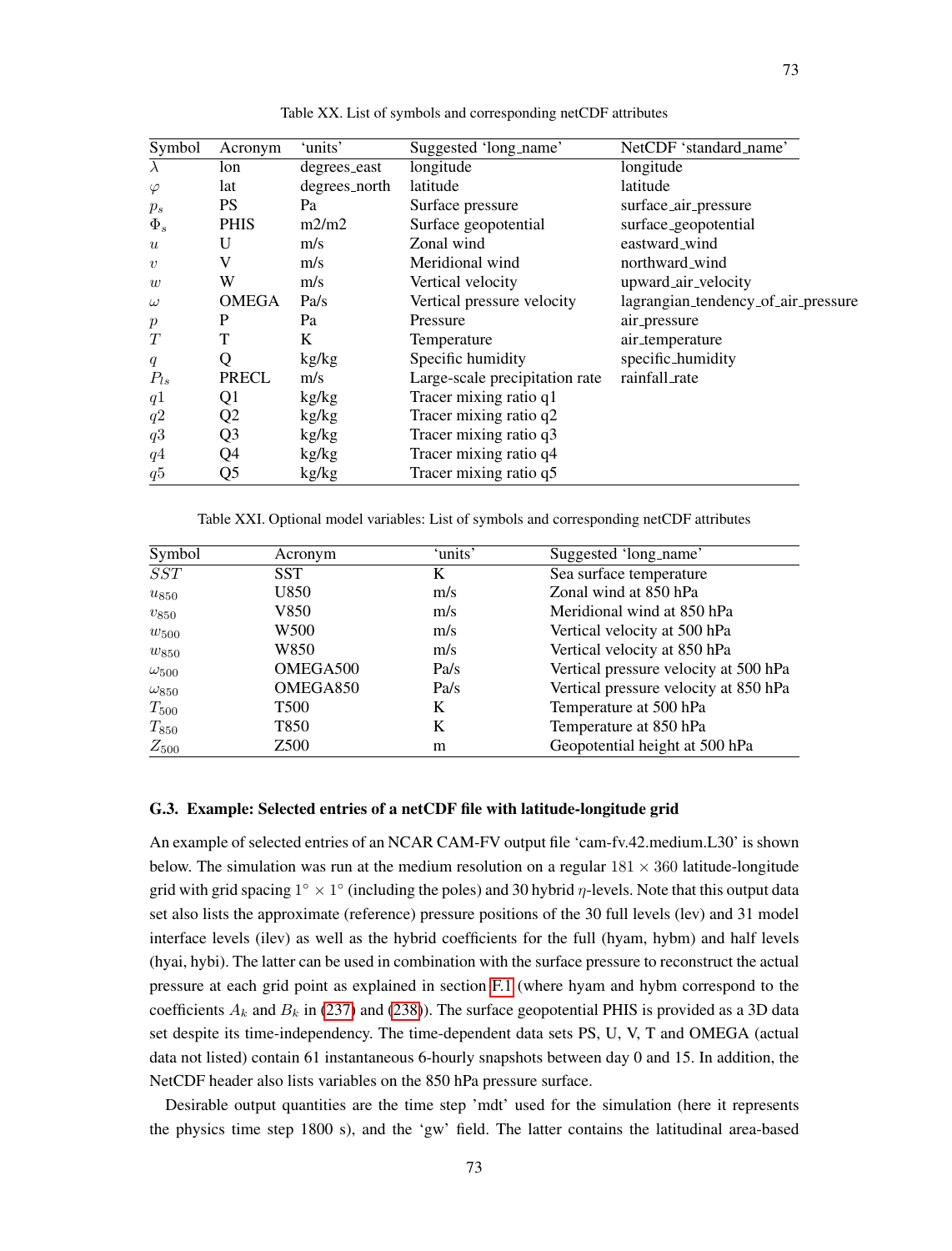("Gaussian") weights that need to be used for area-averages on the latitude-longitude grid. The sum of these 'gw' weights is 2.

Example of a NetCDF file (header and selected entries and data sets):

```
netcdf cam-fv.42.medium.L30.latlon.hydro.4th_order_div_damping.nc {
dimensions:
 lat = 181 ;
 lon = 360;
 lev = 30;
 ilev = 31;
 time = UNLIMITED ; // (61 currently)
variables:
 double P0 ;
   P0:long name = "reference pressure" ;
   P0:units = "Pa" ;
 double lat(lat) ;
   lat: long name = "latitude" ;
   lat:units = "degrees__north";
 double lon(lon) ;
   lon:long name = "longitude" ;
   lon: units = "degrees east" ;
 double lev(lev) ;
   lev:long_name = "hybrid level at midpoints(1000*(A+B))" ;
   lev:units = "level" ;
   lev:positive = "down" ;
   lev:standard_name = "atmosphere_hybrid_sigma_pressure_coordinate" ;
   lev:formula_terms = "a: hyam b: hybm p0: P0 ps: PS" ;
 double ilev(ilev) ;
    ilev:long_name = "hybrid level at interfaces (1000*(A+B))";
   ilev:units = "level" ;
   ilev:positive = "down" ;
    ilev:standard_name = "atmosphere_hybrid_sigma_pressure_coordinate" ;
    ilev:formula_terms = "a: hyai b: hybi p0: P0 ps: PS" ;
 double time(time) ;
   time:long_name = "time" ;
   time:units = "days since 2000-01-01 00:00:00";
   time:calendar = "noleap" ;
 double mdt ;
   mdt:long_name = "timestep" ;
   mdt:units = "s";
 double hyai(ilev) ;
   hyai:long_name = "hybrid A coefficient at layer interfaces" ;
 double hybi(ilev) ;
```

```
74
```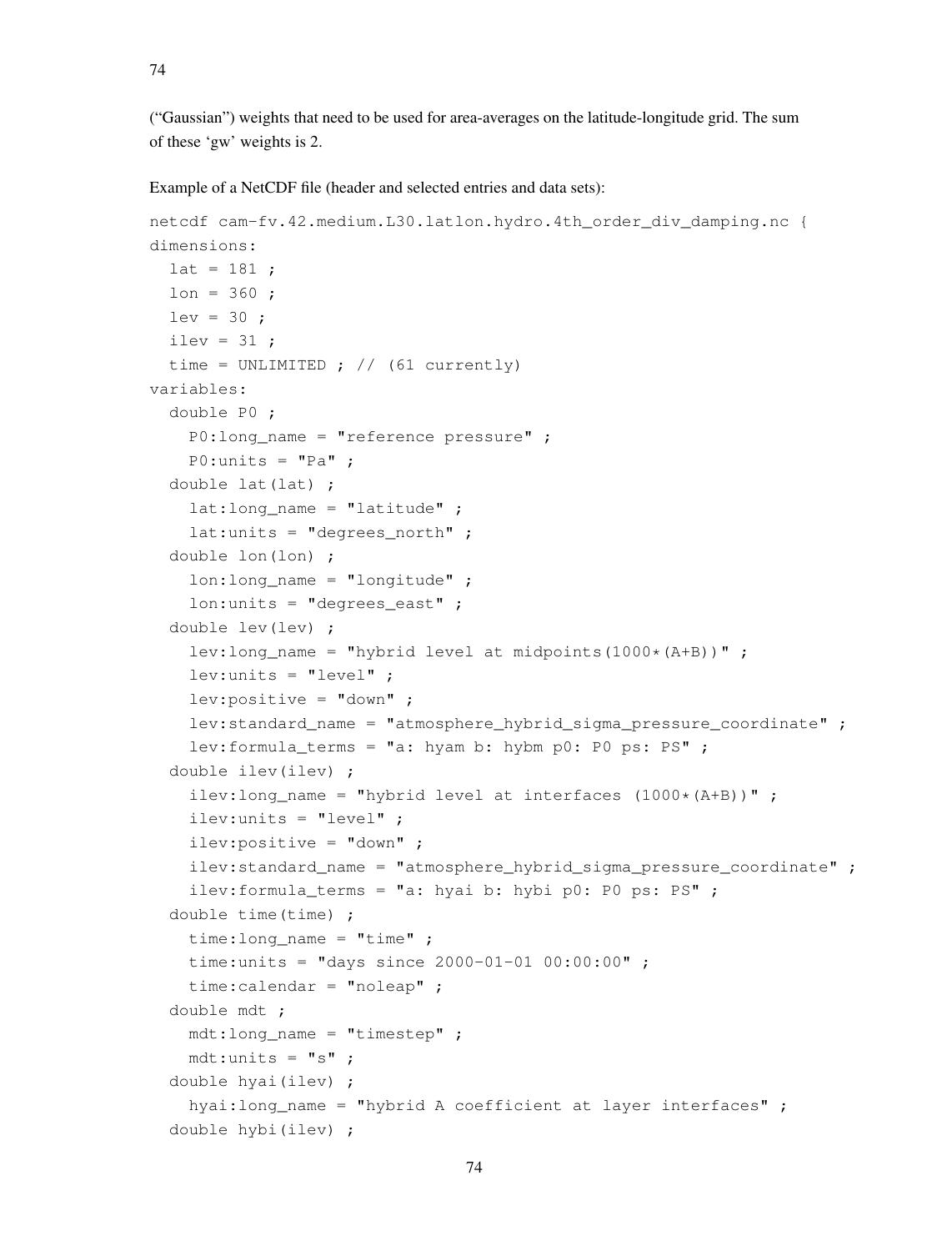```
hybi:long_name = "hybrid B coefficient at layer interfaces" ;
double hyam(lev) ;
  hyam: long name = "hybrid A coefficient at layer midpoints" ;
double hybm(lev) ;
  hybm: long name = "hybrid B coefficient at layer midpoints" ;
double gw(lat) ;
  gw:long_name = "gauss weights" ;
float PHIS(lat, lon) ;
 PHIS: units = m2/s2" ;
 PHIS: long name = "Surface geopotential" ;
float PS(time, lat, lon) ;
 PS:units = "Pa" ;
  PS: long name = "Surface pressure" ;
float PRECL(time, lat, lon) ;
   PRECL:units = "m/s";
   PRECL:long_name = "Large-scale precipitation rate" ;
float Q(time, lev, lat, lon) ;
   Q:units = "kq/kq";
   Q: long_name = "Specific humidity";
float T(time, lev, lat, lon) ;
  T:units = "K" ;
  T:long name = "Temperature" ;
float U(time, lev, lat, lon) ;
  U:units = ^{\mathsf{m}}/s" ;
  U:long name = "Zonal wind" ;
float V(time, lev, lat, lon) ;
 V:units = ^{\mathsf{w}}m/s" ;
 V:long name = "Meridional wind" ;
float OMEGA(time, lev, lat, lon) ;
  OMEGA:units = Pa/s";
  OMEGA:long_name = "Vertical pressure velocity" ;
float OMEGA850(time, lat, lon) ;
  OMEGA850:units = Pa/s";
  OMEGA850: long name = "Vertical pressure velocity at 850 hPa" ;
float T850(time, lat, lon) ;
  T850:units = "K";
  T850:long_name = "Temperature at 850 hPa" ;
float U850(time, lat, lon) ;
  U850:units = "m/s";
  U850:long_name = "Zonal wind at 850 hPa" ;
float V850(time, lat, lon) ;
 V850:units = "m/s";
 V850:long_name = "Meridional wind at 850 hPa" ;
```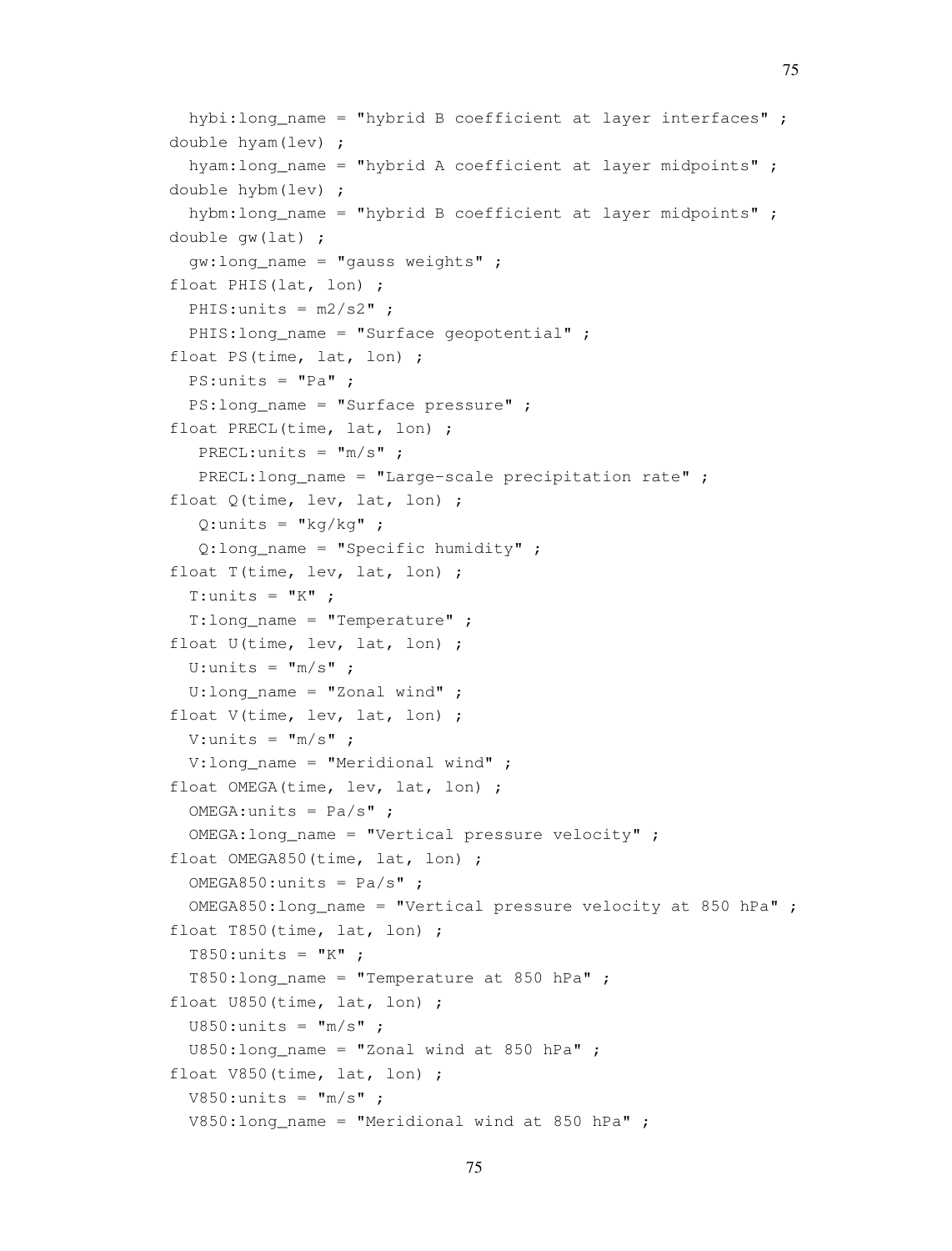```
// global attributes:
                :Conventions = "CF-1.0" ;
                : model = "cam-fv" ;
                :test_case = "42" ;
                : horizontal_resolution= "medium" ;
                : levels = "L30";
                :grid = "latlon" ;
                :native_grid = "latlon" ;
                :equation = "hydro";
                :time_frequency = "6hr";
                :description = "4th-oder divergence damping" ;
```
data:

 $PO = 100000;$ 

| lat | $= -90.0, -89.0, -88.0, -87.0, -86.0, -85.0, -84.0, -83.0,$ |          |              |           |          |                                                                                 |             |             |
|-----|-------------------------------------------------------------|----------|--------------|-----------|----------|---------------------------------------------------------------------------------|-------------|-------------|
|     |                                                             |          |              |           |          | $-82.0, -81.0, -80.0, -79.0, -78.0, -77.0, -76.0, -75.0,$                       |             |             |
|     |                                                             |          |              |           |          | $-74.0, -73.0, -72.0, -71.0, -70.0, -69.0, -68.0, -67.0,$                       |             |             |
|     |                                                             |          |              |           |          | $-66.0$ , $-65.0$ , $-64.0$ , $-63.0$ , $-62.0$ , $-61.0$ , $-60.0$ , $-59.0$ , |             |             |
|     |                                                             |          |              |           |          | $-58.0, -57.0, -56.0, -55.0, -54.0, -53.0, -52.0, -51.0,$                       |             |             |
|     |                                                             |          |              |           |          | $-50.0$ , $-49.0$ , $-48.0$ , $-47.0$ , $-46.0$ , $-45.0$ , $-44.0$ , $-43.0$ , |             |             |
|     |                                                             |          |              |           |          | $-42.0, -41.0, -40.0, -39.0, -38.0, -37.0, -36.0, -35.0,$                       |             |             |
|     |                                                             |          |              |           |          | $-34.0, -33.0, -32.0, -31.0, -30.0, -29.0, -28.0, -27.0,$                       |             |             |
|     |                                                             |          |              |           |          | $-26.0$ , $-25.0$ , $-24.0$ , $-23.0$ , $-22.0$ , $-21.0$ , $-20.0$ , $-19.0$ , |             |             |
|     |                                                             |          |              |           |          | $-18.0, -17.0, -16.0, -15.0, -14.0, -13.0, -12.0, -11.0,$                       |             |             |
|     | $-10.0,$                                                    |          |              |           |          | $-9.0$ , $-8.0$ , $-7.0$ , $-6.0$ , $-5.0$ , $-4.0$ , $-3.0$                    |             |             |
|     | $-2.0$ ,                                                    |          | $-1.0, 0.0,$ |           |          | 1.0, 2.0, 3.0, 4.0,                                                             |             | 5.0,        |
|     | 6.0,                                                        | 7.0,     |              | 8.0, 9.0, | 10.0,    |                                                                                 | 11.0, 12.0, | 13.0,       |
|     | $14.0$ ,                                                    | 15.0,    | 16.0,        | $17.0$ ,  | $18.0$ , |                                                                                 | 19.0, 20.0, | 21.0,       |
|     | 22.0,                                                       | 23.0,    | $24.0$ ,     | $25.0$ ,  | 26.0,    |                                                                                 | 27.0, 28.0, | 29.0,       |
|     | $30.0$ ,                                                    | 31.0,    | 32.0,        | 33.0,     | 34.0,    | 35.0,                                                                           | $36.0$ ,    | 37.0,       |
|     | 38.0,                                                       | 39.0,    | 40.0,        | 41.0,     | 42.0,    | 43.0,                                                                           | $44.0$ ,    | 45.0,       |
|     | 46.0,                                                       | 47.0,    | 48.0,        | 49.0,     | 50.0,    | 51.0,                                                                           | 52.0,       | 53.0,       |
|     | $54.0$ ,                                                    | 55.0,    | 56.0,        | 57.0,     | 58.0,    | 59.0,                                                                           | 60.0,       | 61.0,       |
|     | 62.0,                                                       | 63.0,    | 64.0,        | 65.0,     | 66.0,    | 67.0,                                                                           | 68.0,       | 69.0,       |
|     | $70.0$ ,                                                    | $71.0$ , | 72.0,        | 73.0.     | 74.0,    | 75.0,                                                                           | $76.0$ ,    | 77.0,       |
|     | 78.0,                                                       | 79.0.    | 80.0,        | 81.0,     | 82.0,    | 83.0,                                                                           |             | 84.0, 85.0, |
|     | 86.0,                                                       | 87.0,    | 88.0,        | 89.0,     | 90.0;    |                                                                                 |             |             |

 $lon = 0., 1., 2., 3., 4., 5., 6., 7., 8., 9.,$ 10., 11., 12., 13., 14., 15., 16., 17., 18., 19.,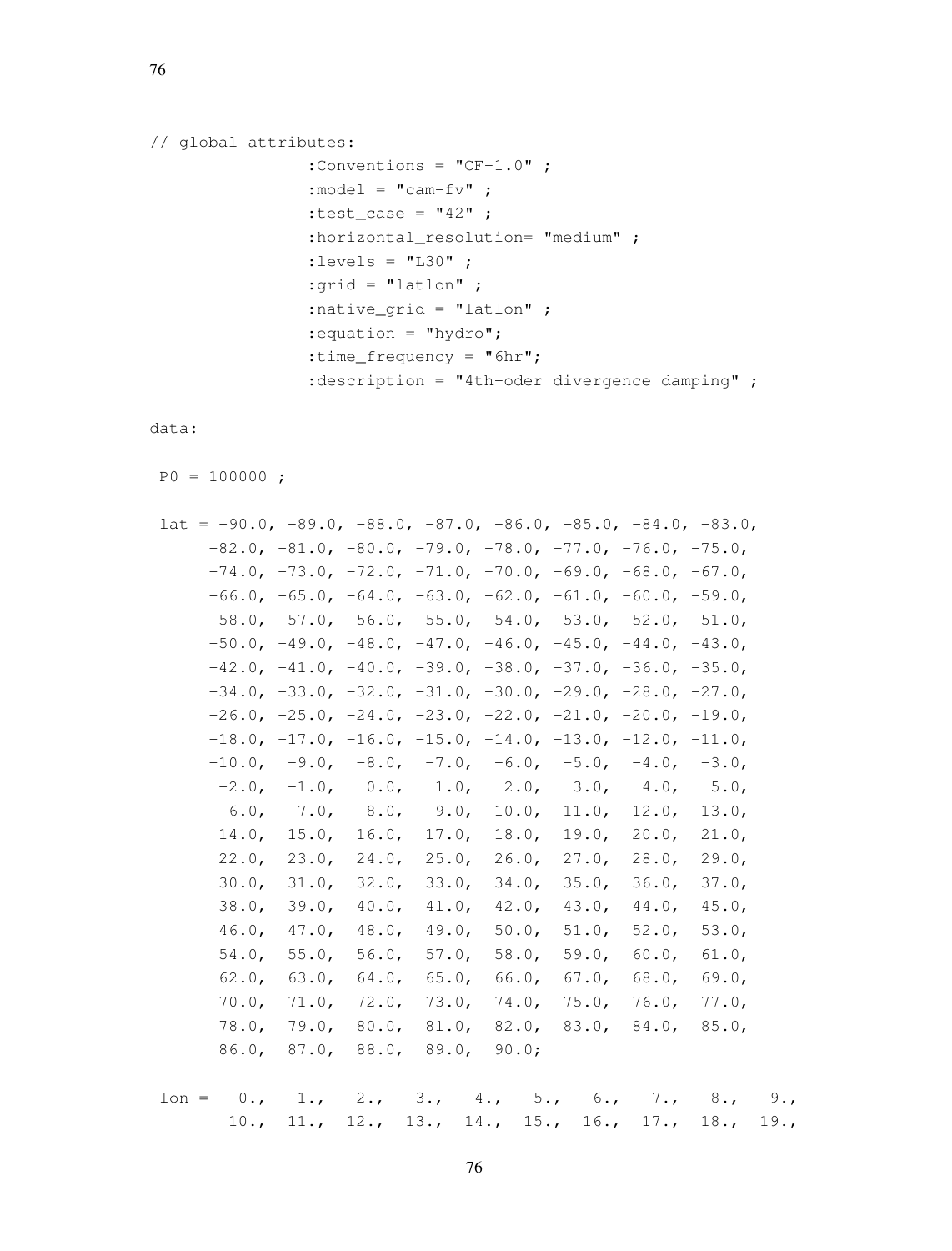| 20.7    | 21.   | 22.                                                         | 23.               | 24.         | 25.                     | 26.      | 27.               | 28.7        | 29.7 |
|---------|-------|-------------------------------------------------------------|-------------------|-------------|-------------------------|----------|-------------------|-------------|------|
| 30.7    | 31.7  | 32.7                                                        | 33.7              | 34.7        | 35.                     | 36.7     | 37.7              | 38.7        | 39.7 |
| 40.7    | 41.7  | 42.7                                                        | 43.7              |             | 44., 45.,               | $46.$ ,  | 47.               | 48.7        | 49.7 |
| 50.     | 51.   | 52.                                                         | 53.               |             | 54., 55.,               | 56.      | 57.               | 58.         | 59.7 |
| $60.$ , | 61.   | 62.                                                         | 63.               | 64.         | 65.                     | 66.      | $67.$ ,           | 68.         | 69.  |
| 70.     | 71.   | 72.                                                         | 73.               | 74.         | 75.                     | 76.      | 77.               | 78.         | 79.7 |
| 80.7    | 81.   | 82.                                                         | 83.               | 84.         | 85.                     | 86.      | 87.               | 88.         | 89.7 |
| 90.7    | 91.   | 92.                                                         | 93.               | 94.         | 95.                     | 96.      | 97.               | 98.         | 99.7 |
| 100.    | 101.  | 102.                                                        | 103.              | 104.        | 105.                    | 106.     | 107.              | 108.        | 109. |
| 110.    | 111.  | 112.                                                        | 113.              | $114.$ ,    | 115.                    | 116.     | 117.              | 118.        | 119. |
| 120.    | 121.  | 122.                                                        | 123.              | 124.        | 125.                    | 126.     | 127.              | 128.        | 129. |
| 130.7   | 131.  | 132.7                                                       | 133.              | 134.7       | 135.                    | 136.     | 137.              | 138.        | 139. |
| 140.    | 141.  | 142.                                                        | 143.              | 144.        | 145.                    | 146.     | 147.              | 148.        | 149. |
| 150.    | 151.  | 152.                                                        | 153.              | 154.        | 155.                    | 156.     | 157.              | 158.        | 159. |
| 160.    | 161.  | 162.                                                        | 163.              | 164.        | 165.                    | $166.$ , | 167.              | 168.        | 169. |
| 170.    | 171.  | 172.                                                        | 173.              | 174.        | 175.                    | 176.     | 177.              | 178.        | 179. |
| 180.    | 181.  | 182.                                                        | 183.              | 184.        | 185.                    | 186.     | 187.              | 188.        | 189. |
| 190.    | 191.  | 192.7                                                       | 193.              | 194.        | 195.                    | 196.     | 197.              | 198.        | 199. |
| 200.    | 201.  | 202.                                                        | 203.              | 204.        | 205.                    | 206.     | 207.              | 208.        | 209. |
| 210.    | 211.  | 212.                                                        | 213.              | 214.        | 215.                    | 216.     | 217.              | 218.        | 219. |
| 220.    | 221.  | 222.                                                        | 223.              | 224.        | 225.                    | 226.     | 227.              | 228.        | 229. |
| 230.7   | 231.  | 232.                                                        | 233.              | 234.        | 235.                    | 236.     | 237.              | 238.        | 239. |
| 240.    | 241.  |                                                             |                   |             | 242., 243., 244., 245., | 246.     | 247.              | 248.        | 249. |
| 250.    | 251.  |                                                             |                   |             | 252., 253., 254., 255., |          | 256., 257., 258., |             | 259. |
| 260.    | 261.  |                                                             | 262., 263., 264., |             | 265.                    | 266.     |                   | 267., 268., | 269. |
| 270.    | 271.  |                                                             | 272., 273., 274., |             | 275.                    | 276.     | 277.              | 278.        | 279. |
| 280.    |       | 281., 282.,                                                 |                   | 283., 284., | 285.                    | 286.     | 287., 288.,       |             | 289. |
| 290.7   | 291.  | 292., 293.,                                                 |                   | 294.        | 295.                    | 296.     | 297., 298.,       |             | 299. |
| 300.    | 301.  |                                                             | 302., 303.,       | 304.        | 305.                    | 306.     | 307.7             | 308.        | 309. |
| 310.    | 311.  | 312.                                                        | 313.              | 314.        | 315.                    | 316.     | 317.              | 318.        | 319. |
| 320.7   | 321.  | 322.                                                        | 323.              | 324.        | 325.                    | 326.     | 327.              | 328.        | 329. |
| 330.    | 331.7 | 332.                                                        | 333.              | 334.        | 335.                    | 336.     | 337.              | 338.        | 339. |
| 340.    | 341.  | 342.                                                        | 343.              | 344.        | 345.                    | 346.     | 347.              | 348.        | 349. |
|         |       | 350., 351., 352., 353., 354., 355., 356., 357., 358., 359.; |                   |             |                         |          |                   |             |      |
|         |       |                                                             |                   |             |                         |          |                   |             |      |

gw = 0.3807694E-04, 0.3045981E-03, 0.6091034E-03, 0.9134232E-03, 0.1217465E-02, 0.1521135E-02, 0.1824343E-02, 0.2126994E-02, 0.2428998E-02, 0.2730262E-02, 0.3030694E-02, 0.3330203E-02, 0.3628698E-02, 0.3926087E-02, 0.4222280E-02, 0.4517187E-02, 0.4810718E-02, 0.5102784E-02, 0.5393296E-02, 0.5682164E-02, 0.5969302E-02, 0.6254621E-02, 0.6538035E-02, 0.6819458E-02, 0.7098804E-02, 0.7375987E-02, 0.7650923E-02, 0.7923528E-02, 0.8193721E-02, 0.8461417E-02, 0.8726535E-02, 0.8988996E-02,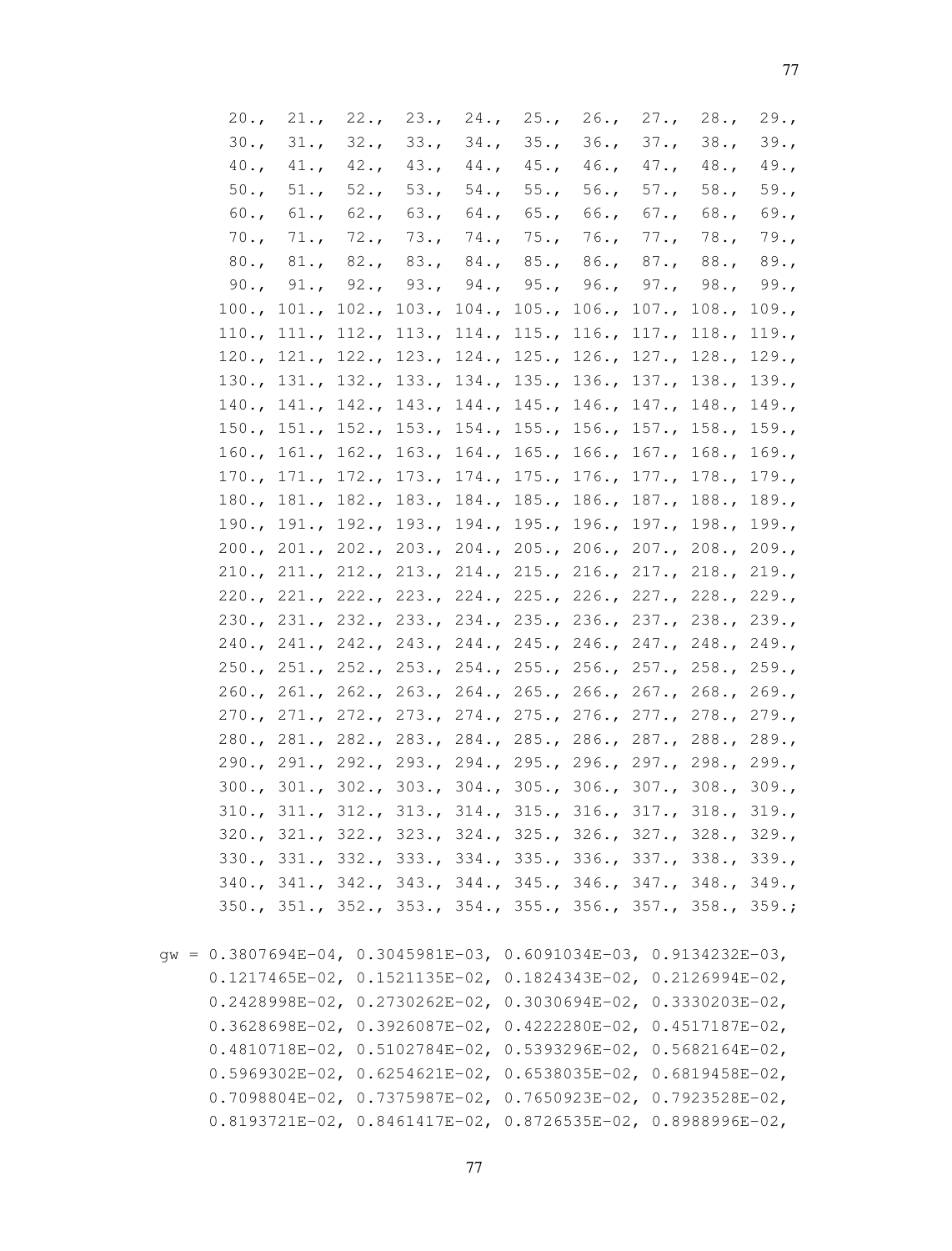| $0.9248719E-02$ ,   | $0.9505624E-02$ ,                                                       | $0.9759633E-02$     | $0.1001067E-01$ ,   |
|---------------------|-------------------------------------------------------------------------|---------------------|---------------------|
| $0.1025866E-01$ ,   | $0.1050352E-01$                                                         | $0.1074518E-01$ ,   | $0.1098357E-01$ ,   |
| $0.1121862E-01$ ,   | $0.1145024E-01$ ,                                                       | $0.1167838E - 01,$  | $0.1190297E-01$     |
| $0.1212392E-01$ ,   | $0.1234118E - 01,$                                                      | $0.1255469E - 01$ , | $0.1276437E - 01$ , |
| $0.1297016E-01$ ,   | $0.1317200E-01$ ,                                                       | $0.1336983E-01$ ,   | $0.1356358E - 01$   |
| $0.1375321E-01,$    | $0.1393864E-01,$                                                        | $0.1411983E-01$ ,   | $0.1429672E-01$ ,   |
| $0.1446925E-01$ ,   | $0.1463738E - 01,$                                                      | $0.1480104E-01,$    | $0.1496020E-01,$    |
| $0.1511480E-01$ ,   | $0.1526480E - 01$ ,                                                     | $0.1541015E-01,$    | $0.1555080E - 01$ , |
| $0.1568672E - 01$ , | $0.1581785E-01,$                                                        | $0.1594417E-01,$    | $0.1606564E-01,$    |
| $0.1618221E-01$ ,   | $0.1629385E-01$ ,                                                       | $0.1640052E-01$ ,   | $0.1650220E-01$ ,   |
| $0.1659886E - 01,$  | $0.1669045E-01,$                                                        | $0.1677697E-01,$    | $0.1685837E-01,$    |
| $0.1693464E - 01$ , | $0.1700575E-01$ ,                                                       | $0.1707168E - 01,$  | $0.1713241E-01,$    |
| $0.1718792E-01$ ,   | $0.1723819E-01$                                                         | $0.1728322E-01,$    | $0.1732298E-01$ ,   |
| $0.1735746E-01$ ,   | $0.1738666E - 01$ ,                                                     | $0.1741056E-01$ ,   | $0.1742915E-01,$    |
| $0.1744244E - 01,$  | $0.1745041E-01,$                                                        | $0.1745307E-01,$    | $0.1745041E-01,$    |
| $0.1744244E - 01,$  | $0.1742915E-01,$                                                        | $0.1741056E-01$ ,   | $0.1738666E - 01,$  |
| $0.1735746E - 01,$  | $0.1732298E - 01$ ,                                                     | $0.1728322E - 01,$  | $0.1723819E-01,$    |
| $0.1718792E-01$ ,   | $0.1713241E-01$ ,                                                       | 0.1707168E-01,      | $0.1700575E - 01$ , |
| $0.1693464E - 01$ , | $0.1685837E - 01,$                                                      | $0.1677697E - 01$ , | $0.1669045E-01$ ,   |
| $0.1659886E-01$ ,   | $0.1650220E-01$                                                         | $0.1640052E-01,$    | $0.1629385E-01$ ,   |
| $0.1618221E-01,$    | $0.1606564E-01,$                                                        | $0.1594417E-01,$    | $0.1581785E-01$ ,   |
| $0.1568672E-01$ ,   | $0.1555080E-01$                                                         | $0.1541015E-01,$    | $0.1526480E-01$ ,   |
| $0.1511480E-01,$    | $0.1496020E-01$                                                         | $0.1480104E-01,$    | $0.1463738E - 01,$  |
| $0.1446925E-01$ ,   | $0.1429672E-01$                                                         | $0.1411983E-01,$    | $0.1393864E-01,$    |
| $0.1375321E - 01$ , | $0.1356358E - 01,$                                                      | $0.1336983E-01$ ,   | $0.1317200E-01,$    |
| $0.1297016E-01$ ,   | $0.1276437E - 01,$                                                      | $0.1255469E-01$ ,   | $0.1234118E-01$ ,   |
| $0.1212392E-01$ ,   | $0.1190297E-01,$                                                        | $0.1167838E - 01$ , | $0.1145024E-01$ ,   |
| $0.1121862E-01,$    | $0.1098357E-01$ ,                                                       | $0.1074518E - 01$ , | $0.1050352E-01$ ,   |
| $0.1025866E-01$ ,   | $0.1001067E-01,$                                                        | $0.9759633E-02$ ,   | $0.9505624E-02$     |
| $0.9248719E-02,$    | $0.8988996E-02$                                                         | $0.8726535E-02$     | $0.8461417E-02$ ,   |
|                     | 0.8193721E-02, 0.7923528E-02, 0.7650923E-02, 0.7375987E-02,             |                     |                     |
|                     | $0.7098804E-02$ , $0.6819458E-02$ , $0.6538035E-02$ , $0.6254621E-02$ , |                     |                     |
|                     | $0.5969302E-02$ , $0.5682164E-02$ , $0.5393296E-02$ , $0.5102784E-02$ , |                     |                     |
|                     | $0.4810718E-02$ , $0.4517187E-02$ , $0.4222280E-02$ , $0.3926087E-02$ , |                     |                     |
|                     | $0.3628698E-02$ , $0.3330203E-02$ , $0.3030694E-02$ , $0.2730262E-02$ , |                     |                     |
|                     | $0.2428998E-02$ , $0.2126994E-02$ , $0.1824343E-02$ , $0.1521135E-02$ , |                     |                     |
|                     | $0.1217465E-02$ , $0.9134232E-03$ , $0.6091034E-03$ , $0.3045981E-03$ , |                     |                     |
| $0.3807694E - 04;$  |                                                                         |                     |                     |
|                     |                                                                         |                     |                     |

lev = 3.64346569404006, 7.59481964632869, 14.3566322512925, 24.6122200042009, 38.2682997733355, 54.5954797416925, 72.0124505460262, 87.8212302923203, 103.317126631737, 121.547240763903, 142.994038760662, 168.225079774857, 197.908086702227, 232.828618958592, 273.910816758871,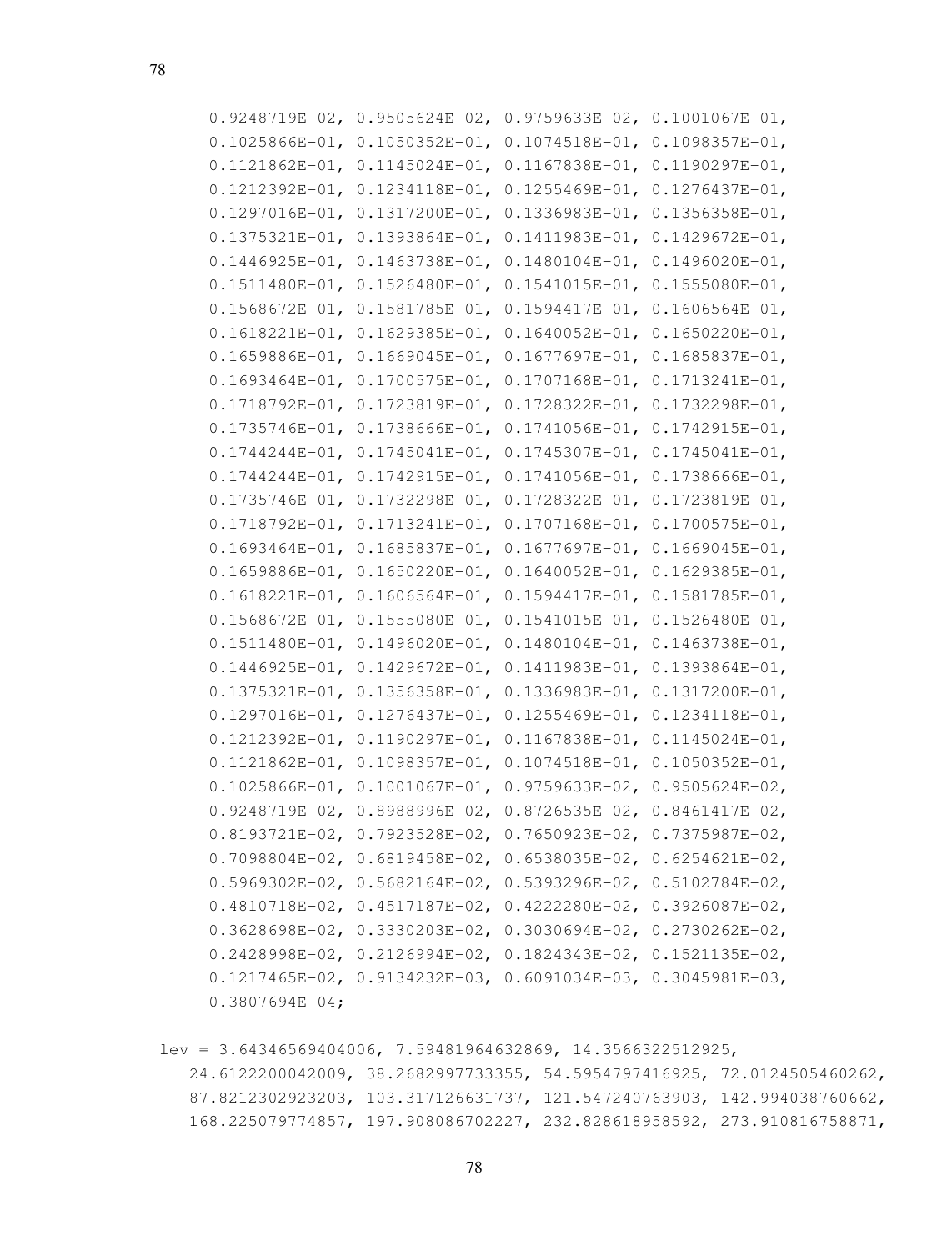- ilev = 2.25523952394724, 5.03169186413288, 10.1579474285245, 18.5553170740604, 30.6691229343414, 45.8674766123295, 63.3234828710556, 80.7014182209969, 94.9410423636436, 111.69321089983, 131.401270627975, 154.586806893349, 181.863352656364, 213.952820748091, 251.704417169094, 296.117216348648, 348.366588354111, 409.83521938324, 482.149928808212, 567.22442060709, 652.332969009877, 730.445891618728, 796.363070607185, 845.353666692973, 873.715866357088, 900.324631482363, 924.964462406933, 947.432334534824, 967.538624536246, 985.112190246582, 1000 ;
- hyai = 0.00225523952394724, 0.00503169186413288, 0.0101579474285245, 0.0185553170740604, 0.0306691229343414, 0.0458674766123295, 0.0633234828710556, 0.0807014182209969, 0.0949410423636436, 0.11169321089983, 0.131401270627975, 0.154586806893349, 0.181863352656364, 0.17459799349308, 0.166050657629967, 0.155995160341263, 0.14416541159153, 0.130248308181763, 0.113875567913055, 0.0946138575673103, 0.0753444507718086, 0.0576589405536652, 0.0427346378564835, 0.0316426791250706, 0.0252212174236774, 0.0191967375576496, 0.0136180268600583, 0.00853108894079924, 0.00397881818935275, 0, 0 ;
- hybi = 0, 0, 0, 0, 0, 0, 0, 0, 0, 0, 0, 0, 0, 0.0393548272550106, 0.0856537595391273, 0.140122056007385, 0.204201176762581, 0.279586911201477, 0.368274360895157, 0.47261056303978, 0.576988518238068, 0.672786951065063, 0.753628432750702, 0.813710987567902, 0.848494648933411, 0.881127893924713, 0.911346435546875, 0.938901245594025, 0.963559806346893, 0.985112190246582, 1 ;
- hyam = 0.00364346569404006, 0.00759481964632869, 0.0143566322512925, 0.0246122200042009, 0.0382682997733355, 0.0545954797416925, 0.0720124505460262, 0.0878212302923203, 0.103317126631737, 0.121547240763903, 0.142994038760662, 0.168225079774857, 0.178230673074722, 0.170324325561523, 0.161022908985615, 0.150080285966396, 0.137206859886646, 0.122061938047409, 0.104244712740183, 0.0849791541695595, 0.0665016956627369, 0.0501967892050743, 0.037188658490777, 0.028431948274374, 0.0222089774906635, 0.016407382208854, 0.0110745579004288, 0.00625495356507599, 0.00198940909467638, 0 ;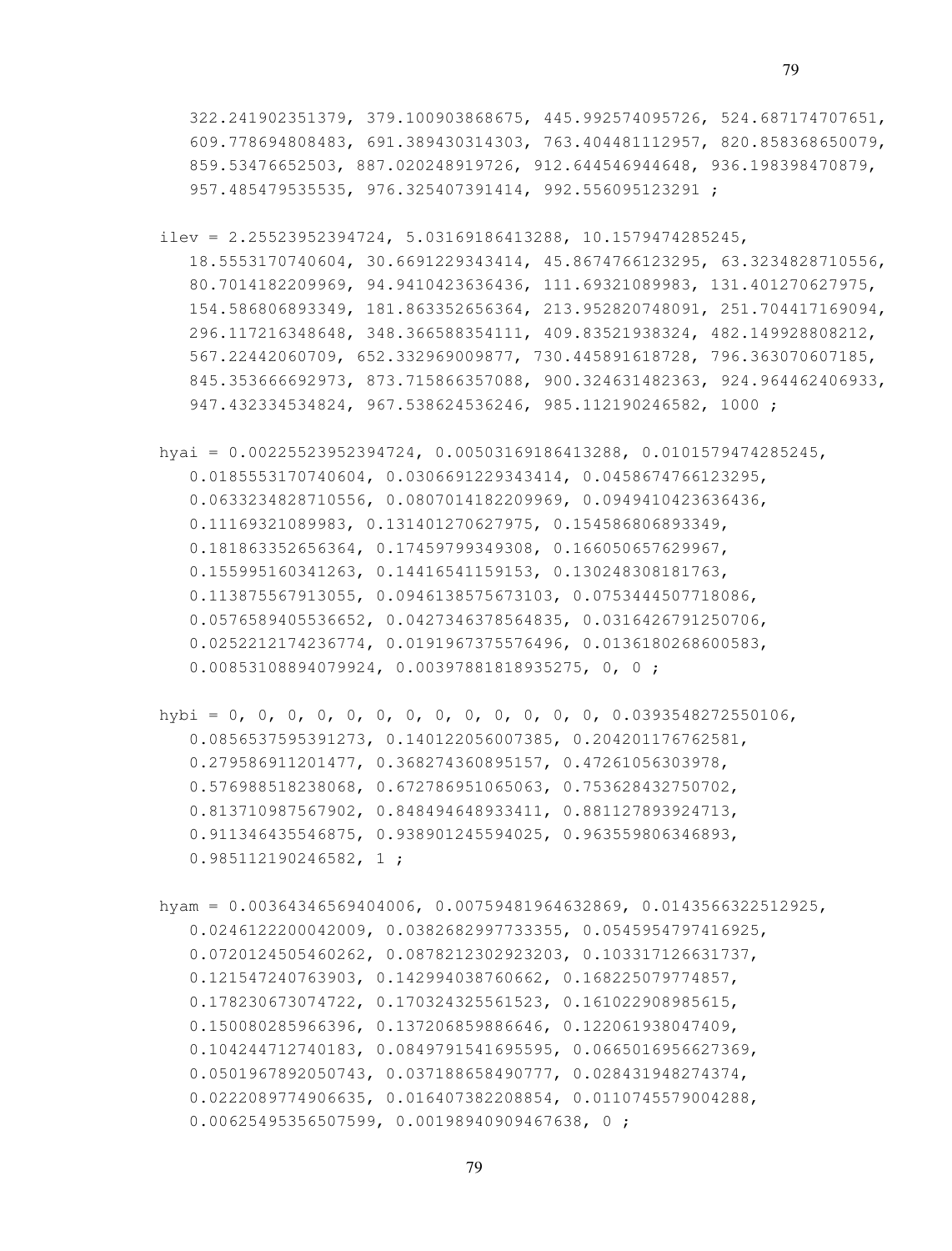```
hybm = 0, 0, 0, 0, 0, 0, 0, 0, 0, 0, 0, 0, 0.0196774136275053,
   0.062504293397069, 0.112887907773256, 0.172161616384983,
   0.241894043982029, 0.323930636048317, 0.420442461967468,
   0.524799540638924, 0.624887734651566, 0.713207691907883,
   0.783669710159302, 0.831102818250656, 0.864811271429062,
   0.896237164735794, 0.92512384057045, 0.951230525970459,
   0.974335998296738, 0.992556095123291 ;
time = 0, 0.25, 0.5, 0.75, 1, 1.25, 1.5, 1.75, 2, 2.25,
   2.5, 2.75, 3, 3.25, 3.5, 3.75, 4, 4.25, 4.5, 4.75,
   5, 5.25, 5.5, 5.75, 6, 6.25, 6.5, 6.75, 7, 7.25,
   7.5, 7.75, 8, 8.25, 8.5, 8.75, 9, 9.25, 9.5, 9.75,
   10, 10.25, 10.5, 10.75, 11, 11.25, 11.5, 11.75, 12, 12.25,
   12.5, 12.75, 13, 13.25, 13.5, 13.75, 14, 14.25, 14.5, 14.75,
   15 ;
mdt = 1800;
}
```
Note that the notation of the variables uses the NetCDF-specific order of the dimensions (time,lev,lat,lon). We ask for output data (like U, V, T, PS, etc.) with single precision (float) accuracy using 4 bytes per datum. This uses the storage space more economically than double-precision (double) data.

## G.4. Dimensions & metadata & time stamp

The NetCDF file must contain information about the grid and time dimensions. For a regular latitude-longitude grid (either as the native computational grid or as the result of interpolations) the dimensions need to utilize the keywords (see also the in section [G.3\)](#page-72-0)

```
dimensions:
 lat = 181;
 lon = 360 ;
 lev = 30;
 ilev = 31;
 time = UNLIMITED ; // (61 currently)
```
where "lat" and "lon" denote the number of latitudes and longitudes, "lev" and "ilev" symbolize the number of full model levels and interface levels, and 'time' denotes the number of time snapshots. These keywords for the dimensions are also used to define the size of the coordinate arrays like

```
double lat(lat) ;
 lat:long_name = "latitude";
  lat:units = "degrees__north";
```
80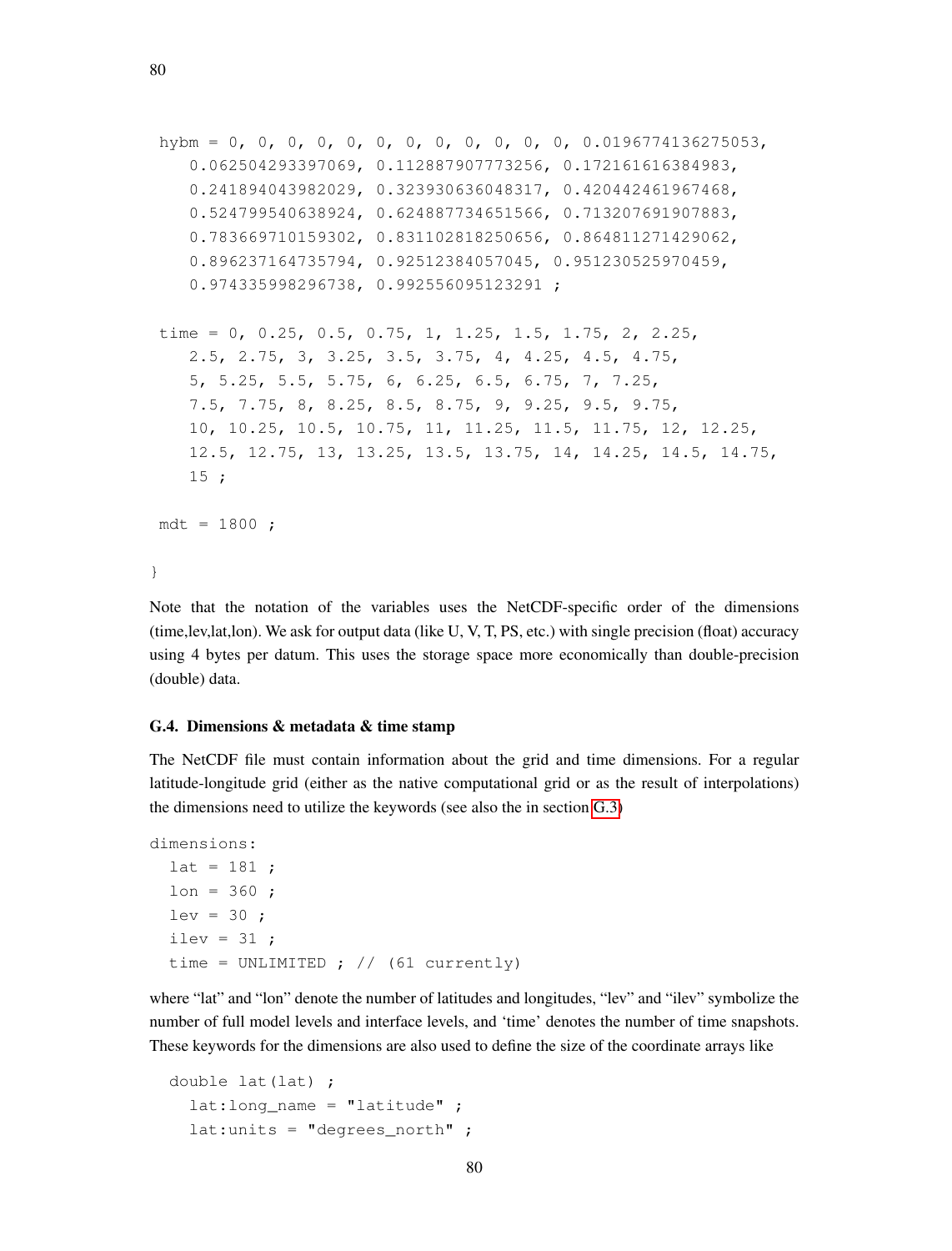```
double lon(lon) ;
  lon:long_name = "longitude" ;
  lon:units = "degrees east" ;
```
and to define the dimensions of the model output variables like

```
float U(time, lev, lat, lon) ;
  U:units = \mathbf{m/s}" ;
  U:long_name = "Zonal wind" ;
```
As in the example above, the coordinates and model output variables need to be accompanied by metadata that describe, at a minimum, the "units" and "long name" of the entry, except "units" are not necessary for non-dimensional quantities. The "standard name" as listed in Table [XX](#page-72-1) might also be included.

Idealized test cases are not associated with a particular date. However, a date must be chosen as a reference date, e.g.

```
double time(time) ;
  time:long_name = "time" ;
  time:units = "days since 2000-01-01 00:00:00" ;
  time:calendar = "none" ;
```
so that the data entries for the "time" variable can read

```
time = 0, 0.25, 0.5, 0.75, 1, 1.25, 1.5, 1.75, 2, 2.25,
  2.5, 2.75, 3, 3.25, 3.5, 3.75, 4, 4.25, 4.5, 4.75,
   5, 5.25, 5.5, 5.75, 6, 6.25, 6.5, 6.75, 7, 7.25,
  7.5, 7.75, 8, 8.25, 8.5, 8.75, 9, 9.25, 9.5, 9.75,
   10, 10.25, 10.5, 10.75, 11, 11.25, 11.5, 11.75, 12, 12.25,
   12.5, 12.75, 13, 13.25, 13.5, 13.75, 14, 14.25, 14.5, 14.75,
  15 ;
```
for 6-hourly snapshots. We recommend picking the reference date "2000-01-01 00:00:00". This date is arbitrary and irrelevant for practical purposes, since the model simulations are idealized. However, a sensible date such as this must be picked to avoid potential problems in the DCMIP visualization tools. Daily time snapshots (e.g. 13 snapshots for 12 days including the initial state) need to be listed as

time = 0, 1, 2, 3, 4, 5, 6, 7, 8, 9, 10, 11, 12;

## G.5. Computational grid

The netCDF file must list the longitudinal and latitudinal positions of the horizontal grid (in degrees) and must contain sufficient information about the vertical grid. In orography-following hybrid  $\sigma - p$  (η) coordinates, as shown in the example in section [G.3,](#page-72-0) the necessary information for the reconstruction of the pressure values along the full model and interface levels is the surface pressure PS, the surface geopotential PHIS and the list of the 'a' and 'b' hybrid coefficients, here called HYAM, HYBM, HYAI, HYBI. The key point is that the vertical positions of the grid, either in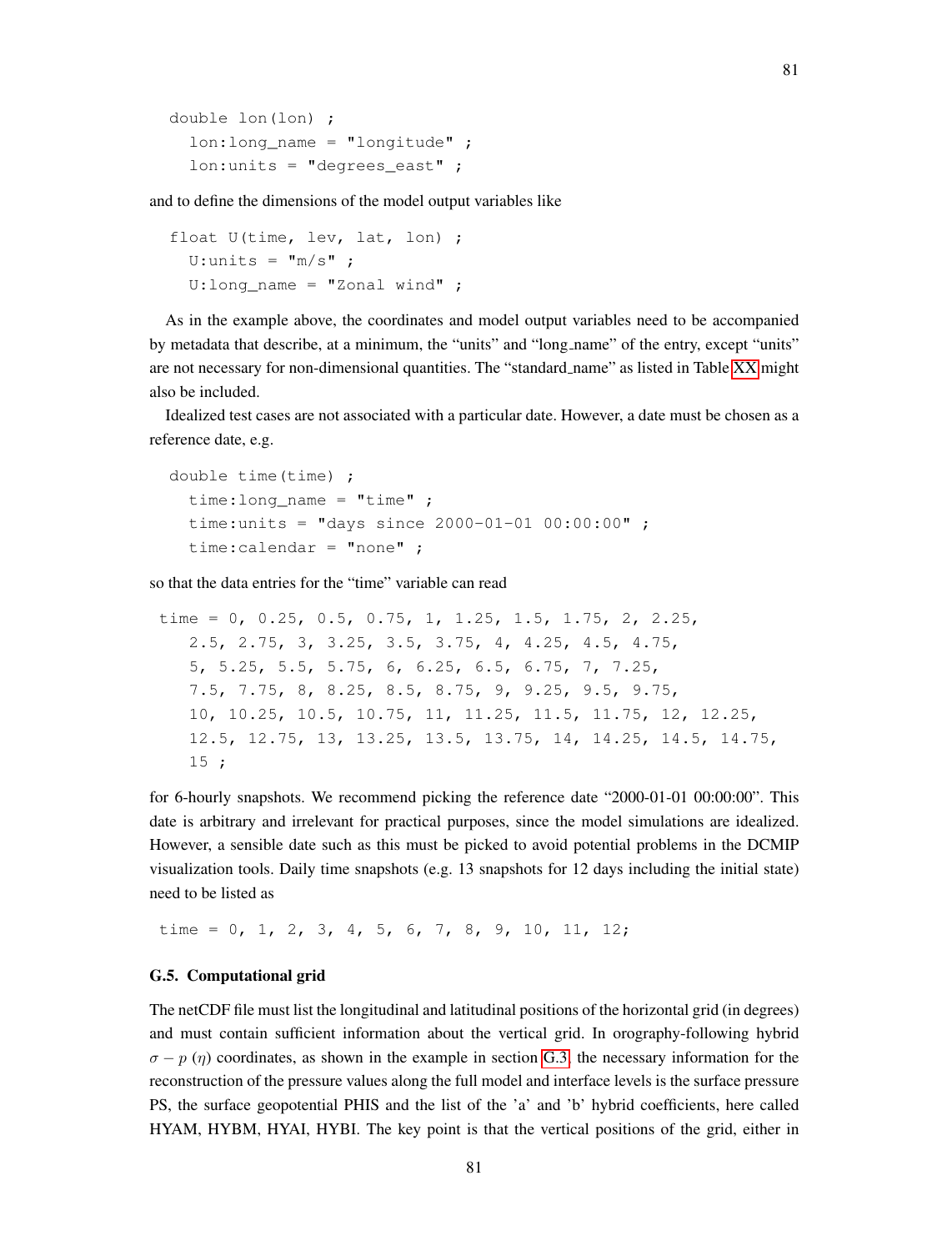pressure coordinates (for most hydrostatic model) or height coordinates (for most non-hydrostatic models), need to be reconstructable based on the information in the netCDF output file. Details on the vertical grids and the equations for the reconstruction of the pressure or height values need to be provided, possibly in form of a model documentation or a journal paper. In addition, the netCDF file needs to define whether the order of the vertical levels is positive downwards ("down"), as in the example above, or positive upwards ("up"). The metadata entry 'positive  $=$ ' as shown in

```
double lev(lev) ;
  lev:long_name = "hybrid level at midpoints(1000*(A+B))" ;
 lev:units = "level":
  lev:positive = "down" ;
  lev: standard name = "atmosphere hybrid sigma pressure coordinate" ;
  lev:formula_terms = "a: hyam b: hybm p0: P0 ps: PS" ;
```
defines this order, and needs to be present. If the vertical arrangement can be freely chosen, the 'down' numbering system is recommended (level counter increases downwards).

## G.6. Example: NetCDF data structure for a non-latitude-longitude grid

An example netCDF data structure for a non-latitude-longitude (e.g. spherical geodesic) grid is given below.

```
dimensions:
   cell = 2562; // number of grid cells
   lev = 30;
   ilev = 31 ;
   time = UNLIMITED ; // (11 currently)
variables:
  double lon(cell) ;
    lon: long name = "lonqitude" ;
    lon: units = "degrees east" ;
    lon:bounds="lon_vertices" ;
  double lat(cell) ;
    lat:long_name = "latitude";
    lat:units = "degrees__north";
    lat:bounds="lat_vertices" ;
  double time(time) ;
    time:long_name = "time" ;
    time:units = "days since 2000-01-01 00:00:00" ;
  double cell_area(cell) ;
    cell_area:long_name = "area of grid cell" ;
    cell_area:standard_name="area";
    cell_area:units = "m2"
  float PS(time, cell) ;
    PS:units = "Pa";
```